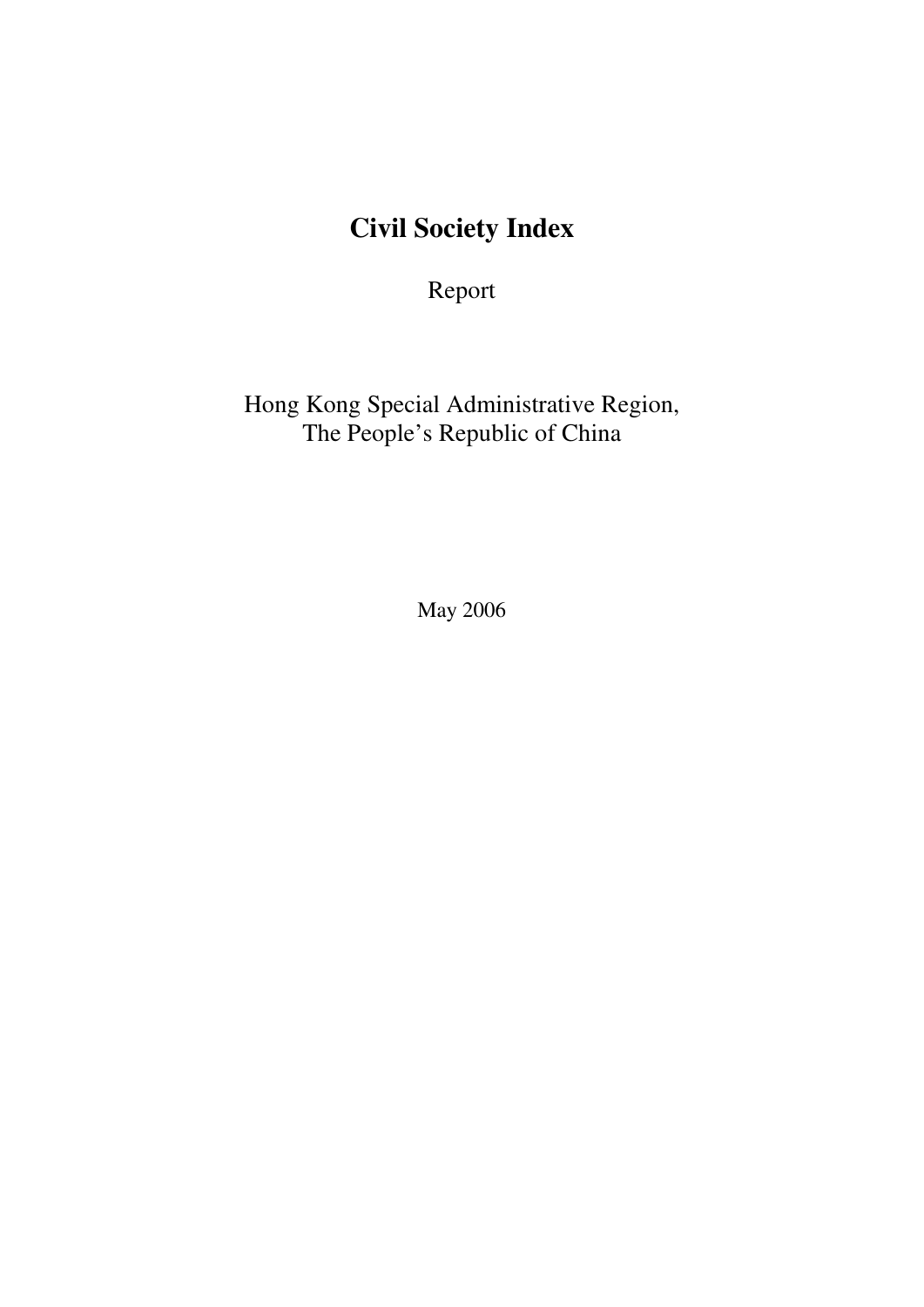# **TABLE OF CONTENTS**

| I.         |                                                                   |
|------------|-------------------------------------------------------------------|
| I.1<br>I.2 |                                                                   |
|            |                                                                   |
| II.        | <b>CIVIL SOCIETY IN THE HONG KONG SPECIAL</b>                     |
| II.1       | Historical overview of Hong Kong civil society  4                 |
| II.2       |                                                                   |
| II.3       |                                                                   |
| III.       |                                                                   |
| III.1      |                                                                   |
|            |                                                                   |
|            |                                                                   |
|            |                                                                   |
|            |                                                                   |
|            |                                                                   |
|            |                                                                   |
| III.2      |                                                                   |
|            |                                                                   |
|            |                                                                   |
|            |                                                                   |
|            |                                                                   |
|            |                                                                   |
|            |                                                                   |
|            |                                                                   |
| III.3      |                                                                   |
|            |                                                                   |
|            |                                                                   |
|            |                                                                   |
|            |                                                                   |
|            |                                                                   |
|            |                                                                   |
|            |                                                                   |
| III.4      |                                                                   |
|            |                                                                   |
|            | III.4.2 Holding the state and private corporations accountable 50 |
|            |                                                                   |
|            |                                                                   |
|            |                                                                   |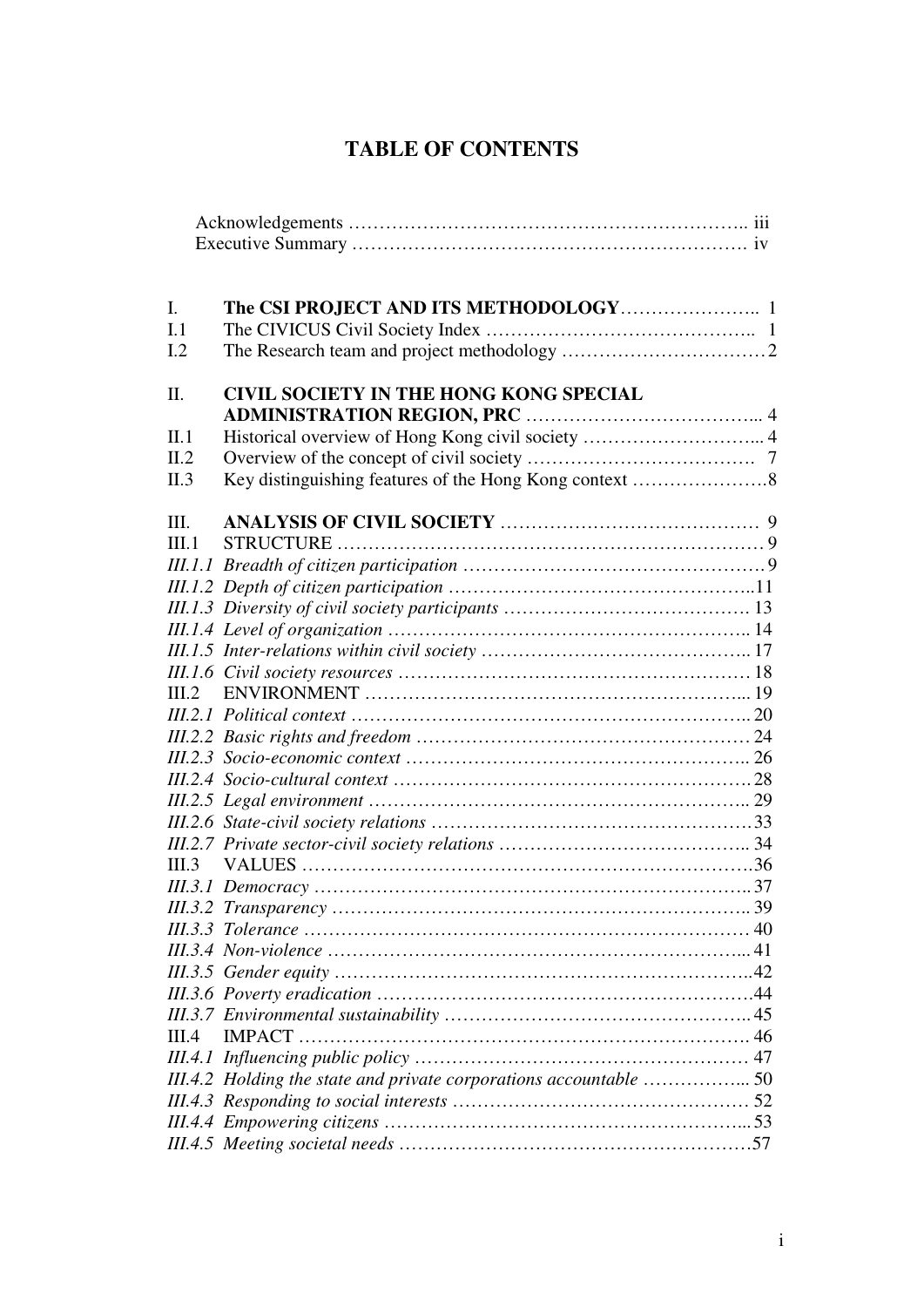|      | V. CONCLUSION: A LOOSE BUT VIBRANT CIVIL SOCIETY 61 |  |
|------|-----------------------------------------------------|--|
| VI.  | STRENGTHS AND WEAKNESSES OF HKSAR CIVIL SOCIETY     |  |
|      |                                                     |  |
| VI.1 |                                                     |  |
| VI.2 |                                                     |  |
| VI.3 |                                                     |  |
|      |                                                     |  |
|      |                                                     |  |

|--|--|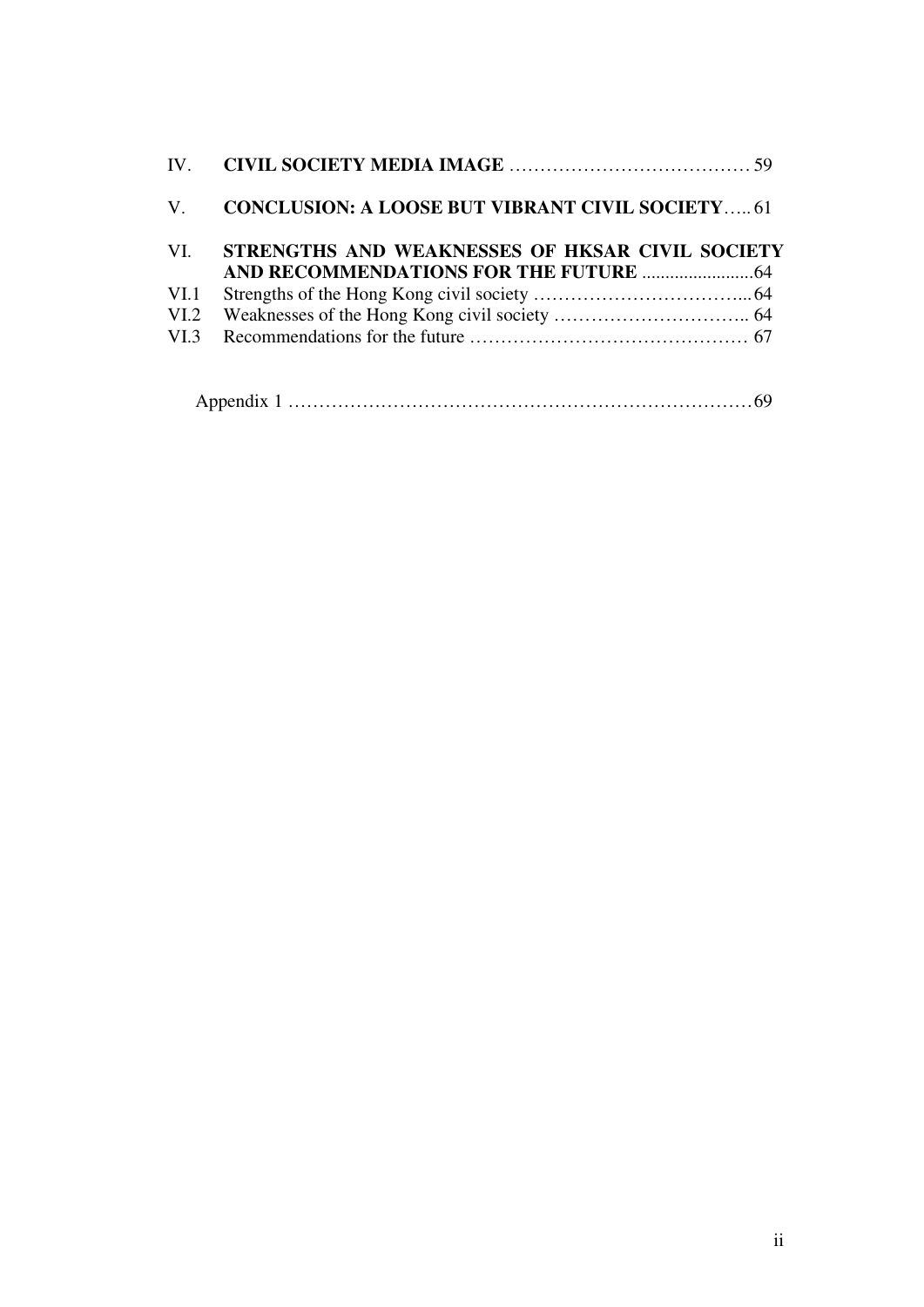## **ACKNOWLEDGEMENT**

The Civil Society Research Team would like to acknowledge the Committee on the Promotion of Civic Education of the Home Affairs Bureau, The Government of the Hong Kong Special Administrative Region of the People's Republic of China; the Faculty of Social Sciences, The University of Hong Kong; as well as the Faculty of Health and Social Sciences, The Hong Kong Polytechnic University, for partially funding the research. We would also like to thank the following individuals who worked conscientiously and capably on various research projects:

Corporate social responsibility study, Mr. Choi Wai Hong of the Hong Kong Council of Social Service;

CSOs study, Dr. Amy Ho, Dr. Ho Kit Wan, Mr. Alan Sze, and Miss Jasmine Sit of The Hong Kong Polytechnic University;

Stakeholder consultations, Mr. Chen Hon-fai of the Hong Kong Polytechnic University;

Media review, Mr. Tse Kar Son, Miss Ng King Sau, Zhang Yanan, and Lee Tse Lok of the Chinese University of Hong Kong;

Impact case studies; Dr. Rikkie Au, Mr. Benny To and Mr. Cliff Ip of the University of Hong Kong; and Mr. Rigo Tang of the Polytechnic University of Hong Kong.

Most of all, we would like to thank our advisors, who have dutifully carried out their responsibilities despite their busy schedules. Many of them have given us advice, took part in the scoring exercise and the stakeholder workshop, as well as assisted us in various phases of the project. Their support of the CSI project and enthusiasm of seeing the growth of the civil society have been great inspiration to the research team. Therefore, our most sincere appreciations are due to the following advisors: Mr. Darwin Chen (Agency for Volunteer Service), Mr. Albert Lai (Hong Kong People's Council for Sustainable Development), Mr. Michael Lai (St. James' Settlement), Dr. Lam Wai-man (University of Hong Kong), Ms. Esther Leung (The Government of the Hong Kong Special Administrative Region), Mrs. Jusina Leung (The Boys' and Girls' Clubs Association of Hong Kong), Mr. Lau Kai Wah (Hong Kong People's Council on Housing Policy), Professor Lui Tai-lok (The Chinese University of Hong Kong), Ms. Mak Yin-ting (The Hong Kong Journalists Association), Mr. Charles Mok (Internet Society, Hong Kong Chapter), Mr. Eric So (Hong Kong Christian Council), Mr. Peter Wong (Deloitte Touche Tohmatsu), Mr. Mathias Woo (Zuni Icosahedron), Ms. Wu Mei-lin (Hong Kong Women Workers' Association), and Mr. Danny Yung (Zuni Icosahedron).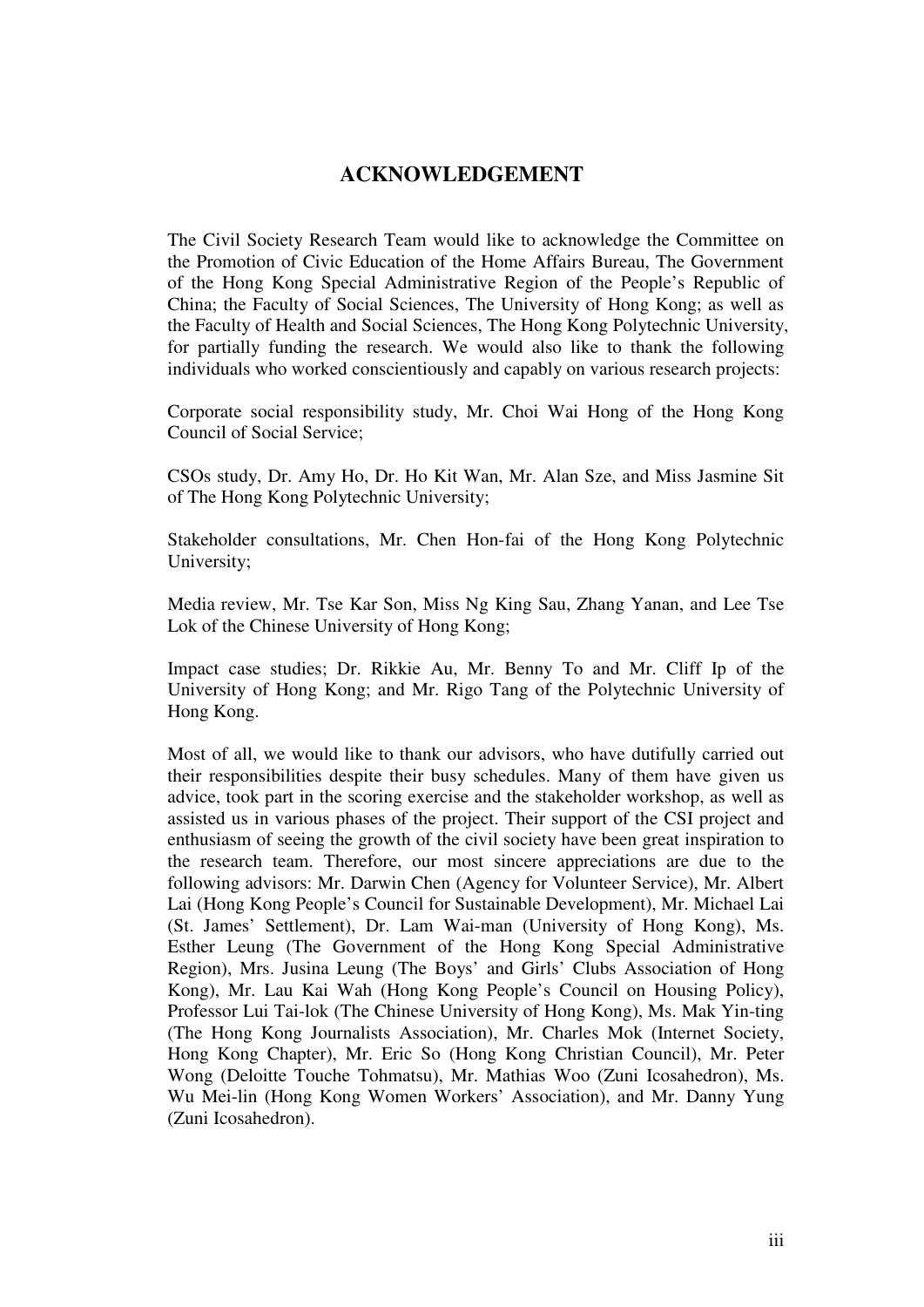# **EXECUTIVE SUMMARY**

\_\_\_\_\_\_\_\_\_\_\_\_\_\_\_\_\_\_\_\_\_\_\_\_\_\_\_\_\_\_\_\_\_\_\_\_\_\_\_\_\_\_\_\_\_\_\_\_\_\_\_\_\_\_\_\_\_\_\_\_\_\_\_\_\_\_\_\_\_\_\_\_\_\_\_\_\_\_\_\_\_\_\_

1. This section presents the main findings and highlights important implications of the CIVICUS Civil Society Index (CSI) project that was carried out between 2004 and 2005 in Hong Kong. The project was a collaborated effort among the Hong Kong Council of Social Service, the University of Hong Kong, the Hong Kong Polytechnic University, and The Chinese University of Hong Kong. The purpose is to provide a clearer picture of the state of civil society, to identify its strengths and weaknesses, to promote its further development, and to increase its impact with regard to governance and social development.

2. It is hoped that by carrying out the CSI project, interaction and networking among civil society stakeholders can be strengthened, a common understanding of the state of civil society can be reached, and the research ability of supporting organizations can be enhanced. Furthermore, submission of the Hong Kong Civil Society Index Report to CIVICUS makes it publicly accessible to interested parties around the globe, thereby raising international understanding of the state of civil society in Hong Kong.

3. Following CIVICUS, civil society is defined as "the arena, outside of the family, the government, and the market, where people associate to advance common interests." CSI examines civil society from four dimensions: structure, environment, values, and impact. The structure dimension is concerned with the internal structure of civil society. The environment dimension evaluates the political, socio-economic, socio-cultural and legal surroundings in which civil society exists and functions. The value dimension analyzes the extent to which civil society practices and promotes values conducive to the growth of civil society. The impact dimension weighs up how energetic and influential the civil society is with regard to governance and meeting social needs. Together these four dimensions make up the Civil Society Diamond.

4. To gauge the four dimensions, the CSI research team engaged in both primary and secondary research. The following researches have been carried out: a civil society organization questionnaire survey of over 800 organizations, 28 stakeholder consultations with individuals from fourteen sectors, media review of two newspapers and one TV news reporting, 3 policy impact case studies, a corporate social responsibility study involving ten largest listed companies in Hong Kong, and drawing on the results of two territory-wide questionnaire surveys.

5. On the bases of the research results, twelve advisors gathered on 25 March 2006 to score the four dimensions. The shape of the civil society diamond is depicted in following figure: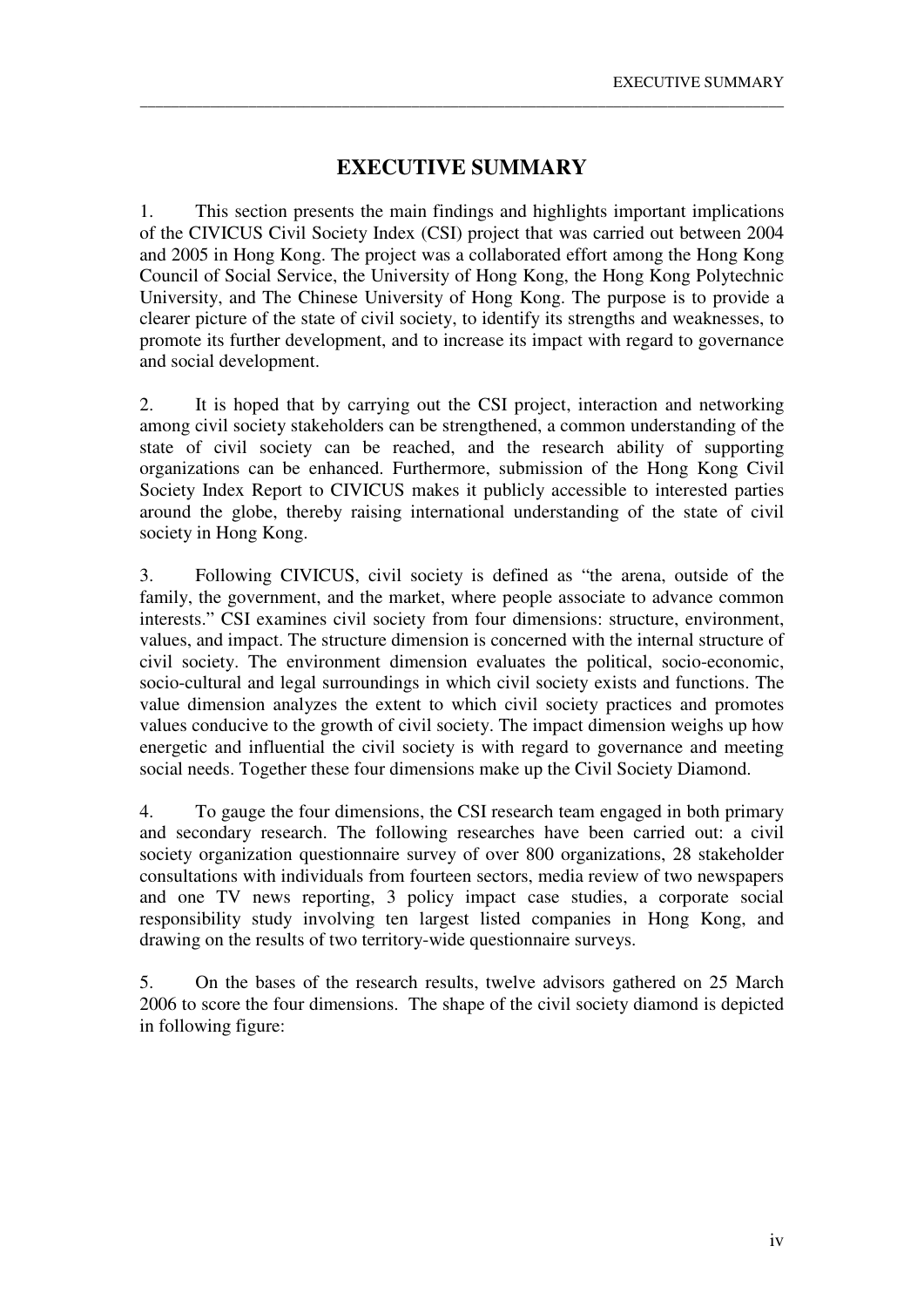**HONG KONG's Civil Society Diamond 2006**

\_\_\_\_\_\_\_\_\_\_\_\_\_\_\_\_\_\_\_\_\_\_\_\_\_\_\_\_\_\_\_\_\_\_\_\_\_\_\_\_\_\_\_\_\_\_\_\_\_\_\_\_\_\_\_\_\_\_\_\_\_\_\_\_\_\_\_\_\_\_\_\_\_\_\_\_\_\_\_\_\_\_\_



Figure 1: The Hong Kong Civil Society Diamond, 2006

6. Of the four dimensions of the Civil Society Diamond, "Values" (2.0) and "Impact" (1.9) received higher scores than "Structure" (1.3) and "Environment" (1.6).

- 7. The strengths of Hong Kong civil society lie in its
	- o Enthusiasm in advocating ideas and values
	- o Ability to shape public agenda and challenge public policy, and
	- o Robustness in responding to societal needs and providing services.
- 8. Major weaknesses of Hong Kong's civil society can be summed up as follows:
	- 8.1 Internal to CSOs:
		- o Low level of donation and volunteering
		- o Low level of participation in CSOs
		- o Under-developed institutional structure such as internal democracy and transparency
		- o Insufficient resources including human, financial, technical and infrastructural
	- 8.2 Inter-relations among CSOs:
		- o Few federations or umbrella organizations representing individual CSOs
		- o Few platform to promote dialogue among CSOs
		- o Few civil society support organizations
	- 8.3 External to CSOs:
		- o Limited dialogue with the government and erratic participation in policy-making
		- o Financial dependency of some CSOs on the government
		- o Very limited dialogue or cooperation with the business sector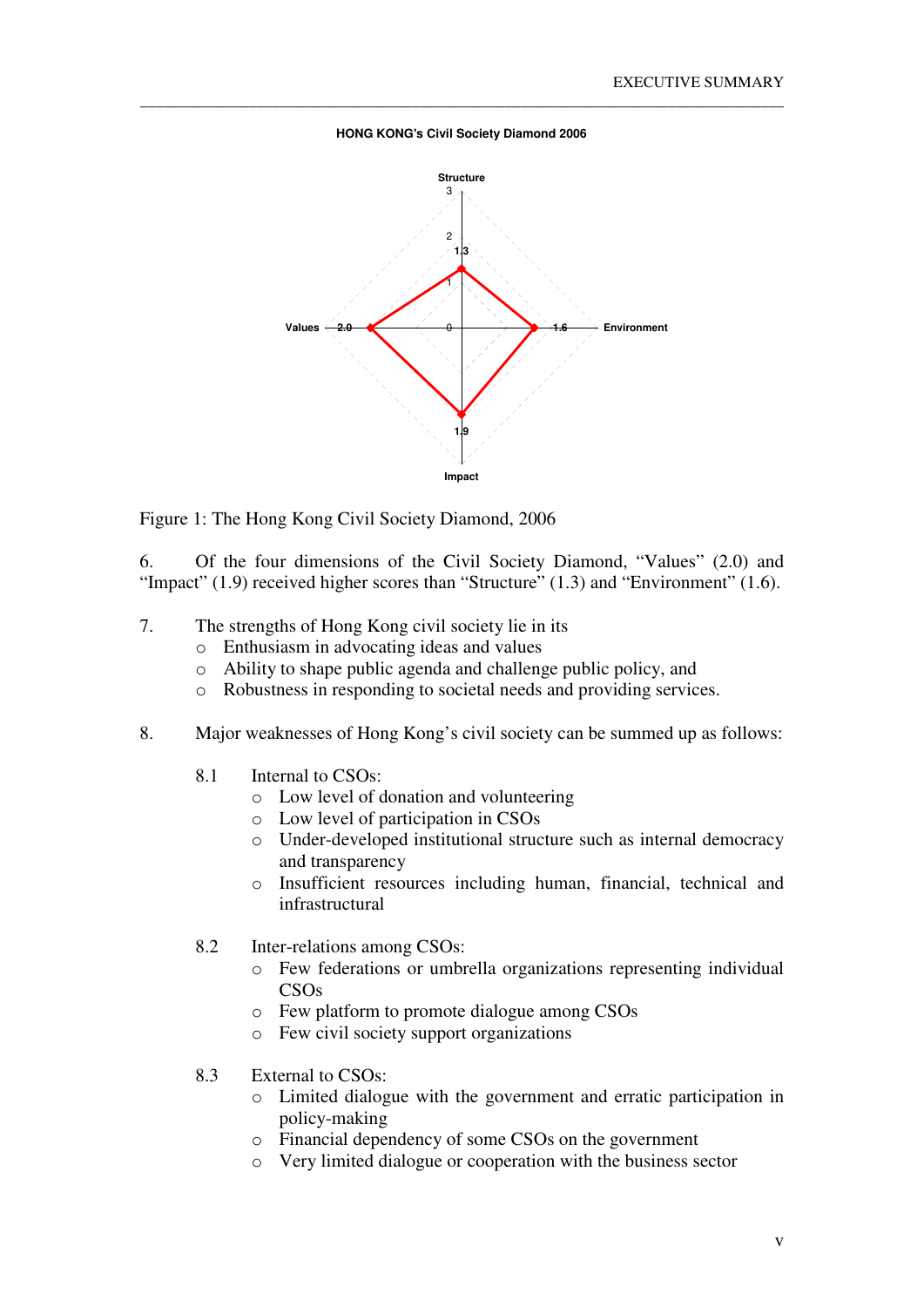- o Society in general and the business sector in particular lacks a strong sense of corporate social responsibility
- o Lacking an up-to-date set of non-profit or charity laws

\_\_\_\_\_\_\_\_\_\_\_\_\_\_\_\_\_\_\_\_\_\_\_\_\_\_\_\_\_\_\_\_\_\_\_\_\_\_\_\_\_\_\_\_\_\_\_\_\_\_\_\_\_\_\_\_\_\_\_\_\_\_\_\_\_\_\_\_\_\_\_\_\_\_\_\_\_\_\_\_\_\_\_

9. Overall, the Hong Kong civil society can be described as **loose but vibrant**. It is loose because of the low levels of structure as well as communication among CSOs. It is vibrant because it actively strives to respond to social needs and empower minority groups and in the process, it enjoys various degrees of success. In addition, it is rather committed in promoting certain social values.

10. Looking ahead, the near future does not seem to be very promising for it appears that various factors would restrain the further development of civil society. At the individual level, the depth of participation is worrying. At the organizational level, there is a low level of internal democracy, over-dependence on public funding, and inter-organizational cooperation is infrequent. At the sectoral level, mistrust between CSOs on the one hand, and the government as well as the business sector on the other hand, is prevalent. Also, there lacks an up-to-date set of non-profit laws. It is possible to improve all of the above inhibiting factors, but it will take time and deliberate effort to cultivate an ambience and nurture a habit that enable civil society to grow.

11. In the afternoon of 29 April 2006, over sixty civil society actors took part in the Hong Kong Civil Society Workshop. Many suggestions and recommendations were made in the Workshop, they basically centred around five areas:

- o *Resources*: Finding of funding resources other than the government
- o *Common platform*: Establishment and maintenance of dialogue among CSOs
- o *Training and retaining CS actors*: Identification of ways to train and motivate CS actors
- o *Research and Advocacy*: Strengthening research power and formation of advocacy alliances
- o *Civic education*: Cultivation of an enabling socio-cultural environment for effective functioning of civil society

12. The CSI project is arguably the most comprehensive study of the present day civil society in Hong Kong. It affords us a thorough view of the state of our civil society. Hopefully, the Civil Society Workshop represents a first step to engage civil society actors in a common platform and many more dialogues both within the civil society and between the civil society and other sectors will follow.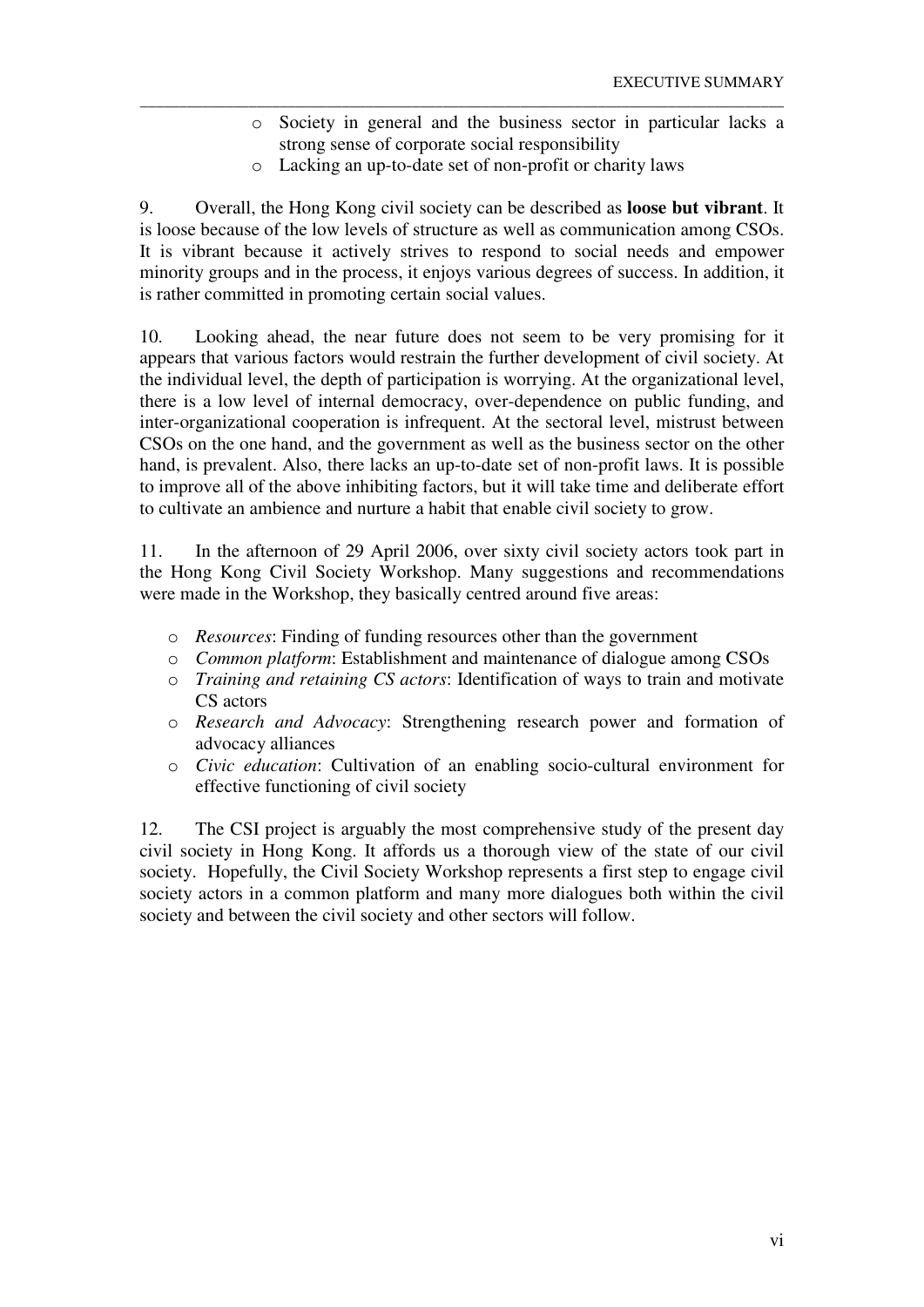# **I/ THE CSI PROJECT AND ITS METHODOLOGY**

\_\_\_\_\_\_\_\_\_\_\_\_\_\_\_\_\_\_\_\_\_\_\_\_\_\_\_\_\_\_\_\_\_\_\_\_\_\_\_\_\_\_\_\_\_\_\_\_\_\_\_\_\_\_\_\_\_\_\_\_\_\_\_\_\_\_\_\_\_\_\_\_\_\_\_\_\_\_\_\_\_\_\_

## I.1 The CIVICUS Civil Society Index

Civil Society Index (CSI) is a program designed by CIVICUS, an international alliance of civil society organizations established in 1993. CSI is a participatory action-research aiming to assess the state of civil society in countries around the world. CSI originated from the *New Civic Atlas*, a publication of CIVICUS that contains profile of civil society in 60 countries. To improve the cross-countries comparability of the state of civil society in the *New Civic Atlas*, Professor Helmut Anheier, the then director of the Centre for Civil Society at the London School of Economics, helped develop the concept CSI in 1999. The concept was first tested in 14 countries between 2000 and 2002, and refined subsequently. Since 2003, the project has been carried out in more than 50 counties and cities, including the PRC and Taiwan.

The objectives of CSI is to identify the strengths and weaknesses of a country's civil society and to make out the kinds of action needed to further strengthen civil society and its contribution to social change. CSI is composed of measures of civil society along four dimensions: the *structure* of civil society, the external *environment* in which civil society operates, the *values* upheld by civil society actors, and *impact* of activities pursued by civil society actors. Each dimension is further represented by sub-dimensions and indicators. Together these four dimensions make up the civil society diamond (see Figure 1).

A distinguishing feature of the CSI project is the involvement of civil society stakeholders in the determination of the extent of the civil society diamond. In the case of Hong Kong, 12 civil society actors in various fields were invited to join the CSI Advisory Group.<sup>1</sup> The Advisory Group gathered on March 25, 2006 to assign scores to the civil society diamond based on the information that the CSI research team had collected. The scoring procedure adhered to the prescription of CIVICUS. For each indicator, advisors gave marks after they had considered the information provided by the research team. They were then given time to deliberate in cases where there were considerable discrepancies among the scores. Advisors were then given a second chance to indicate their scores to allow for change of minds. The closest whole number score of each indicator was recorded. Each sub-dimension was calculated by averaging the scores of all its indicators, allowing one decimal place. Each of the four dimensions of the diamond was in turn calculated by averaging all the sub-dimension scores representing the particular dimension. Together, the four overall scores of the diamond depict the state of civil society of Hong Kong.

As an action research, the CSI project aims to involve a wide range of civil society actors to discuss ways for civil society to develop. A territory-wide workshop of civil society actors, as well as non-civil society actors from the government and the business sector was convened on April 29, 2006 to examine the strengths and

<sup>&</sup>lt;u>.</u> <sup>1</sup> See Appendix 1 for the list of advisors and the CSOs they represent.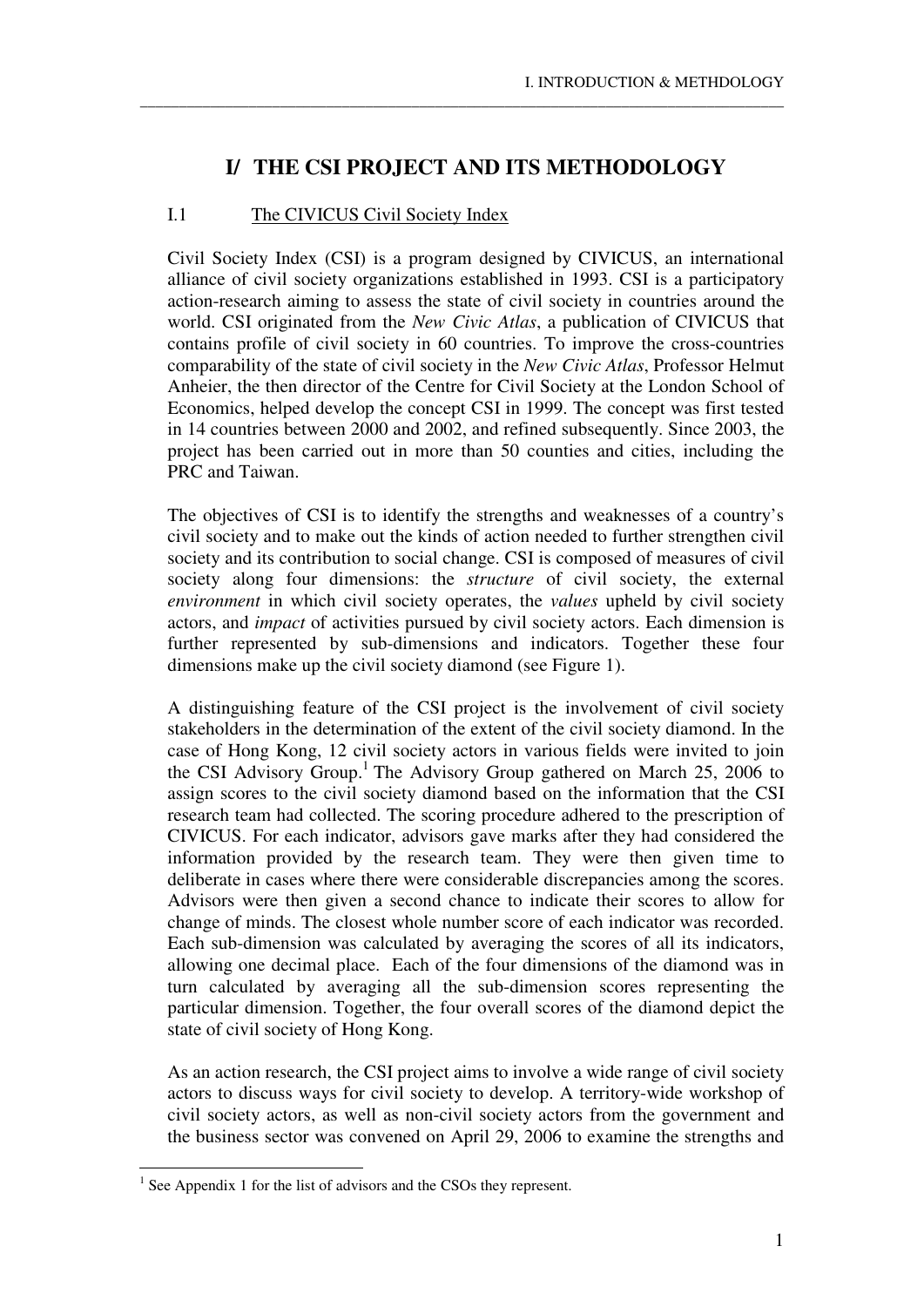weaknesses of the current state of civil society and to identify methods to strengthen civil society.

\_\_\_\_\_\_\_\_\_\_\_\_\_\_\_\_\_\_\_\_\_\_\_\_\_\_\_\_\_\_\_\_\_\_\_\_\_\_\_\_\_\_\_\_\_\_\_\_\_\_\_\_\_\_\_\_\_\_\_\_\_\_\_\_\_\_\_\_\_\_\_\_\_\_\_\_\_\_\_\_\_\_\_



Figure I.1 The Civil Society Diamond

#### I.2 The Research Team and Project Methodology

In 2003, the Hong Kong Council of Social Service successfully applied to carry out the CSI project in Hong Kong. It invited scholars from three local universities to work on the project. The CSI research team is made up of:

Mr. Chua Hoi-wai, the Hong Kong Council of Social Service (Project coordinator) Dr. Joseph Chan, Centre for Civil Society and Governance, the University of Hong Kong (Research coordinator)

Dr. Elaine Chan, Centre for Civil Society and Governance, the University of Hong Kong

Dr. Chan Kam-tong, The Hong Kong Polytechnic University, and

Dr. Chan Kin-man, The Chinese University of Hong Kong.

Since the commencement of the project, a few major researches have been carried out. These include:

*1. Civil society organizations survey* (hereafter referred to as the CSO survey). The survey was conducted in the period from February 2 to June 6, 2005, using a multi-wave, multi-contact approach. Organizations were selected using a stratified sampling method. Of the 1,132 organizations selected, 802 responded, giving a response rate of 70.85%.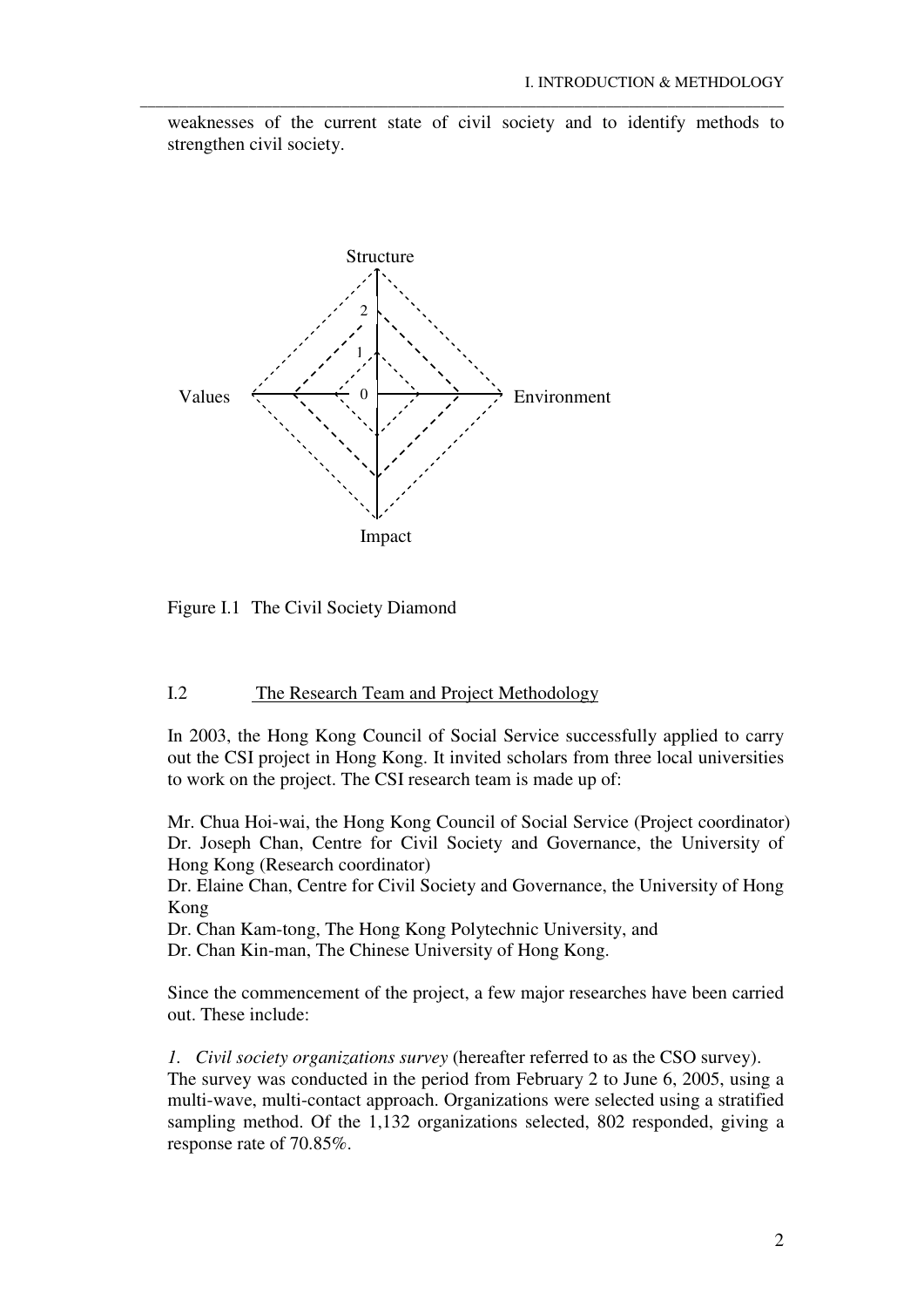#### *2. Civil society stakeholder consultations*

Representatives of 28 organizations from all 14 categories of CSOs were interviewed either individually or in group, depending on the availability of the interviewees.

\_\_\_\_\_\_\_\_\_\_\_\_\_\_\_\_\_\_\_\_\_\_\_\_\_\_\_\_\_\_\_\_\_\_\_\_\_\_\_\_\_\_\_\_\_\_\_\_\_\_\_\_\_\_\_\_\_\_\_\_\_\_\_\_\_\_\_\_\_\_\_\_\_\_\_\_\_\_\_\_\_\_\_

#### *3. Media review*

Two newspapers and one broadcast media were monitored from the periods May 1 to June 30, 2004; and November 1 to December 30, 2004. The two newspapers being reviewed are *Oriental Daily*, which claims to have the biggest circulation and is particularly popular among the working class, as well as *Ming Pao*, which is regarded as the most creditable newspaper and is popular among the middle class. The broadcast media being reviewed is the prime time news bulletin of TVB shown between 18:30 to 19:00 each evening.

#### *4. Three case studies*

Three case studies were carried out: the budgetary process, youth unemployment (a social issue), and the legislation of Article 23 (a human right issue). In all three cases, both documentary research and interviews were conducted. A total of twenty-one individuals have been interviewed.

#### *5. Corporate social responsibility study*

It contains a study of the activities of corporate social responsibility of 10 largest listed companies in Hong Kong through reviewing their annual reports and related documents.

Apart from these primary researches, the CSI project also utilizes results from two door-to-door territory wide questionnaire surveys. The survey on the state of social cohesion (hereafter referred to as the SC survey) in Hong Kong was carried out in 2003 by the Centre for Civil Society and Governance, the University of Hong Kong, as well as the Biennial Opinion Survey on Civic Education, 2004 (hereafter referred to as the CE survey), conducted by Policy 21 Ltd., and the Centre for Civil Society and Governance, both at the University of Hong Kong.

This report has three other sections. In the next section, overviews of historical and conceptual developments of civil society in Hong Kong, as well as its key features will be discussed. Section 3 contains the main analysis of civil society, it presents the information and research results of the four dimensions of the civil society diamond. The last section summarizes the results of the media review of the image of civil society organizations.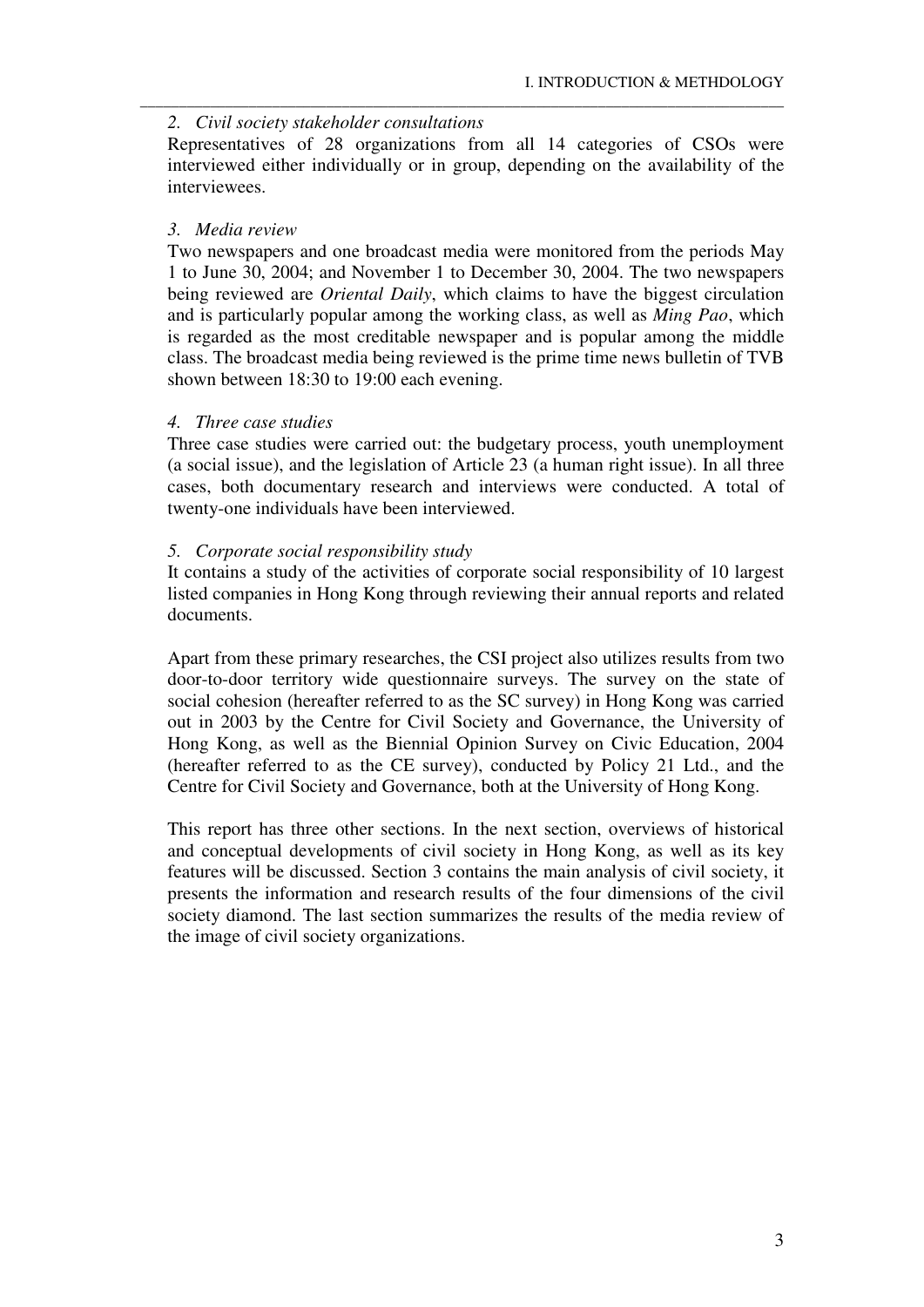# **II/ CIVIL SOCIETY IN HONG KONG**

\_\_\_\_\_\_\_\_\_\_\_\_\_\_\_\_\_\_\_\_\_\_\_\_\_\_\_\_\_\_\_\_\_\_\_\_\_\_\_\_\_\_\_\_\_\_\_\_\_\_\_\_\_\_\_\_\_\_\_\_\_\_\_\_\_\_\_\_\_\_\_\_\_\_\_\_\_\_\_\_\_\_\_

# II.1 Historical Overview of Hong Kong Civil Society<sup>2</sup>

Hong Kong CSOs have been vital in the development of the community ever since it was ceded to Britain in 1842. Even in the early period of the colony, CSOs were active in the forms of welfare organizations and guilds. At the time, basic welfare provision in this small fishing village was chiefly left to Chinese civic groups and religious organizations. Neighborhood leaders and merchants built temples and shrines; neighborhood associations (*kaifong*), which were formed to take care of common problems, mushroomed. The opening of the Tung Wah Hospital in 1870 represented a significant step in Chinese civic groups' role in welfare provision, for it would later became the *de facto* center where key issues of the Chinese community were discussed. The founding of Po Leung Kuk in 1878 was another milestone. Like the Tung Wah Hospital, it was set up and funded by wealthy Chinese merchants. Its mission was to protect and give shelter to women who were abducted and sold into prostitution.

Apart from local groups, religious organizations have also been central welfare providers since the beginning of the colony. It was foreign missionaries who opened the Morrison Education Society School in 1842 and the Ying Wa College in 1843. They also provided medical services to the local community. The Medical Missionary Hospital of Hong Kong was opened in 1843 and was the first hospital to provide Western medicine to local Chinese. The Sisters of St. Paul de Chartres arrived in 1848 and helped take care of foundlings, the sick, and the elderly.

In addition to welfare associations and religious organizations, guilds of various trades were set up. Some of them were formed to establish proper business regulations and codes of conduct, others to fight for members' rights and had features of modern trade unions; and there were also those that operated like mutual benefit societies.<sup>3</sup> Guilds were active in promoting and defending members' interests, and would even stage strike in their pursuit.<sup>4</sup>

Supported by wealthy businessmen and foreign missionaries, the job of welfare provision was mainly left to CSOs until early 50s. The end of the civil war in China in 1949 triggered an influx of refugees. The number of refugees was so big that it was almost beyond the means of local CSOs to cater to the needs of these refugees. Funding was therefore sought from developed countries, overseas relief organizations and humanitarian aid agencies.

<u>.</u>

 $2^2$  For a comprehensive review and study of CSOs in Hong Kong, see a report commissioned by the Central Policy Unit, the HKSAR government, *Study on the Third Sector Landscape in Hong Kong*, http://www.cpu.gov.hk/english/documents/new/press/3rd\_content.pdf.

<sup>&</sup>lt;sup>3</sup> Faure, David (ed.) Society: A Documentary History of Hong Kong (Hong Kong: The University of Hong Kong Press, 1997), p. 78. A list of guilds and the objects of their formation can be found in Table 2.1, p. 80.

<sup>4</sup> *ibid*., pp. 82-3.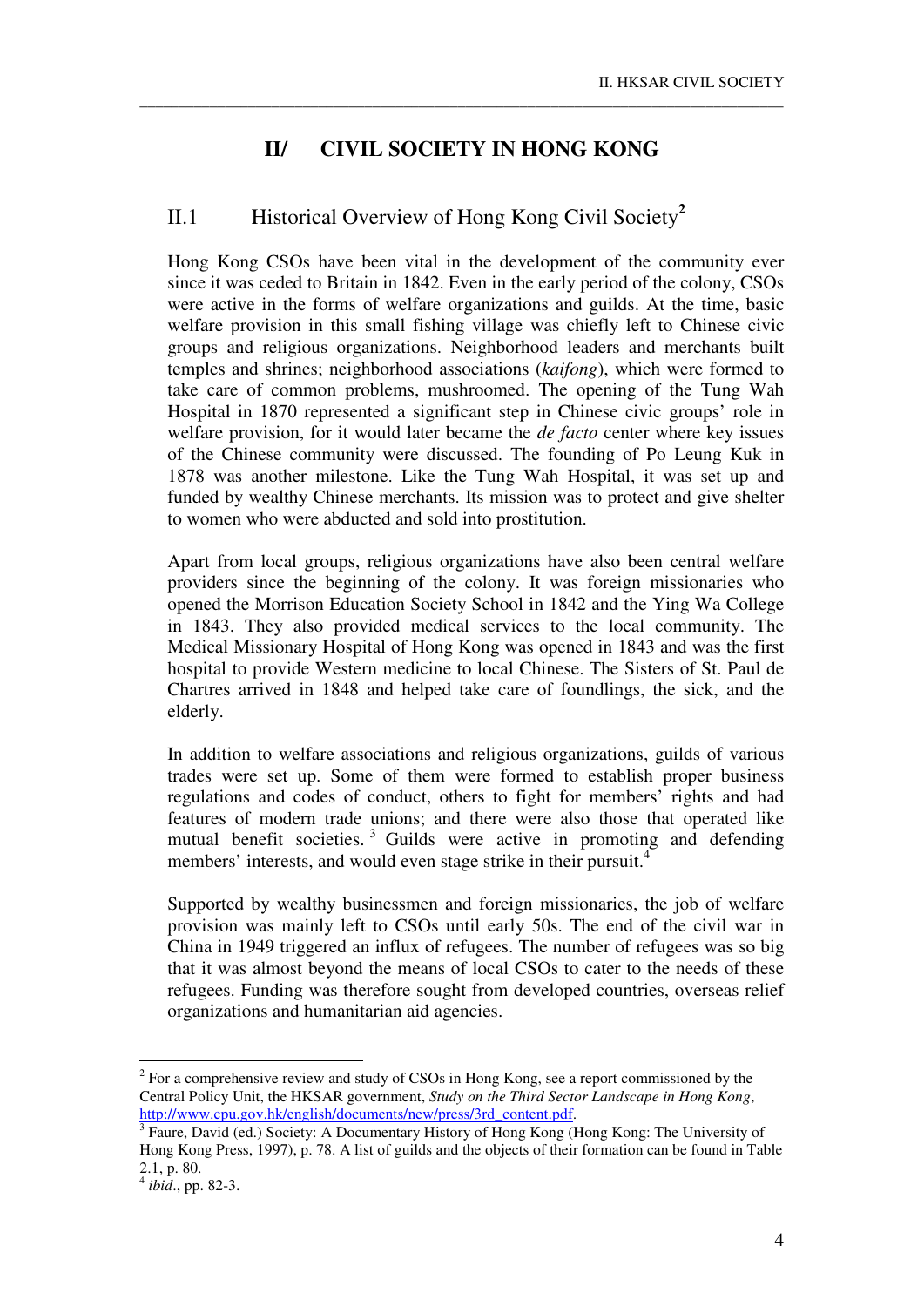Rapid urbanization and industrialization in the 1970s resulted in an expansion in social welfare provision. The government had not only put in more resources, it had actually become the major financier of housing, health care, education, and social services. Although the number of CSOs has ceased to grow, it has not shrunk either. It has remained relatively stable at around 1,600 to 1,700 from the mid-70s to the early 90s, thus "the expansion of the state sector has not replaced, or crowded out, the nonprofit sector."<sup>5</sup> In fact, the government regarded CSOs as partners in service provision in which one provided fund and the other, services. It was largely owing to this partnership that the government was able to institute free education to all children aged 6 to 15 in 1970s.

\_\_\_\_\_\_\_\_\_\_\_\_\_\_\_\_\_\_\_\_\_\_\_\_\_\_\_\_\_\_\_\_\_\_\_\_\_\_\_\_\_\_\_\_\_\_\_\_\_\_\_\_\_\_\_\_\_\_\_\_\_\_\_\_\_\_\_\_\_\_\_\_\_\_\_\_\_\_\_\_\_\_\_

Hong Kong became a relatively prosperous city in 1980s, so much so that instead of being recipients of overseas aid, as was the case in the 40s and 50s, it became a funding source for international CSOs. Amnesty International, Oxfam, the United Nations Children's Fund and others have raised money in Hong Kong for operations elsewhere in the world.

CSOs of sectors other than welfare continued to be dynamic. Social activism was very much alive since the  $50s$ .<sup>6</sup> For example, the campaign for rent control in early 1950s sparked widespread opposition across different political spectrum from over 700 organizations and companies, as well as the press. The first campaign for Chinese as an official language that took place from 1964-1971 involved over 330 organizations of a wide variety of backgrounds. In the 70s, issues such as equal pay for nurses, opposition to telephone rate increases, anticorruption and many others have also involved a considerable number of civil society groups.

Meanwhile, a sense of belonging to Hong Kong was beginning to take root. Local residents became more conscious of social and environmental issues. CSOs concerning with human rights, sustainable development, environmental protection, women's rights, minorities' rights, consumer rights, and many other self-help groups were established. Most of these groups see their role as educators and service providers, but many of them are also vocal and engage in policy advocacy and stakeholder empowerment.

The political landscape of Hong Kong since the mid-1980s has been rather colourful and vibrant. The Joint Declaration between the PRC and the UK on December 19, 1984 made Hong Kong's reunification with the PRC on July 1, 1997 official. The signing of the Joint Declaration signalled the beginning of the period of political transition. During this period, political groups such as the Meeting Point, the Association of Democracy and People's Livelihood, and the Hong Kong Affairs Society were formed. The year 1991 was the first time in the history of Hong Kong for direct election to take place in the Legislative Council. In that year, 18 out of a total of 59 seats of the Legislative Council were returned by direct elections. This event has prompted the establishment of political parties

-

<sup>&</sup>lt;sup>5</sup> Lam, Wai-Fung and Perry, James. "The Role of the Nonprofit Sector in Hong Kong's Development." Voluntas: International Journal of Voluntary and Nonprofit Organizations, vol. 11, no. 5, 2000, p.368.

<sup>&</sup>lt;sup>6</sup> The examples are drawn from a historical account of social and political activism from 1949-1979 given in Lam, Wai-man. Understanding the Political Culture of Hong Kong: The Paradox of Activism and Depoliticization (Armonk, New York and London: England: M.E. Sharpe, 2004).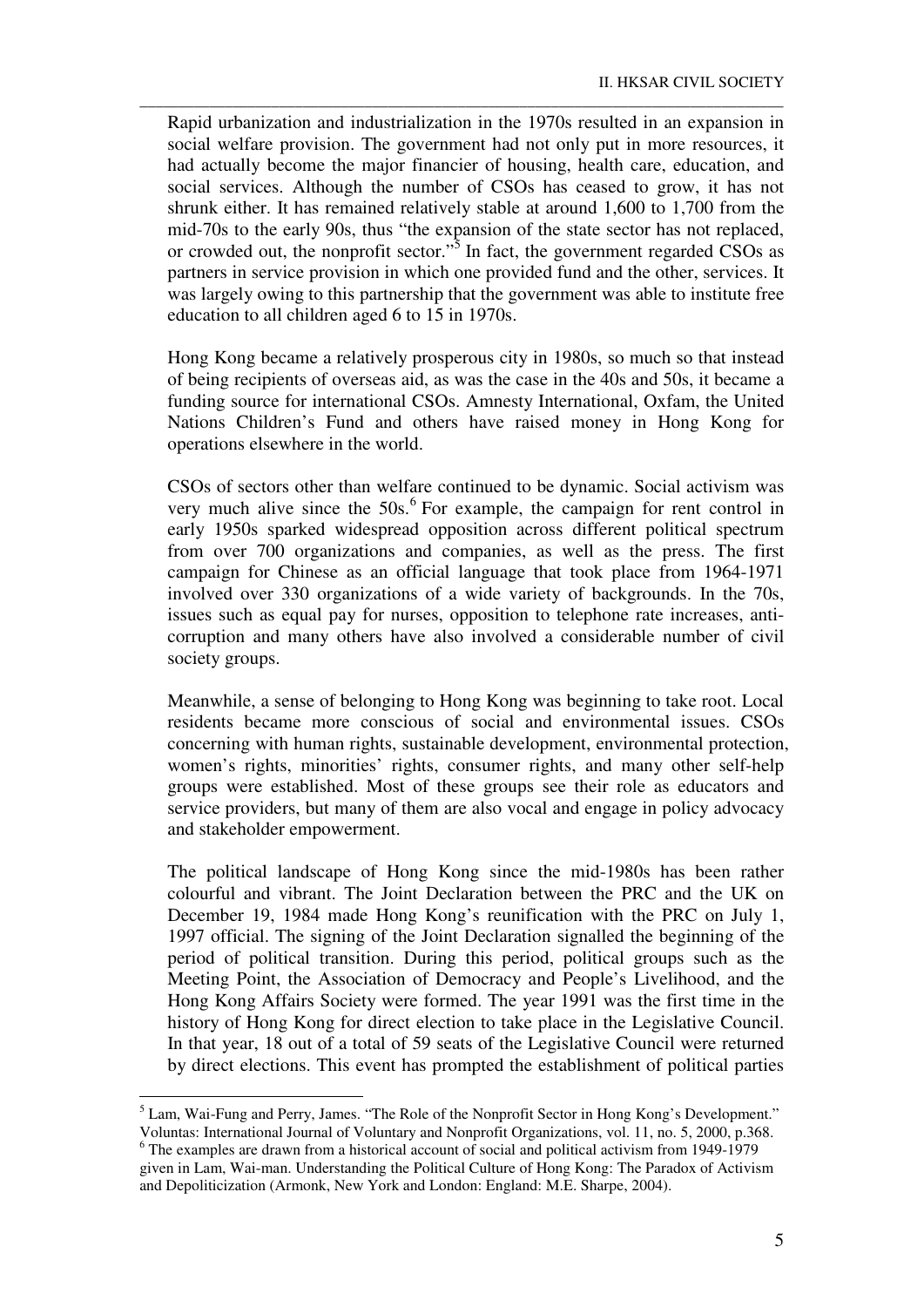such as the United Democrats of Hong Kong (became the Democratic Party of Hong Kong), the Democratic Alliance for the Betterment of Hong Kong, and the Liberal Party. At the same time, the crackdown of the Chinese student movement in Tiananmen Square in 1989 has also had great repercussion on Hong Kong. People came to see the urgent need to protect basic rights and the rule of law, hence giving rise to CSOs such as the Hong Kong Human Rights Monitor and the Hong Kong Human Rights Commission.

\_\_\_\_\_\_\_\_\_\_\_\_\_\_\_\_\_\_\_\_\_\_\_\_\_\_\_\_\_\_\_\_\_\_\_\_\_\_\_\_\_\_\_\_\_\_\_\_\_\_\_\_\_\_\_\_\_\_\_\_\_\_\_\_\_\_\_\_\_\_\_\_\_\_\_\_\_\_\_\_\_\_\_

On July 1, 1997, Hong Kong came under Chinese sovereign and became the Hong Kong Special Administrative Region (HKSAR). Political reunification unfortunately coincided with the Asian financial crisis, from which the Hong Kong community dreadfully suffered. Faced with decreased revenue, the HKSAR government was forced to reduce its funding of various services. In 1999 the government changed its welfare funding policy and formula. The operation of the new system is akin to the market mechanism that emphasizes efficiency and flexibility. It also allows profit-making companies to compete with non-profit making organizations in bidding for provision of public services. This new system encountered considerable opposition from traditional welfare NGOs and as a result, has gravely strained the relationship between NGOs and the government.

Like the welfare sector, the government had to deal with increasing challenges from society on the political front. Political awareness of Hong Kong society rose as Hong Kong entered the transition period in the mid 80s. By the time of the reunification with the PRC, the people of Hong Kong were already rather conscious of their rights and freedoms. Moreover, on various occasions society has shown its willingness to take action to protect such rights and freedoms were they under threat. After 1997 as society was enduring the pains of economic downturn, the government stumbled over a series of policy blunders. The government was thus widely perceived to be ineffective and clueless in leading society. Demand for political accountability and universal suffrage<sup>7</sup> increased. Many CSOs became active in the quest for universal suffrage and political accountability. The mass media, professional organizations, human rights groups, political parties, and even organisations with religious background (mainly the Catholic and Protestant churches) have all been instrumental and provided leadership in this endeavour. A by-product of this enterprise is the bringing together of CSOs as they collaborated in various actions.

Heightened political consciousness spread to concern of other issues as well. In recent years, CSOs individually and collectively worked on environmental sustainability, harbour protection as well as cultural preservation and development. CSOs might only have been successful in various degrees in the attainment of their objectives, but they have unmistakably been successful in public education and rising consciousness.

In short, CSOs continue to play an essential part in social service provision from the colonial time up until the present day. The role of the government has, however, changed from being marginal to being the main financier of social

-

 $7$  The chief executive of HKSAR (the head of the HKSAR government) is not elected by universal suffrage and only half of the legislative council members are returned by universal suffrage.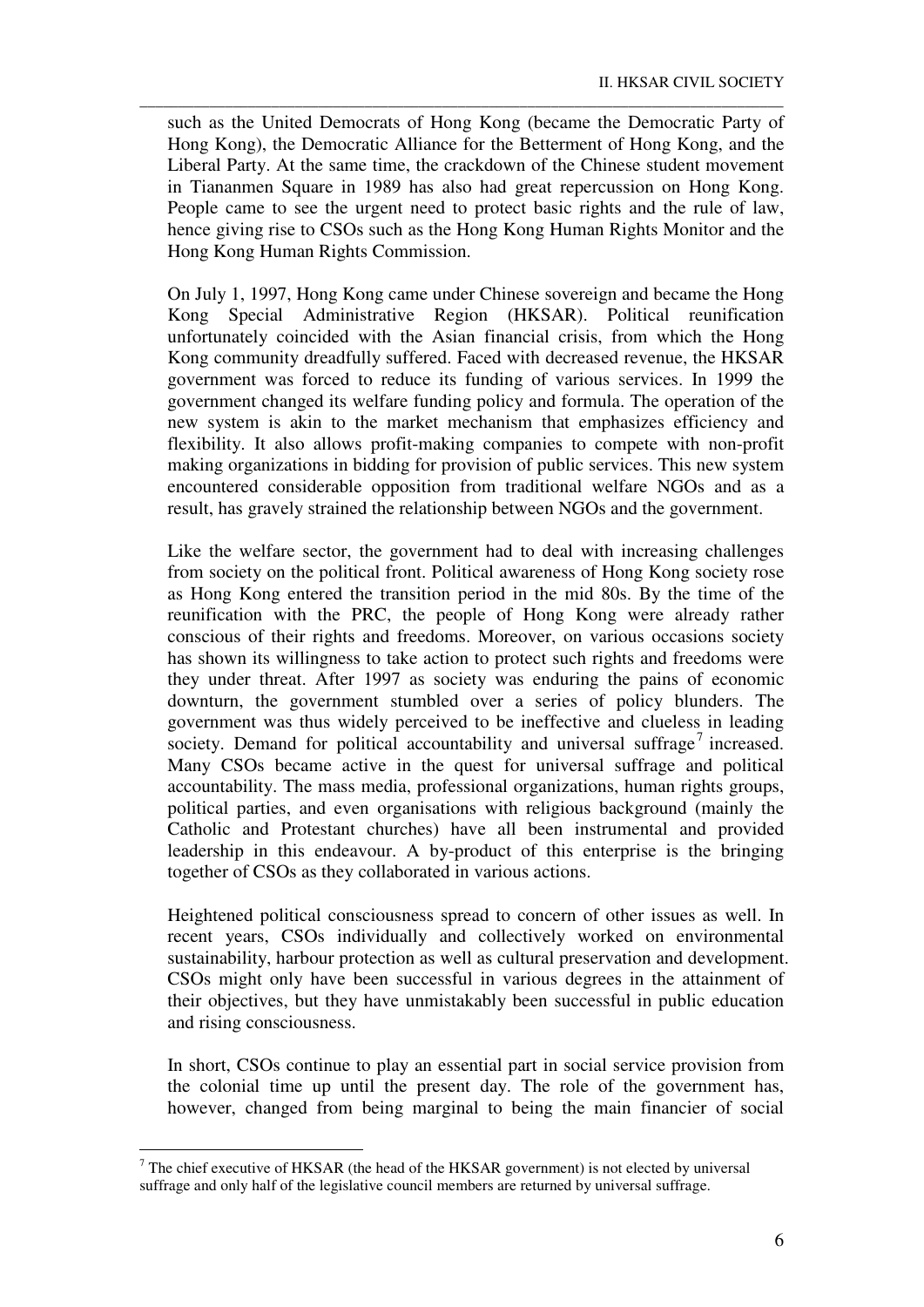services as Hong Kong's economy developed. Unfortunately, greater governmental involvement was accompanied by deterioration in the government's relation with CSOs. The once partnership relationship that was developed in the 70s and 80s has given way to an uneasy, if not distrustful, relationship after 1997. Nevertheless, it should be noted that the government has been friendly to some other CSOs, especially those that it deems to be contributing to the economy of Hong Kong such as the Chamber of Commerce.

\_\_\_\_\_\_\_\_\_\_\_\_\_\_\_\_\_\_\_\_\_\_\_\_\_\_\_\_\_\_\_\_\_\_\_\_\_\_\_\_\_\_\_\_\_\_\_\_\_\_\_\_\_\_\_\_\_\_\_\_\_\_\_\_\_\_\_\_\_\_\_\_\_\_\_\_\_\_\_\_\_\_\_

## II.2 Overview of the Concept of Civil Society

The term "civil society" is only beginning to establish itself in the language repertoire of Hong Kong society. Until recently the term was foreign even to most civil society actors. In the past, CSOs were synonymous with voluntary agencies or associations, and then in the 80s and 90s, the term non-governmental organization (NGO) gained currency. The term CSO is only gradually finding its way into the public discourse recently. It appears that newspaper commentaries are using the term more frequently nowadays. Nonetheless, when the term is used it refers predominantly to welfare NGOs and advocacy groups, other CSOs such as professional organizations, religious groups, cultural and recreational clubs, organizations of different trades, and neighbourhood associations, etc. are to a large extent excluded from the common understanding of the term.

There is an encouraging development of civil society in Hong Kong lately, for a new political party, the Civic Party, is recently formed. It hails the promotion of civil society. It claims to be committed to building strong partnership with civil society groups and support civic participation at the community level. This new party is the first party in Hong Kong that makes the promotion of civil society its chief goal. Whether or not this goal will be achieved remains to be seen.

The Civil Society Index research team decided to adopt the broader definition of civil society used by CIVICUS, namely "the arena, outside of the family, the government, and the market where people associate to advance common interests." The research team believed that the broader definition is a more accurate portrayal of the situation of civil society in Hong Kong.

## II.3 Key Distinguishing Features of the Hong Kong Context

There are a few distinguishing features of Hong Kong that have particular impact on civil society. First and foremost, Hong Kong is quite often described as a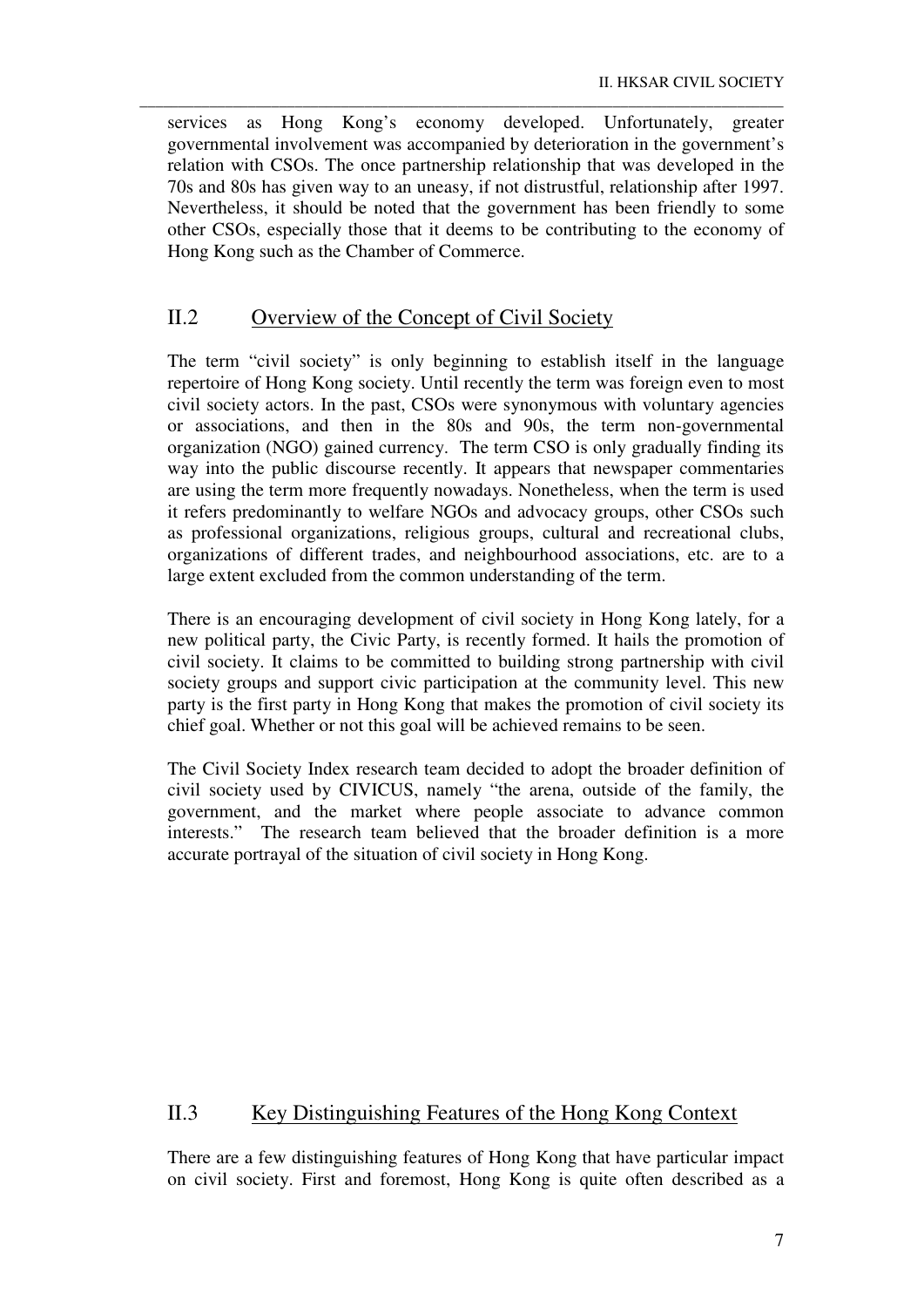"residual welfare state."<sup>8</sup> The government began to get more and more involved in social service provision in the 70s in the wake of two riots that took place in 1966 and 1967, and as economic growth and industrialization brought in bigger revenue. It is "residual" in the sense that funding for social services is contingent upon the amount of revenue collected each year, the government has not developed a plan to institutionalize welfare provision through a more regular income generating system such as social insurance. Funding for social welfare usually decreases when there is a downturn in the economy, thus greatly affecting the work of welfare CSOs. This may have a destabilizing effect on society because welfare provision shrinks just when the need is keen.

\_\_\_\_\_\_\_\_\_\_\_\_\_\_\_\_\_\_\_\_\_\_\_\_\_\_\_\_\_\_\_\_\_\_\_\_\_\_\_\_\_\_\_\_\_\_\_\_\_\_\_\_\_\_\_\_\_\_\_\_\_\_\_\_\_\_\_\_\_\_\_\_\_\_\_\_\_\_\_\_\_\_\_

Secondly, as the government is the major financier of social service (the majority of education and welfare CSOs receive funding from the government), it is able to exert certain level of control over CSOs. Nonetheless, since the government has neither the expertise nor the institutional capacity to provide all services, it depends on CSOs to continue their services. CSOs are therefore able to maintain a rather high degree of autonomy.

Thirdly, the development of a sense of community and belonging to Hong Kong gave rise to the vision of a just society in the 70s. Some social workers and activists of CSOs began to lead in the empowerment of workers and minority groups in order to advance social justice. This turns out to be training ground for future political leaders, for quite a few of the activists went on to become elected legislative councillors. The sense of community and belonging also helped cultivate a vision of good community, thus facilitating the emergence of CSOs focusing on the environment and culture.

Fourthly, the quest for universal suffrage in the election of the chief executive and the entire legislature has grown to be a hotly contested ground that gave rise to the formation of new CSOs and fostered collaboration among CSOs across different fields. The Basic Law of Hong Kong prescribes gradual implementation of universal suffrage. Increased political consciousness coupled with declining confidence in the government has intensified the quest for a faster pace of democratization. The quest has proved to be strong enough for CSOs to mobilize a number of massive political marches.

<u>.</u>

<sup>&</sup>lt;sup>8</sup> Lee, Eliza W.Y. "Nonprofit development in Hong Kong: The case of a statist-corporatist regime." *Voluntas: International Journal of Voluntary and Nonprofit Organizations*, vol. 16, no. 1 (March, 2005), p. 60.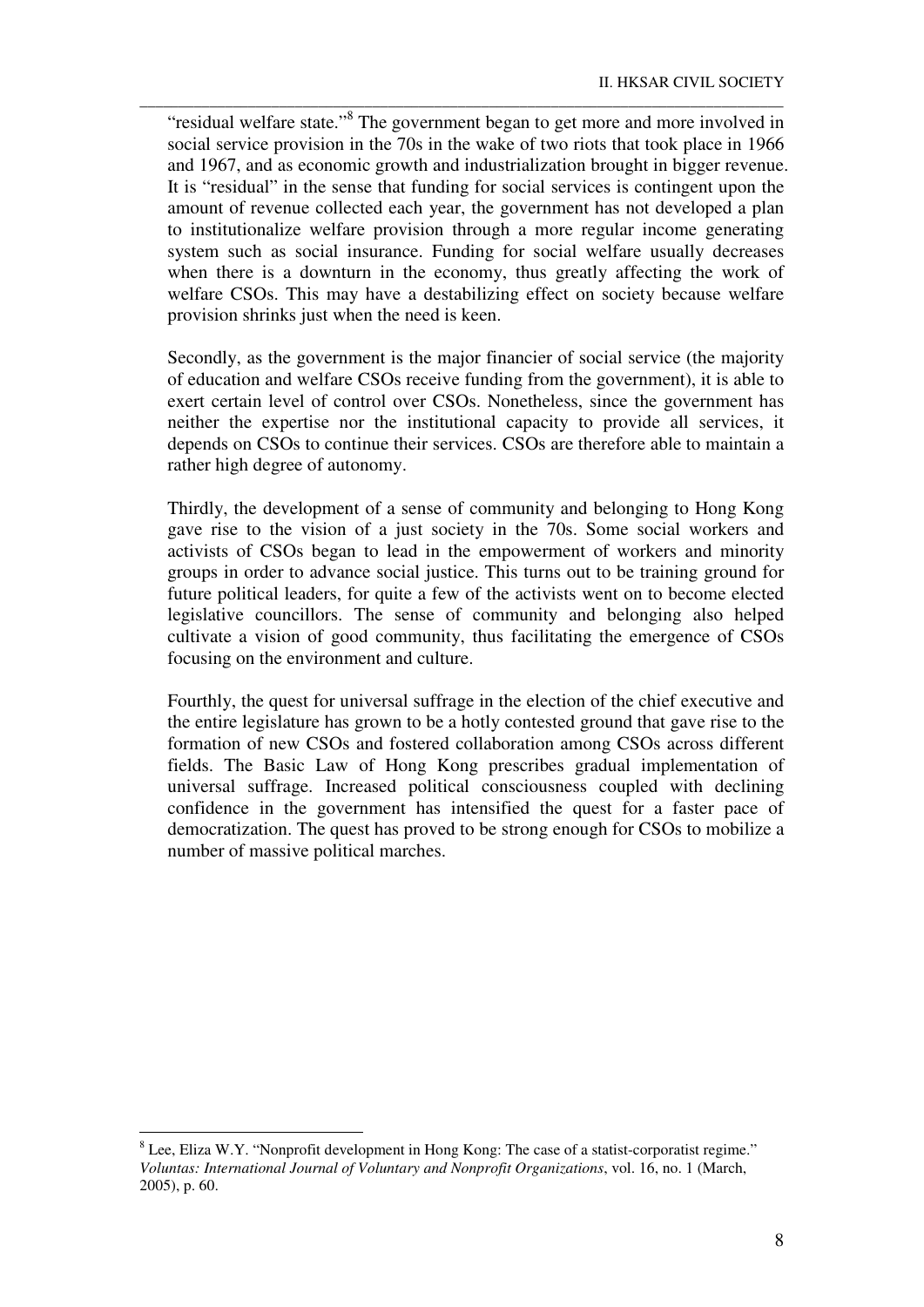## **III/ ANALYSIS OF CIVIL SOCIETY**

\_\_\_\_\_\_\_\_\_\_\_\_\_\_\_\_\_\_\_\_\_\_\_\_\_\_\_\_\_\_\_\_\_\_\_\_\_\_\_\_\_\_\_\_\_\_\_\_\_\_\_\_\_\_\_\_\_\_\_\_\_\_\_\_\_\_\_\_\_\_\_\_\_\_\_\_\_\_\_\_\_\_\_

## III.1 STRUCTURE

This section aims to analyze the extent and the depth of citizen participation in civil society, the diversity of civil society participants, as well as the structure, effectiveness, cooperation, and resources of civil society organization. The score for the Structure dimension is 1.3, indicating that the structure of Hong Kong's civil society is weak.

Civil society's structure is:



There are five subdimensions under Structure. The subdimension scores are summarized in Figure 1.



*III.1.1 Breath of citizen participation*

| 1.1. Breadth of citizen participation                    | <b>Scores</b> |
|----------------------------------------------------------|---------------|
| 1.1.1 Non-partisan political action                      |               |
| 1.1.2 Charitable giving                                  |               |
| 1.1.3 CSO membership                                     |               |
| 1.1.4 Volunteering                                       |               |
| 1.1.5 Collective community action                        |               |
| Extremely limited(0)---limited(1)---medium(2)---large(3) | 1.6           |

Table 1.1 Indicator scores of subdimension "Breadth of citizen participation"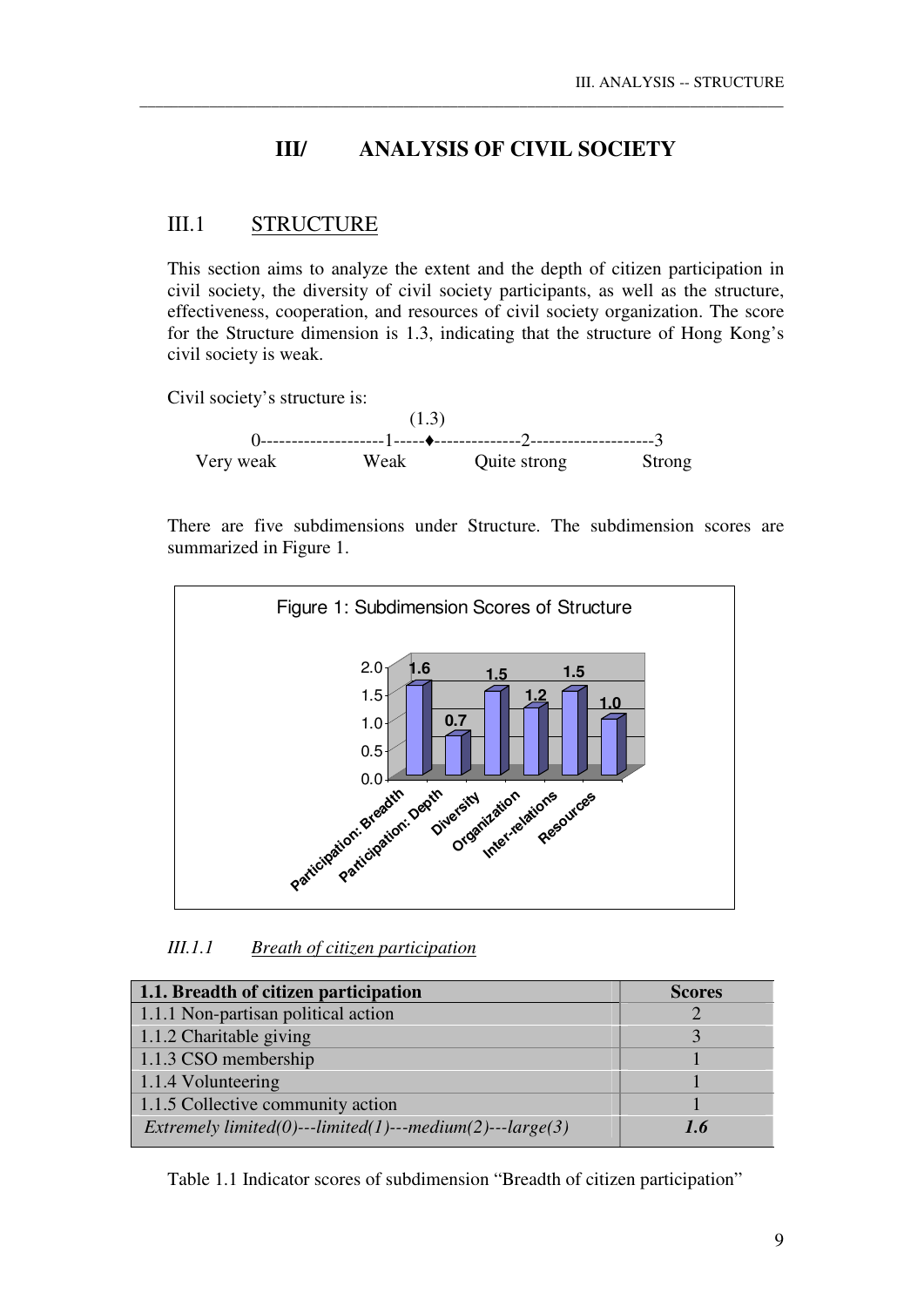#### 1.1.1 Non-partisan political action

Non-partisan form of political action is not new to the people of Hong Kong. Signing petitions and joining demonstrations are common means of public expression. Large-scale demonstrations are not frequent, although on July 1, 2003, over half-a-million individuals were reported to have taken to the streets in a peaceful demonstration against the government's decision on the legislation of Article 23 of the Basic Law, Hong Kong's mini-constitution (please refer to para. 3.2.2.1 for details of this Article). Two other rallies calling for universal suffrage in the selection of the Chief Executive (the head of the Hong Kong government) took place later in the same year; each consisted of tens of thousands of people. On December 4, 2005, it was reported that between 81,000 and 98,000 individuals marched in the name of democracy (HKUPOP).

\_\_\_\_\_\_\_\_\_\_\_\_\_\_\_\_\_\_\_\_\_\_\_\_\_\_\_\_\_\_\_\_\_\_\_\_\_\_\_\_\_\_\_\_\_\_\_\_\_\_\_\_\_\_\_\_\_\_\_\_\_\_\_\_\_\_\_\_\_\_\_\_\_\_\_\_\_\_\_\_\_\_\_

The Social Cohesion survey (hereafter referred to as SC survey) found that 34.2 % of respondents claimed to have taken part in demonstrations, rallies, or have signed petitions in the previous year. Among them, 85.6% have participated in one to three events.

#### 1.1.2 Charitable giving

A survey carried out by the Hong Kong Federation of Youth Groups<sup>9</sup> (HKFYG) revealed that 92.7% of the sample (aged 15 or above) had made monetary donation at least one time during the one-year period preceding the survey. Of this figure, 30.0% donated to charities as well as directly to the needy, and 62.7% donated only through charitable organizations but not directly. The survey also studied donations of other items; in particular, 92.9% of the same sample had donated clothes during the year, while the figure for blood donation was 8.2%.

In terms of monetary donations to charitable organizations, the figure reported by the SC survey and the CE survey was similar; about 60% of respondents aged 18 and above said they had donated money in the past year.<sup>10</sup>

#### 1.1.3 CSO membership

<u>.</u>

The SC survey found that 42.4% of respondents aged 18 and above belonged to at least one organization, and 14.1% belonged to two or more organizations.

<sup>9</sup> The Hongkong Federation of Youth Groups, *A Study on Social Capital with regard to Giving, Volunteering and Participation* (HongKong Federation of Youth Groups: Youth Study Series no. 26, 2002), p. 20 (in Chinese)

<sup>&</sup>lt;sup>10</sup> The discrepancy between the findings of the two surveys and that of the HKFYG (92.7%) may be due to a narrower definition of donations adopted by the SC and CE surveys. The two surveys excluded the 15 to 17 age group, people who made direct donations, as well as people who donated causally through the sale of "flags" on the streets.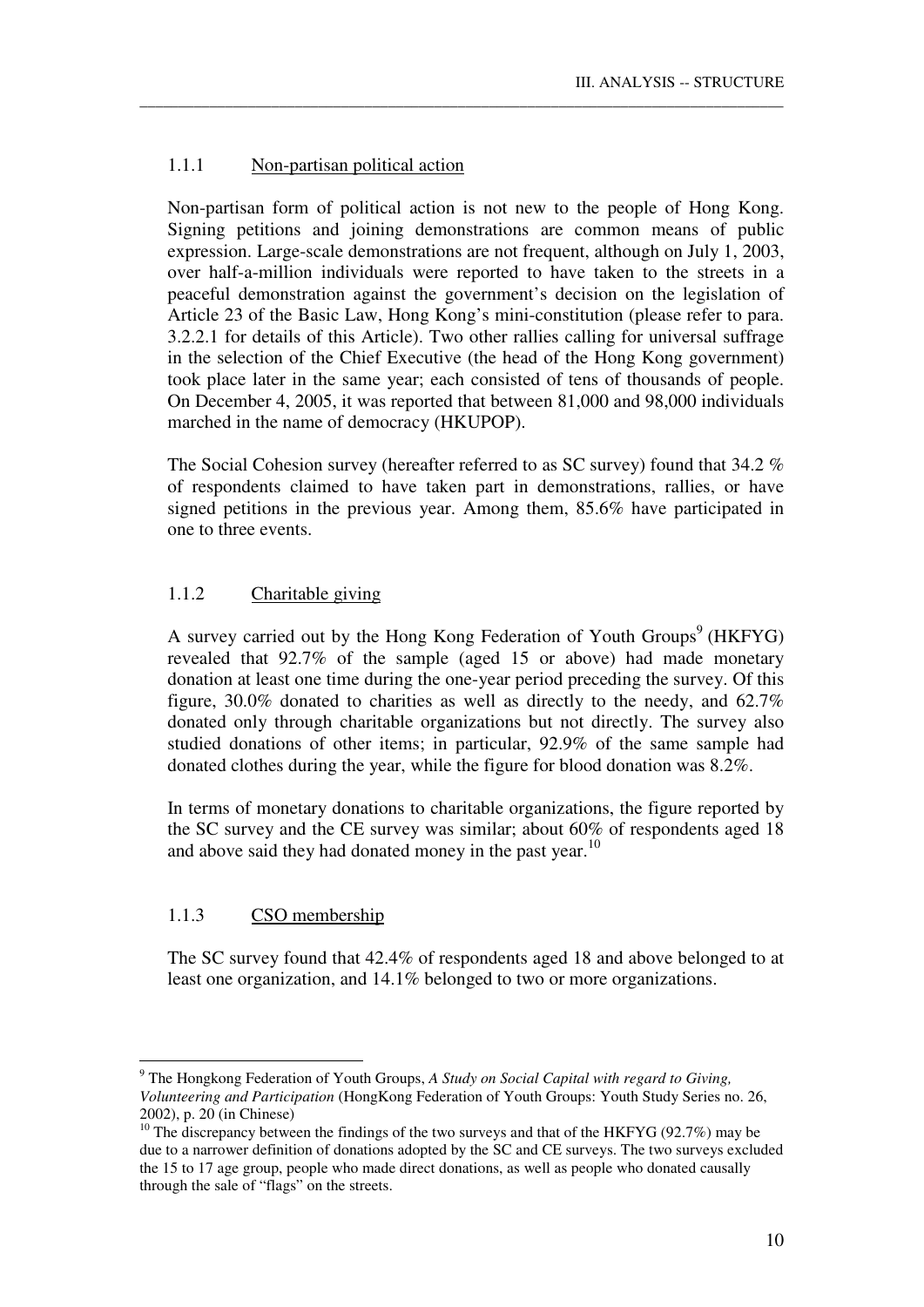### 1.1.4 Volunteering

According to a survey conducted by Chung et al.,  $11$  22.4% of the sample aged 15 or above had participated in **organized volunteering** (donation excluded); the figure for **mutual aid** (i.e. non-organized volunteering) was 55.3%. Overall, 62% of the sample had participated in at least one of the two forms of volunteering.

\_\_\_\_\_\_\_\_\_\_\_\_\_\_\_\_\_\_\_\_\_\_\_\_\_\_\_\_\_\_\_\_\_\_\_\_\_\_\_\_\_\_\_\_\_\_\_\_\_\_\_\_\_\_\_\_\_\_\_\_\_\_\_\_\_\_\_\_\_\_\_\_\_\_\_\_\_\_\_\_\_\_\_

The SC survey found that one out of five respondents (20.4%) purported to have taken part in organized volunteering in the past year. <sup>12</sup> As to mutual aid concerning friends and neighbours, 70.8% lent emotional support, 40.6% helped with domestic work, and 26.9% offered financial assistance.

NAG adopted a narrow definition of volunteering and considered data of organized volunteering only because they felt that definition of mutual aid activities was too loose and such activities involved lending help to people that one knows, thus the nature deviated somewhat from organized volunteering. On the basis of this understanding, a score of "1" was awarded.

## 1.1.5 Collective community action

The CE survey revealed that 42.7% of respondents have, in the last year, participated in at least one of the events organized by groups such as mutual-aid committee, neighbourhood associations, labour unions, professional associations, business chambers, religious organizations, parent-teacher associations, alumni or education related groups, cultural and recreational associations, social services organizations, pressure groups, and political parties.

## *III.1.2 Depth of citizen participation*

| 1.2. Depth of citizen participation                              | <b>Scores</b> |
|------------------------------------------------------------------|---------------|
| 1.2.1 Charitable giving                                          |               |
| 1.2.2 Volunteering                                               |               |
| 1.2.3 CSO membership                                             |               |
| $Insignificant(0)$ ---limited(1)---moderate(2)---significant(36) | 0.7           |

Table 1.2 Indicator scores of subdimension "Depth of citizen participation"

#### 1.2.1 Charitable giving

<u>.</u>

We do not have the figure on charitable giving as a percentage of an individual's income. However, judging from the information as well as estimates calculated from the information, the percentage would be quite minimal (less than 1% of

<sup>11</sup> Chung, Robert Ting-yiu; Pang Ka-lai Karie and Law, Wai-yan Candy. *Study on Public's Reception and Perception of Volunteer Services* (Public Opinion Programme, The University of Hong Kong, 2002).

 $\frac{12}{12}$  The CE survey reported that 24.6% of respondents had volunteered in the past.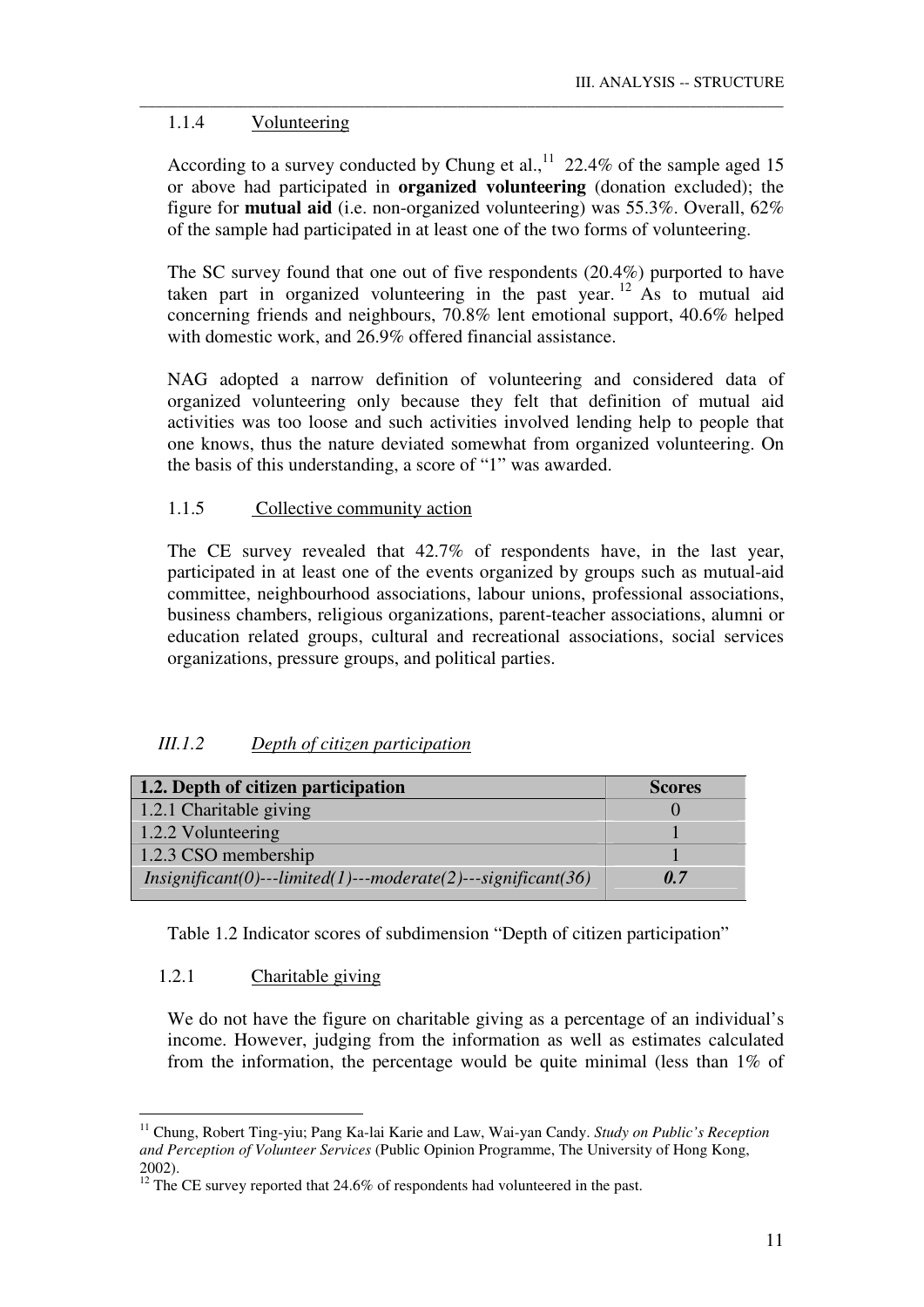monthly personal income). The HKFYG survey<sup>13</sup> revealed that, among those (aged 15 or above) who had made donations during the year, the average amount of contribution was \$827 per person per year. (Note: only "indirect donations" were included, i.e. donations made through some organizations or charities.) However, upon further analysis, the median contribution is \$297, indicating that there is heavy concentration on "small" donations, making the median skewed towards a figure lower than the mean. In fact, 78.4% of all the donations were made by 25% of the respondents. This finding is supported by the SC survey, which shows that among those who made indirect donations, 40.5% had contributed less than \$100.

\_\_\_\_\_\_\_\_\_\_\_\_\_\_\_\_\_\_\_\_\_\_\_\_\_\_\_\_\_\_\_\_\_\_\_\_\_\_\_\_\_\_\_\_\_\_\_\_\_\_\_\_\_\_\_\_\_\_\_\_\_\_\_\_\_\_\_\_\_\_\_\_\_\_\_\_\_\_\_\_\_\_\_

Given that the median monthly income in 2001 is  $$10,000$ , <sup>14</sup> the estimated charitable donations as a percentage of one's income is  $0.25\%$  per year. <sup>15</sup> According to the Inland Revenue Department, the amounts of charitable donations that were exempted from Profits Tax and Salaries Tax in 2002/03 were HK\$0.64 billion and HK\$2.35 billion respectively.<sup>16</sup>

We do not know the percentage of the population that gives regularly, but the amount of recognised charitable donations exempted from salaries tax as a percentage of GDP actually increased from about 0.12% in 1997/98 to about 0.18% in 2002/03. The figures reported by international CSOs are quite consistent with the above. Oxfam Hong Kong reported that in the year 2004-5, regular donations amounted to HK\$80,551,000, making up 63% of the donations from the local community or 58.8% of the organizations' annual income. It is a rather respectable increase from the previous year in which total regular donations added up to HK\$70,079,000, representing  $50.9\%$  of its total annual income.<sup>17</sup>

#### 1.2.2 Volunteering

We do not have the figure on the average number of hours volunteers devote to volunteer work each month. From the information that we do have, it is estimated that it would be around 3-5 hours per month. According to the HKFYG survey,  $^{18}$ the **average (mean) amount** of time devoted to volunteering (among those who had participated in organized voluntary work) was 60 hours in a year or 5 hours per month. Out of these 60 hours, 51 hours were coordinated through the social service groups/organizations. The **median** was 20 hours. It is also noteworthy that 79.8% of the total hours were contributed by the most active quartile (25%) of the volunteers. Hence participation, even among the volunteers, was rather uneven.

http://www.censtatd.gov.hk/major\_projects/2001\_population\_census/key\_statistics\_of\_the\_2001\_popu lation census/index.jsp

-

<sup>&</sup>lt;sup>13</sup> The Hong Kong Federation of Youth Groups, *A Study on Social Capital with Regard to Giving, Volunteering and Participation, op. cit.* p. 25 14

<sup>&</sup>lt;sup>15</sup> The figure is arrived at by:  $(\$297/\$120,000)*100\%$ 

<sup>&</sup>lt;sup>16</sup> http://www.ird.gov.hk/eng/pdf/a04\_mis.pdf

 $17$  Regular donations is worked out by adding regular monthly donations to Oxfam partners, Oxfam China partners, Oxfam Education partners, and Oxfam Africa partners. Figures can be obtained from http://www.oxfam.org.hk/fs/view/downloadables/pdf/annual-review/2004AR27-32.pdf.

<sup>18</sup> The Hongkong Federation of Youth Groups, *A Study on Social Capital with Regard to Giving, Volunteering and Participation, op. cit.* pp. 40-41.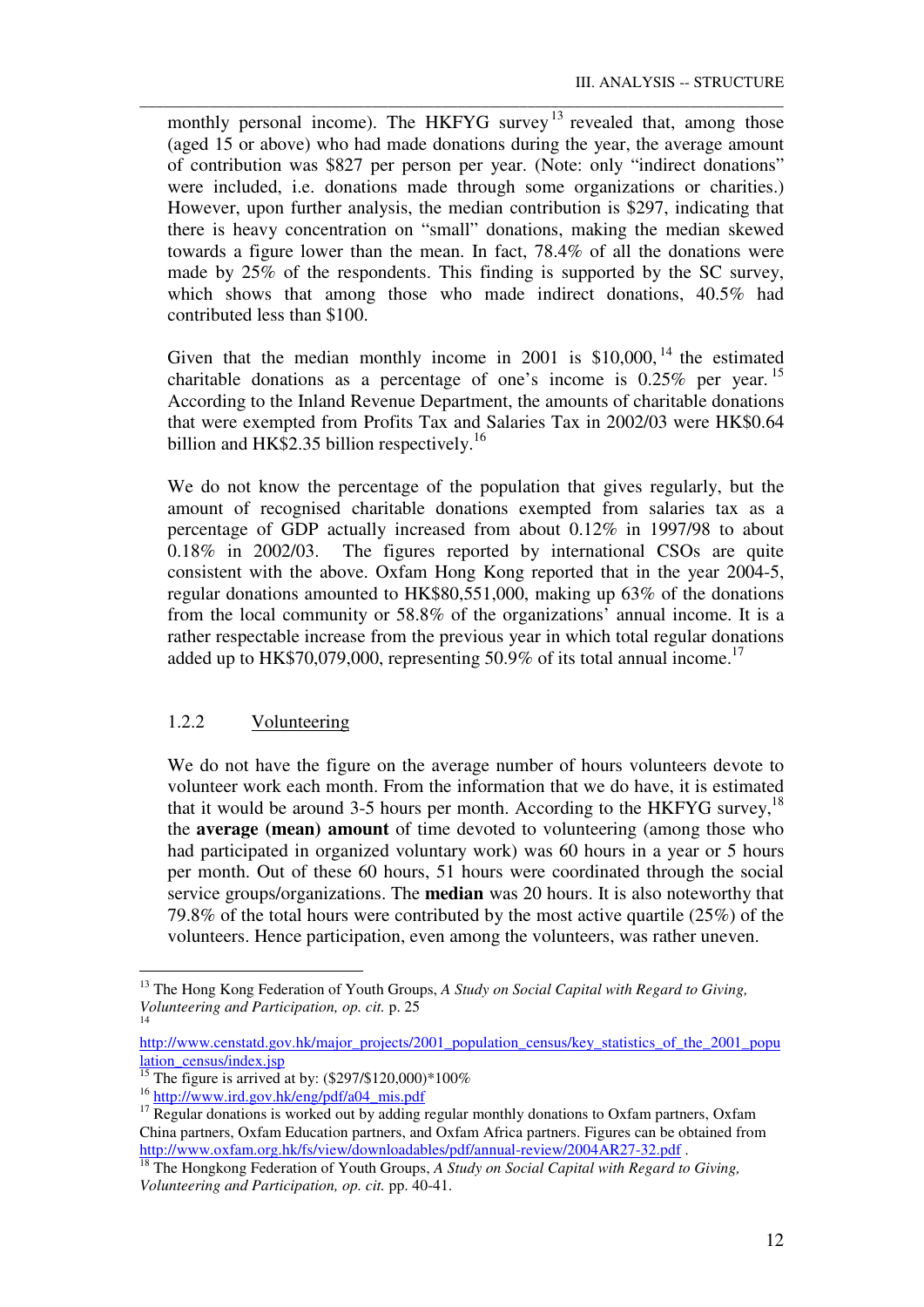The survey by Chung et al.<sup>19</sup> found that the average (mean) amount of time spent on **organized volunteering** was 34.8 hours per year (median: 12 hours per year). The figure for **mutual aid** was 21.9 hours per year (median: 3 hours per year).

\_\_\_\_\_\_\_\_\_\_\_\_\_\_\_\_\_\_\_\_\_\_\_\_\_\_\_\_\_\_\_\_\_\_\_\_\_\_\_\_\_\_\_\_\_\_\_\_\_\_\_\_\_\_\_\_\_\_\_\_\_\_\_\_\_\_\_\_\_\_\_\_\_\_\_\_\_\_\_\_\_\_\_

The Social Welfare Department of the HKSAR government reported that by the end of March 2005, there were 474,088 individuals and 1,270 organizations signing up for volunteer services and together they have delivered over 10 million hours of volunteer service a year.<sup>20</sup>

#### 1.2.3 CSO membership

Based on the data provided by the SC survey, it is estimated that 33.3% of CSO members belong to more than one CSO.<sup>21</sup>

#### *III.1.3 Diversity of civil society participants*

| 1.3. Diversity of civil society participants <sup>22</sup>        | <b>Scores</b> |
|-------------------------------------------------------------------|---------------|
| 1.3.1 CSO membership                                              |               |
| 1.3.2 CSO leadership                                              |               |
| Very narrow range of soc groups $(0)$ —some group $(1)$ ---almost | 1.5           |
| all groups but not equitable(2)---all groups quite equitable(3)   |               |

Table 1.3 Indicator scores of subdimension "Diversity of civil society participants"

#### 1.3.1 CSO membership

According to a study of the landscape of  $\text{CSO}$ ,<sup>23</sup> non-profit organizations in Hong Kong can basically be classified into the following 14 categories:

- 1. Arts and culture
- 2. Sports

<u>.</u>

- 3. Education and research
- 4. Health services

<sup>&</sup>lt;sup>19</sup> Chung Ting-yiu Robert et al. *Study on Public's Reception and Perception of Volunteer Services, op. cit.* p. 59 and p. 63 respectively.

<sup>&</sup>lt;sup>20</sup> http://www.swd.gov.hk/doc.annreport/0304annrepe.pdf

<sup>&</sup>lt;sup>21</sup> The SC survey reported that  $42.4\%$  of the respondents aged 18 and above belonged to at least one organization and 14.1% belonged to two or more organizations. Thus, the percentage of CSO members belonging to two or more organizations is calculated from dividing 14.1% by 42.4%, i.e. 33.3%. <sup>22</sup> Indicator 1.3.3 "Distribution of CSOs" is not scored because the indicator mainly concerns with the

geographical distribution/concentration of CSOs. As Hong Kong is a small city, this aspect is irrelevant. <sup>23</sup> The study was commissioned by the Central Policy Unit of the Hong Kong government. The

classification of non-profit organizations of the study was based on the John Hopkins University scheme, but adapted to suit the local situation. See *Study of the Third Sector Landscape in Hong Kong*  (http://www.cpu.gov.hk/english/documents/new/press/3rd\_content.pdf). Our CSO study adopted the scheme used by the Central Policy Unit.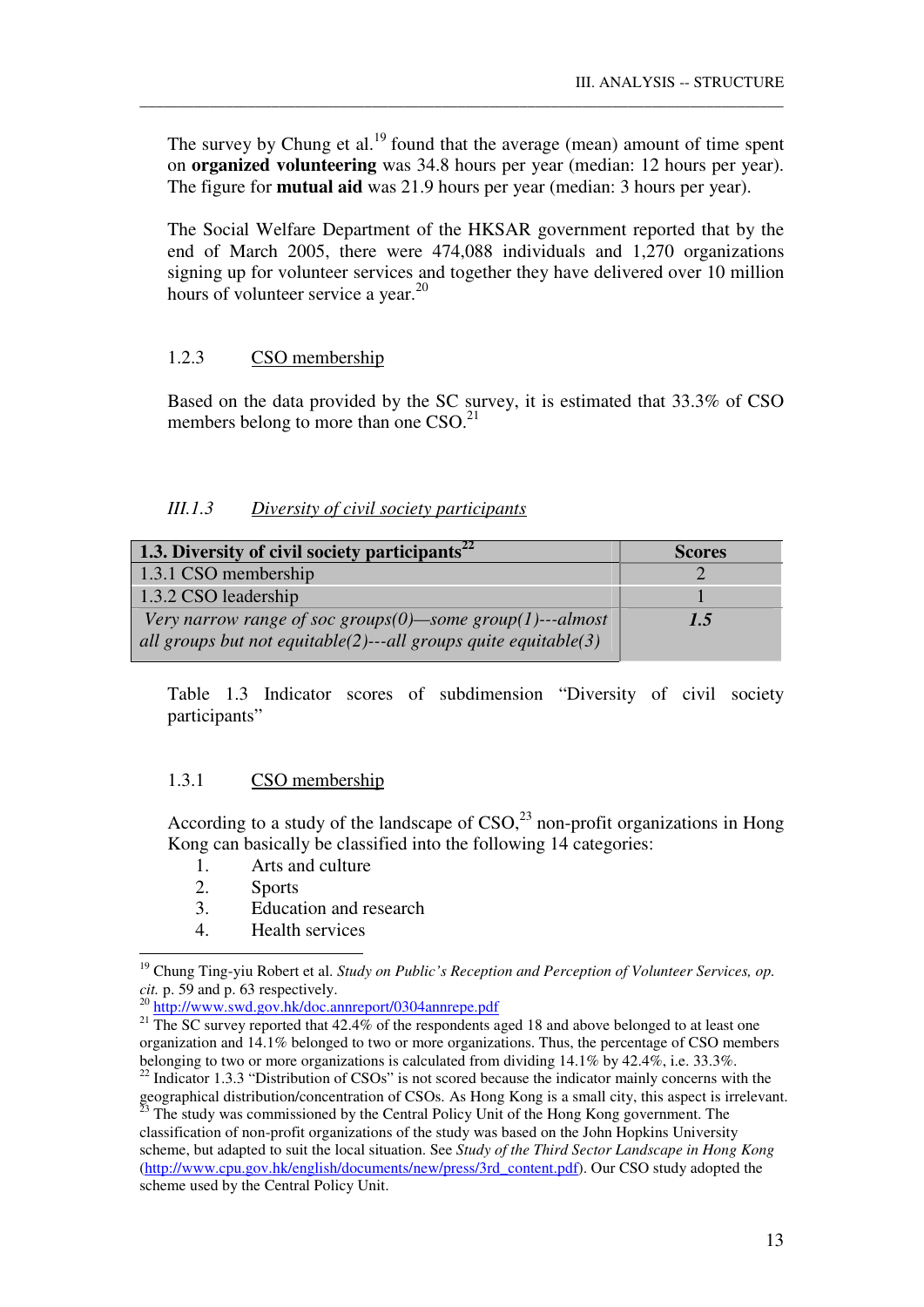- 5. Welfare services
- 6. Environment
- 7. Civic and advocacy
- 8. Politics
- 9. Law and legal services
- 10. Philanthropic and intermediaries
- 11. International and cross-boundary
- 12. Religion
- 13. District and community-based
- 14. Professional, industry, business and trade unions.

Roughly speaking, the missions and core values championed by these organizations can be grouped as: charity and/or service oriented; ideological, community-based; interest-based or issue-based; trade/industry oriented; as well as faith-based.

\_\_\_\_\_\_\_\_\_\_\_\_\_\_\_\_\_\_\_\_\_\_\_\_\_\_\_\_\_\_\_\_\_\_\_\_\_\_\_\_\_\_\_\_\_\_\_\_\_\_\_\_\_\_\_\_\_\_\_\_\_\_\_\_\_\_\_\_\_\_\_\_\_\_\_\_\_\_\_\_\_\_\_

Participants in the NAG meeting basically agreed that CSOs represent most social groups in society. However, they did not think that CSOs "equitably" represent all social groups, which is the criterion of CSI to achieve a score of 3.

## 1.3.2 CSO leadership

The background of CSO leaders appears to vary little. According to a study,  $24$ most of the members of the Board of Directors in subvented NGOs (NGOs funded by the government) in Hong Kong are professionals and college educated.

It appears that even civil society stakeholders are uncertain about the representation of social groups in various CSO leadership position. Consistently between 31% and 43% of the respondents in the CSO survey said they were uncertain or they did not know.<sup>25</sup> In general, close to six out of ten respondents of the survey believed that the "upper class/elite"  $(61.4\%)$  and "women"  $(56.7\%)$ were equitably represented as leaders of CSO, but only about one in four thought that "ethnic/linguistic minorities" (28.8%) and the rural population (25.8%) were equitably represented as leaders. Similarly, less than half of the respondents saw religious minority groups (44.0%) and the poor (39.8%) as equitable represented as leaders.

#### *III.1.4 Level of organisation*

<u>.</u>

| 1.4. Level of organization                 | <b>Scores</b> |
|--------------------------------------------|---------------|
| 1.4.1 Existence of CSO umbrella bodies     |               |
| 1.4.2 Effectiveness of CSO umbrella bodies |               |

<sup>&</sup>lt;sup>24</sup> Chan, Kam-tong, et al., "Survey of the Board of Directiors of Subvented Non-governmental Organizations in Hong Kong. Hong Kong Social Welfare Department, 2002.

<sup>&</sup>lt;sup>25</sup> The only exception was views about women's representation in CSO's leadership position, but still, 24.2% offered the "Uncertain/Don't know" answer.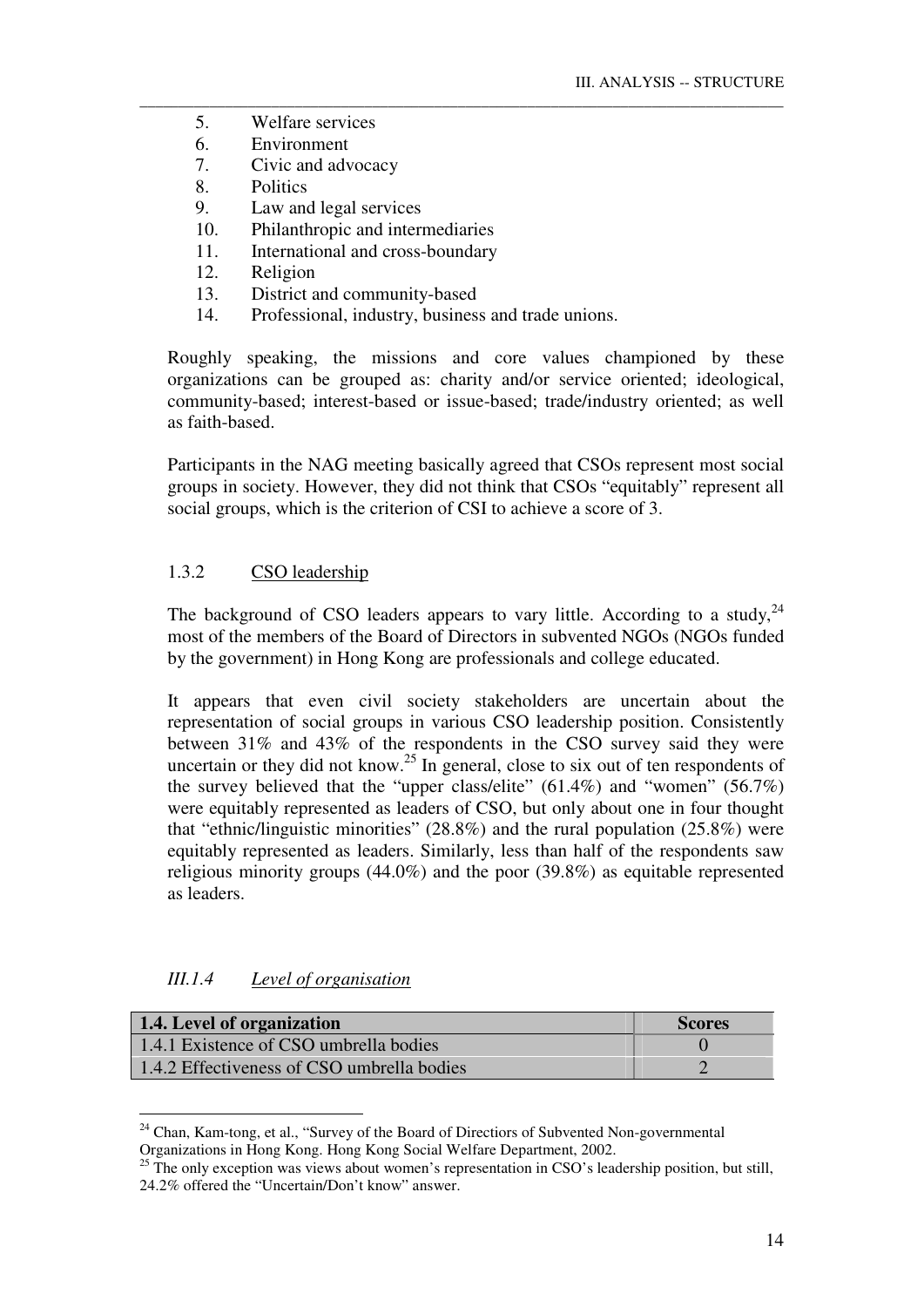| 1.4.3 Self-regulation                                        |     |
|--------------------------------------------------------------|-----|
| 1.4.4 Support infrastructure                                 |     |
| 1.4.5 International linkages                                 |     |
| Unorganized(0)---not very organized(1)---quite organized(2)- | 1.2 |
| highly organized $(3)$                                       |     |

Table 1.4 Indicator scores of subdimension "Level of organization"

## 1.4.1 Existence of CSO federations

The percentage of CSOs being members of federations or umbrella bodies of related organizations is not available. There are a few such federations of respectable size, such as the Hong Kong Council of Social Service (consisting of  $314$  organizations),<sup>26</sup> and the Hong Kong Federation of Trade Union (claiming about 200 member organizations and 300,000 individual members).<sup>27</sup> There are others of smaller sizes, like the Hong Kong Women's Coalition on Equal Opportunities (making up of 12 women's  $\overline{CSOs}$ ),  $^{28}$  and the Global Network, comprising of over 20 trade unions, grass root groups, youth groups, etc.<sup>29</sup>

These federations or umbrella bodies do not seem to play a very significant role in the operation of CSOs in Hong Kong. Over half of the respondents (55%) in the CSO survey were unable to tell the percentage of organizations being members of federations or umbrella bodies in the section they claimed to know best. Only 19.1% of the respondents in the survey estimated that at least 40% of the sector of civil society they knew best belonged to a federation or umbrella body. Furthermore, 7.8% of the respondents estimated that less than 20% of organizations were members of a federation and 18.0% reckoned that the portion was between 20% and 40%.

## 1.4.2 Effectiveness of CSO federations

About a quarter (23.4%) of the respondents in the CSO survey considered CSO federations or umbrella bodies to be generally effective in achieving their defined goals, only a very small minority thought that they were largely ineffective (4.3%) or completely ineffective (1.4%). However, it should be noted that almost half the respondents were uncertain of the effectiveness of these bodies (47.1%).

<sup>-</sup><sup>26</sup> As of October 2005 (http://www.hkcss.org.hk/). Its member organizations cover 90% of social service offered by social welfare NGOs in Hong Kong.

<sup>27</sup> See the website of the Hong Kong Federation of Trade Unions at http://www.ftu.org.hk/index1.htm <sup>28</sup> The group advocates gender mainstreaming and works closely with the Equal Opportunities

Commission, which is a statutory body that promotes equal opportunities in society. See http://www.aaf.org.hk.

 $29$  It advocates the legislation of minimum wage and maximum work hours, as well as a reduction of public expenditure and contracting-out of public services. See http://www.globalnetwork.org.hk.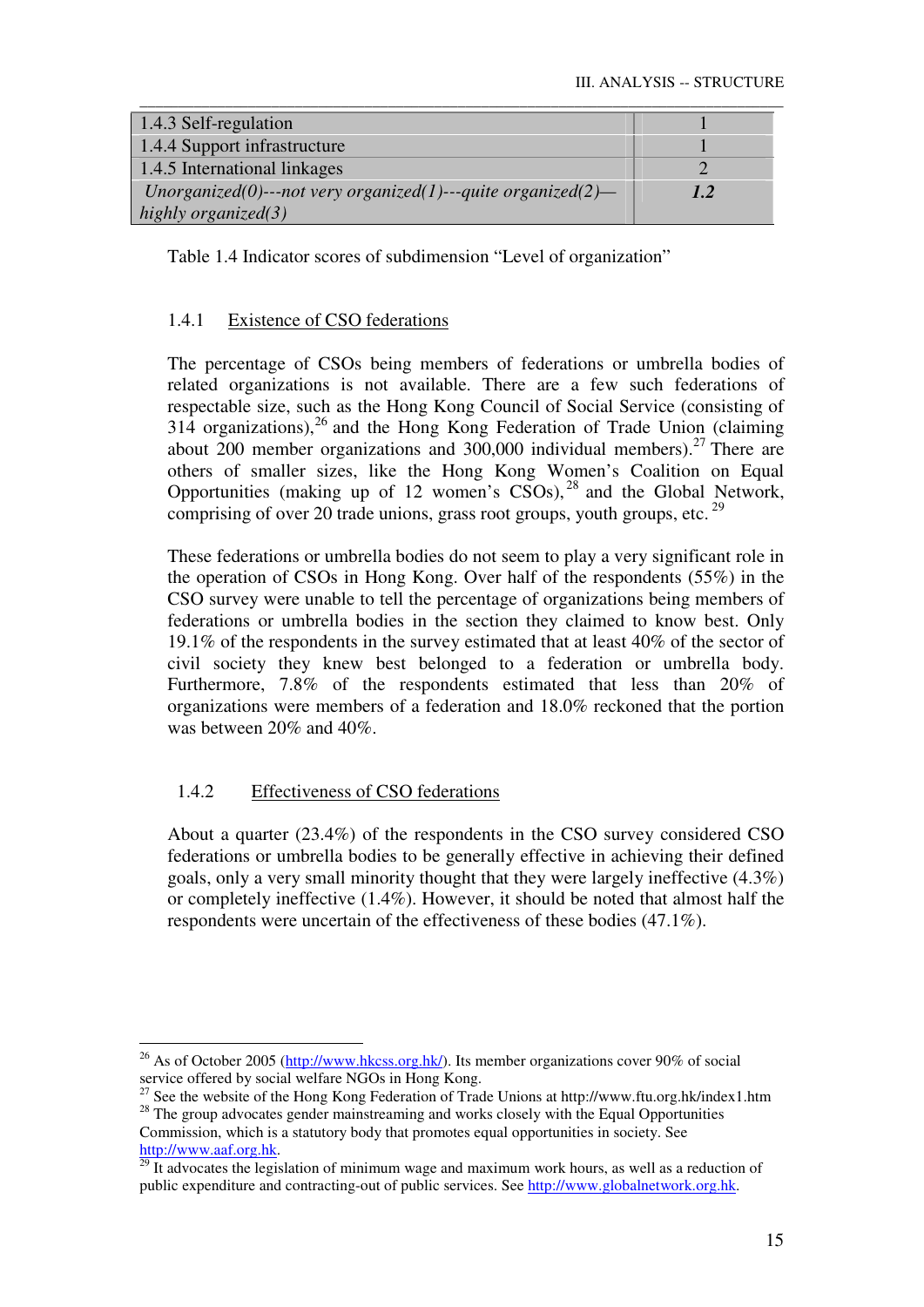### 1.4.3 Self-regulation

A substantial portion of CSOs has already had a system of self-regulation or a collective code of conduct in place. Only 3.5% of the respondents in the CSO survey maintained that there had not been any attempt to devise such regulations. Among the 41.5% who asserted the existence of self-regulation mechanisms, 14.3% opined that the mechanism was functioning effectively. However, half of the respondents (49.1%) were unsure about the existence of self-regulation mechanism in CSOs.

\_\_\_\_\_\_\_\_\_\_\_\_\_\_\_\_\_\_\_\_\_\_\_\_\_\_\_\_\_\_\_\_\_\_\_\_\_\_\_\_\_\_\_\_\_\_\_\_\_\_\_\_\_\_\_\_\_\_\_\_\_\_\_\_\_\_\_\_\_\_\_\_\_\_\_\_\_\_\_\_\_\_\_

CSOs belonging to the welfare sector and the education sector are abided by their sectors' codes of conduct. Most professional organizations have instituted their own codes of conduct. Examples of these organizations include the Hong Kong Institute of Certified Public Accountants, the Hong Kong Medical Association, the Hong Kong Bar Association, the Hong Kong Institute of Architects, the Hong Kong Institute of Planners, and the Hong Kong Institute of Surveyors. Furthermore, the Hong Kong Council of Social Service has recently launched the Pledge on Donor's Right, with around 100 CSOs already signed up or about to sign up.

This indicator receives a score of 1 from the advisors in the NAG meeting primarily because it was pointed that welfare, education and professional CSOs make up only a portion of all CSOs and that small CSOs usually are not conscious of self regulation and even when they do, they are loosely enforced.

## 1.4.4 Support infrastructure

Most of the respondents of the CSO survey believed that CSO supporting infrastructure was only limited (44.6%) or even close to none (14.3%). Respondents who thought support was plenty (2.3%), or adequate (22.1%) were in the minority.

CSO infrastructural support organizations per se are neither common nor popular in Hong Kong. A few support organizations used to be active (e.g. the Creative Initiative whose aim was to provide a platform for CSOs to cooperate and carry out research) but for various reasons have ceased to operate in recent years.

Instead, the provision of infrastructural support for civil society is taken up by large CSOs. Umbrella organizations such as the Hong Kong Council of Social Services and the Federation of Trade Unions provide training and sharing sessions to members and the community. Likewise, CSOs of respectable size like the Oxfam also provide infrastructural support. In addition, there are foundations that provide monetary support to a wide spectrum of CSOs; the most well known of them include the Community Chest, and the Hong Kong Jockey Club.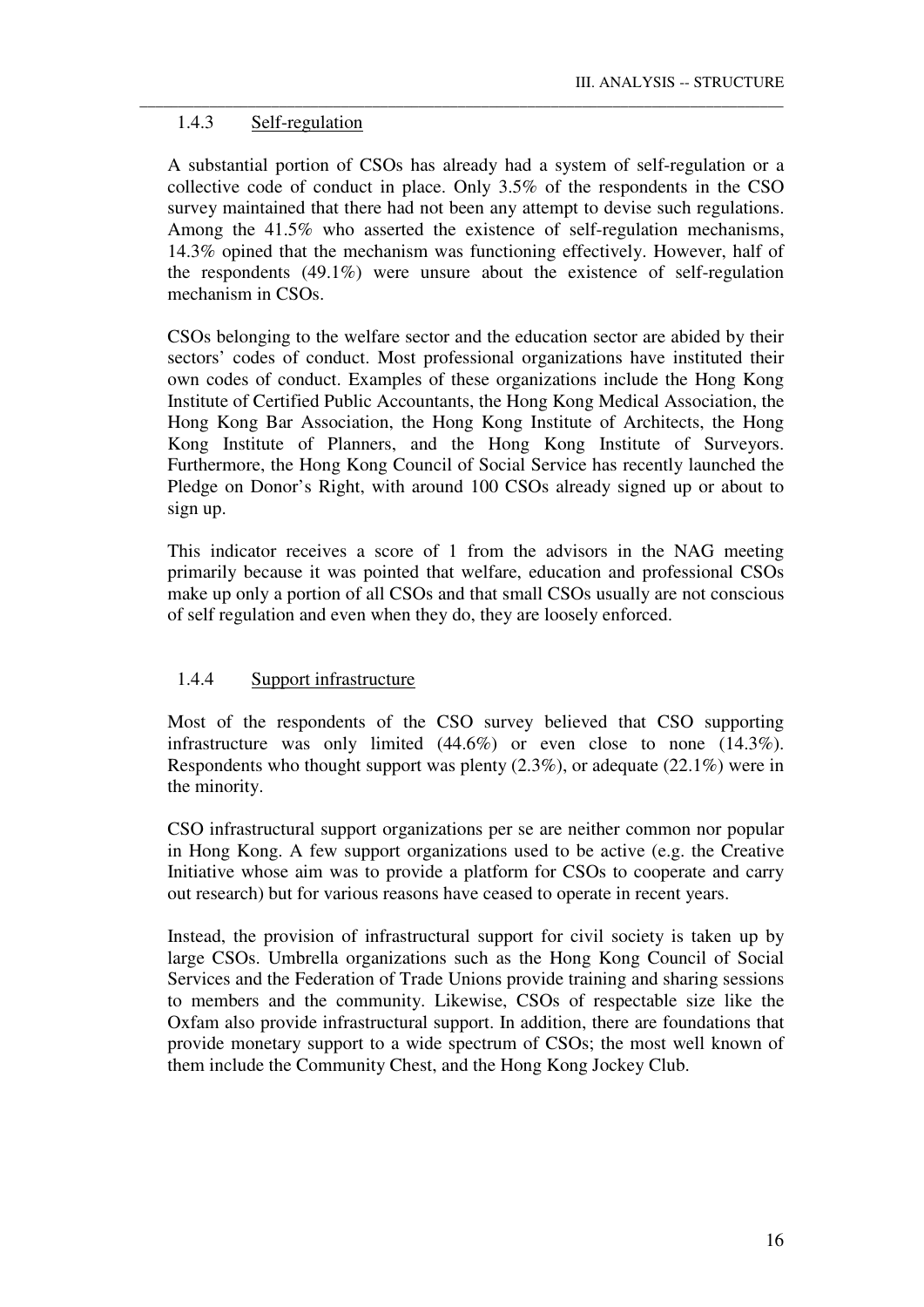## 1.4.5 International linkages

In spite of the lack of official figures, international linkage of local CSOs appears quite prominent. The respondents of the CSO survey estimated that some (43.4%) or many (6.3%) CSOs in the sector they were most familiar with were members of certain kind of international CSO network. A similar proportion of these CSOs were thought to participate in some  $(42.7%)$  or quite a lot of  $(6.0%)$  in events organized by international CSOs.

\_\_\_\_\_\_\_\_\_\_\_\_\_\_\_\_\_\_\_\_\_\_\_\_\_\_\_\_\_\_\_\_\_\_\_\_\_\_\_\_\_\_\_\_\_\_\_\_\_\_\_\_\_\_\_\_\_\_\_\_\_\_\_\_\_\_\_\_\_\_\_\_\_\_\_\_\_\_\_\_\_\_\_

## *III.1.5 Inter-relations within civil society*

| 1.5. Inter-relations                                     | <b>Scores</b> |
|----------------------------------------------------------|---------------|
| 1.5.1 Communication                                      |               |
| 1.5.2 Cooperation                                        |               |
| $Weak(0)$ ---quite weak(1)---quite strong(2)---strong(3) | 1.5           |

Table 1.5 Indicator scores of subdimension "Inter-relations"

## 1.5.1 Communication

Nearly half of the respondents in the CSO survey indicated that the level of communication (including the exchange of information) among civil society actors in the sector of civil society they knew best was moderate (46.4%), and 9.1% of respondents put the level of communication at a significant level. About one out of four respondents (26.1%) rated the level of communication to be limited and a considerable portion (7.1%) thought that communication was minimal. A further 11.3% of the respondents were unable to assess the extent of communications.

Despite the findings of the CSO survey, NAG members thought that across sectors communication among CS actors should also be considered. It was generally thought that such cross-sectoral communication was only limited.

## 1.5.2 Cooperation

-

Over three-quarters of the respondents in the CSO survey (77.4%) indicated that CSOs from different sectors did form alliances or coalition on issues of common concern. Among them, 5.3% thought such kind of cooperation to be frequent, 45.1%, sometimes, and 27.0%, once in a while. The respondents listed over 180 events involving cooperation among different CSOs.

The case study of the legislation of Article 23 documents a concerted effort among various CSOs in opposing the legislation.<sup>30</sup> An alliance that consists of

 $30$  Please refer to the section on human rights policy (para 4.1.1, p. 44-45) under the Impact section for a more detail discussion of the Article 23 case.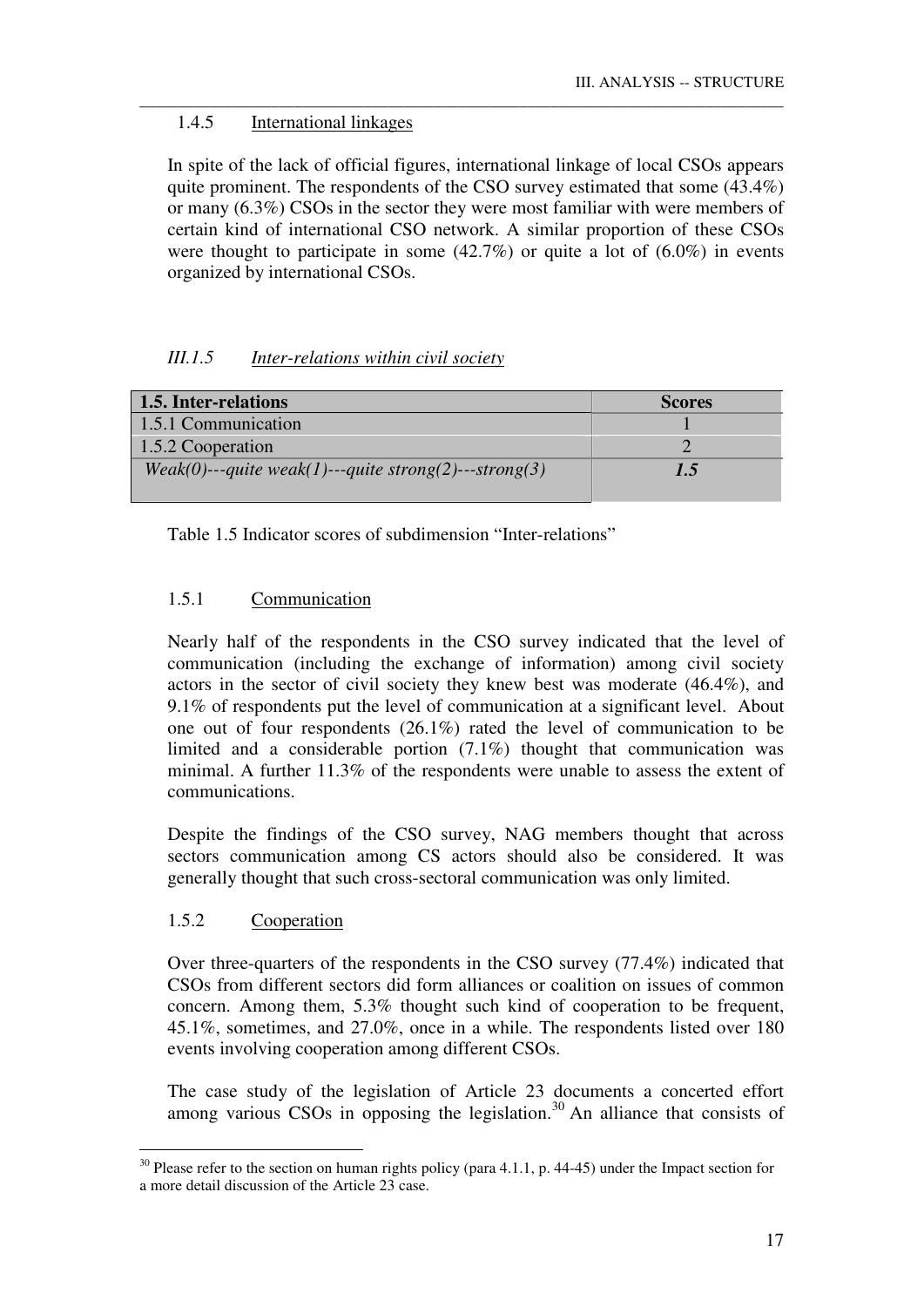about 50 CSOs, the Civil Human Right Front (CHRF), was formed. However, the case study also reveals that cooperation of CSOs was rather loose, and that CHRF, despite being the organizer of the massive July 1 demonstrations, was more an administrator than a mobiliser of the demonstration. The sustainability of CHRF remains to be seen. There are a few other alliances formed recently by CSOs. The Citizen Envisioning @ Harbour stands out in particular because it claims to be the first ever attempt in Hong Kong to foster civil society partnership in the building of the Victoria Harbour.

\_\_\_\_\_\_\_\_\_\_\_\_\_\_\_\_\_\_\_\_\_\_\_\_\_\_\_\_\_\_\_\_\_\_\_\_\_\_\_\_\_\_\_\_\_\_\_\_\_\_\_\_\_\_\_\_\_\_\_\_\_\_\_\_\_\_\_\_\_\_\_\_\_\_\_\_\_\_\_\_\_\_\_

## *III.1 6 Civil society resources*

| 1.6. Resources                                           | <b>Scores</b> |
|----------------------------------------------------------|---------------|
| 1.6.1 Organizational resources                           |               |
| 1.6.2 Human resources                                    |               |
| 1.6.3 Technological $&$ infrastructural resources        |               |
| Poorly resourced(0)---quite poorly(1)---quite well(2)--- | 1.0           |
| well resourced $(3)$                                     |               |

Table 1.6 Indicator scores of subdimension "Resources"

## 1.6.1 Financial resources

Respondents of the CSO survey named a total of 2,147 organizations they purported to know best. However, they were only able to identify the source of revenue of less than half of these organizations (47%). Among these organizations in which revenue sources could be made out, individual donations constituted the biggest share of income (35.6%), followed by membership fees (20.4%), government subsidies (14.5%), and service/sales (13.0%). Comparatively, foreign donations (7.2%) and commercial sponsorship (5.2%) played a lesser role.

Furthermore, 47.0% of the respondents believed that CSOs had sufficient financial resources to accomplish their goals, as opposed to 21.6% who thought otherwise and 31.4% who simply did not know.

The picture looks rather ambiguous, for income sources of over half (53%) of these organizations in the CSO survey could not be identified, and a rather substantial portion of the respondents (31.4%) were not sure if these organizations had sufficient financial resources to achieve their goals.

It has been pointed out in the NAG meeting that resources vary greatly across different sectors of CSO. While professional groups may have sufficient resources to achieve their goals, welfare organizations may just manage to accomplish their tasks, and arts and culture groups struggle to make means meet. Cutting resources and changing public funding formula in recent years make situation even harder for many CSOs.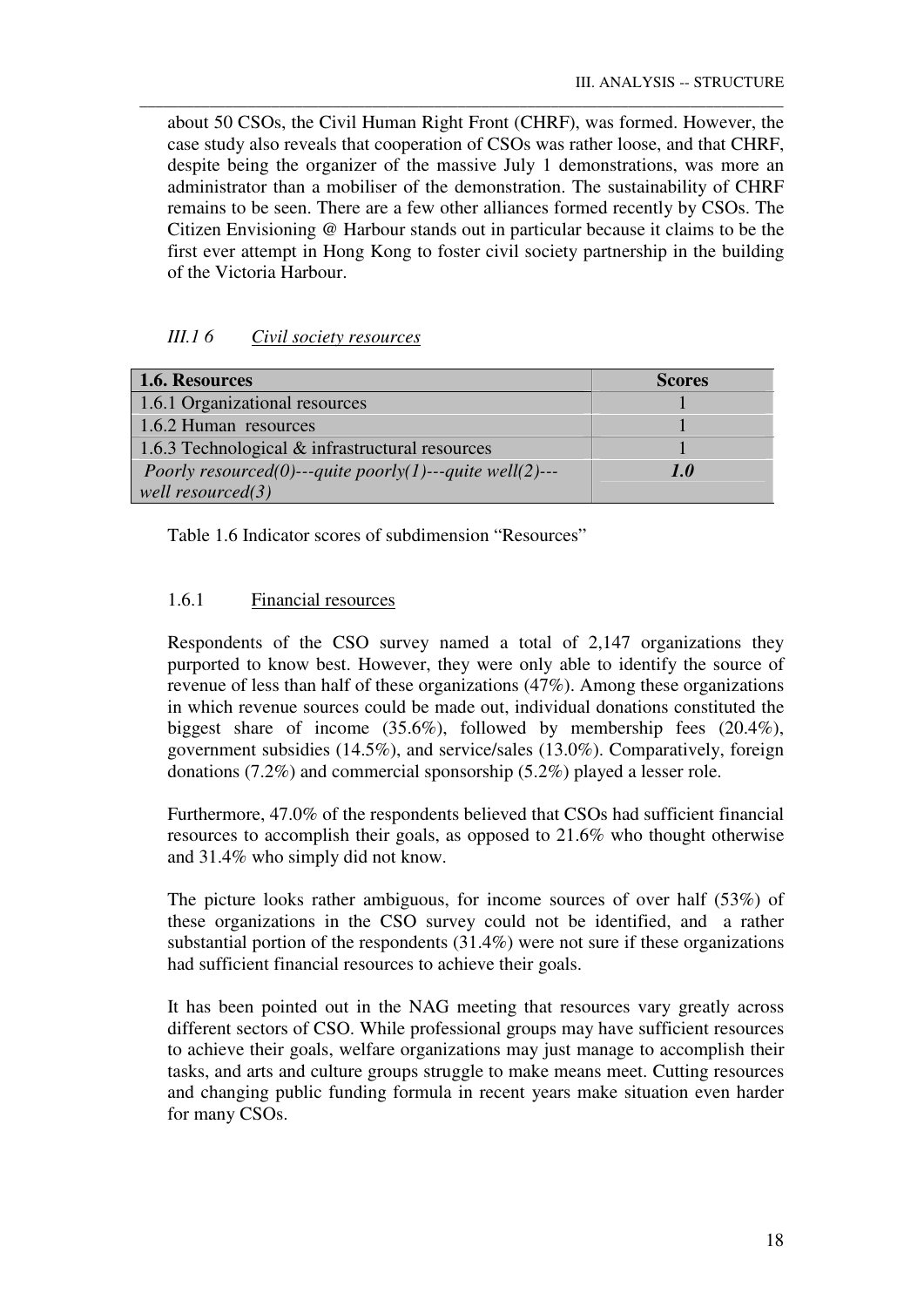#### 1.6.2 Human resources

Most respondents of the CSO survey were confident that CSO staffs were equipped with the skills (58.3%), 3.9 % thought that the skills were inadequate and 37.9% were not certain about the situation.

\_\_\_\_\_\_\_\_\_\_\_\_\_\_\_\_\_\_\_\_\_\_\_\_\_\_\_\_\_\_\_\_\_\_\_\_\_\_\_\_\_\_\_\_\_\_\_\_\_\_\_\_\_\_\_\_\_\_\_\_\_\_\_\_\_\_\_\_\_\_\_\_\_\_\_\_\_\_\_\_\_\_\_

Despite the positive result from the CSO survey, the advisor group thought that CSOs have inadequate human resources. Many CSOs are facing difficult times in the past few years due to the Asian financial crisis and cutting of government funding. Employees of many CSOs felt over-burdened because they had to take up the work of ex-colleague who vacated the job. Moreover, the advisors believed that the CSO survey result might have been biased because the person who supplied the information (usually in management position) was asked to evaluate his/her own organization.

#### 1.6.3 Technological and infrastructural resources

As far as organizations' facilities and infra-structures were concerned, over half of the respondents (54.1%) believed that they were adequate to allow the organizations to achieve their goals, while 8.7% thought that they were inadequate and 37.2% were not sure.

Similar to the reason given to the adequacy of human resources, the NAG thought that CSOs do not have adequate technological and infrastructural resources.

## **III.2 ENVIRONMENT**

The "Environment" dimension of the Civil Society Index captures the extent to which the environment facilitates the operation and development of civil society. It has seven subdimensions representing the political context, basic freedoms and rights, the socio-economic context, the socio-cultural context, the legal environment, state-civil society relations, and private sector-civil society relations.

The score given to the "Environment" dimension is 1.6, indicating that the context under which the Hong Kong civil society exists and functions is neutral.

The external environment in which civil society exists and functions is:

 (1.6) 0--------------------1------------♦--------2--------------------3 Disabling Somewhat Somewhat Enabling disabling enabling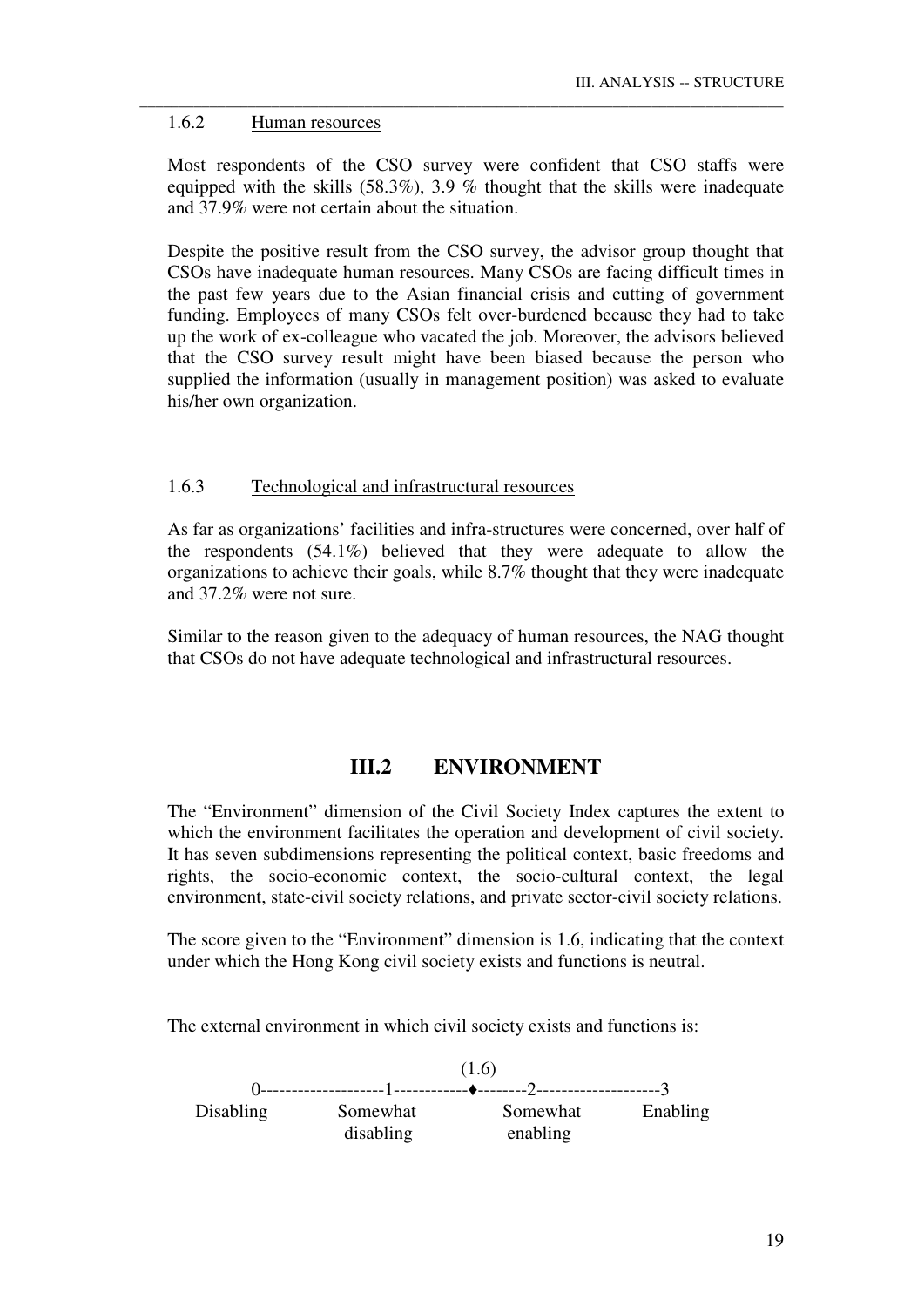

The subdimension scores of "Environment" are presented in Figure 2.

\_\_\_\_\_\_\_\_\_\_\_\_\_\_\_\_\_\_\_\_\_\_\_\_\_\_\_\_\_\_\_\_\_\_\_\_\_\_\_\_\_\_\_\_\_\_\_\_\_\_\_\_\_\_\_\_\_\_\_\_\_\_\_\_\_\_\_\_\_\_\_\_\_\_\_\_\_\_\_\_\_\_\_

| <i>III.2.1</i> | Political context |  |
|----------------|-------------------|--|
|                |                   |  |

| 2.1. Political context                             | <b>Scores</b>               |
|----------------------------------------------------|-----------------------------|
| 2.1.1 Political rights                             |                             |
| 2.1.2 Political competition                        | $\mathcal{D}_{\mathcal{A}}$ |
| 2.1.3 Rule of law                                  | 3                           |
| 2.1.4 Corruption (public sector)                   |                             |
| 2.1.5 State effectiveness                          | $\overline{2}$              |
| 2.1.6 Decentralization                             | $\theta$                    |
| $Disabling(0)$ ---somewhat disabling(1)---somewhat | 1.8                         |
| $enabling(2)--enabling(3)$                         |                             |

Table 2.1 Indicator scores of subdimension "Political context"

#### 2.1.1 Political rights

Freedom House (2005) gives Hong Kong a score of 5 for political rights (from a scale ranging from 1, most free, to 7, least free), which equates to "partially free".<sup>31</sup> The lack of full democracy is the biggest restriction on people's political rights. The election the Chief Executive is done by an 800-member Election Committee, which is not popularly elected and its membership is largely confined to the local elites and business tycoons. At present, half of the seats of the

<sup>&</sup>lt;u>.</u> <sup>31</sup> http://www.freedomhouse.org/template.cfm?page=22&country=6876&year=2005&view=mof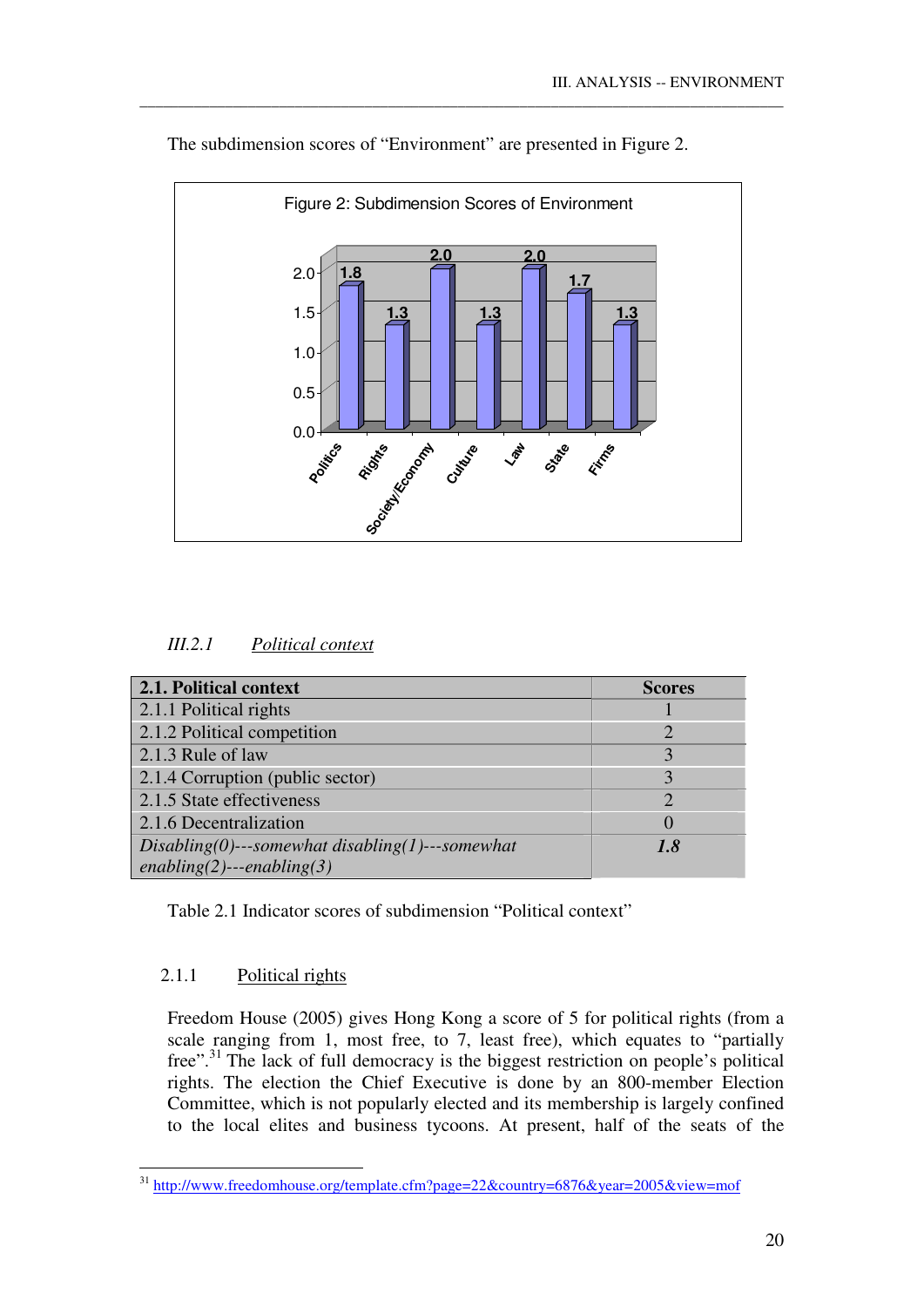Legislative Council are popularly elected. According to the Basic Law, both the Chief Executive and the Legislative Council are, ultimately, to be popularly elected; however, no government proposal has yet been made as to when to materialize these goals.

\_\_\_\_\_\_\_\_\_\_\_\_\_\_\_\_\_\_\_\_\_\_\_\_\_\_\_\_\_\_\_\_\_\_\_\_\_\_\_\_\_\_\_\_\_\_\_\_\_\_\_\_\_\_\_\_\_\_\_\_\_\_\_\_\_\_\_\_\_\_\_\_\_\_\_\_\_\_\_\_\_\_\_

The aforesaid qualifications aside, restrictions on people's political rights in Hong Kong are (relatively) limited. Elections at both legislative and district levels are generally fair and open; government proposals have also been made to provide subsidies to candidates (subject to some threshold requirements) in the elections. The formation of political parties has so far been relatively free.

## 2.1.2 Political competition

The rise of political parties in Hong Kong is a rather recent phenomenon, as most parties were formed only in the 1990s. While the traditional "left-right" distinction can be meaningfully identified in Hong Kong, other dimensions of ideological division particularly that between the "pro-Beijing" groups and the "democrats", matters as much, if not more, in Hong Kong politics. While the actual number of parties in the Legislature depends largely on how a party is defined, the three largest ones are: the Democratic Party (the democrats), the Liberal Party (representing largely the business interests) and the Democratic Alliance for the Betterment of Hong Kong (the key pro-Beijing party). In District Council elections, local politics is also an important variable in party competition.

Any meaningful discussion on the "party system" in Hong Kong must also make reference to the absence of a popularly elected Chief Executive or Legislature; the "government of the day" is, therefore, largely out of the hands of the people in Hong Kong. In fact, the political environment was thought to have impeded the growth of political parties.<sup>32</sup> This lack of opportunity to compete for government power, together with their relatively young age, means that resources and the level of maturity of political parties in Hong Kong are in no way comparable with the Western counterparts. Nonetheless, political parties in Hong Kong are largely institutionalized; party platforms, party discipline, and systems of leader selection are all in place.

Party membership varies: the Democratic Party has about 650 members in October 2005;<sup>33</sup> and The Democratic Alliance for the Betterment of Hong Kong has around 5,500 members in December 2005.<sup>34</sup>

## 2.1.3 Rule of law

After the resumption of sovereignty by the Chinese government, Hong Kong's legal system remains separate from Mainland China's. The common law legal

<sup>&</sup>lt;u>.</u> <sup>32</sup> Lau, Siu-kai and Kuan, Hsin-chi. "Hong Kong's Stunted Political Party System," *The China Quarterly*, vol. 172 (Dec 2002), pp. 1010-1028.

http://www.dphk.org/2003/basicinfo/index.asp?iCommentID=146

<sup>34</sup> http://www.dab.org.hk/tr/main.jsp?content=category-content.jsp&categoryId=1038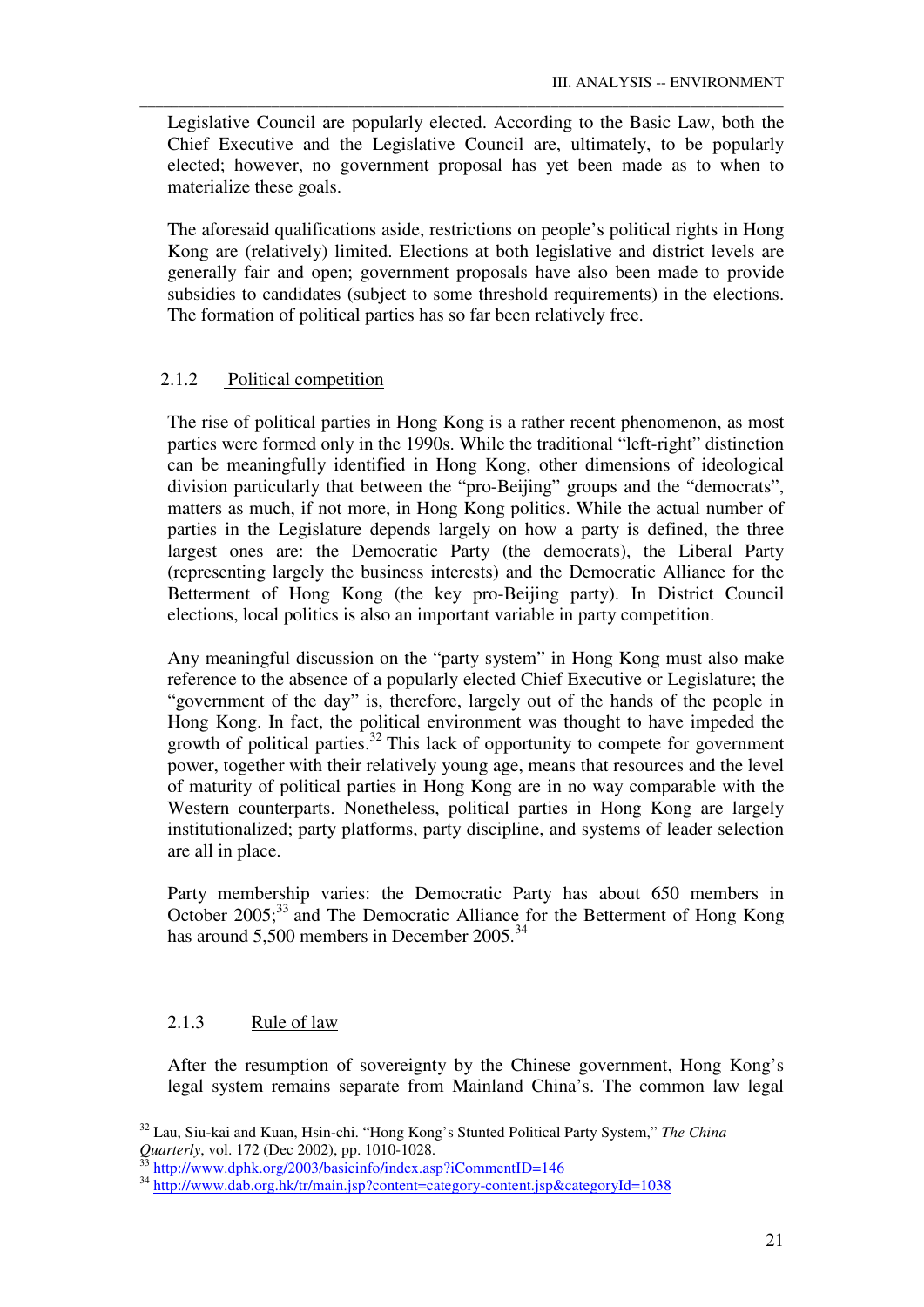system prevails, as provided by Article 8 of the Basic Law. The Basic Law sets out the political, social and economic structures of Hong Kong after 1997. Its Preamble envisages the practice of "One Country, Two Systems", and socialist policies are inapplicable here. As such, the rule of law continues to be the most important distinguishing feature of Hong Kong, evidencing the successful functioning of "One Country, Two Systems". There is separation of powers between the Executive, Legislative and Judiciary. The Judiciary is highly independent, with the Court of Appeal operating in Hong Kong as the final arbiter on all matters except foreign affairs and defence.

\_\_\_\_\_\_\_\_\_\_\_\_\_\_\_\_\_\_\_\_\_\_\_\_\_\_\_\_\_\_\_\_\_\_\_\_\_\_\_\_\_\_\_\_\_\_\_\_\_\_\_\_\_\_\_\_\_\_\_\_\_\_\_\_\_\_\_\_\_\_\_\_\_\_\_\_\_\_\_\_\_\_\_

According to the World Bank Governance Research Indicators (2002, thereafter the World Bank Indicators), Hong Kong is placed at 86.6 percentile on the rule of law, meaning that Hong Kong's score on the rule of law indicators is higher than 86.6% of all those countries surveyed. Hong Kong's score is much higher than the regional average (54.5), but is slightly lower than the average of the countries in the same high-income category  $(88.3).^{35}$ 

More recently, Hong Kong scored 75 out of 100 on the Rule of Law Index, indicating that the city has a high degree of rule of law.<sup>36</sup> The index is devised by The Hong Kong Council of Social Service and scored by individuals in professions relating to upholding the rule of law in Hong Kong.

## 2.1.4 Corruption

-

With the creation of the Independent Commission Against Corruption (ICAC) in 1974, the effort, as well as the effectiveness, of the Hong Kong government in combating corruption has become internationally renowned. Increasing complaints reported to the ICAC in the last few years has raised concern about raising level of corruption since the handover, though the increase in figures may well be a result of increasing citizens' awareness and advocacy. International evaluations continue to be much positive. According to the World Bank Indicators (2002), Hong Kong's percentile ranking of "Control of corruption" is 90.2. It is higher than the regional average (44.4) and the average of the same income category (87.7).<sup>37</sup> Hong Kong received a score of 8.3 out of 10 on Transparency International's Corruption Perception Index in 2005.<sup>38</sup> Among the 159 countries being assessed, Hong Kong ranked  $15<sup>th</sup>$ , which is the second highest in the Asia region.<sup>39</sup>

<sup>&</sup>lt;sup>35</sup> http://info.worldbank.org/governance/kkz2002/mc\_table .asp

<sup>&</sup>lt;sup>36</sup> The Index comprises 7 dimensions: basic requirement of laws, government under the law, rule against arbitrary powers, equality before the Law, impartial enforcement of the Law, accessibility to justice, and procedural fairness. Nineteen individuals were randomly selected from their respective professions to score the index; these individuals included 4 judges, 4 legislative councilors, 2 officials from the Department of Justice, 2 senior law enforcement agents, 3 barristers, and 4 solicitors (see Ming Pao, January 8, 2006).

<sup>37</sup> http://info.worldbank.org/governance/kkz2002/mc\_table.asp

<sup>&</sup>lt;sup>38</sup> Hong Kong's scores on the Corruption Perceptions Index (CPI) have improved slightly over the last few years. In 2001, CPI was 7.9; 2002, 8.2; 2003, 8.0; and 2004, 8.0.

<sup>&</sup>lt;sup>39</sup> http://www.transparency.org/policy\_and\_research/surveys\_indices/cpi/2005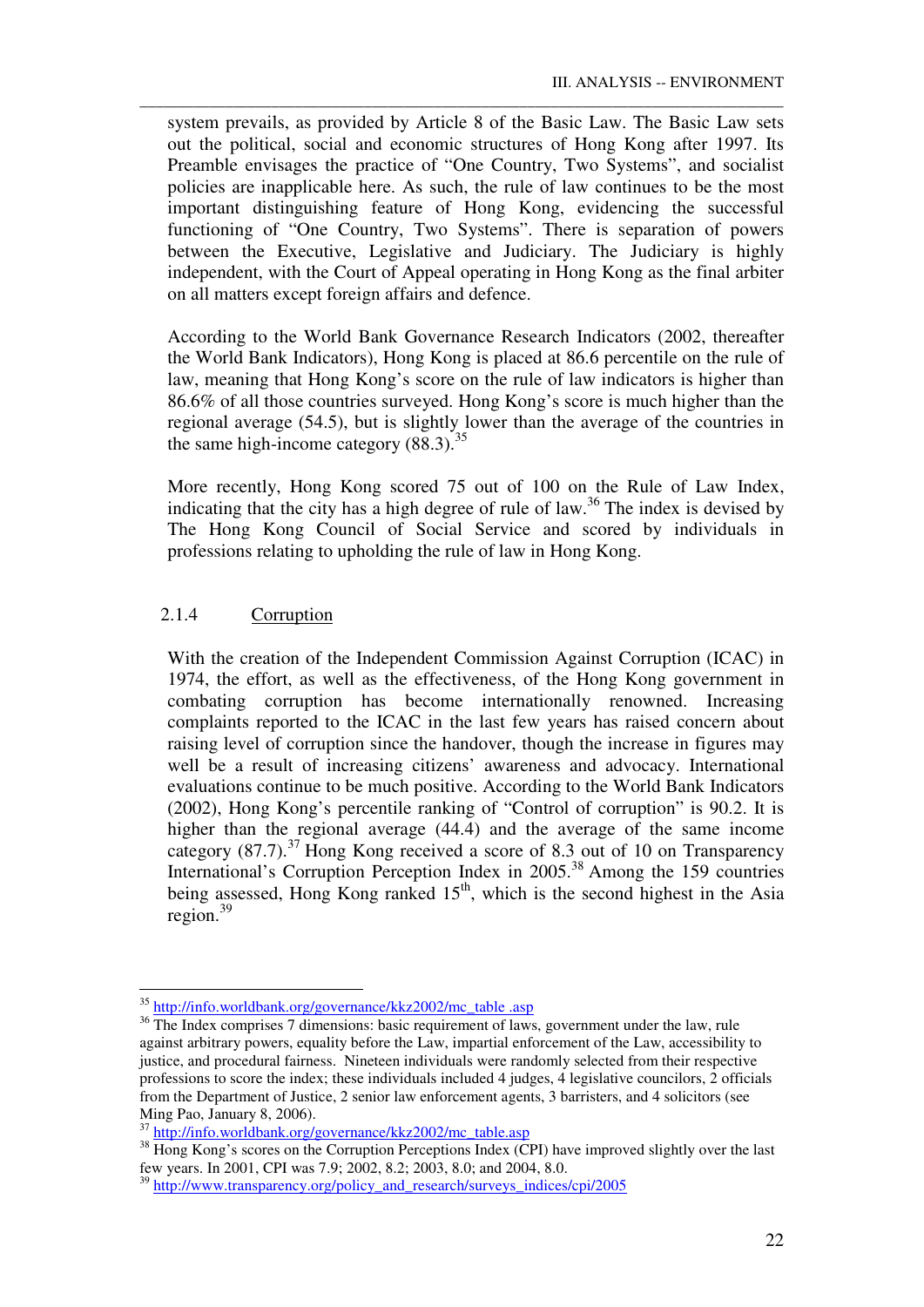In July 2003, the Transparency International released the results of the Global Corruption Barometer. It is found that Hong Kong respondents were not too optimistic about the state of corruption in the near future, for about half of the respondents (49.6%) expected corruption to increase in the next three years. A little over one-third of the respondents (35.4%) chose the police over other public institutions as their first choice in eliminating corruption. $40$ 

\_\_\_\_\_\_\_\_\_\_\_\_\_\_\_\_\_\_\_\_\_\_\_\_\_\_\_\_\_\_\_\_\_\_\_\_\_\_\_\_\_\_\_\_\_\_\_\_\_\_\_\_\_\_\_\_\_\_\_\_\_\_\_\_\_\_\_\_\_\_\_\_\_\_\_\_\_\_\_\_\_\_\_

Despite Hong Kong's relatively impressive scores on various international indexes of control of corruption, the NAG pointed out an aspect of society which they called for caution. Some members of NAG alerted to certain forms of corruption that might have been institutionalized in such a way that they were no longer seen as corruption. Examples of these institutionalized forms of corruption include government's outsourcing system, and the alleged corroboration between the government and mega real estate developers that has attracted much public attention in recent years. Although monetary exchange may not have taken place, it was argued that such practices could still be considered as corruption, or favouritism. In the first instance, certain players are excluded from the system. In the second instance, the medium of exchange may, in lieu of money, be in the forms of power and influence.

## 2.1.5 State effectiveness

The World Bank has constructed a "Government Effectiveness" indicator, which combines responses on the quality of public service provision, the quality of the bureaucracy, the competence of civil servants, the independence of the civil service from political pressures, and the credibility of the government's commitment to policies. In 2004, Hong Kong scored 1.49 (the scale ranges from - 2.5 to  $+2.5$ , with 0 being the mean). Hong Kong compares favourably against most Asian countries, and its score is higher than the high income country category average of  $1.34.^{41}$ 

Nonetheless, Hong Kong society was not too happy with the government's performance. Between the last half of 1997 and the first half of 2003, dissatisfaction with the economic performance of the government rose from 16.8% to a high of 67.2%; and dissatisfaction with the government work on improving the livelihood of people rose from  $24.7\%$  to  $59.8\%$ <sup>42</sup> The situation seems to have improved after the first chief executive, Mr. Tung Chee-hwa, stepped down in early 2005. Nonetheless, there are still a few areas, such as the lack of a cultural policy and a half-hearted effort in democratization, in which the government comes under heavy criticism.

## 2.1.6 Decentralisation

-

<sup>&</sup>lt;sup>40</sup> http://www.transparency.org/surveys/barometer/dnld/barometer2003.en.pfd <sup>41</sup> Higher scores correspond to better outcomes.

http://info.worldbank.org/governance/kkz2004/mc\_chart.asp

 $42$  See University of Hong Kong, Public Opinion Programme, POP polls, Popularity of HKSAR government, http://hkupop.hku.hk/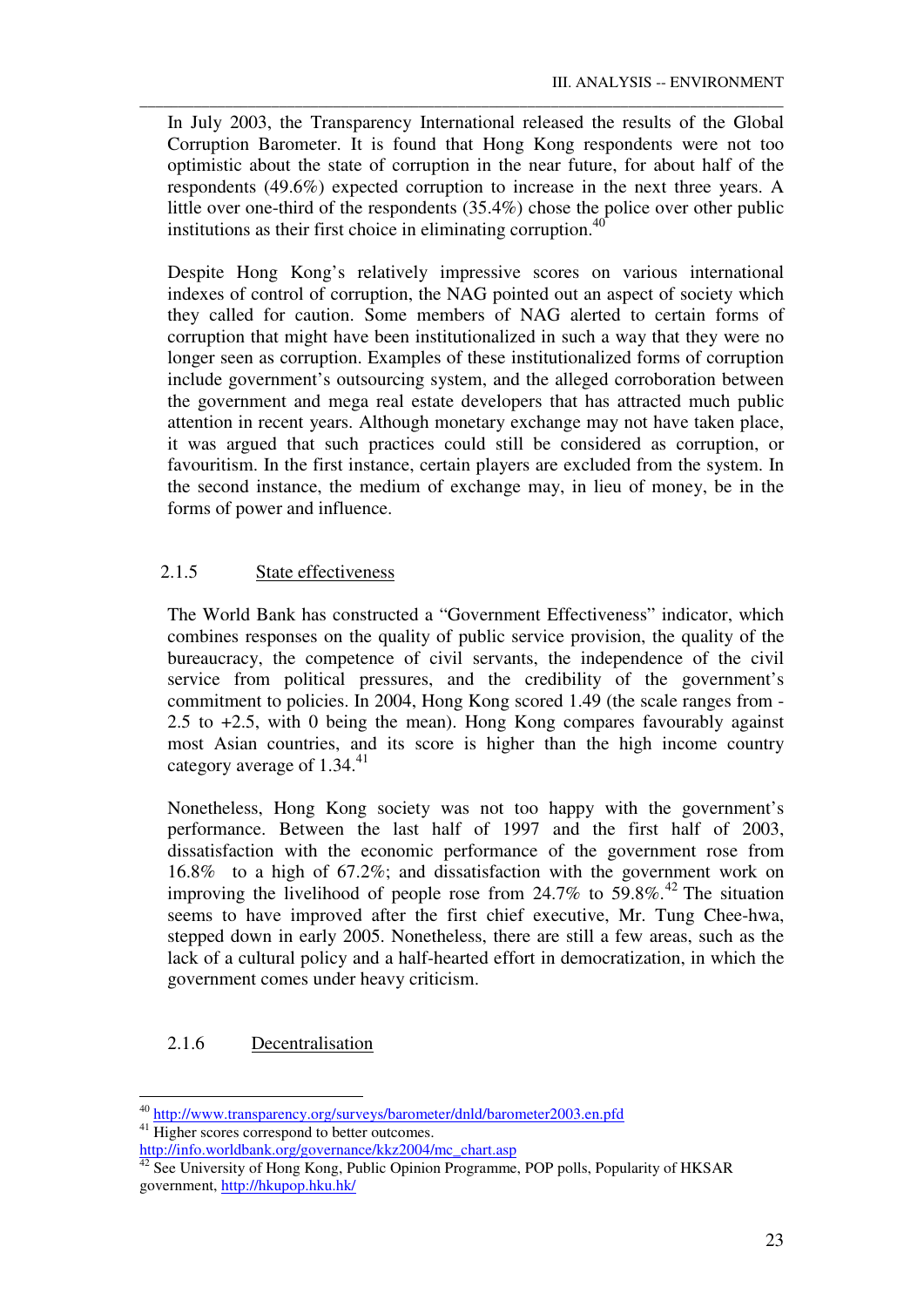There is no regional government in Hong Kong and thus decentralization of decision-making to sub-national government is irrelevant in this context. The decision making power have always been rather centralized in Hong Kong. During the British rule there was some degree of decentralization (limited mainly to hygienic and cultural affairs) through the Municipal Councils and the District Boards (renamed District Councils after Hong Kong's reunion with the PRC). The abolition of the (popularly elected) Municipal Councils in 2000, however, signified a further setback of power decentralization; government promises to "empower" the District Councils have yet to be honored.

\_\_\_\_\_\_\_\_\_\_\_\_\_\_\_\_\_\_\_\_\_\_\_\_\_\_\_\_\_\_\_\_\_\_\_\_\_\_\_\_\_\_\_\_\_\_\_\_\_\_\_\_\_\_\_\_\_\_\_\_\_\_\_\_\_\_\_\_\_\_\_\_\_\_\_\_\_\_\_\_\_\_\_

## *III.2.2 Basic rights and freedoms*

| 2.2. Basic freedoms & rights                                    | <b>Scores</b> |
|-----------------------------------------------------------------|---------------|
| 2.2.1 Civil liberties                                           |               |
| 2.2.2 Information rights                                        |               |
| 2.2.3 Press freedoms                                            |               |
| Not guaranteed by $law(0)$ ---recognized by law but             | 1.3           |
| $frequently violated (1) -- recognized by law but occasionally$ |               |
| violated(2)---guaranteed by law and in practice(3)              |               |
|                                                                 |               |

Table 2.2 Indicator scores of subdimension "Basic freedoms and rights"

## 2.2.1 Civil liberties

The protection of Hong Kong people's basic rights and freedoms is guaranteed by the Basic Law, the mini-constitution of Hong Kong. For example, equality before the law (Art 25), freedom of speech, freedom of association and freedom of assembly (Art 27) are all entrenched by the Basic Law. Constitutional provisions on these rights are quite detailed and comparable to other common law jurisdictions. Certain international covenants also continue to be in force in Hong Kong, including the International Covenant on Civil and Political Rights (ICCPR), the Convention on the Elimination of All Forms of Discrimination Against Women (CEDAW), International Covenant on Economic, Social and Cultural Rights (ICESCR). To a very large extent, civil liberties of the people are protected both in theory and in practice. For example, Falun Gong, a religious sect outlawed by an Anti-cult Law in China in 1999, continues to operate freely in Hong Kong.

Nevertheless, concerns have also been expressed over the regression in civil liberties protection in Hong Kong since the handover in 1997. The question of the independence of the judiciary has been highlighted by the non-prosecution of prominent public figures. Although freedoms of expression and assembly are by and large honoured, certain political demonstrations have to face increased (oppressive) policing, such as having police officers outnumbering demonstrators, or requiring demonstrators to stay in designated demonstration areas far away from protest targets. In 2003, legislation relating to Article 23 of the Basic Law has also come under international spotlight. Article 23 requires Hong Kong to enact laws to prohibit treason, sedition, subversion, secession and theft of state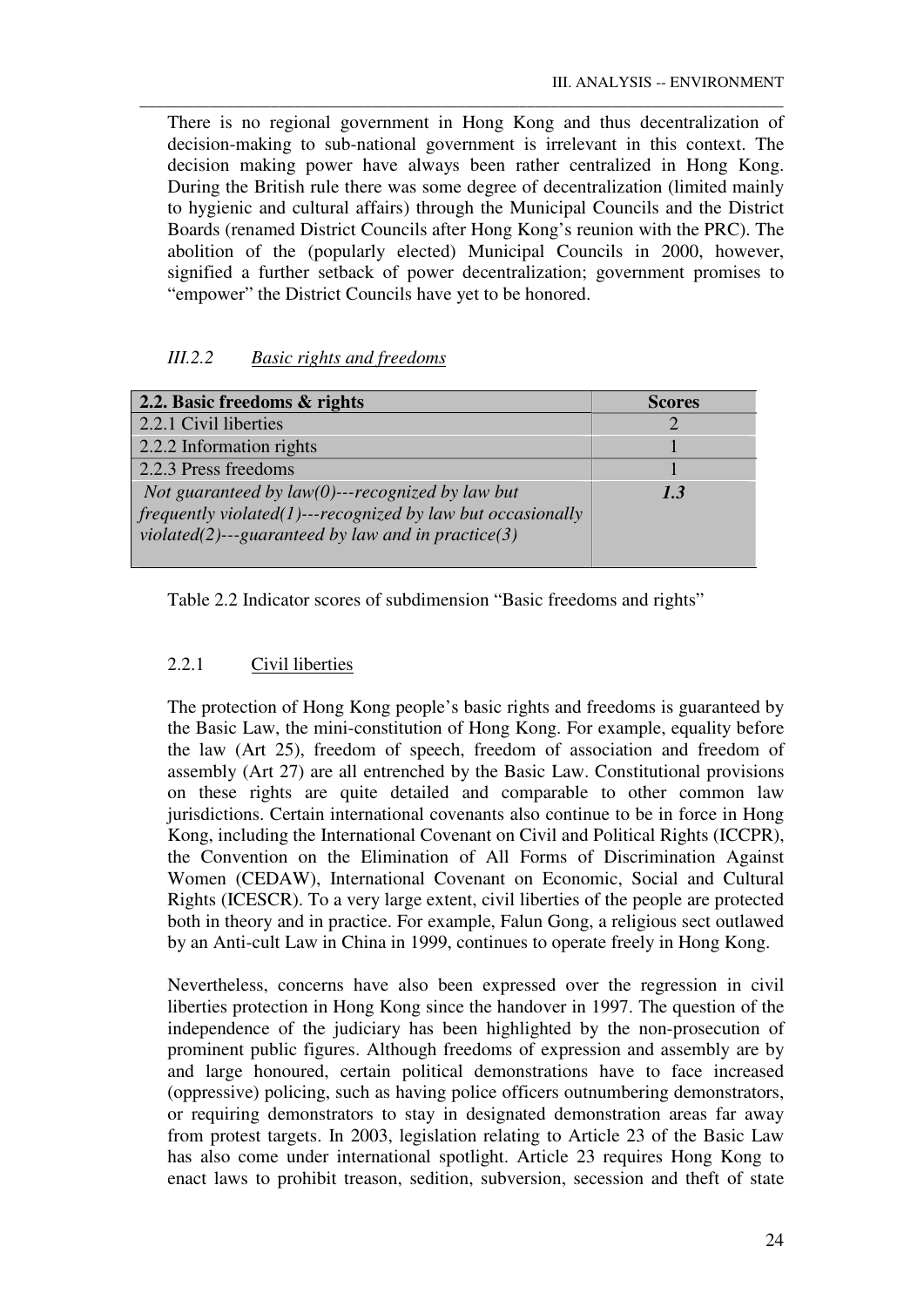secrets. The proposed legislation is seen as posing serious threats to the basic rights and freedoms of the people. The discontent of the community culminated to a half-a-million strong protest on 1 July 2003, causing the government to delay the implementation of this controversial law, and ultimately, to scrape legislation altogether for the time being. Nonetheless, damages to the image of Hong Kong as a free society have already been done.<sup>43</sup>

\_\_\_\_\_\_\_\_\_\_\_\_\_\_\_\_\_\_\_\_\_\_\_\_\_\_\_\_\_\_\_\_\_\_\_\_\_\_\_\_\_\_\_\_\_\_\_\_\_\_\_\_\_\_\_\_\_\_\_\_\_\_\_\_\_\_\_\_\_\_\_\_\_\_\_\_\_\_\_\_\_\_\_

Since then, the key issue has been on the denial of universal suffrage in the election of the chief executive in 2007 and the legislative council in 2008 by the central government of the PRC. The decision effectively ruled out universal suffrage in the two elections until 2012 at the earliest.<sup>44</sup>

On the whole, Hong Kong society enjoys a relatively high degree of civil liberties. The Freedom House awarded a score of 2 (range from 1, the most free, to 7, the least free) to Hong Kong in its 2005 report. The report criticizes the inability of voters to change the government and the circumscribed power of legislators to introduce bills. It, however, praises Hong Kong's press freedom, unrestricted access to the internet, religious freedom, freedom of assembly and association, independence of trade unions, independence of the judiciary, an incorrupt and law abiding police force, as well as other types of freedom.<sup>45</sup>

## 2.2.2 Information rights

There is *not* a piece of legislation in Hong Kong that guarantees public access to information. Instead, in 1995 the Hong Kong Government introduced the *Code on Access to Information* to serve as a formal framework for the provision of information by government departments. The Code applies to most government departments. It sets out information to be made publicly available and the rules for dealing with requests for access to government information. Each department has its Access to Information Officer to deal with specific requests for access to government information. Only a nominal charge reflecting the cost of reproducing the information will be levied. More importantly, a great deal of government information is available through the Government Information Centre (www.info.gov.hk). Furthermore, members of the public are allowed to sit in the courtroom during most proceedings heard in open court.

Although a substantial amount of information could be obtained from the government website, it has been pointed out in the NAG meeting that information has become harder to get hold of after Hong Kong's reunion with the PRC. The pledge of government departments to supply requested information within a certain period of time has been removed after 1997. Requests for information are not entertained at times. Furthermore, the difficulty for individuals and small CSOs to secure the information they ask for is even higher.

-

<sup>&</sup>lt;sup>43</sup> Both the Amnesty International and Human Rights Watch have expressed grave concern over the potential danger to civil liberties and human rights that Art. 23 might have done to Hong Kong in their annual reports. See http://web.amnesty.org/report2003/Chn-summary-eng for the Amnesty International report, and http://hrw.org/wr2k3/asia4.html for Human Rights Watch report. <sup>44</sup> http://htw.org/english/docs/2005/01/13/china9809\_txt.htm

<sup>45</sup>http://www.freedomhouse.org/template.cfm?page=22&year=2005&country=6876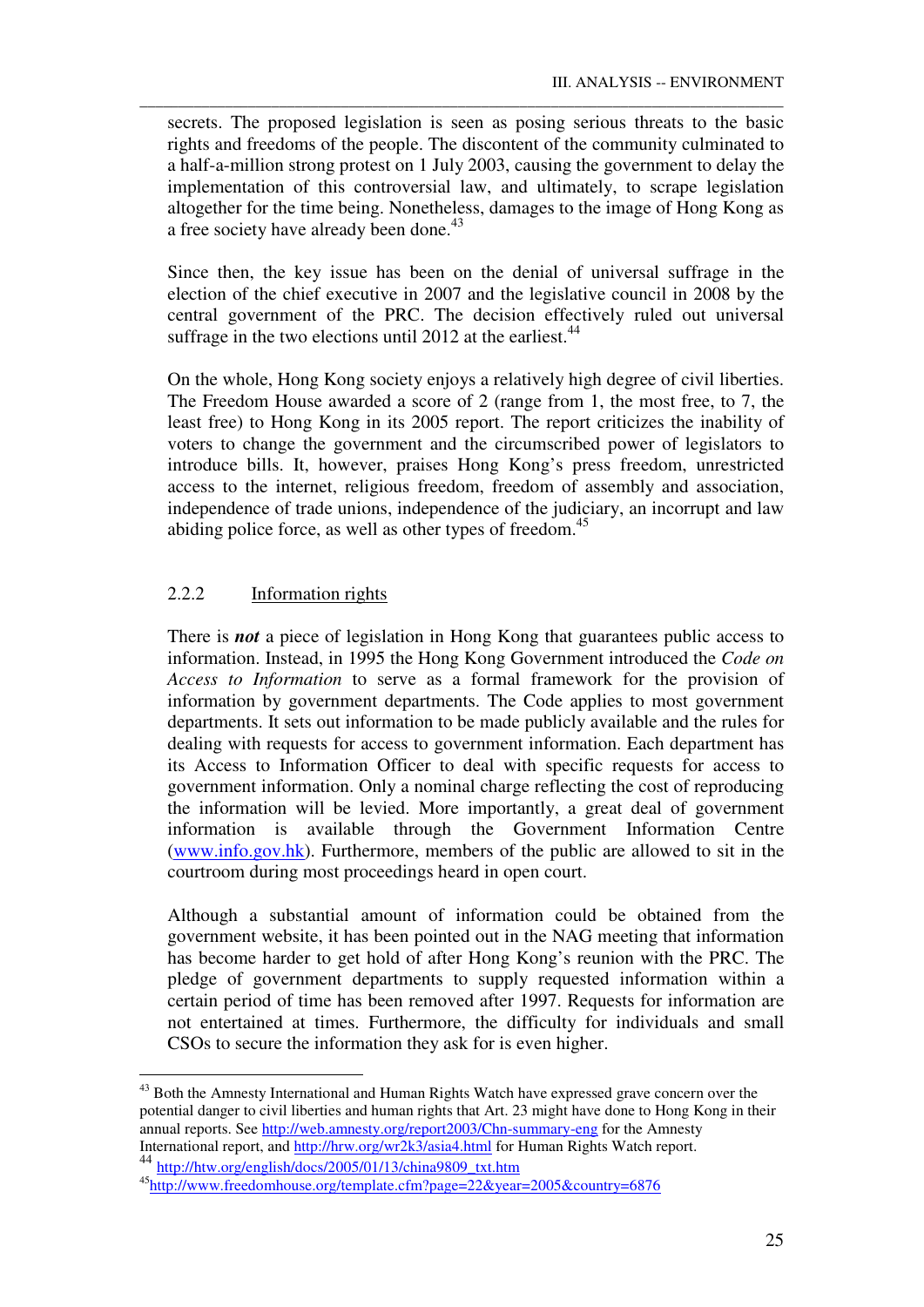## 2.2.3 Press freedom

Article 27 of the Basic Law provides for, among other freedoms, the freedom of speech, and of the press and publication. Freedom House has given a very positive assessment of press freedom in Hong Kong. Its 2005 report comments that mass media in Hong Kong "all operate virtually free from government control. No restrictions impede the international media." <sup>46</sup> At the same time, however, it alerts to self-censorship in some media, especially regarding powerful business interests and political issues sensitive to the Central Government. The concern of self-censorship has also been expressed in the NAG meeting. Indeed, survey data in 2005 showed that on the average 42.5% of respondents believed that the mass media practiced self-censorship. Moreover, 58.0% thought that when the mass media criticized the Central Government, it was done with misgivings; the corresponding figure about the Hong Kong government was  $28.8\%$ <sup>47</sup>

\_\_\_\_\_\_\_\_\_\_\_\_\_\_\_\_\_\_\_\_\_\_\_\_\_\_\_\_\_\_\_\_\_\_\_\_\_\_\_\_\_\_\_\_\_\_\_\_\_\_\_\_\_\_\_\_\_\_\_\_\_\_\_\_\_\_\_\_\_\_\_\_\_\_\_\_\_\_\_\_\_\_\_

#### *III.2.3 Socioeconomic context*

| 2.3. Socio-economic context                                  | <b>Scores</b> |
|--------------------------------------------------------------|---------------|
| (poverty, ethnic/religious conflict, social crisis, economic |               |
| crisis, adult illiteracy, IT infrastructure                  |               |
| $Disabling(0)$ ---somewhat disabling(1)---somewhat           | <b>2.0</b>    |
| enabling(2)---enabling(3)                                    |               |
|                                                              |               |

Table 2.3 Indicator scores of subdimension "Socio-economic context"

Poverty: Hong Kong is by no means a poor society. The latest figure (2005) shows that Hong Kong scored 0.916 on UN's Human Development Index, which takes into account life expectancy, educational attainment and adjusted real income. Hong Kong ranks 22 on the list of countries/societies being assessed, and is only surpassed by Japan in the Asia region. $48$  However, it is estimated that in the first quarter of 2005, 18.3% of the population lived with a monthly income of less than or equal to half of the median income of other households of equal size.<sup>49</sup>

Civil war: Hong Kong does not have any civil war or violent social unrest in the last five years.

Recent severe ethnic or religious conflict: There was none in the last five years.

Severe economic crisis: In 2002, Hong Kong had a deficit of HK\$18,541 million in its Balance of Payment account, which accounted for 1.5% of GDP. Since then,

-

<sup>&</sup>lt;sup>46</sup> http://www.freedomhouse.org/template.cfm?page=22&year=2005&country=6876

<sup>&</sup>lt;sup>47</sup> See University of Hong Kong, Public Opinion Programme, POP Polls, Appraisals of Current Conditions, http://hkupop.hku.hk/

<sup>&</sup>lt;sup>48</sup> http://hdr.undp.org/reports/global/2005/pdf/HDR05\_HDI.pdf

<sup>49</sup> http://www.hkcss.org.hk/cb4/ecp/factsheet\_povertyHK.pdf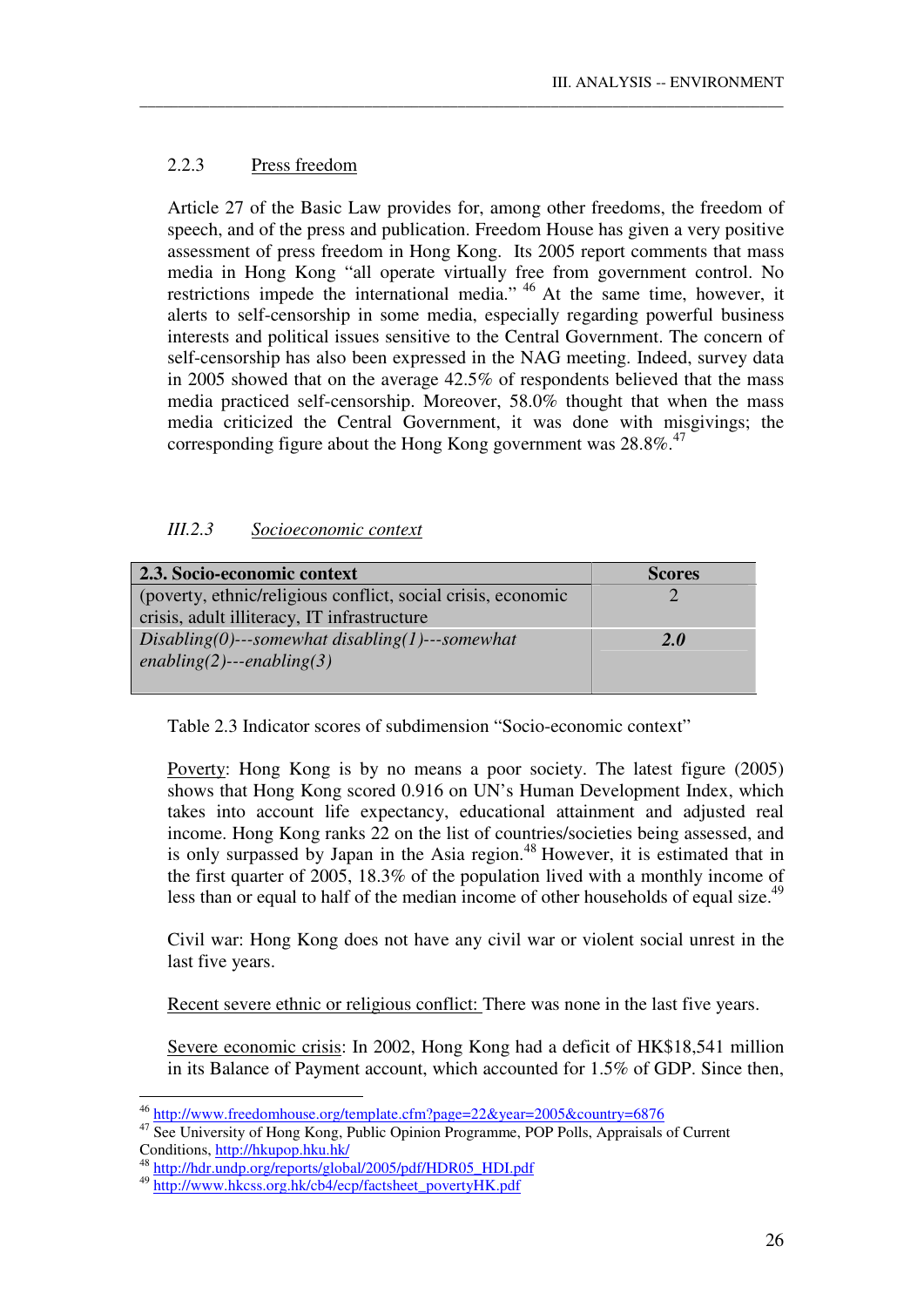the economy has gradually improved and in 2003 the balance of payments recorded a surplus of \$7,589 millions, representing  $0.6\%$  of GDP.<sup>50</sup> In 2004, the surplus rose to HK\$25,486 millions, or  $2.0\%$  of GDP.<sup>51</sup> The Hong Kong Government does not have a debt problem. It has issued a small amount of bonds which is only equivalent to less than 2% of GDP, or less than 10% of the Government's fiscal reserve.

\_\_\_\_\_\_\_\_\_\_\_\_\_\_\_\_\_\_\_\_\_\_\_\_\_\_\_\_\_\_\_\_\_\_\_\_\_\_\_\_\_\_\_\_\_\_\_\_\_\_\_\_\_\_\_\_\_\_\_\_\_\_\_\_\_\_\_\_\_\_\_\_\_\_\_\_\_\_\_\_\_\_\_

Severe social crisis: The most pronounced social crisis experienced by Hong Kong society recently is the outbreak of the Severe Acute Respiratory Syndrome in the spring of 2003. The outbreak claimed about 300 lives, caused public fear and induced heavy economic loss to society.

Severe socio-economic inequities: The Gini index of inequality shows an increase in the gap between the rich and the poor over the last two decades. The Gini coefficient was .451 in 1981; .476 in 1991; and .525 in 2001.<sup>52</sup> Fortunately, the threat of social unrest is relatively small in light of the availability of free universal education, public health care, public housing, and a safety net.

Pervasive adult illiteracy: According to Human Development Report 2005, adult literacy rate (age 15 and above) is  $93.5^{53}$ 

Lack of IT infrastructure: The Census and Statistics Department found that in 2004, 70.1% of all households in Hong Kong are equipped with personal computer. Among those households who have computers, 92.2% are connected to the Internet.<sup>54</sup>

Because of severe socio-economic inequality (Gini index of 0.525) and a considerable portion of the population living in poverty (18.3% living in households with income not higher than half of the median income of households of the same size), NAG awarded this indicator a score of "2".

| III. $2.4$ | Socio-cultural context |  |
|------------|------------------------|--|
|            |                        |  |

<u>.</u>

| 2.4. Socio-cultural context                        | <b>Scores</b> |
|----------------------------------------------------|---------------|
| $2.4.1$ Trust                                      |               |
| 2.4.2 Tolerance                                    |               |
| 2.4.3 Public spiritedness                          |               |
| $Disabling(0)$ ---somewhat disabling(1)---somewhat | 1.3           |
| enabling(2)---enabling(3)                          |               |

<sup>50</sup>http://www.censtatd.gov.hk/hong\_kong\_statistics/statistical\_tables/index.jsp?charsetID=1&subjectID  $=12$ &tableID=041

<sup>53</sup> http://hdr.undp.org/statistics/data/pdf/hdr05\_table\_1.pdf

<sup>&</sup>lt;sup>51</sup> http://www.censtatd.gov.hk/hong\_kong\_statistics/statistical\_tables/index.jsp?tableID=041  $52$  The index ranges from 0 to 1, the higher the coefficient, the higher the inequality. Hong Kong's Gini coefficient in 2001 was higher than most Asian and Western countries (e.g. Japan had a score of .249 in 1993; Korea, .316 in 1998; the Philippines, .461 in 2000; Canada, .331 in 1998; UK, .360 in 1999; and USA, .408 in 2000). See http://www.hkcss.org.hk/cb4/ecp/factsheet\_povertyHK.pdf.

<sup>54</sup> http://www.censtatd.gov.hk/FileManager/EN/Content\_631/ths23-it.pdf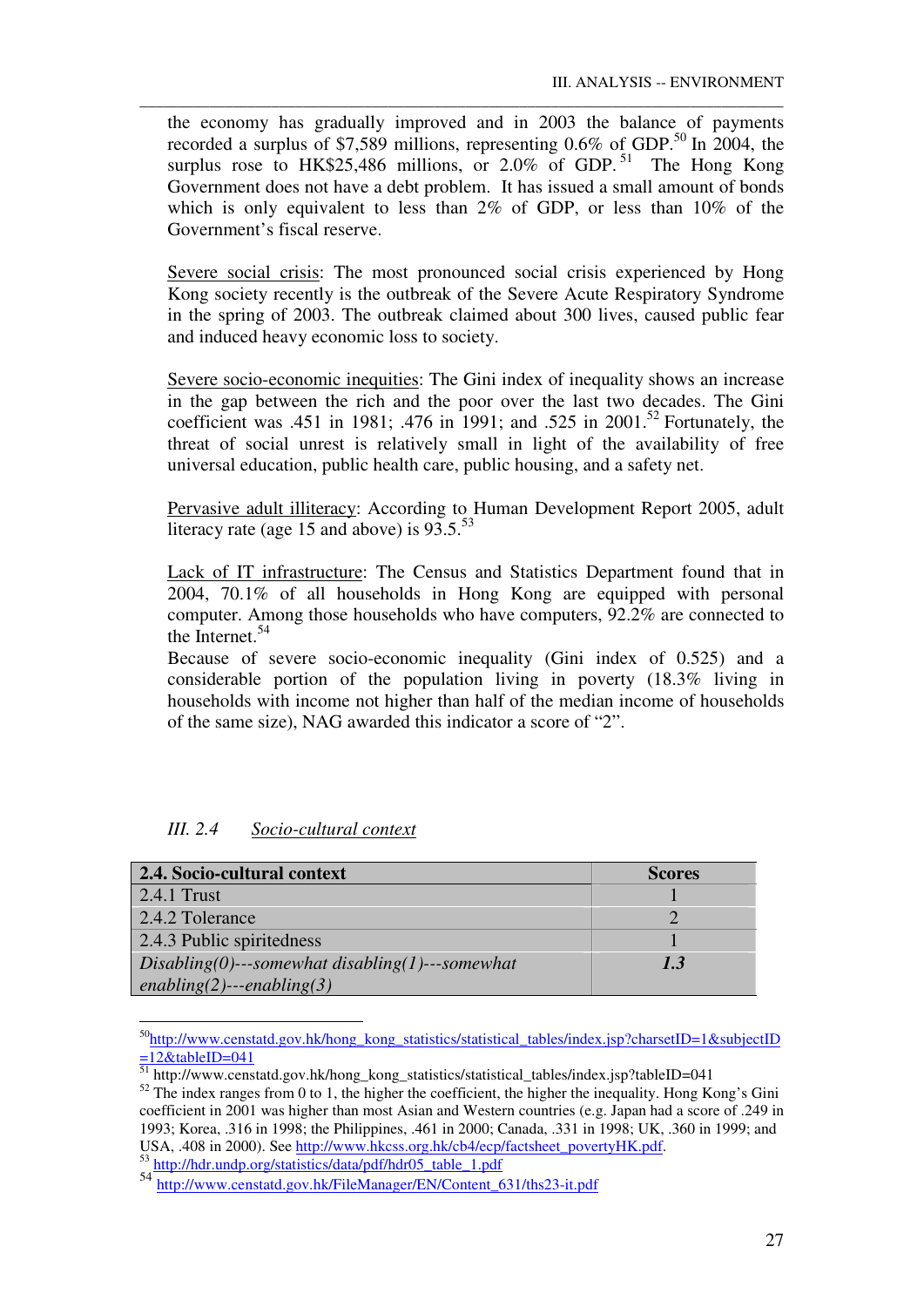Table 2.4 Indicator scores of subdimension "Socio-cultural context"

\_\_\_\_\_\_\_\_\_\_\_\_\_\_\_\_\_\_\_\_\_\_\_\_\_\_\_\_\_\_\_\_\_\_\_\_\_\_\_\_\_\_\_\_\_\_\_\_\_\_\_\_\_\_\_\_\_\_\_\_\_\_\_\_\_\_\_\_\_\_\_\_\_\_\_\_\_\_\_\_\_\_\_

## 2.4.1 Trust

The level of general trust is rather low in Hong Kong. The SC survey in 2003 revealed that only 25.2% of the respondents disagreed or strongly disagreed with the statement "Don't trust people so easily in Hong Kong." In addition, more than half of the respondents (57.0%) agreed or strongly agreed that people of Hong Kong liked to take advantage of others. However, when it comes to particularized trust, the results showed that in general, people were willing to trust others from lower social stratum, higher social stratum, former welfare recipients, new immigrants from mainland China, and Europeans/Americans. But, they tended not to trust people embracing different ideologies, homosexuals, and Indians/Pakistanis.

## 2.4.2 Tolerance

The SC respondents were asked to show the extent to which they were willing to be neighbour of groups of different backgrounds. On a scale of 1 to 10, with 1 indicating extremely unwilling and 5.5 being the mid-point, respondents tended to express tolerance. They were willing to be a neighbour of former welfare recipients (6.99), new immigrants from mainland China (6.71), and homosexuals (5.71). The respondents were ambivalent with regard to Indians and Pakistanis (5.49). According to a telephone survey conducted by the Public Opinion Programme, the University of Hong Kong, over 80% of the respondents were willing to make friend with homosexuals.<sup>55</sup>

#### 2.4.3 Public spiritedness

Using tax payment as a proxy of public spiritedness, the majority of tax payers settled their tax payment on time. In 2003-4, late payment involved 4.6% of overall tax revenue collected.<sup>56</sup> Late payments that resulted in court action accounted for 0.8% of overall tax revenue collected,<sup>57</sup> and tax avoidance,  $0.6\%$ .<sup>58</sup>

In addition, a few questions in the CE survey are related to public spiritedness. The percentages of the respondents who claimed to have encountered the following situations a lot of times or very often are: jumping queues when using public transport (25.7%), smoking in non-smoking area (24.5%), talking on the phone during concerts or movie shows (24.9%), polluting public places (26.6%),

<u>.</u>

<sup>&</sup>lt;sup>55</sup> It was reported in Ming Pao January 23, 2006.

<sup>&</sup>lt;sup>56</sup> The figure is calculated by dividing "late payment" (4,857 million) by total revenue collected (106,199.8 million). Information obtained from www.ird.gov.hk/eng/ppr/are03\_04.htm

 $57$  The figure is calculated by dividing tax involved in "Recovery action in the District Court" (875 millions) by total revenue collected (106,199 millions).

<sup>&</sup>lt;sup>58</sup> The figure is calculated by dividing "Back tax and penalties assessed" (636.2 millions) by total revenue collected (106,199 millions).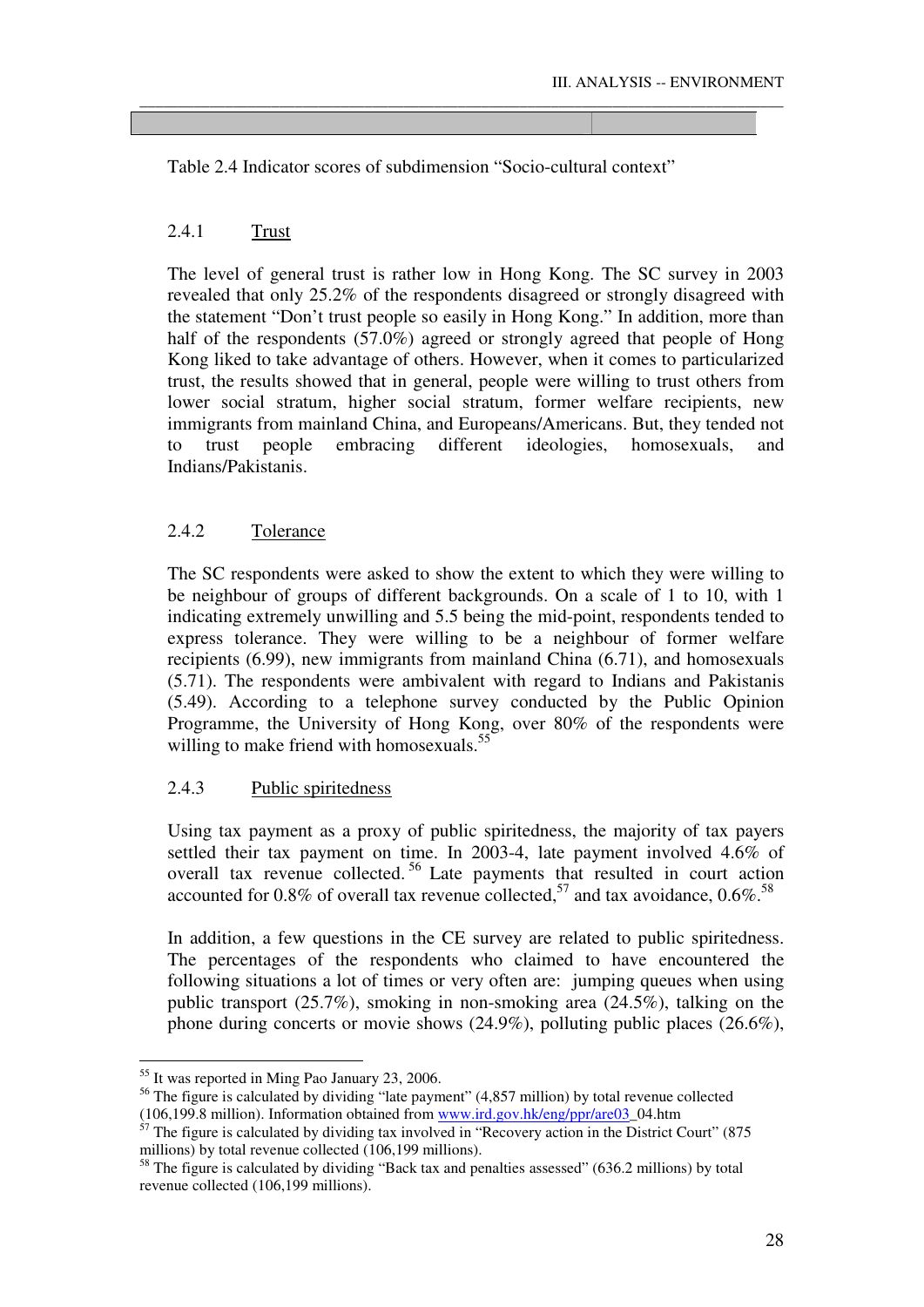using foul language publicly (31.2%), and making loud noises late at night  $(11.5\%).$ 

\_\_\_\_\_\_\_\_\_\_\_\_\_\_\_\_\_\_\_\_\_\_\_\_\_\_\_\_\_\_\_\_\_\_\_\_\_\_\_\_\_\_\_\_\_\_\_\_\_\_\_\_\_\_\_\_\_\_\_\_\_\_\_\_\_\_\_\_\_\_\_\_\_\_\_\_\_\_\_\_\_\_\_

#### *III.2.5 Legal environment*

| 2.5. Legal environment                             | <b>Scores</b> |
|----------------------------------------------------|---------------|
| 2.5.1 CSO registration                             |               |
| 2.5.2 Allowable advocacy activities                |               |
| 2.5.3 Tax laws favourable to CSOs                  |               |
| 2.5.4 Tax benefits for philanthropy                |               |
| $Disabling(0)$ ---somewhat disabling(1)---somewhat | 2.O           |
| enabling(2)---enabling(3)                          |               |
|                                                    |               |

Table 2.5 Indicator scores of subdimension "Legal environment"

## 2.5.1 CSO Registration

At present, there are 3 common legal forms for setting up a CSO. The process of registration varies according to the legal form chosen.

#### *a. Charitable trusts*

A charitable trust is an equitable obligation imposing on the trustee, as the legal owner of some property, to manage that property for the advancement of charitable purposes. A trust is not an incorporated body, but the trustee may take a corporate form whose incorporation is facilitated by the Registered Trustees Incorporation Ordinance (Cap 306). Although certain formalities have to be complied with in order to create a valid charitable trust, it is not required to register with any government authority.

#### *b. Companies limited by guarantee*

The Companies Ordinance makes no special provision for CSOs. But CSOs can be established as incorporated bodies. If so, they will often be registered as companies limited by guarantee under the Companies Ordinance. Unlike a company limited by shares, members do not purchase shares in the company, but undertake to contribute a fixed amount as specified in the memorandum upon the company's liquidation  $(s4(2)(b))$ .

A company limited by guarantee is created by applying to the Companies Registry. There must be at least 2 members, a unique name, a constitution and a registered office. In order to register as a company limited by guarantee, assent of majority of members must be obtained at a general meeting summoned for the purpose. This assent must also be accompanied by a resolution declaring that each member undertakes to contribute to the assets of the company in the event of its being wound up while he is a member, or within 1 year after he ceases to be a member,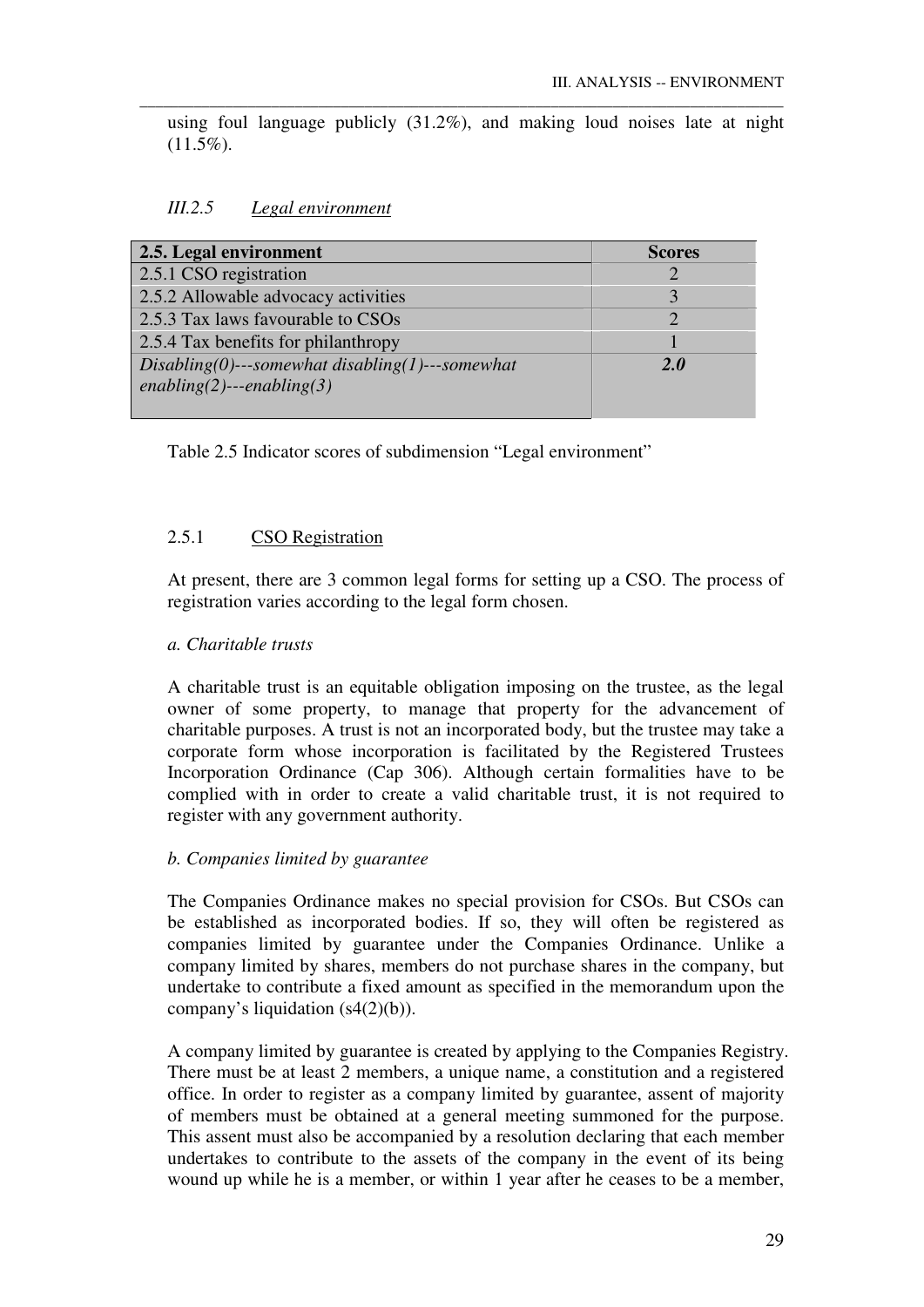for payment of debts and liabilities of the company contracted before he ceased to be a member and the costs and expenses, not exceeding a specified amount: s310(1) proviso (g). A registration fee ranging from HK\$170 to HK\$1,025 (depending on the number of members as stated in the articles) has to be paid: Part II, Eighth Schedule, CO.

\_\_\_\_\_\_\_\_\_\_\_\_\_\_\_\_\_\_\_\_\_\_\_\_\_\_\_\_\_\_\_\_\_\_\_\_\_\_\_\_\_\_\_\_\_\_\_\_\_\_\_\_\_\_\_\_\_\_\_\_\_\_\_\_\_\_\_\_\_\_\_\_\_\_\_\_\_\_\_\_\_\_\_

### *c. Unincorporated associations*

An unincorporated association refers to a group of people defined and bound together by rules to attain a common objective. The members are free to determine the nature, extent and constitutional structure of their association. Because of its unincorporated status, an unincorporated association is not required to register. However, an unincorporated association usually falls within the definition of 'local society' in the Societies Ordinance (Cap 151) – any society organised and established in Hong Kong or having its headquarters or chief place of business in Hong Kong (s2). As such, it must apply for registration or exemption from registration within 1 month of its establishment with the Societies Officer, a role historically played by the Commissioner of Police. However, the Societies Officer may exempt a society from registration if satisfied that the society is established solely for religious, charitable, social, or recreational purposes. The Societies Officer has to keep a list of societies that have been registered or exempted which is open to inspection.

Therefore, the requirements, if any, of registering a CSO is not cumbersome. Indeed, it is only if the CSO wishes to apply to the Inland Revenue Department for recognition as approved charitable institutions or trusts of a public character (as opposed to registration of charities) that there are more exacting requirements. For example, the trust instrument / constitution should contain a clause stating that the funds are to be applied towards attainment of charitable objects, a nondistribution of profits clause etc.

The CSOs survey revealed that a fair portion of the respondents (about one-third of each of the five aspects surveyed) did not have much knowledge about CSO registration process. For those who knew, results indicated that most respondents judged the registration process to be quick (58.8%), simple (60.4%), inexpensive  $(59.0\%)$ , fairly applied  $(63.7\%)$ , and consistent  $(60.0\%)$ .

### 2.5.2 Allowable advocacy activities

CSOs are free to engage to advocacy / criticise the government. Notable examples include the Hong Kong Human Rights Commission and Hong Kong Human Rights Monitor which aim at promoting and protecting human rights of the community. The campaigning efforts of various non-governmental organisations saw the enactment of a number of important ordinances in Hong Kong, including the Bill of Rights Ordinance (Cap 383, 1981), Sex Discrimination Ordinance (Cap 480, 1995), Disability Discrimination Ordinance (Cap 487, 1995), and Family Status Discrimination Ordinance (Cap 527, 1997).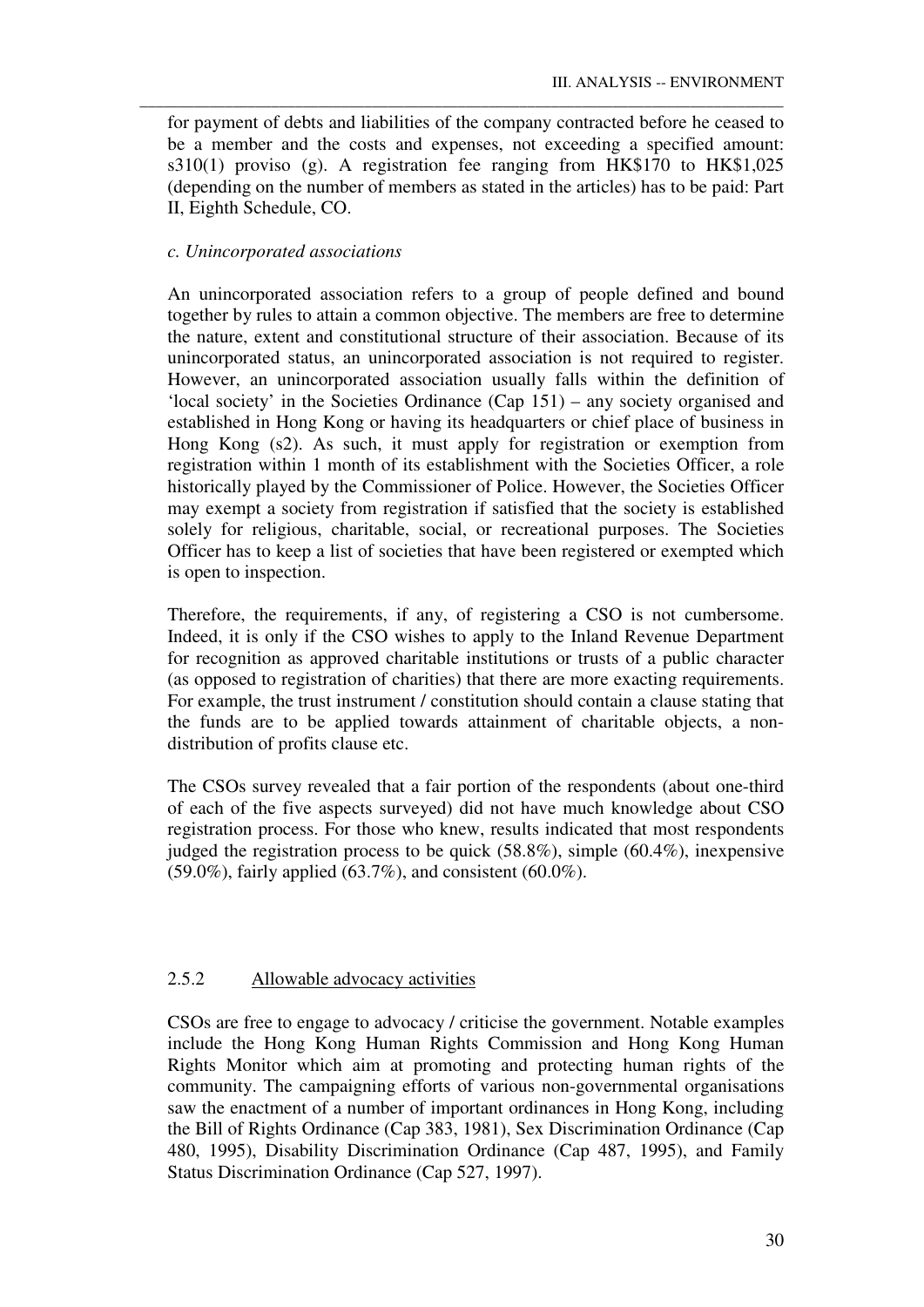There are also numerous political organisations advocating for democracy or other social causes, the major ones including the Democratic Party, the Frontier, the Liberal Party and the Democratic Alliance for the Betterment of Hong Kong. However, an organisation formed for the purpose of attainment of a political object has been held by the court to be non-charitable. Hence, no tax-exempt charity status would be accorded to it. The sharp dividing line between charitable and political purposes has been justified on the ground that it is not the function of the judiciary, but that of the Legislature, to decide whether there should be changes in law. For example, Amnesty International was refused charitable status because its objectives of 'release of prisoners of conscience' and 'procure abolition of torture or other degrading treatment' were 'substantially political' and could only be achieved by changes in law: *McGovern v AG* [1982] Ch 321. But where the promotion of change in the law is only ancillary to the main charitable objects, the organisation would not cease to be 'exclusively charitable'.

\_\_\_\_\_\_\_\_\_\_\_\_\_\_\_\_\_\_\_\_\_\_\_\_\_\_\_\_\_\_\_\_\_\_\_\_\_\_\_\_\_\_\_\_\_\_\_\_\_\_\_\_\_\_\_\_\_\_\_\_\_\_\_\_\_\_\_\_\_\_\_\_\_\_\_\_\_\_\_\_\_\_\_

### 2.5.3 Tax laws favourable to CSOs

The Inland Revenue Ordinance does not contain any provision of tax exemption for 'non-profit-making' or 'voluntary' organisations. Rather, since the legal framework within which CSOs in Hong Kong operate is largely drawn from the United Kingdom, the Inland Revenue Department followed the English law of charitable trusts in deciding whether a 'charity' is entitled to tax exemptions.

To be eligible for tax exemptions, the charity must be established exclusively for charitable purposes conferring a public benefit to a broader community rather than to a narrowly defined group of individuals within one of the following 4 specified heads (see *IRC v Pemsel* (1891) AC 531):

- (1) relief of poverty;
- (2) advancement of education;
- (3) advancement of religion; or

(4) other purposes beneficial to the Hong Kong community not falling within one of the preceding purposes.

As at July 2003, there are over 4,000 tax-exempt charities<sup>59</sup> in Hong Kong according to the list of Approved Charitable Institutions and Trusts of a Public Character prepared by the Inland Revenue Department, <sup>60</sup> most of which are organizations concerned with religious, educational, and welfare activities.

Once qualified as a tax-exempt charity, the following tax advantages would be accorded:

Tax Exemptions

<u>.</u>

<sup>&</sup>lt;sup>59</sup> We do not know the exact number of CSOs in Hong Kong and therefore are unable to estimate what percentages of CSOs have applied for tax exemption.

http://www.info.gov.hk/ird/eng/pdf/e\_s88list\_emb.pdf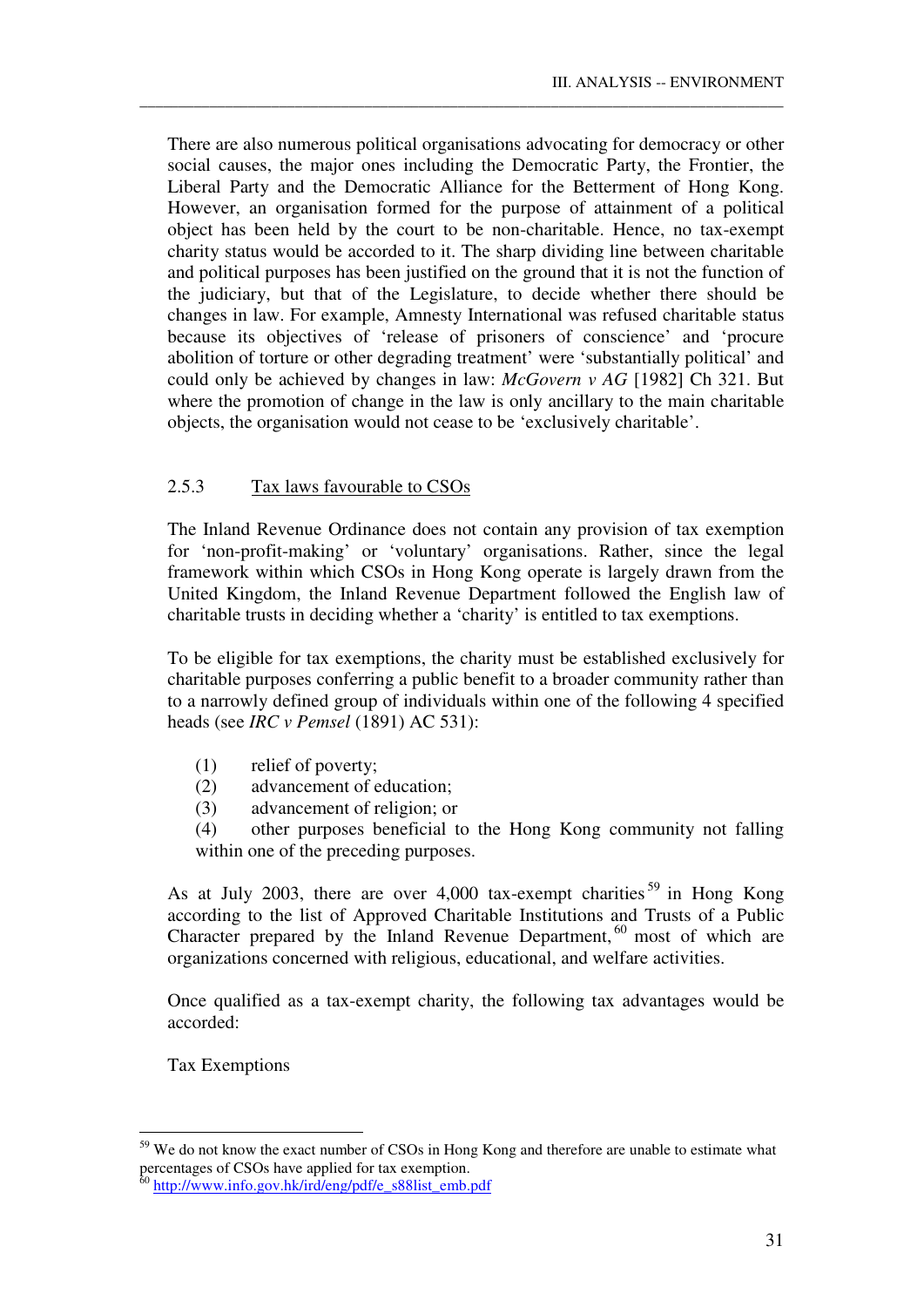(a) *Profits tax*: if a charitable institution or trust of a public character carries on a trade or business, the profits from such trade or business are exempted only if (1) the profits are applied solely for charitable purposes, (2) the profits are not expended substantially outside Hong Kong, and (3) the trade or business is exercised in the course of the actual carrying out of the expressed objects of the institution or trust, or the work in connection with the trade or business is mainly carried on by persons for whose benefit such institution or trust is established (proviso to s88 IRO).

\_\_\_\_\_\_\_\_\_\_\_\_\_\_\_\_\_\_\_\_\_\_\_\_\_\_\_\_\_\_\_\_\_\_\_\_\_\_\_\_\_\_\_\_\_\_\_\_\_\_\_\_\_\_\_\_\_\_\_\_\_\_\_\_\_\_\_\_\_\_\_\_\_\_\_\_\_\_\_\_\_\_\_

(b) *Stamp duty:* stamp duty not chargeable on conveyance of immovable property or any transfer of Hong Kong stock operating as a voluntary disposition inter vivos if it is a gift to a charitable institution or trust of a public character.

(c) *Business registration tax:* a charitable, ecclesiastical, or educational institution of a public character may also be exempted from the obligation of business registration: s16 Business Registration Ordinance (Cap 310 Laws of Hong Kong)

# 2.5.4 Tax benefits for philanthropy:

Individuals and companies subject to salaries tax and / or profits tax may claim tax deductions for approved charitable donations over HK\$100 from his net assessable income / net assessable profits, subject to a max of 25% of his net assessable income / profits: s16D and s26B IRO.

Once a non-profit organization receives tax-exempt charity status, the organisation must then submit accounts, audits, or annual reports to the Inland Revenue Department as per their request. Owing to the relatively low rates of both personal income and profits tax in Hong Kong, the government has only a limited budget for social service provision. Individuals and companies should bear a greater responsibility for supporting CSOs. With proper donation receipts, individuals and companies can apply for tax deductions. Apart from this, however, the tax laws provide little incentive for individuals and companies to make purely philanthropic donations.

As personal income tax and profits tax are both rather low in Hong Kong, tax benefits play a small part in encouraging philanthropy. The abolition of estate duty in 2005 further reduces tax benefits as an incentive.

| 2.6. State-civil society relations | <b>Scores</b> |
|------------------------------------|---------------|
| $\vert$ 2.6.1 Autonomy             |               |
| $\vert$ 2.6.2 Dialogue             |               |
| 2.6.3 Cooperation/support          |               |

# *III.2.6 State-civil society relations*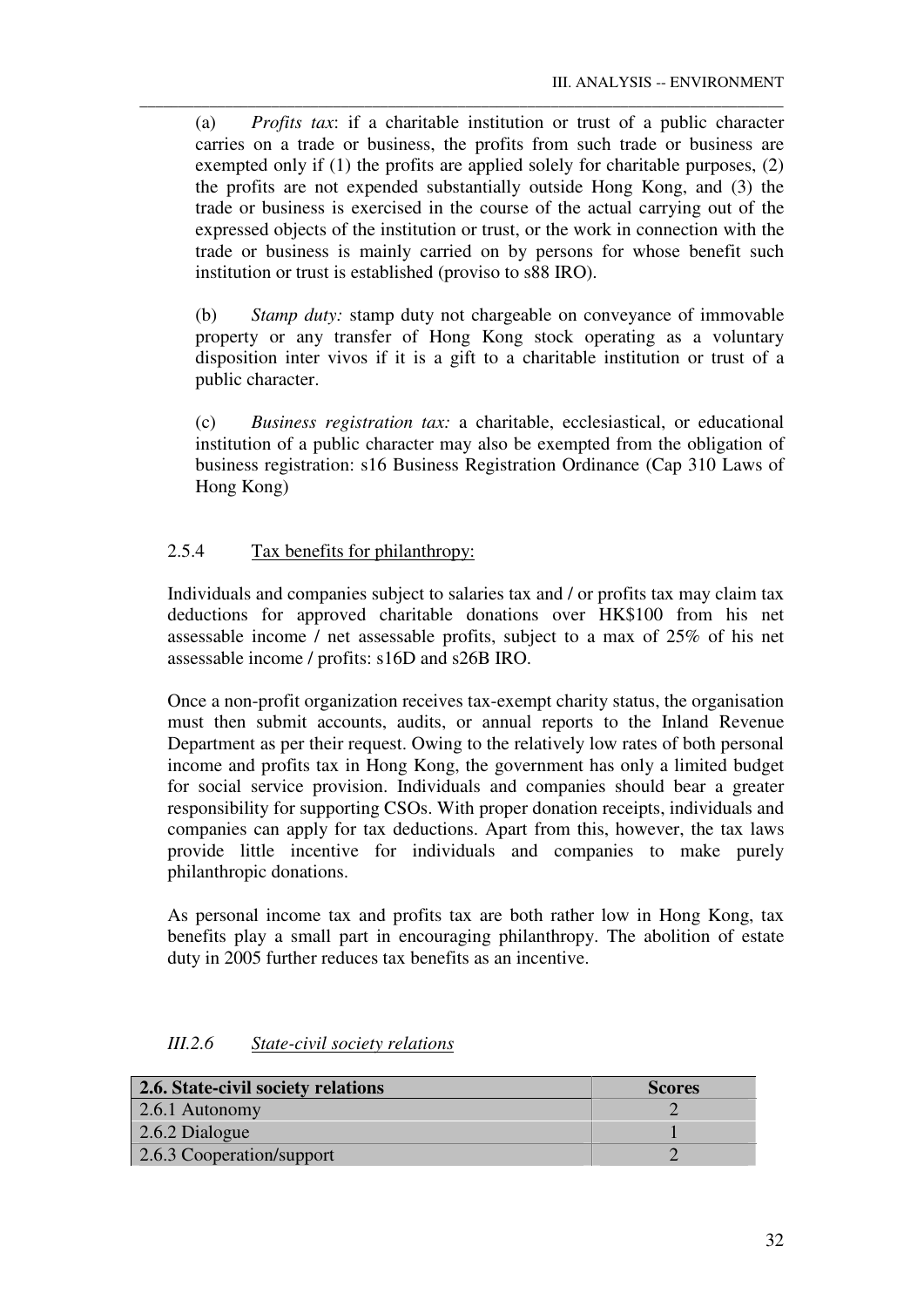| $Unproductive(0)$ ---mostly unproductive(1)---mostly |  |
|------------------------------------------------------|--|
| $productive(2)--productive(3)$                       |  |

Table 2.6 Indicator scores of subdimension "State-civil society relations"

# 2.6.1 Autonomy

In terms of CSO registration and application to organize activities in public places, government interference is quite minimal. CSO autonomy with regard to governance structure, however, varies with the nature of the CSO. While social service organizations usually have a rather high degree of autonomy from the government, government subsidized hospitals and schools have to follow government decree closely.

The majority of the respondents of the CSO survey (69.2%) did not think that the government had exerted undue interference in CSO activities. The 2005 Freedom House Country Report concurs for it states that "[a] wide range of NGOs, including human rights groups, operate in Hong Kong without restrictions."<sup>61</sup>

Nonetheless, it was pointed out in the NAG meeting, and confirmed in the Stakeholders consultations as well as the HKCSI stakeholder workshop, that heavy dependence of CSOs on government funding has limited CSOs' autonomy. For fear of unfavourable treatment by the government, these CSOs tend to stay within the acceptable confines of the government.

### 2.6.2 Dialogue

Advisory committees and consultative bodies have been part of Hong Kong's governance structure for a long time. In the years preceding Hong Kong's reunification with the PRC in 1997, the government began to step up its engagement policy by inviting a wider segment of society to join committees that were invested with certain power, such as the Town Planning Board, the Equal Opportunities Commission, and the Arts Development Council.<sup>62</sup> After 1997, the engagement process appeared to continue and the platform of engagement was widened as more advisory committees covering different areas were set up; issues such as sustainable development<sup>63</sup> and the well being of women<sup>64</sup> were examples of the engagement process. However, the relationship between the government and CSOs has not improved despite heightened engagement. There is a common suspicion about the sincerity of engagement and confusion about the purpose and the role of these advisory committees.

This distrustful feeling between the government and civil society is reflected in the CSO survey. Two-thirds of the respondents (66.3%) in the CSO survey

<u>.</u>

<sup>&</sup>lt;sup>61</sup> http://www.freedomhouse.org/template.cfm?page=22&year=2005&country=6876

 $62 \frac{\text{lnup.} \text{m} \cdot \text{m} \cdot \text{m}}{\text{All are statutory bodies.}}$ 

<sup>&</sup>lt;sup>63</sup> The Council for Sustainable Development is an advisory body set up to assist the government to devise strategies, raise public awareness and encourage community participation in promoting sustainable development.

<sup>&</sup>lt;sup>64</sup> The Women's Commission is an advisory body set up in 2001 to promote the interests and wellbeing of women.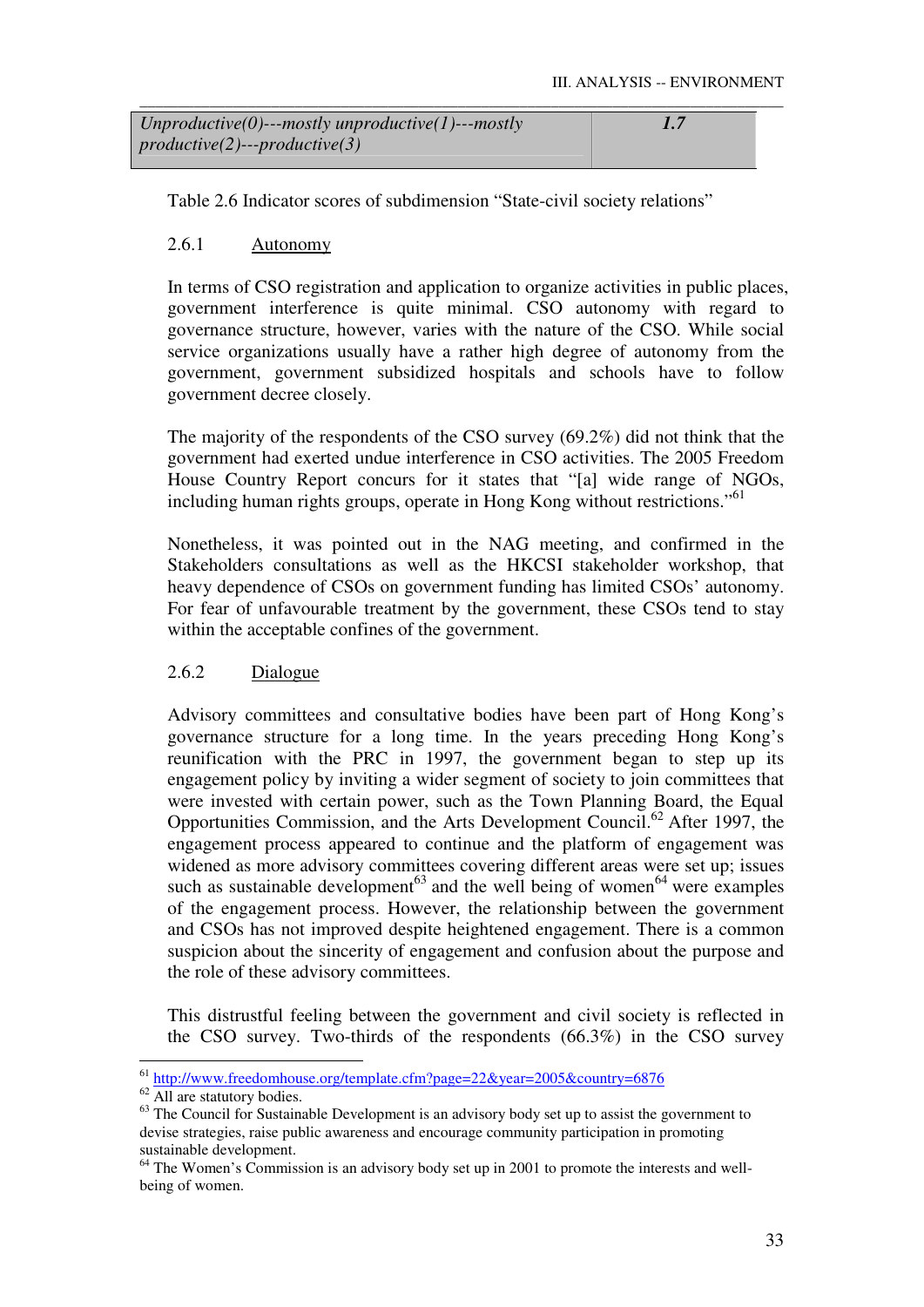deemed dialogue between the government and civil society to be non-existent or limited. About one-fourth (23.1%) thought there was moderate level of dialogue and only 2.9% saw dialogue to be effective.

\_\_\_\_\_\_\_\_\_\_\_\_\_\_\_\_\_\_\_\_\_\_\_\_\_\_\_\_\_\_\_\_\_\_\_\_\_\_\_\_\_\_\_\_\_\_\_\_\_\_\_\_\_\_\_\_\_\_\_\_\_\_\_\_\_\_\_\_\_\_\_\_\_\_\_\_\_\_\_\_\_\_\_

# 2.6.3 Cooperation/support

Allocation of government resources for CSOs is usually done on programme basis, which mainly falls on the following categories: education, health, welfare, environmental protection, sports, and arts & culture. There is also some support for community-based organisations. Government resources for primary and secondary schools as well as subsidized hospitals account for a very high percentage of their income. Such resources are also significant for welfare CSOs.

In 2003-2004, the HKSAR government spent HK\$6.9 billion, i.e. 21% of the budget allocated to the Social Welfare Department, to fund NGOs in Hong Kong.<sup>65</sup> Indeed, the government heavily funds a majority of social welfare CSOs. It was estimated that 70% of the income of 346 non-profit social service organizations came from the government, which accounted for 2.4% of the total public expenditure, or  $0.5\%$  of the GDP.<sup>66</sup>

According to the CSO survey, 15% of the CSOs identified by the respondents were said to have Government funding as their major source of income.

| 2.7 Private sector-civil society relations           | <b>Scores</b> |
|------------------------------------------------------|---------------|
| 2.7.1 Private sector attitude                        |               |
| 2.7.2 Corporate social responsibility                |               |
| 2.7.3 Corporate philanthropy                         |               |
| $Unproductive(0)$ ---mostly unproductive(1)---mostly | 1.3           |
| $productive(2)--productive(3)$                       |               |

# *III.2.7 Private sector-civil society relations*

Table 2.7 Indicator scores of subdimension "Private sector-civil society relations"

# 2.7.1 Private sector attitude

Over half of the respondents in the CSO survey (55.5%) thought that the business sector had a positive view of CSOs. At the same time, 21.7% thought that the business sector was indifferent, and 4.0% even believed it to be suspicious or antagonistic of CSOs (don't know: 18.8%). Stakeholder consultations revealed that growing awareness of the concept of corporate social responsibility helped improve the relationship between CSOs and the private sector. However, it has also been pointed out that the business sector was receptive to particular topics

<sup>&</sup>lt;u>.</u> <sup>65</sup> http://www.swd.gov.hk/doc/annreport/0304annrepe.pdf

<sup>&</sup>lt;sup>66</sup> Lee, Eliza W.Y. "Nonprofit Development in Hong Kong: The Case of a Statist-Corporatist Regime." Voluntas: International Journal of Voluntary and Nonprofit Organizations, vol. 16, no. 1 (March 2005), pp. 51-68.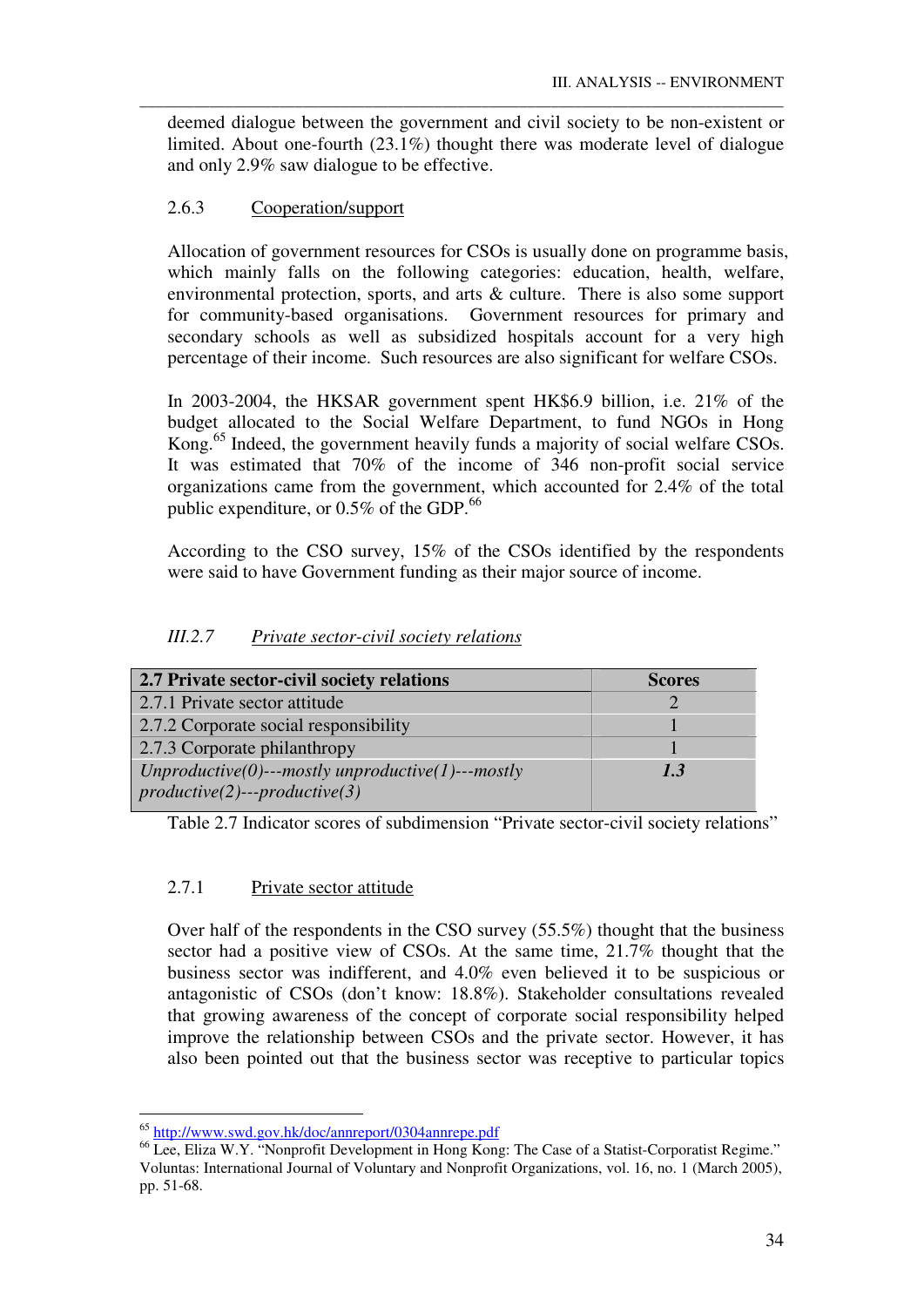and therefore only certain types of CSOs such as those caring for the needy and the young are likely candidates of business sector sponsorship.

\_\_\_\_\_\_\_\_\_\_\_\_\_\_\_\_\_\_\_\_\_\_\_\_\_\_\_\_\_\_\_\_\_\_\_\_\_\_\_\_\_\_\_\_\_\_\_\_\_\_\_\_\_\_\_\_\_\_\_\_\_\_\_\_\_\_\_\_\_\_\_\_\_\_\_\_\_\_\_\_\_\_\_

The view that big corporations are now becoming more concerned with the civil society has been expressed in the NAG meeting. At the same time there existed the suspicion of image management being the underlying intention of these corporations. It has also been pointed out that small and medium sized companies are rather indifferent to civil society.

# 2.7.2 Corporate social responsibility

The CSR study, which covered the ten largest public companies in Hong Kong,<sup>67</sup> showed that the concept of corporate social responsibility was rather underdeveloped. Only two of the ten companies have a separate report on CSR detailing their policies, practices and performance measurements. A study of these ten companies revealed that the idea of CSR was mainly limited to corporate philanthropy, volunteering, and commitment to environmental protection. The issue of corporate governance referred predominantly to the responsibilities of these companies to their investors and shareholders with respect to accountability and transparency. Corporate governance was concerned neither with communities as stakeholders, nor the need to engage stakeholders. Furthermore, the concept of monitoring and promoting corporate social responsibility of business partners was also absent from these ten companies.

The respondents of the CSO survey would concur with the conclusions reached by the CSR study. Most of the respondents (57.9%) held that major companies in HK only paid limited or insufficient consideration to CSR, as opposed to 23.8% who thought that the level of consideration was moderate and 3.4% who said that CSR had been sufficiently attended to (don't know:14.9%).

In recent years, both the government and certain CSOs have mounted their effort to foster a sense of corporate social responsibility. The Caring Company program run by the Hong Kong Council of Social Service aims to cultivate corporate citizenship and partnership between the business sector and NGOs. In 2005, 881 companies qualified as caring companies, representing a 30% increase over the previous year.

# 2.7.3 Corporate philanthropy

-

According to the Inland Revenue Department, the total amount of corporate giving (measured in terms of profit tax exempted for charitable donation) in 1999

 $67$  CIVICUS suggests a study of CSR commitments of the ten largest public companies. In the case of Hong Kong in 2003, the ten companies covered in the study are: CLP Holdings Ltd, Wharf (Holdings) Ltd., HSBC Holdings Plc., Hongkong Electric Holdings Ltd., Pacific Century CyberWorks Ltd., Hutchison Whampoa Ltd., Sun Hung Kai Properties Ltd., China Resources Enterprise Ltd., Cathay Pacific Airways Ltd., and BOC Hong Kong (Holdings) Ltd.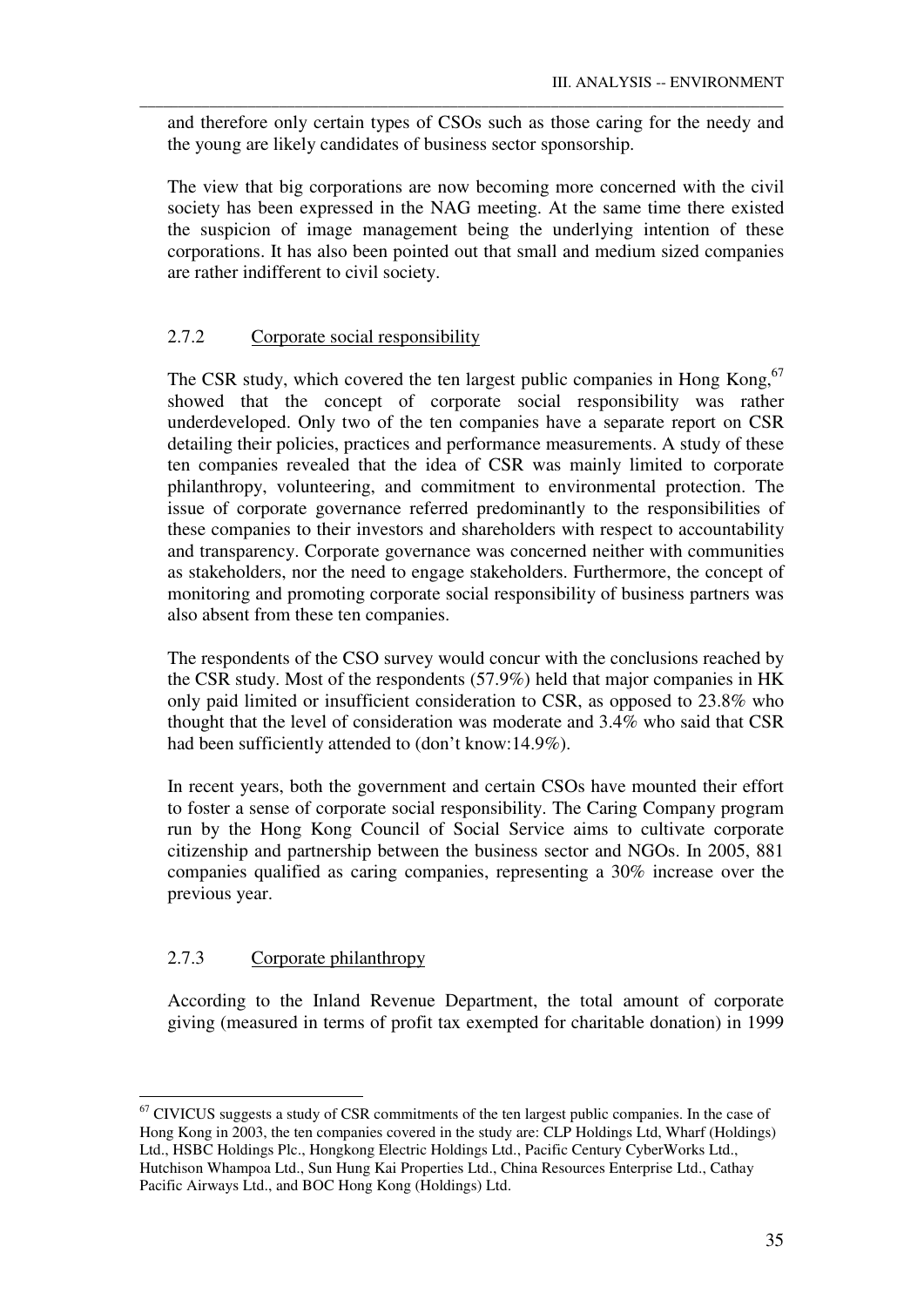was about HK\$850 million.<sup>68</sup> This, however, probably underestimates the total amount of corporate donations, which are not always recorded in the official taxation data. A survey commissioned by the Central Policy Unit of the HKSAR government estimated that the total amount of company giving in the year 2000 ranged from \$1.4 billion to \$2.6 billion (giving in kind excluded). Overall, company giving (in cash terms) was believed to account for around 10% of all giving. $69$ 

\_\_\_\_\_\_\_\_\_\_\_\_\_\_\_\_\_\_\_\_\_\_\_\_\_\_\_\_\_\_\_\_\_\_\_\_\_\_\_\_\_\_\_\_\_\_\_\_\_\_\_\_\_\_\_\_\_\_\_\_\_\_\_\_\_\_\_\_\_\_\_\_\_\_\_\_\_\_\_\_\_\_\_

The CSOs survey indicated that the business sector was not a major donor. Respondents estimated that a mere 5.3% of the total income of the organizations they knew best came from the business sector, which was much lower than those coming from individual donations (35.6%), membership fees (20.4%), the government (14.5%), service charge or sales (13.0%), and overseas donations  $(7.2\%)$ .

While the amount of company giving is not small (10% of all giving), it appears to constitute only a minor portion of CSOs' total income (5.3%). This discrepancy may reflect the situation that only a limited range of CSOs received corporate support. Advisors in the NAG further pointed out that usually reputable welfare, education, and health organizations received corporate support, while advocacy and small community organizations were less likely to receive private donations.

# **III.3 VALUES**

The Value dimension of CSI aims to find out the extent to which civil society practices and promotes important values. The values being assessed include democracy, transparency, tolerance, non-violence, gender equity, poverty eradication, and environmental protection. Hong Kong receives a score of 2.0, indicating that Hong Kong civil society's effort in practising and promoting positive social values is moderate.

-

<sup>&</sup>lt;sup>68</sup> The corresponding figure for the 2003-4 assessment year is HK\$0.64 billion (http://www.ird.gov.hk/eng/pdf/a04\_mis.pdf).

 $\overline{69}$  Golin/Harris Forrest 2001. *The Role of Companies in the Development of a Vibrant Third Sector in Hong Kong*. The report can be accessed through: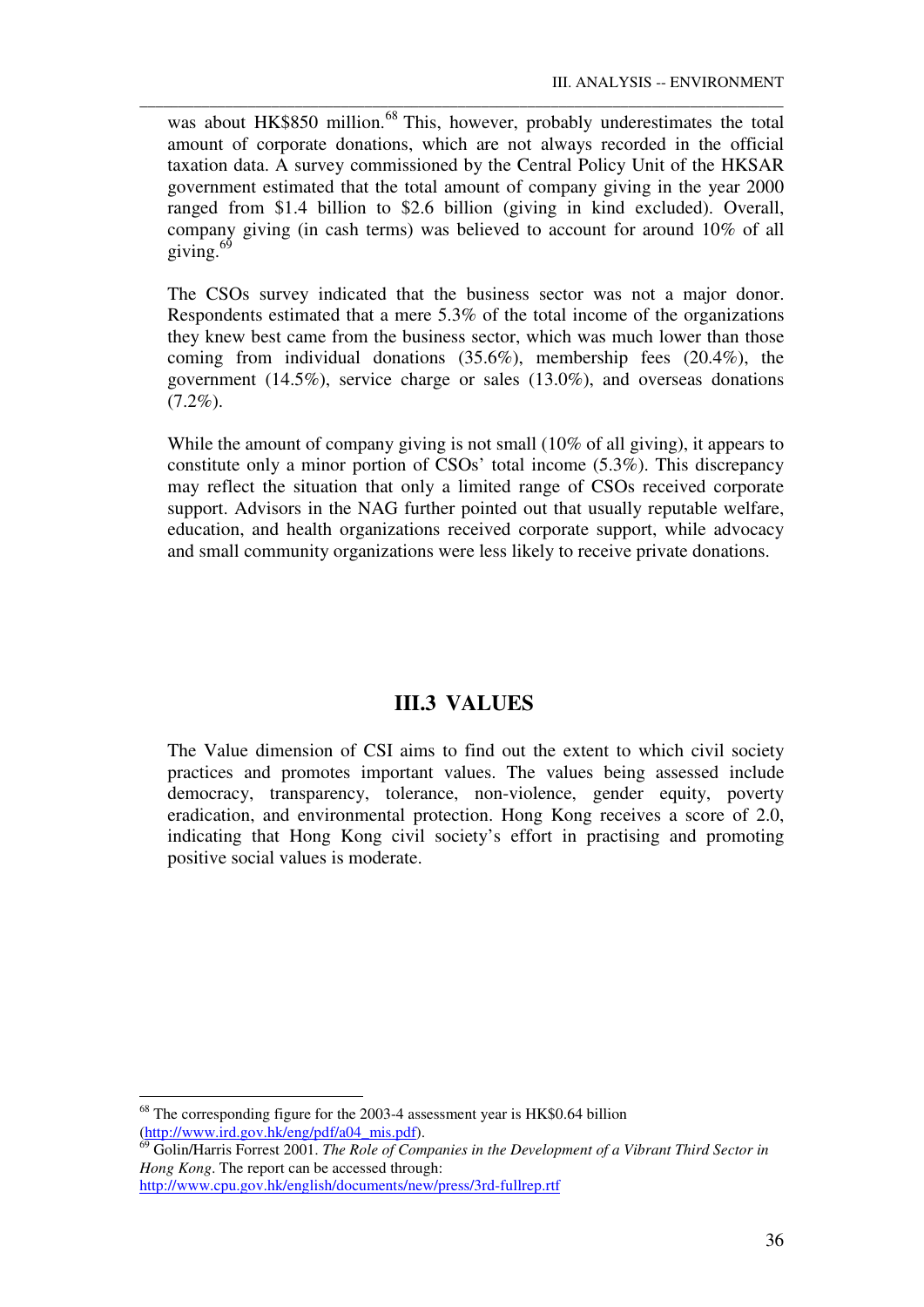The extent to which civil society practices and promotes positive social values is:

\_\_\_\_\_\_\_\_\_\_\_\_\_\_\_\_\_\_\_\_\_\_\_\_\_\_\_\_\_\_\_\_\_\_\_\_\_\_\_\_\_\_\_\_\_\_\_\_\_\_\_\_\_\_\_\_\_\_\_\_\_\_\_\_\_\_\_\_\_\_\_\_\_\_\_\_\_\_\_\_\_\_\_



There are seven subdimensions under "Values" and all the subdimension scores are summarized in Figure 3.



### *III.3.1 Democracy*

| 3.1. Democracy                                          | <b>Scores</b> |
|---------------------------------------------------------|---------------|
| 3.1.1 Democratic practices within COSs                  |               |
| 3.1.2 CS actions to promote democracy                   |               |
| Very low(0)---limited(1)---moderate(2)---significant(3) | 1.5           |

Table 3.1 Indicator scores of subdimension "Democracy"

### 3.1.1 Democratic practices within CSOs

It appears that democratic method of leader selection is not a common procedure among CSOs. Just over one-third of the respondents (36.5%) of the CSO survey reported that the leaders of the CSO they were most familiar with were elected by members, while two types of non-democratic leader selection method (self selection, 21.3%; appointment, 13.3%) together constituted a similar portion. A rather high percentage of the respondents (26.9%) were not certain about the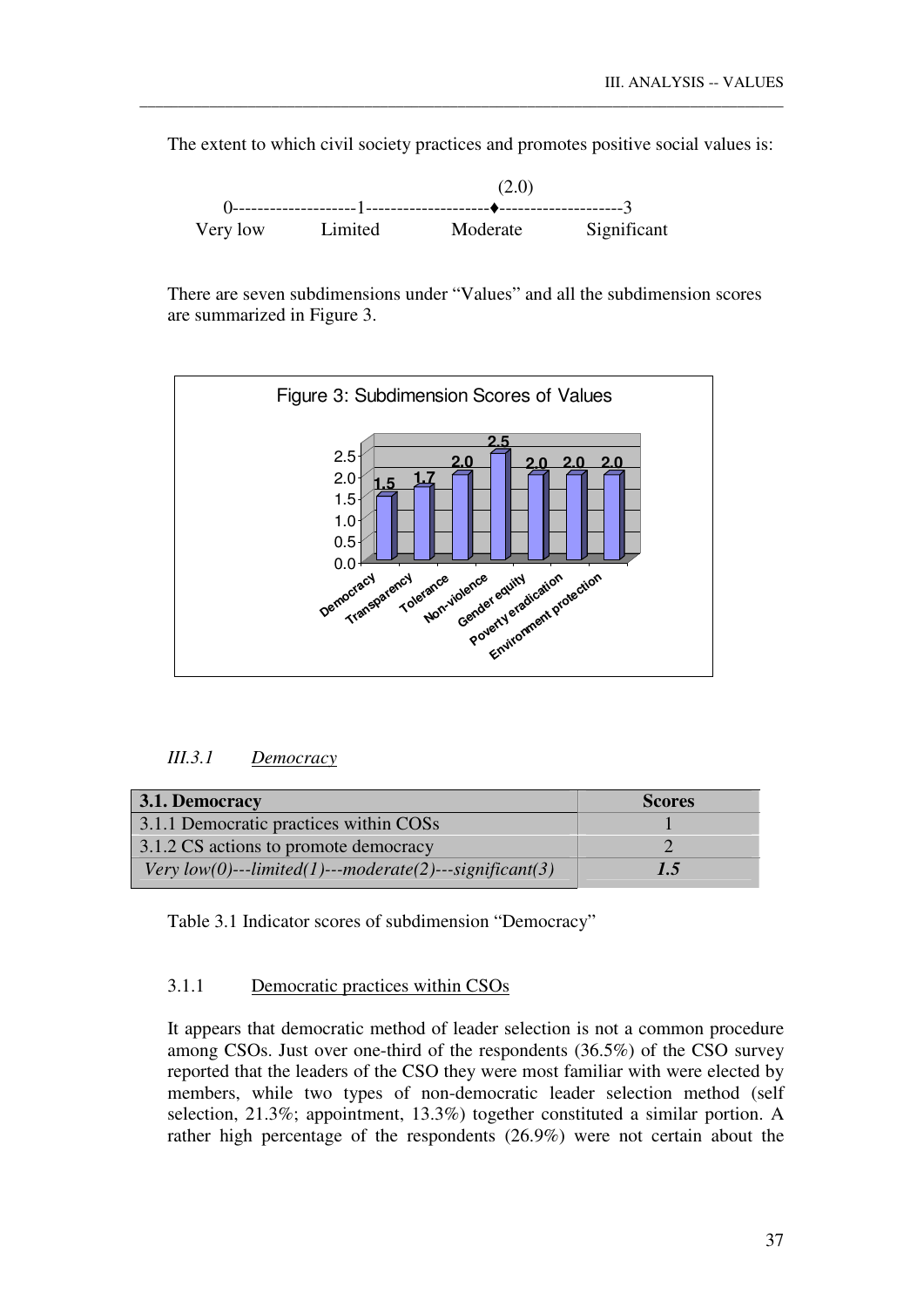leader selection method of their most familiar  $\text{CSO}$ .<sup>70</sup> Less than half of the respondents believed that members of CSOs had substantial (20.1%) or moderate (25.2%) influence on policy making, while 20.5% thought that the influence of members was only limited or close to none.<sup>71</sup>

\_\_\_\_\_\_\_\_\_\_\_\_\_\_\_\_\_\_\_\_\_\_\_\_\_\_\_\_\_\_\_\_\_\_\_\_\_\_\_\_\_\_\_\_\_\_\_\_\_\_\_\_\_\_\_\_\_\_\_\_\_\_\_\_\_\_\_\_\_\_\_\_\_\_\_\_\_\_\_\_\_\_\_

Although democratic leader selection was not a mainstream among CSOs, a participant of the Stakeholder Consultations suggested that CSOs had done quite well in promoting pluralistic participation. It was felt that despite differences in opinions, every social sector could freely express its concerns and coordinate with each other.

### 3.1.2 CS actions to promote democracy

<u>.</u>

In the context of Hong Kong, promoting democracy is mainly about the quest for universal suffrage in the selection of the chief executive and legislative councillors. It is one of the foremost items on Hong Kong's public agenda.<sup>72</sup> The results of the CSO survey confirmed this view. When the respondents were asked to name civil society activities to promote certain values, most respondents identified "promoting democracy" in a list of eight values.<sup>73</sup>

Stakeholder Consultations, however, unveiled that democracy had taken on different meanings. For democratically oriented groups, "democracy" essentially referred to the adoption of universal suffrage in the selection of political leadership. For more conservative groups such as ethnic associations or trade unions, democracy could be equivalent to social welfare, equality, inclusion, or even, in a rare case, support for the government.

Many activities have been organized to promote democracy; they are mainly in the form of marches, petitions, and public forums. Two most participated marches organized for this purpose in 2005 took place on July 1 and December 4. In both cases, tens of thousands of individuals were involved. There are also CSOs whose mandate is to advance the value and practice of democracy; the Democratic Development Network, Power for Democracy, and Civil Human Right Front are just a few of these examples. The media review found that of the values the civil society pursued, its action to promote democracy got reported most by both the print (22.6%) and the broadcast (38.2%) media.

 $70$  The respondents were asked to report the leader selection method of each of the three CSO they were most familiar with. Since the percentages of "don't know/not sure" answer were even higher for the second (54.1%) and third (57.2) CSO, we only included the results of the first CSO in the text. The pattern, however, for the selection methods of the three CSOs, is the same.

 $\frac{71}{1}$  The results reported again referred to the CSO the respondents were most familiar with. Here, 13.1% of the respondents opted for the "don't know/not sure" answer, and 21.1% "not applicable".

<sup>&</sup>lt;sup>72</sup> The most recent large scale activity took place on December 4, 2005 during which close to 100,000 individuals have reportedly taken part in a peaceful march in a call for faster pace of democratization. The march was organized by a coalition of different CSOs.

 $73$  71.5% of the respondents were able to name at least one event organized by CSOs in the past year for the purpose of promoting democracy in HK. It was closely followed by environmental protection  $(69.9\%)$ , and poverty eradication  $(67.1\%)$ .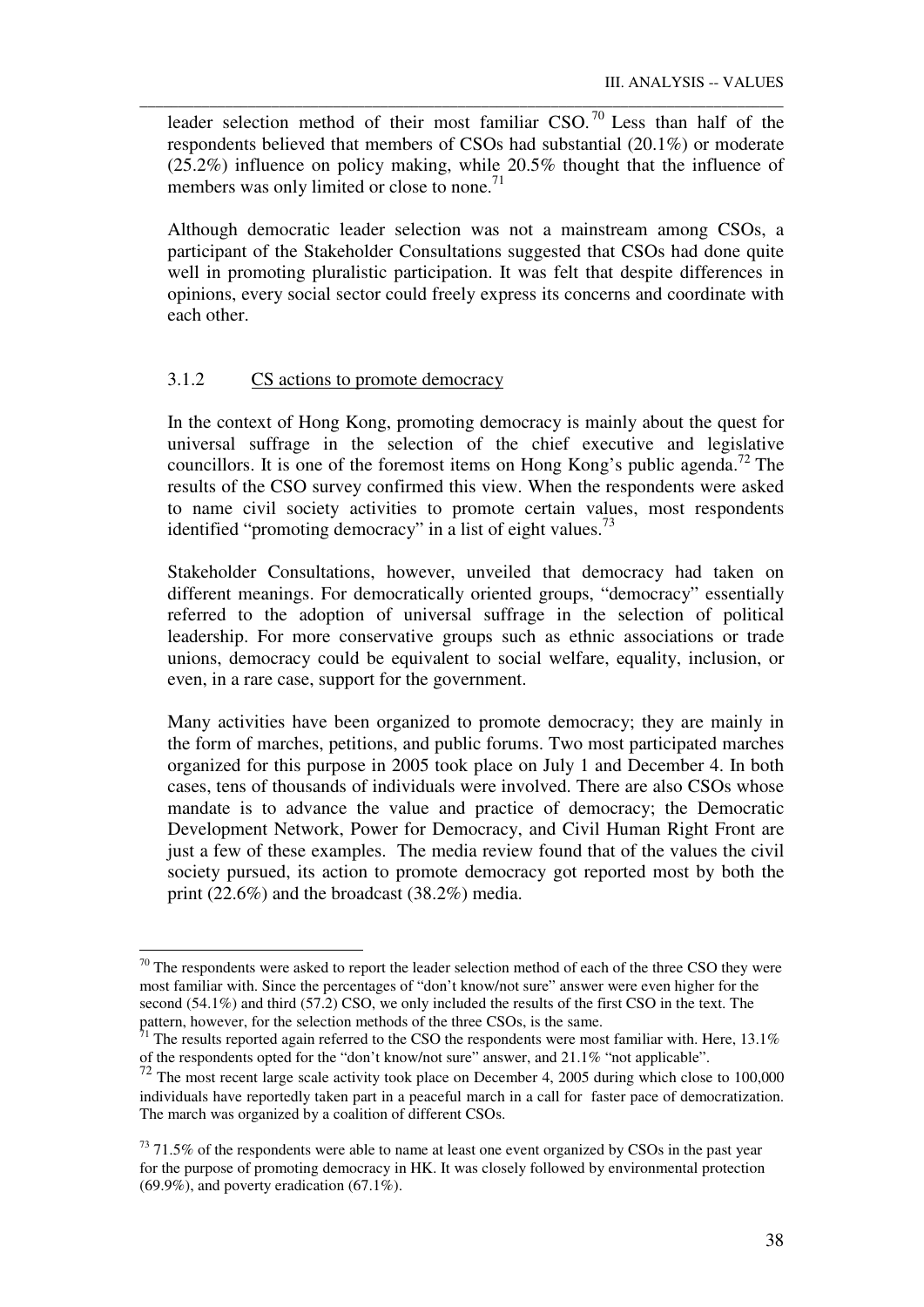Half of the respondents (49.7%) in the CSO survey thought that civil society had very little or limited role in promoting democracy, while 37.9% thought that its role was moderate or significant. Since the pace and degree of democratization of Hong Kong's political system, especially with regard to the implementation of universal suffrage, requires the approval of the People's Republic of China, the influence of Hong Kong civil society is actually restricted. Despite this limitation, the fact that over one-third of the respondents still accorded civil society a role in the promotion of democracy could be regarded as a compliment to the CSOs that champion such a cause.

\_\_\_\_\_\_\_\_\_\_\_\_\_\_\_\_\_\_\_\_\_\_\_\_\_\_\_\_\_\_\_\_\_\_\_\_\_\_\_\_\_\_\_\_\_\_\_\_\_\_\_\_\_\_\_\_\_\_\_\_\_\_\_\_\_\_\_\_\_\_\_\_\_\_\_\_\_\_\_\_\_\_\_

# *III.3.2 Transparency*

| <b>3.2 Transparency</b>                                 | <b>Scores</b> |
|---------------------------------------------------------|---------------|
| 3.2.1 Corruption within civil society                   |               |
| 3.2.2 Financial transparency of CSOs                    |               |
| 3.2.3 CS actions to promote transparency                |               |
| Very low(0)---limited(1)---moderate(2)---significant(3) | 17            |

Table 3.2 Indicator scores of subdimension "Transparency"

# 3.2.1 Corruption within civil society

Corruption is not considered serious in Hong Kong. The CSO survey provided some evidence. Only 5.2% of the respondents were of the view that corruption was common or very common within civil society.

# 3.2.2 Financial transparency of CSOs

Government-subvented social welfare CSOs are required to make their financial statement public. The CSO survey reported that 44.6% of the organization that the respondent knew best has made their financial statement public, compared to 34.2% which have not.

Doubts about the availability of CSOs' financial statements were raised in the NAG meeting. It was pointed out that CSOs receiving government funding are required to submit a publicly audited financial statement to the government. However, the financial statement may not be available to the general public. Moreover, some CSOs refrain from disclosing their full financial statements. Small CSOs and CSOs which do not receive public funding may not even have their financial statements audited by certified accountants.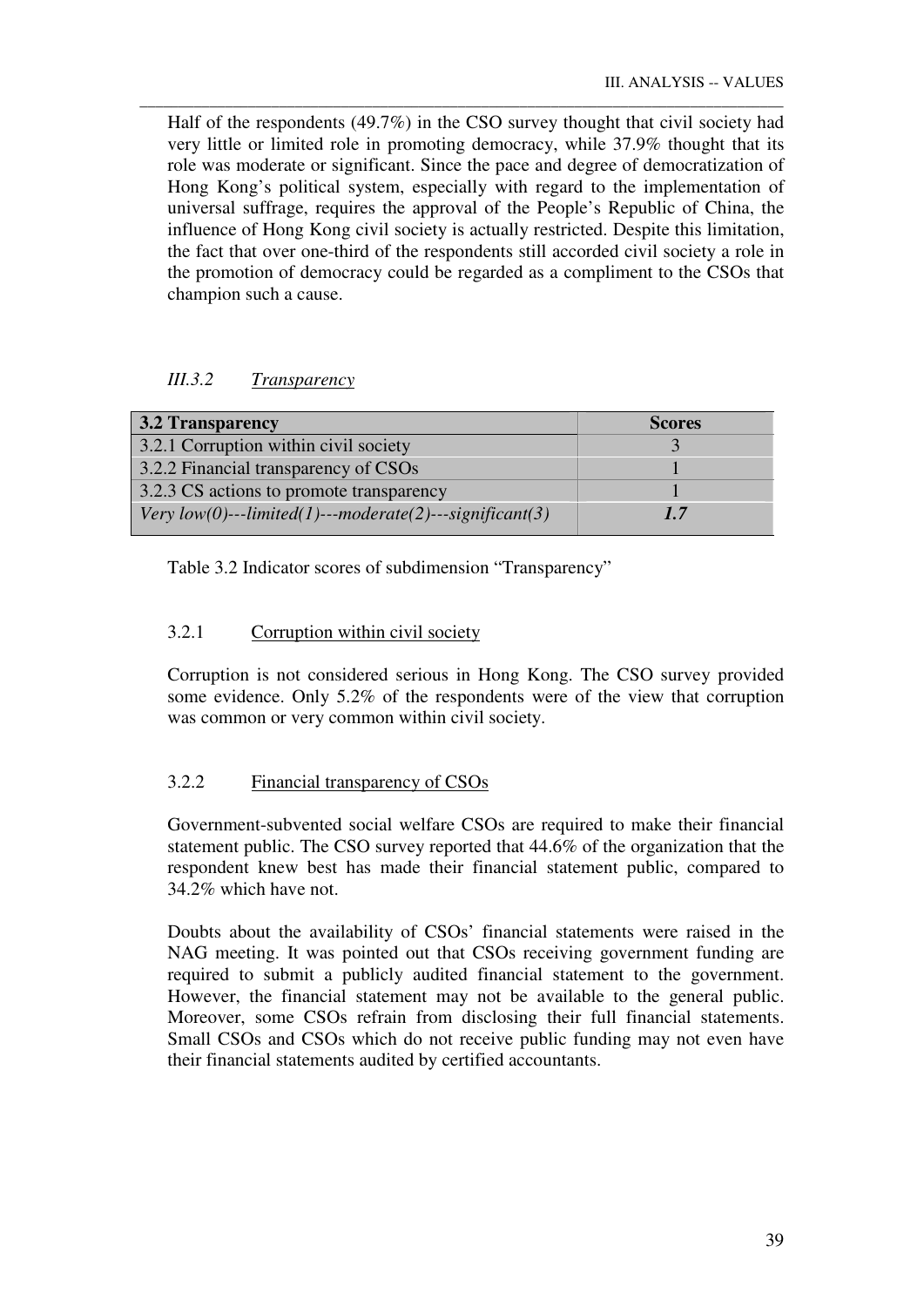### 3.2.3 CS actions to promote transparency

Government transparency is usually promoted part and parcel of democracy. This value was particularly heightened in recent years when the government stumbled on a series of policy blunders. As such, there has been little activity organized, or CSO that was set up, for the sole purpose of promoting transparency, rather transparency is promoted along with democracy. With this background in mind, it is not surprising that only 55.4% of the respondents in the CSO survey could identify at least one activity in this purpose. Furthermore, 30.9% of the respondents rendered civil society's role as moderate or important. The effort to advance transparency has been captured by the media as well, for 16.5% of the print and 14.7% of the broadcast media have reported news on CSO's efforts in promoting transparency.

\_\_\_\_\_\_\_\_\_\_\_\_\_\_\_\_\_\_\_\_\_\_\_\_\_\_\_\_\_\_\_\_\_\_\_\_\_\_\_\_\_\_\_\_\_\_\_\_\_\_\_\_\_\_\_\_\_\_\_\_\_\_\_\_\_\_\_\_\_\_\_\_\_\_\_\_\_\_\_\_\_\_\_

Corporate transparency is rather new to Hong Kong. This concept is not usually understood as part of Corporate Social Responsibility. As the study on Corporate Social Responsibility shows, only two among the ten biggest public companies had mentioned transparency, but their focus was on transparency and accountability towards shareholders and investors. The percentage of the CSO survey respondents being able to name at least one activity organized by the civil society for this effect was 43.2%. Only 22.9% of the respondents accorded any significance to the role of civil society in this regard. Some of the participants of the Stakeholder Consultations blamed CSOs for paying too much attention to welfare or their own services to the exclusion of promoting government and corporate transparency.

| 3.3. Tolerance                                           | <b>Scores</b> |
|----------------------------------------------------------|---------------|
| 3.3.1 Tolerance within the CS arena                      |               |
| 3.3.2 CS actions to promote tolerance                    |               |
| V. $low(0)$ ---limited(1)---moderate(2)---significant(3) | 2.0           |

#### *III.3.3 Tolerance*

-

Table 3.3 Indicator scores of subdimension "Tolerance"

## 3.3.1 Tolerance within the CS arena

In terms of ethnic composition, Hong Kong society is highly homogeneous in that the 2001 population census shows that over  $94.9\%$  of the population is Chinese.<sup>74</sup> There is, however, a large population of sojourn workers, composed mainly of Filipinos (2.1%) and Indonesians (0.8%) serving as domestic helpers. There has not been much overt racial discrimination reported. When discrimination takes place, they are carried out in a subtle manner. Discrimination against new immigrants from Mainland China used to be quite rampant. However, with a more balanced portrayal in the media, and with a higher degree of interaction between

<sup>&</sup>lt;sup>74</sup>http://www.censtatd.gov.hk/major\_projects/2001\_population\_census/main\_tables/population\_by\_eth nicity 2001/index.jsp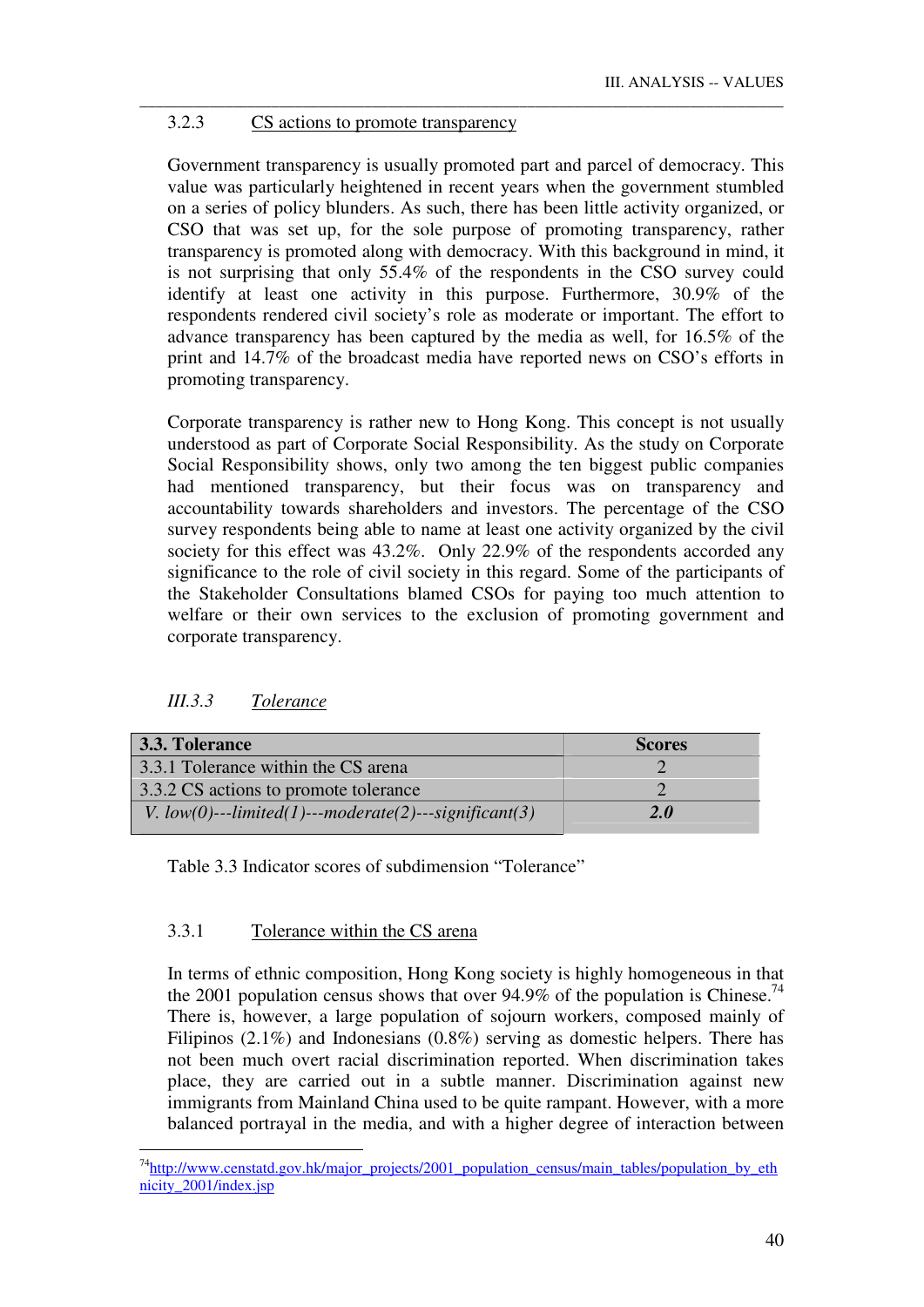the local population and new immigrants, discrimination appears to have subsided to a certain extent.

\_\_\_\_\_\_\_\_\_\_\_\_\_\_\_\_\_\_\_\_\_\_\_\_\_\_\_\_\_\_\_\_\_\_\_\_\_\_\_\_\_\_\_\_\_\_\_\_\_\_\_\_\_\_\_\_\_\_\_\_\_\_\_\_\_\_\_\_\_\_\_\_\_\_\_\_\_\_\_\_\_\_\_

There does not appear to have many groups or forces within the civil society that are explicitly racist, discriminatory or intolerant. The CSOs survey shows that the influence of these forces to be insignificant (17.9%) or limited (34.9%), while 13.9% regarded these forces to have moderate influence and 4.9%, significant influence. A further 28.4% of the respondents were not sure.

# 3.3.2 CS actions to promote tolerance

As intolerance is neither severe nor widespread, CSOs whose mission is to promote tolerance are not great in number. There are still CSOs that serve a variety of minority groups. For example, Unison Hong Kong<sup>75</sup> promotes racial equality, particularly in the areas of education and employment; The Society of Rehabilitation and Crime Prevention, <sup>76</sup> Hong Kong assists ex-offenders to reestablish themselves in society; the Rehabilitation Alliance Hong Kong<sup>77</sup> campaigns for the rights of the disabled; the Chi Heng Foundation<sup>78</sup> and the Civil Rights for Sexual Diversities<sup>79</sup> canvass for rights and equal opportunities for people of different sexual orientations.

Probably because intolerance is not a serious social issue, only 39.7% of the respondents of the CSOs survey were able to name one or more civil society activities aiming to promote tolerance that took place in the year before, which is the lowest among a list of questions relating to activities to promote certain civil society values. Furthermore, 31.7% of the respondents judged these efforts to be important or significant.

| III.3.4 | Non-violence |
|---------|--------------|
|         |              |

| 3.4. Non-violence                                               | <b>Scores</b> |  |
|-----------------------------------------------------------------|---------------|--|
| 3.4.1 Non-violence within the CS arena                          |               |  |
| 3.4.2 CS actions to promote non-violence and peace              |               |  |
| $\vert$ Very low(0)---limited(1)---moderate(2)---significant(3) | 2.5           |  |

Table 3.4 Indicator scores of subdimension "Non-violence"

### 3.4.1 Non-violence within the CS arena

In general, the use of violent means is uncommon among CS actors in Hong Kong. This can be demonstrated in a number of large-scale demonstrations and marches

<sup>-</sup><sup>75</sup> http://www.unison.org.hk

 $^{76}$  http://www.sracp.org.hk

<sup>77</sup> http://www.rahk.org.hk

<sup>78</sup> http://www.chihengfoundation.com

<sup>79</sup> http://www.cr4sd.org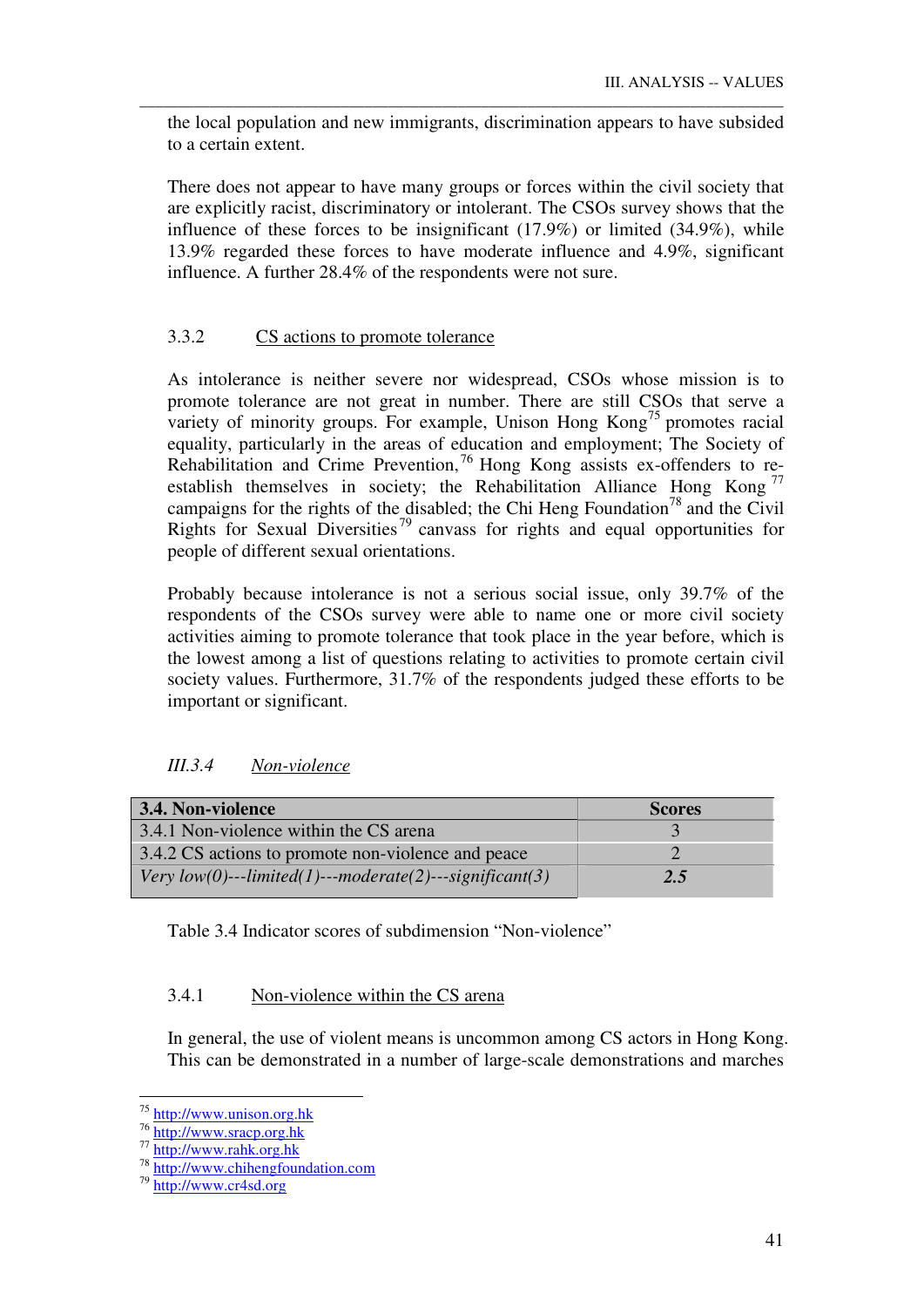that took place since the summer of 2003. There has not been a single violent outbreak in all these incidents. There are only (arguable) two exceptions to this in recent years. The first case involves a small group of people from Mainland China who have been campaigning for their right of abode in Hong Kong. In one incident in 2000, their action had caused two deaths and some 40 injuries. The second case concerns the "indigenous" groups/villagers in the New Territories (descendants of Chinese who had been living in Hong Kong well before the coming of the British colonialists). In several occasions in the 1990s (for example, campaigns against proposed legislations that may threaten their traditional privileges) they used relatively violent actions and languages in defending their interests. These actions provoked public outcry and were strongly condemned. Other than these possible exceptions, CS in Hong Kong is largely a peaceful one.

\_\_\_\_\_\_\_\_\_\_\_\_\_\_\_\_\_\_\_\_\_\_\_\_\_\_\_\_\_\_\_\_\_\_\_\_\_\_\_\_\_\_\_\_\_\_\_\_\_\_\_\_\_\_\_\_\_\_\_\_\_\_\_\_\_\_\_\_\_\_\_\_\_\_\_\_\_\_\_\_\_\_\_

### 3.4.2 CS actions to promote non-violence and peace

At the society level, Hong Kong is basically a non-violent society. The use of violence as a means of conflict resolution is rather rare. Activities to promote a non-violent society are therefore not many. However, the use of violence at the group level is causing some concern. The number of domestic violence, for example, has been rising in recent years. There are CSOs that are formed specifically to address the issues of child or women abuse, the more prominent ones include Against Child Abuse, and Association Concerning Sexual Violence Against Women. They usually provide direct support services to victims of sexual or domestic violence, conduct community or school educational programmes and occasionally carry out larger-scale public education campaigns.

Probably because violence is not a serious issue, CS actions to promote nonviolence are not very visible. Less than half of the respondents (43.2%) in the CSO survey were able to name one or more activities organized with the objective to promote non-violence or peaceful conflict resolution. About one in five of the respondents were unable to name an event of this nature, and a further 37.1% did not know. Three out of ten respondents thought civil society's role was moderate or important in this endeavour.

In view of the fact that Hong Kong is basically a non-violent city and therefore not much action is needed to promote non-violence and peace, NAG gave a score of "2" to this indicator.

| 3.5. Gender equity                                      | <b>Scores</b> |
|---------------------------------------------------------|---------------|
| 3.5.1 Gender equity within the CS arena                 |               |
| 3.5.2 Gender equitable practices within CSOs            |               |
| 3.5.3 CS actions to promote gender equity               |               |
| Very low(0)---limited(1)---moderate(2)---significant(3) | 2.0           |

# *III.3.5 Gender equity*

Table 3.5 Indicator scores of subdimension "Gender equity"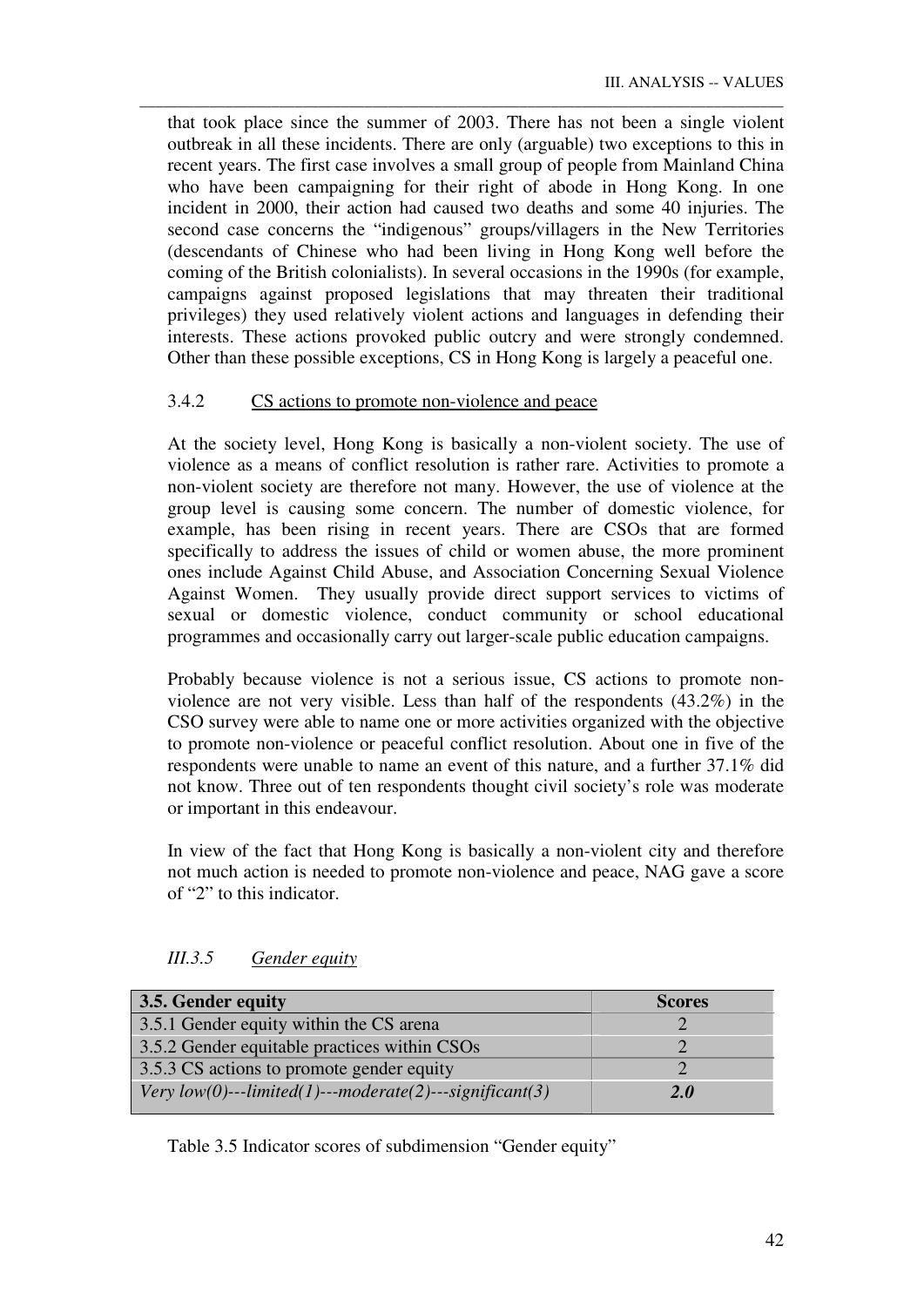### 3.5.1 Gender equity within the civil society arena

Gender equity is not a central issue in civil society. There are on one hand rarely any complaints about women being treated unfairly by civil society actors, while on the other hand not many major and influential efforts have been put in by CSOs to oppose or condemn sexual discrimination / inequity in recent years.

\_\_\_\_\_\_\_\_\_\_\_\_\_\_\_\_\_\_\_\_\_\_\_\_\_\_\_\_\_\_\_\_\_\_\_\_\_\_\_\_\_\_\_\_\_\_\_\_\_\_\_\_\_\_\_\_\_\_\_\_\_\_\_\_\_\_\_\_\_\_\_\_\_\_\_\_\_\_\_\_\_\_\_

According to Human Development Reports (2003), the Gender-related development index (GDI) of Hong Kong was 0.886 and ranked 26 in 2001. Female adult literacy rate (% age 15 and above) is 89.6 in 2001, compared to 96.9 of males'. Females' estimated earned income is US\$18,028, while that of males' is US\$31,883. Female comprises of 25% of total legislators, senior officials and managers, and 38% of professional and technical workers. We do not have data on the percentage of women in civil society leadership roles. 80

Most of the respondents of the CSO survey (57.5%) felt that discriminatory civil society forces (particularly those against women) had limited impact; only a minority felt that the impact was moderate  $(11.3\%)$  or significant  $(3.1\%)$ .

The CSOs survey reported that 39.8% of the respondents said gender discriminatory practices would always or usually be denounced by other CSOs. However, 36.9% held that censure was rare. At the same time, 23.4% of the respondents did not know whether such behaviour would be condemned.

### 3.5.2 Gender equitable practices within CSOs

<u>.</u>

Hong Kong's law prohibits gender discriminatory practices. The Equal Opportunities Commission is a statutory body set up to, among others, implement the Sex Discrimination Ordinance. <sup>81</sup> It is therefore unlawful for a company's hiring policy, promotion decision, or pay structure to be gender based.

Despite the guarantee of sexual equality by law, the extent to which gender equity is practised within CSOs is contestable, as both sides were articulated in the Stakeholder Consultations. The view that gender equity was a serious problem in CSOs co-existed with the opinion that it constituted no issue at all. Similar view was articulated in the NAG meeting.

<sup>&</sup>lt;sup>80</sup> Women tend to be under-represented in non-civil society leadership positions. In tertiary education women only constituted 8% of the ranks of professor and 15% of senior lecturer in the 2001-2 academic year. In the business world, women workers have increased 38% between 1993 and 2004, but there was only 1.1% increase in the management level. In 2004, female managers made up 4.9% of all female workers, while the corresponding figure for male was 11%. Furthermore, in 2004-5 female constituted 19% of all Executive Council members, and 10.5% of all bureau heads in the government. See *Ming Pao*, March 5, 2006.

<sup>&</sup>lt;sup>81</sup> The Equal Opportunities Commission is also responsible for implementing the Disability Discrimination Ordinance, and the Family Status Discrimination Ordinance.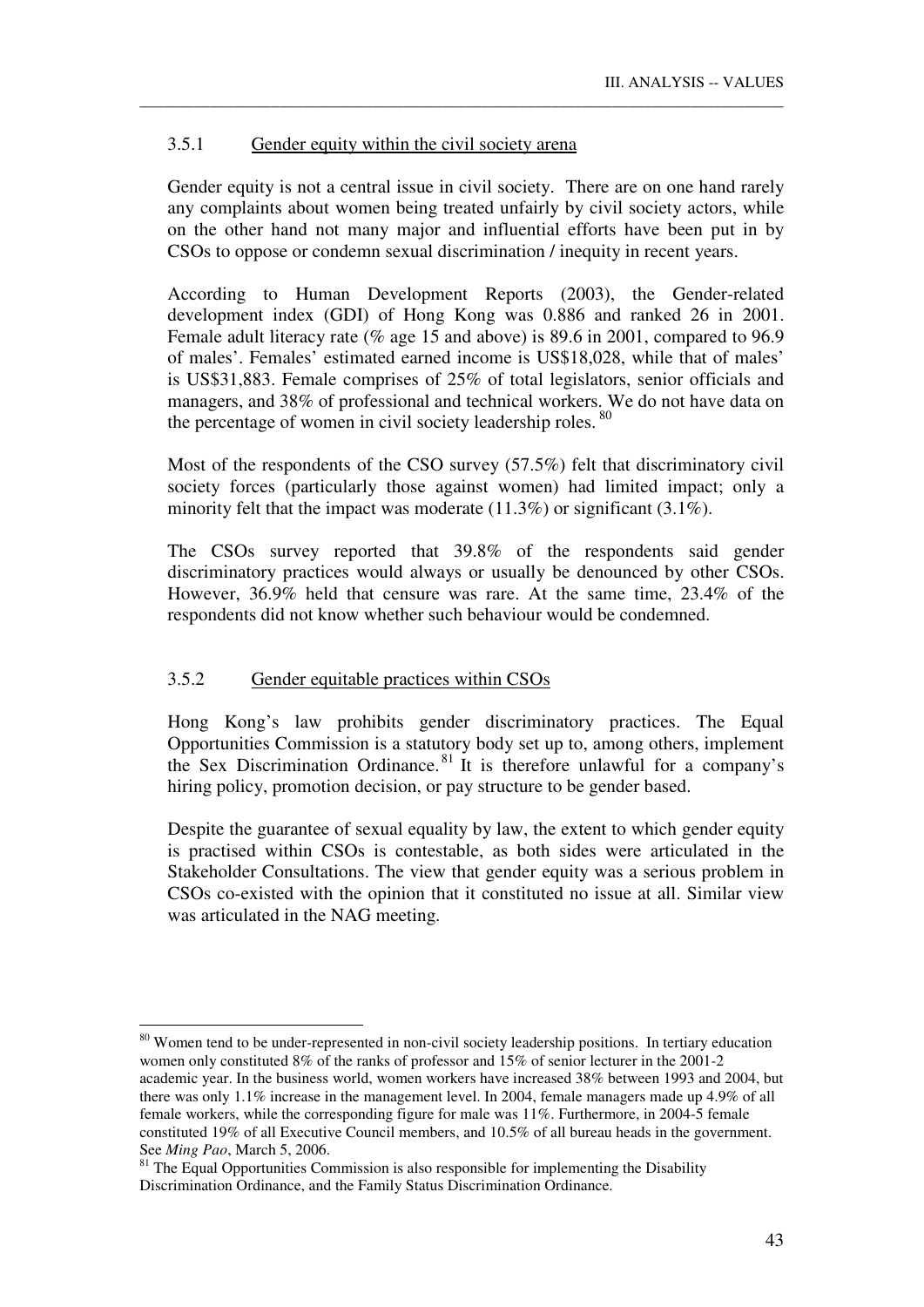### 3.5.3 CS actions to promote gender equity

Most of the respondents of the CSOs survey (58.9%) could name at least one activity organized in the past year to promote gender equity. However, half of them (49.5%) felt that civil society's role in promoting gender equity was limited or insignificant.

\_\_\_\_\_\_\_\_\_\_\_\_\_\_\_\_\_\_\_\_\_\_\_\_\_\_\_\_\_\_\_\_\_\_\_\_\_\_\_\_\_\_\_\_\_\_\_\_\_\_\_\_\_\_\_\_\_\_\_\_\_\_\_\_\_\_\_\_\_\_\_\_\_\_\_\_\_\_\_\_\_\_\_

There are CSOs working to promote gender equity, a more vocal group being the Association for the Advancement of Feminism, which is rather critical of the gender stereotypical portrayal of women in the media, and the government's lack of a "zero-tolerance-against-domestic-violence" policy.<sup>82</sup>

# *III.3.6 Poverty eradication*

| <b>3.6. Poverty eradication</b>                         | <b>Scores</b> |
|---------------------------------------------------------|---------------|
| 3.6.1 CS actions to eradicate poverty                   |               |
| Very low(0)---limited(1)---moderate(2)---significant(3) | <b>2.0</b>    |

Table 3.6 Indicator scores of subdimension "Poverty eradication"

# 3.6.1 CS actions to eradicate poverty

Probably because of the down turn of the economy since 1998, poverty eradication has been prominent on the public agenda. Most of the participants in the Stakeholder Consultations recognized the importance of poverty eradication. Similarly, the CSOs survey reported that 67.1% of the respondents were able to recall at least one public event aiming to alleviate poverty in the year before. As to the role of civil society in addressing this issue, 36.9% believed it to be important and moderately important, 43.0%, limited, and 9.1%, of no consequence at all. The remaining 11.0% were uncertain about how effective was the work of civil society.

Many CSOs have programs to help the poor. Both the St. James' Settlement<sup>83</sup> and the Kwun Tong Methodist Church<sup>84</sup> organize food bank to collect public's food donations and distribute them to the needy. St. James' Settlement is the first CSO to introduce the LETS (local exchange trading system) in which residents in the neighbourhood use products or services instead of money as the medium of exchange. Moreover, alliances are formed to alleviate poverty; Livelihood 21 is made up of over 20 groups to, among other aims, push for government action to narrow the widening gap between the rich and the poor; $85$  and the End Child Poverty project, a cross sectoral effort of business, professional and social services groups, aims to identity the causes to child poverty and make policy

<u>.</u>

<sup>82</sup> http://www.aaf.org.hk

<sup>83</sup> http://www.sjs.org.hk

<sup>84</sup> http://www.ktmc.org.hk

<sup>85</sup> http://www.hkccla.org.hk/text/index.asp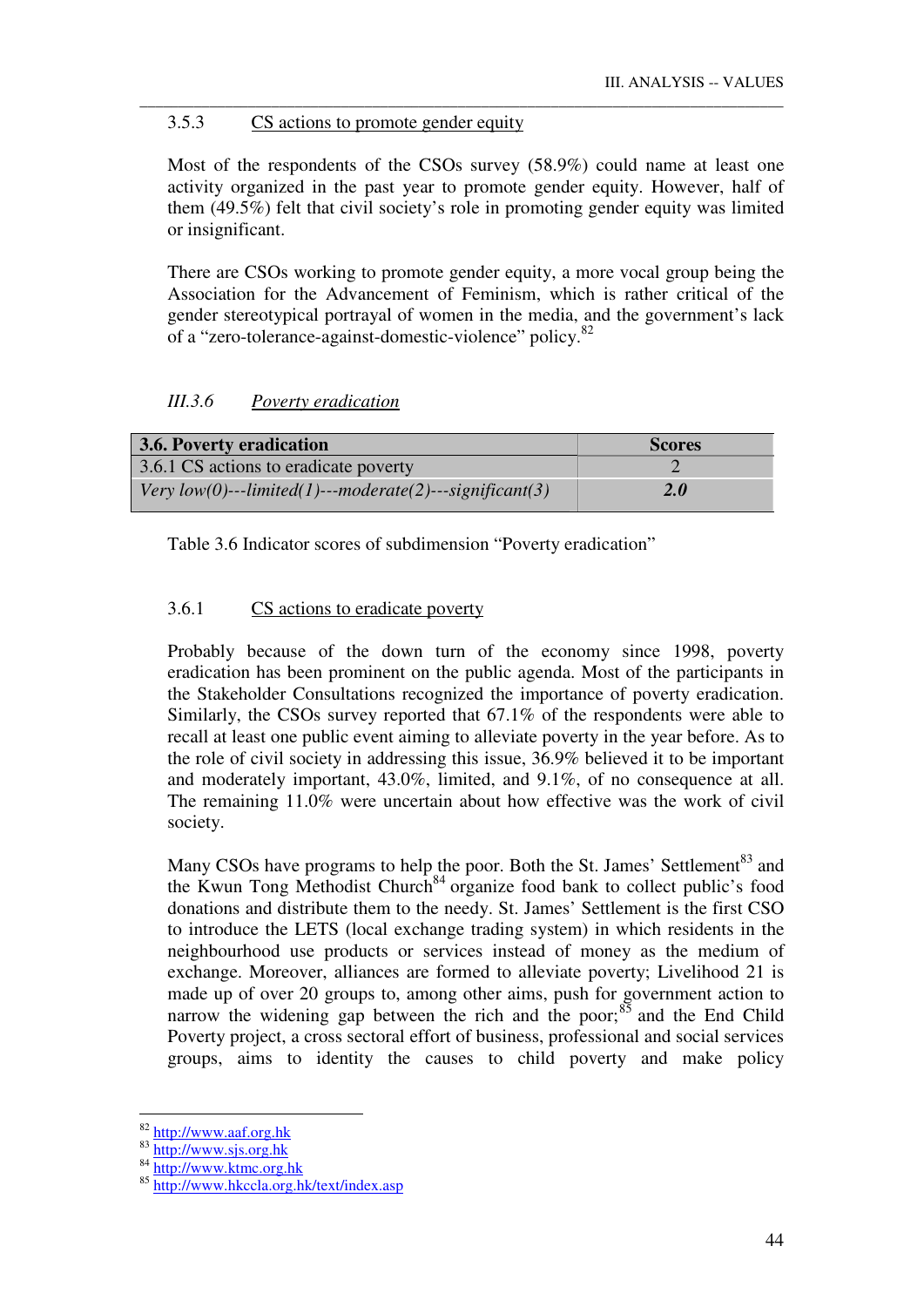recommendation to combat child poverty<sup>86</sup>. The Hong Kong Council of Social Service and the Society for Community Organisation have conducted many advocacy and public education programmes aiming at promoting public understanding and acceptance of the problem. Through the joint efforts of CSOs as well as political parties, the Government finally set up a Commission on Poverty in 2005.

\_\_\_\_\_\_\_\_\_\_\_\_\_\_\_\_\_\_\_\_\_\_\_\_\_\_\_\_\_\_\_\_\_\_\_\_\_\_\_\_\_\_\_\_\_\_\_\_\_\_\_\_\_\_\_\_\_\_\_\_\_\_\_\_\_\_\_\_\_\_\_\_\_\_\_\_\_\_\_\_\_\_\_

# *III.3.7 Environmental sustainability*

| 3.7. Environmental sustainability                               | <b>Scores</b> |  |
|-----------------------------------------------------------------|---------------|--|
| 3.7.1 CS actions to sustain the environment                     |               |  |
| $\vert$ Very low(0)---limited(1)---moderate(2)---significant(3) | <b>2.0</b>    |  |

Table 3.7 Indicator scores of subdimension "Environmental sustainability"

# 3.7.1 CS actions to sustain the environment

Civil society's effort in environment protection is generally recognized, as 69.9% of the respondents of the CSOs survey were able to recall at least one public event of environment protection in the last year. As to the effectiveness of civil society's effort, the respondents' views were, however, divided. While 41.8% judged civil society's work to be moderately or very important, 43.0% thought it had only limited effect, and 4.0% believed it to be inconsequential.

Representatives of environmental groups in the Stakeholder Consultations have a few grievances. They pointed out that environmental sustainability had not been accorded high priority in society in general, and CSOs in particular. Among CSOs, there was a misconception that promotion of the value of environmental sustainability was to be reserved for environmental groups only, and there existed a common failure to see the linkage between environmental sustainability and equal rights to life. That environmental protection is not highly valued in society is supported by the findings of the SC survey. The proportions of respondents agreeing (48.2%) and disagreeing (49.7%) to the statement "Environmental protection is more important than economic development" are practically the same.

There are quite a few environmental CSOs in Hong Kong. International environmental groups such as WWF and Greenpeace are active in Hong Kong. In addition, there are also local groups, the oldest one being the Conservancy Association, which is concerned with sustainable development and the conservation of both natural and cultural heritage.<sup>87</sup> There is also Green Power, a local group concerns with environmental education and natural conservation in particular. <sup>88</sup> Furthermore, the Business Environment Council, which was established in 1989 by 17 big corporations, has grown to a network of over 20,000

-

<sup>&</sup>lt;sup>86</sup> http://www.hkcss.org.hk/cb4/ecp/index.htm

 $\frac{87}{1}$  It was established in 1968. In addition to environmental protection and education, it is also very active in monitoring the government with regard to environmental sustainability and cultural heritage issues (http://www.conservancy.org.hk/index\_E.html).

<sup>88</sup> http://www.greenpower.org.hk/index\_e.html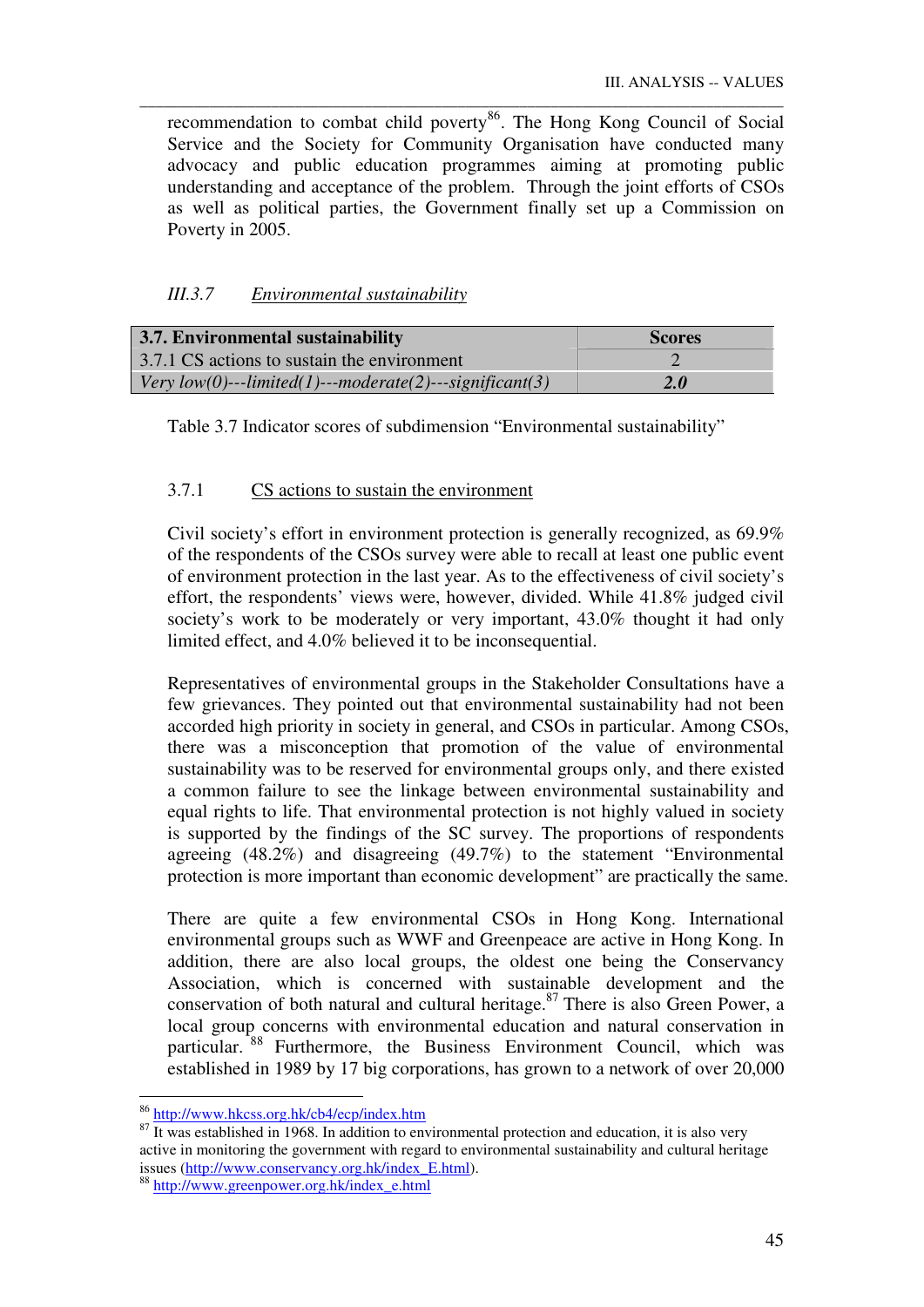companies today. It advocates sustainable development while remaining commercially competitive. Recently, the government's continual action to reclaim land from the Victoria Harbour<sup>89</sup> has prompted the formation of new groups such as the Citizen Envisioning  $\omega$  Harbour,<sup>90</sup> a cross-sectoral alliance, and the Harbour Business Forum, <sup>91</sup> an off-shoot of the Business Environment Council. Both groups promote a holistic approach and a public engagement model in the development of the Victoria Harbour.

\_\_\_\_\_\_\_\_\_\_\_\_\_\_\_\_\_\_\_\_\_\_\_\_\_\_\_\_\_\_\_\_\_\_\_\_\_\_\_\_\_\_\_\_\_\_\_\_\_\_\_\_\_\_\_\_\_\_\_\_\_\_\_\_\_\_\_\_\_\_\_\_\_\_\_\_\_\_\_\_\_\_\_

## **III.4 IMPACT**

The Impact dimension of CSI aims to evaluate how active and successful is the civil society in achieving certain goals. These goals include influencing public policy, holding the state and private corporations accountable, responding to social interests, empowering citizens, and meeting societal needs. The Impact dimension of Hong Kong's civil society gets a score of 1.9, indicating that its impact is moderate.

The impact of civil society is:

-



The scores of the five subdimensions of Impact are presented in Figure 4.



<sup>&</sup>lt;sup>89</sup> The Victoria Harbour separates the Hong Kong island from the Kowloon peninsula and is considered a landmark of Hong Kong.

<sup>90</sup> http://www.arch.cuhk.edu.hk/serverb/resch/livearch/main.html. One of its convenors, Albert Lai, has successfully persuaded the government to establish the Harbourfront Enhancement Committee and to engage the public on issues about Victoria Harbour's development. Seven members of Citizen Envisioning @ Harbour have been appointed to serve in the Harbourfront Enhancement Committee.

<sup>&</sup>lt;sup>91</sup> It seeks to engage relevant stakeholders and the government to come to an agreed upon plan for the development of the harbour. See http://www.harbourbusinessforum.com/eng/welcome.asp.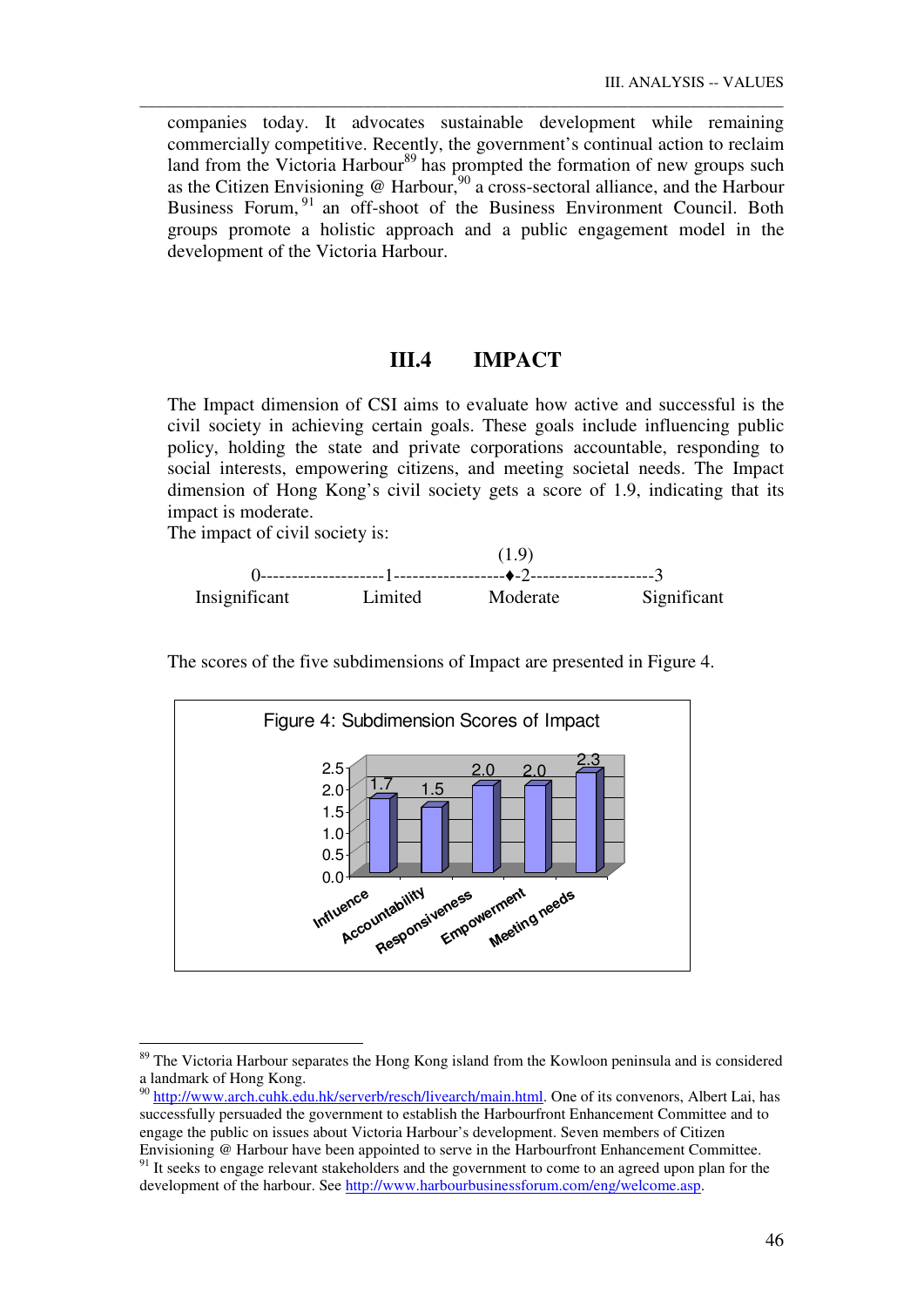| III.4.1 | Influencing public policy |  |
|---------|---------------------------|--|
|         |                           |  |

.

| 4.1. Influencing public policy                                      | <b>Scores</b> |
|---------------------------------------------------------------------|---------------|
| 4.1.1 Human rights policy (Art 23 legislation)                      |               |
| 4.1.2 Social policy (Youth unemployment)                            |               |
| 4.1.3 Budgetary process                                             |               |
| $\mid$ Insignificant(0)---limited(1)---moderate(2)---significant(3) | 1.7           |

\_\_\_\_\_\_\_\_\_\_\_\_\_\_\_\_\_\_\_\_\_\_\_\_\_\_\_\_\_\_\_\_\_\_\_\_\_\_\_\_\_\_\_\_\_\_\_\_\_\_\_\_\_\_\_\_\_\_\_\_\_\_\_\_\_\_\_\_\_\_\_\_\_\_\_\_\_\_\_\_\_\_\_

Table 4.1 Indicator scores of subdimension "Influencing public policy"

Doing a case study each on the budgetary process, social policy and human rights is required by the Civil Society Index. Accordingly, three policy case studies have been undertaken: The budgetary process, youth unemployment,  $^{92}$  and the Article 23 legislation, which is considered a human rights issue.<sup>93</sup>

The three cases indicate that CSOs are to various extents active in their attempt to influence government policy. However, their efforts may not be concerted, and their plan, haphazard. Institutionalized channel of communication between the government and CSOs is weak, if not entirely missing. As such, the mass media is regarded by some CSOs as the most effective channel to have their voice heeded. The feeling of powerlessness is pervasive among CSOs, including those which have access to top government officials. At the same time, though CSOs may only have limited impact on policy making, they are rather successful in sensitizing society to important issues and play an important role in public education.

# 4.1.1 Human rights policy

-

Article 23 of the Basic Law requires Hong Kong to enact laws to prohibit treason, sedition, subversion, secession and theft of state secrets. In September 2002, the government released proposals for legislating Article 23. Eventually, the proposed legislation was seen as posing serious threats to the basic rights and freedoms of the people. Half-a-million of individuals had reportedly taken to the streets on July 1, 2003 to oppose the proposed bill (and the government). At the end the government withdrew the bill from the Legislative Council.

CSOs played an important role in influencing the development of the Article 23 case. CSO leaders and activists reshaped public discourse, provided alternative

 $92$  Youth unemployment rate peaked in 1997 and continued to stay very high by local standard. Based on statistics released in August 2005, the unemployment rate of youth aged 15 to 19 was 29% between May and July 2005.

<sup>&</sup>lt;sup>93</sup> Article 23 of the Basic Law, the mini constitution of HKSAR, states that the HKSAR government shall enact local laws to prohibit national security offences, some of which are novel to the common law tradition in Hong Kong, and some are even more stringent than comparable laws in the PRC. The people of Hong Kong feared that Article 23, if passed, would curtail the degree of freedom that society was enjoying at the time.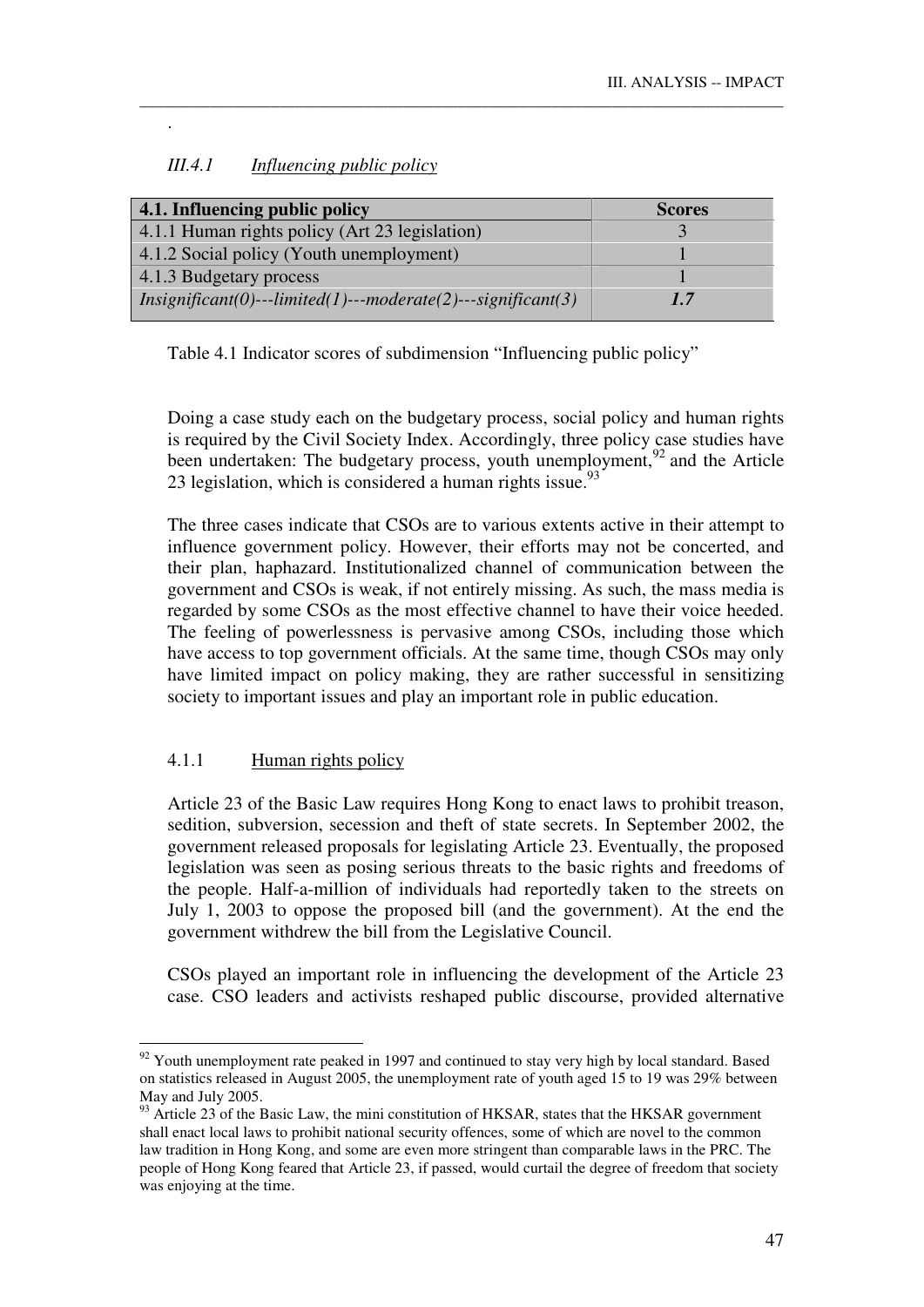source of public trust, and highlighted certain societal core values. However, the significant of CSOs cannot be overstated.

\_\_\_\_\_\_\_\_\_\_\_\_\_\_\_\_\_\_\_\_\_\_\_\_\_\_\_\_\_\_\_\_\_\_\_\_\_\_\_\_\_\_\_\_\_\_\_\_\_\_\_\_\_\_\_\_\_\_\_\_\_\_\_\_\_\_\_\_\_\_\_\_\_\_\_\_\_\_\_\_\_\_\_

Sensitizing the public to the implications of the proposed legislation and reframing public discourse were arguably CSOs' most significant impact on this case. When the government released the proposals in September 2002, public sentiment was that of aloofness or general acceptance. Government officials emphasized the necessity and the leniency of the proposals. It was CSO leaders (particularly barristers, journalists, and individuals from religious and human rights groups) who successfully convinced the public that the devil was in the details and that the proposals warranted a more thorough consultation than that offered by the government at the time. By reframing public discourse from general acceptance to the need for further consultation (because the proposed bill posed greater threat to human rights than the government led society to believe), CSO leaders provided an alternative source of public trust and effectively challenged the authority of the government.

The government did in the end stop the legislative process; the influence of CSOs to this end was, however, only *indirect*. Even after the July 1 2003 rally, the government insisted to go on with the legislative process. The government decided to withdraw the bill only after it realized that it would not be able to secure sufficient votes to pass the bill. The government had not yielded to public pressure and thus CSOs' impact on the decision of the government to shelf the bill was at best indirect.

Throughout the anti-Article 23 movement, CSOs highlighted several key societal values: freedoms (especially of speech and information), due process, genuine public consultation, and respect for public views by those in power.

There were certain new developments in the civil society structure arising from the anti-Article 23 campaign. New political groups (such as the Article 23 Concern Group) and CSO alliances (such as the Civil Human Rights Front (CHRF)) were formed. Hong Kong also saw the emergence of loose cyber networks of activists, youth groups and public affairs concern groups. The sustainability of these new groups and networks remains to be observed. Actually, the role of CHRF (the chief organizer of the July 1 demonstration) in the July 1 2003 demonstration could not be overstated, for it claimed to have been more administrative than mobilizing. As far as existing human rights and democracy groups are concerned, there is no evidence that they have grown much in resources, size and influences. The influence of religious groups and professional groups (such as journalists and medical doctors) call for further attention because they used to be less vocal on political issues.

# 4.1.2 Social policy

Youth unemployment has been rather serious in Hong Kong. The unemployment rate of youth between the age of 15 and 19 was 29% in the period from May to July 2005. The extent of the problem prompted the government to allocate extra resources to this area, as such, with the help of CSOs, the Youth Pre-employment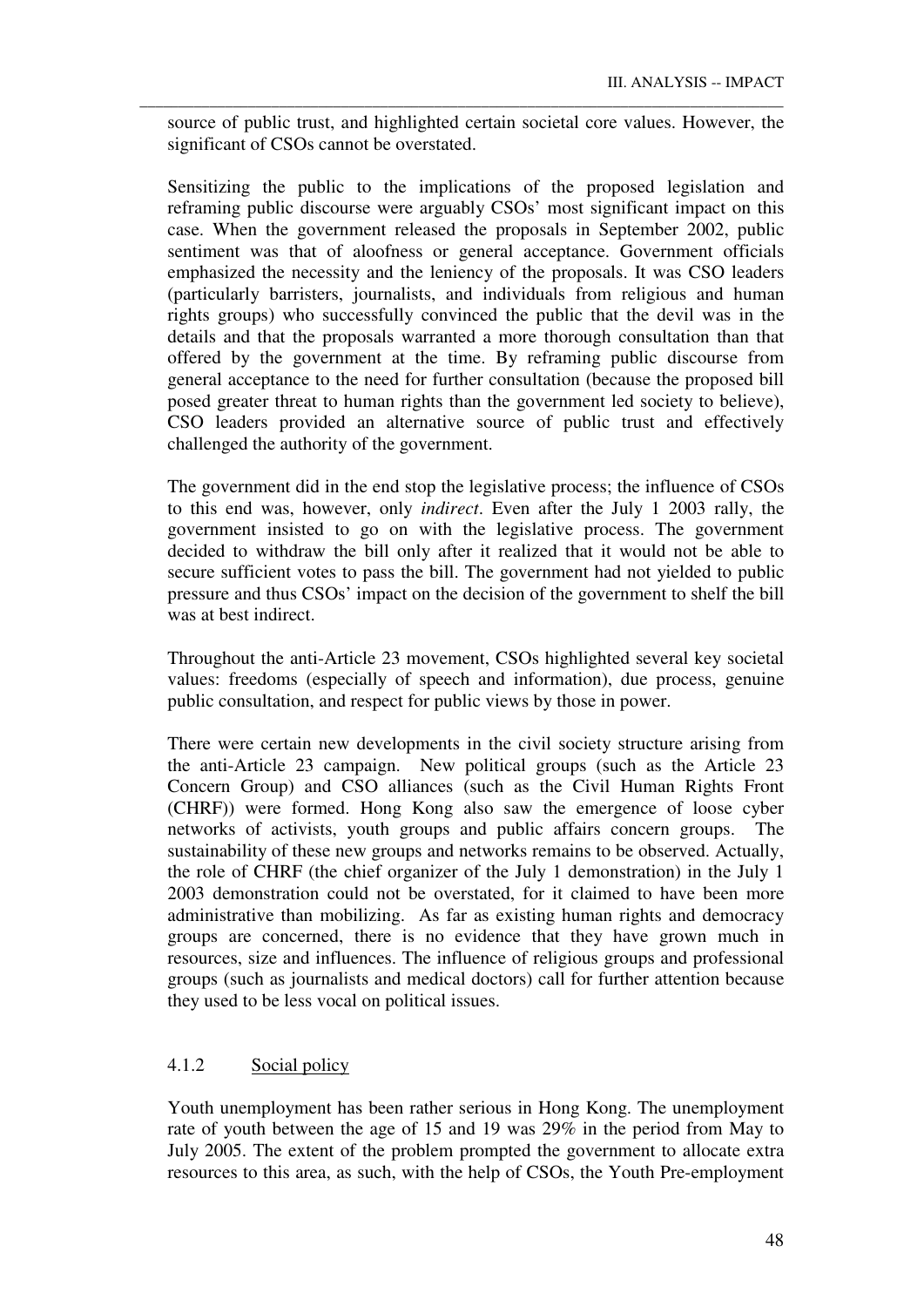Training Programme (YPTP) and the Youth Work Experience and Training Scheme (YWETS) are being set up.

\_\_\_\_\_\_\_\_\_\_\_\_\_\_\_\_\_\_\_\_\_\_\_\_\_\_\_\_\_\_\_\_\_\_\_\_\_\_\_\_\_\_\_\_\_\_\_\_\_\_\_\_\_\_\_\_\_\_\_\_\_\_\_\_\_\_\_\_\_\_\_\_\_\_\_\_\_\_\_\_\_\_\_

CSOs' effort to alleviate youth unemployment was uncoordinated, and at times, CSOs even found themselves competing with each other for a common pool of resources. CSOs have both formal and informal channels of communicating their ideas with government officials. However, they were not sure the extent to which their views or suggestions were taken up by the government.

CSOs that concern with youth unemployment commonly define their roles as service providers and seldom engage in policy advocacy. To provide service, CSOs usually turn to the government for resources, and in this case to YPTP and YWETS. As such, the work of CSOs is limited in some ways so as to maintain a good relationship with the government. Their work is also confined by the specifications of YPTP and YWETS, leading them to be seen as an executive arm of the government.

CSOs appeared to be able to stimulate public concern of the seriousness of youth unemployment. Their work to train and provide job opportunities to youth can be seen as a form of capacity building. Apart from providing services, the idea of organizing a "youth council" to declare the needs and articulate the opinions of youth has been suggested, but has yet to be materialized.

The study of CSOs in the issue of youth unemployment typifies the situation of many welfare CSOs in Hong Kong. They see themselves as service providers, they rely heavily on government funding, and thus submitted to maintaining a reasonably well relationship with the government. Competing for a common pool of resources creates a sense of distrust among CSOs. They usually have channels of communication with the government, some of them institutionalized and others, informal. Very often, they are uncertain about whether their suggestions are being taken up by the government and thus the feeling of powerlessness is rather pervasive.

### 4.1.3 Budgetary process

The budgetary process in Hong Kong has a few characteristics. First and foremost, the Basic Law stipulates that the government shall maintain a balanced budget. This may provide the government with a powerful shield against demands from various CSOs, many of which are concerned with the expenditure side of the budget. Secondly, Hong Kong has a narrow tax base with structural deficits. Hong Kong government's major sources of revenue are profits tax, salaries tax and land sales, all of them being highly contingent on the overall economic conditions. The reliance on such sources also means that the tax burden is concentrated on a small group in society.

The study of the budgetary process shows that not all CSOs have well developed working plans targeted to the budget per se. The existence of such plans depends on the nature and resources of the CSOs concerned. There exists remarkable variation among CSOs in the level of access to officials with regard to whom they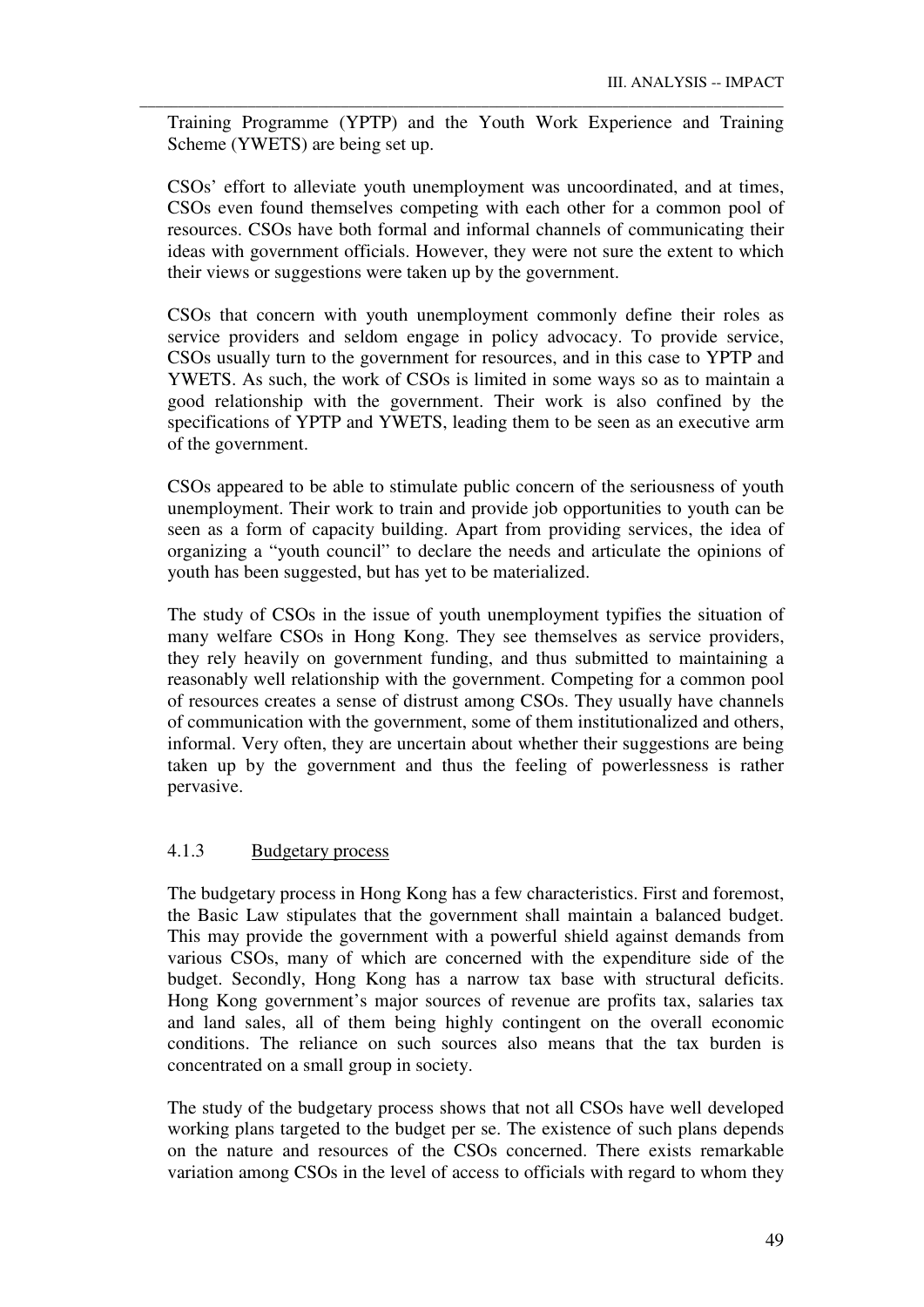meet and how often the meetings take place. Professional groups such as the Taxation Institute and the Hong Kong Institute of Certified Public Accountants tend to hold regular meetings with government technocrats. Their work may contribute to the refinement of the taxation arrangement, but it is unlikely that they will bring any impact to the budget or any government policies. Welfare organizations may have relatively more opportunity to each higher echelon of the government, and even the Chief Executive. In contrast to these CSOs, the Hong Kong Chamber of Commerce has regular and frequent access to high government officials such as the Financial Secretary.

\_\_\_\_\_\_\_\_\_\_\_\_\_\_\_\_\_\_\_\_\_\_\_\_\_\_\_\_\_\_\_\_\_\_\_\_\_\_\_\_\_\_\_\_\_\_\_\_\_\_\_\_\_\_\_\_\_\_\_\_\_\_\_\_\_\_\_\_\_\_\_\_\_\_\_\_\_\_\_\_\_\_\_

CSOs tend to use a similar set of advocacy and lobbying strategies: written submissions, approaching political parties and Legislative Councillors, lobbying officials, and appealing to the media and the public. While CSOs are sometimes able to shape public agenda, this power should not be exaggerated. In particular, the media and public opinion may at times be unfavourable to the work of welfare groups because of the prevalence of laissez-faire ideology.

The study of budgetary process shows that CSOs engage in some form of collaboration with other CSOs and with political parties as well. However, this kind of collaboration is neither strong nor significant. Collaboration with CSOs from different sectors is not common for reasons that it may be hard to identify common interest and coordination may be very time-consuming.

Most CSOs in the study agree that they have very little impact on the budget. They believe that the government already has clear views by the time it approaches them, and that any of their comments can at most lead to minor amendments. The Hong Kong General Chamber of Commerce may be an exception, for it is rather confident of its role in influencing the budget.

In conclusion, the budgetary case shows that CSO participation is largely formal and not substantive. There is apparent inequality within civil society in terms of access to government officials. Collaboration among CSOs both within sector and across sectors is not strong. Impact of CSOs is rather weak.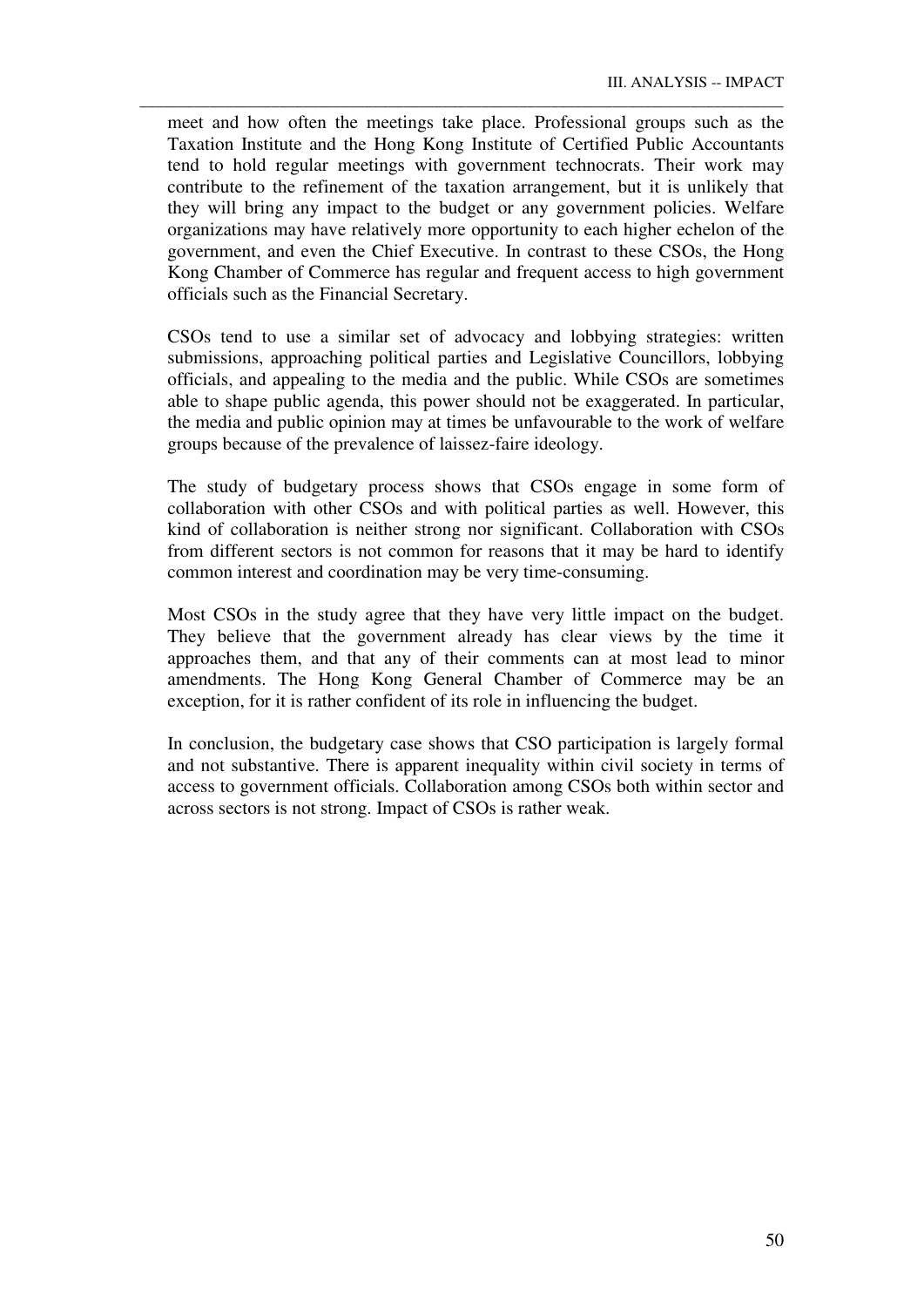| 4.2. Holding state & private corporations accountable          | <b>Scores</b> |
|----------------------------------------------------------------|---------------|
| 4.2.1 Holding state accountable                                |               |
| 4.2.2 Holding private corporations accountable                 |               |
| $Insignificant(0)$ --limited(1)---moderate(2)---significant(3) | 1.5           |

\_\_\_\_\_\_\_\_\_\_\_\_\_\_\_\_\_\_\_\_\_\_\_\_\_\_\_\_\_\_\_\_\_\_\_\_\_\_\_\_\_\_\_\_\_\_\_\_\_\_\_\_\_\_\_\_\_\_\_\_\_\_\_\_\_\_\_\_\_\_\_\_\_\_\_\_\_\_\_\_\_\_\_

#### *III.4.2 Holding state & private corporations accountable*

Table 4.2 Indicator scores of subdimension "Holding state and private corporations accountable"

# 4.2.1 Holding state accountable

The majority of the respondents of the CSOs survey believed that the Hong Kong civil society was to various degrees active in holding the state accountable (quite active—41.4%, active—23.2%, very active—3.7%). About half of the respondents (50.1%) deemed those efforts to be successful. However, newspaper reports of actions taken by CSOs about holding the state accountable were minimal; these reports only made up 1.3% of all reports concerning the impact of CSOs.

There are quite a number of CSOs keeping the government in check. CSOs whose concerns are to advance democracy and uphold human rights are particularly vocal. The Hong Kong Human Rights Monitor and the Hong Kong Journalists Association, Justice and Peace Commission of the Hong Kong Catholic Diocese are just a few examples in this regard. The Hong Kong Human Rights Monitor makes regular submissions or presentations to the UN on Hong Kong's human rights situation. Allegations of violation of human rights will often draw public attention and responses from the government.

# 4.2.2 Holding private corporations accountable

The idea of civil society holding private corporations accountable is only recently beginning to take root in Hong Kong. As shown in the media review of newspapers, holding private corporations accountable constituted only 2.4% of all entries relating to CSOs' impact. Although not as many respondents in the CSOs survey thought that the civil society was actively holding private corporations accountable, the figure still stood at a respectable 52.3%.However, only 32.8% of the respondents regarded these efforts as successful, whereas 42.1% saw them as unsuccessful, and 25.1% were uncertain.

It is understandable that there are not as many CSOs taking actions to hold private corporations accountable. As a participant in the Stakeholder Consultations suggested, it was difficult to hold corporations accountable for the simple fact that CSOs lacked legitimate access to business information. It appears that in instances where the private sector is held accountable, they are mostly related to consumer interests. Green Peace (Hong Kong) has protested about genetically engineered (GE) food and advocated for GE labels. The media have also exposed shops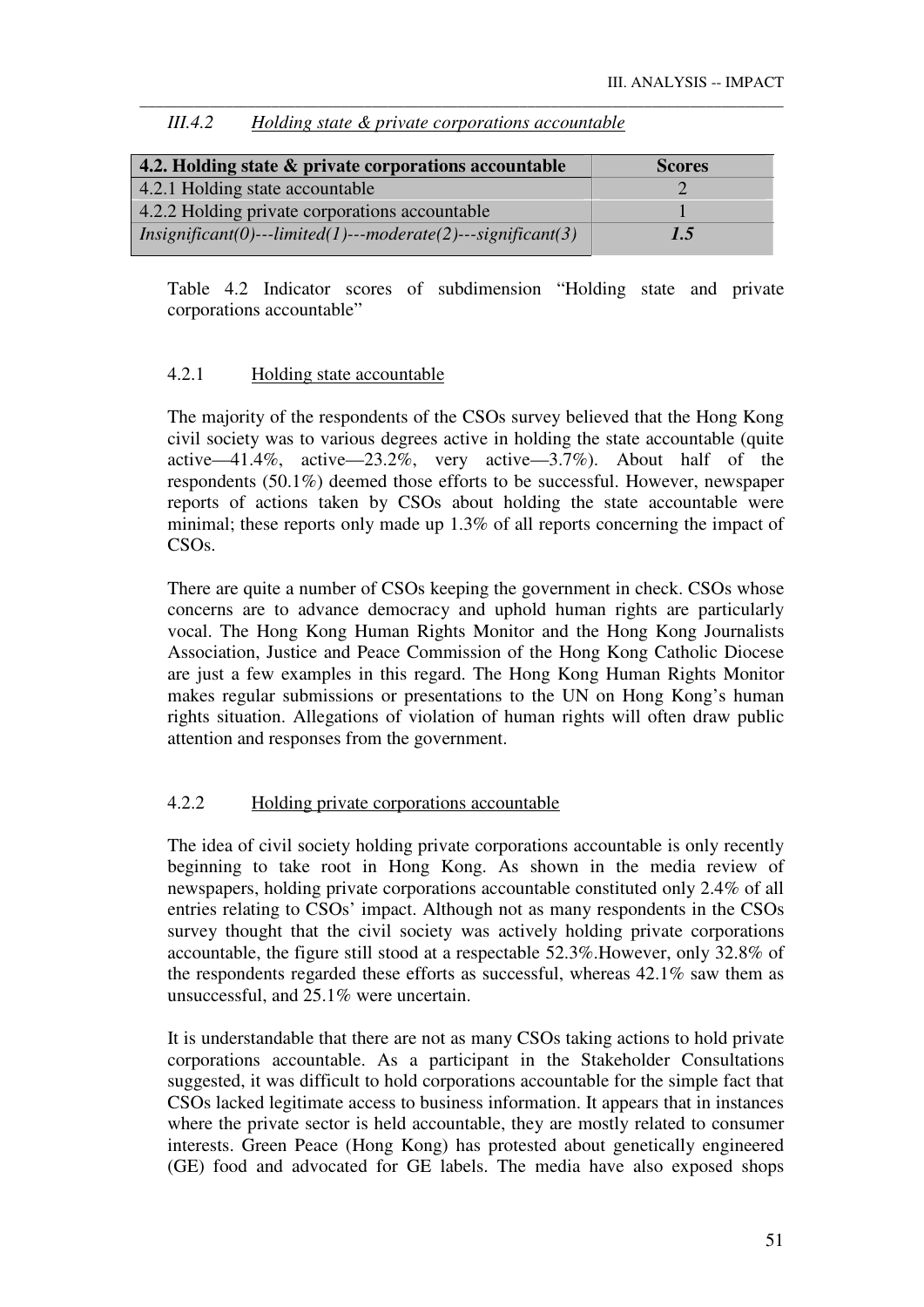selling food which contain excessive substance that is damaging to the human body, mechanical devices that are not safe, and or outdated or over-priced items.

\_\_\_\_\_\_\_\_\_\_\_\_\_\_\_\_\_\_\_\_\_\_\_\_\_\_\_\_\_\_\_\_\_\_\_\_\_\_\_\_\_\_\_\_\_\_\_\_\_\_\_\_\_\_\_\_\_\_\_\_\_\_\_\_\_\_\_\_\_\_\_\_\_\_\_\_\_\_\_\_\_\_\_

As far as corporate transparency or the monitoring of corporate activities' social and environmental impacts is concerned, the Hong Kong civil society seems to be lacking behind. An exception can be found in civil society's collective effort in the opposition to two property developers' plan to demolish the Hunghom Peninsula, seven brand new, unoccupied residential towers, in  $2004<sup>94</sup>$  In this rare case, not only had the civil society got together in their action; it was successful in stopping the building from being torn down. This is, however, unusual. There are calls from CSOs for more environmentally sustainable practices, such as simple packaging, using recycled materials, reducing plastic bags, adjusting temperature in air-conditioned places, etc, but they have not been very successful thus far.

### *III. 4.3 Responding to social interests*

| 4.3. Responding to social interests                                 | <b>Scores</b> |
|---------------------------------------------------------------------|---------------|
| 4.3.1 Responsiveness (CS actors responding to concerns)             |               |
| 4.3.2 Public trust                                                  |               |
| $\mid$ Insignificant(0)---limited(1)---moderate(2)---significant(3) | <b>2.0</b>    |

Table 4.3 Indicator scores of subdimension "Responding to social interests"

#### 4.3.1 Responsiveness

-

Participants of the Stakeholder Consultations have positive assessment regarding CSOs in meeting social needs, empowering citizens and responding to social interests. With a predominantly service orientation, CSOs could better understand the needs of their clients and devise innovative modes of service delivery to meet those needs.

Over half of the respondents in the CSOs survey (55.0%) were able to give an example in which civil society provided service to the community. Among those examples, the targets of the service provided were mostly the general public  $(46.1\%)$  and the poor  $(23.2\%)$ <sup>95</sup> CSOs' work to respond to social interests was captured by the media as well. The media review shows that among various aspects of impacts of CSOs, responding to social interests accounted for 24.7% and 19.0% of the print and broadcast media.

 $94$  Due to a change in public housing policy, the government sold the Hunghom Peninsula housing estate to two property consortia at below market price. The developers planned to tear down the newly completed buildings for luxurious apartments. The plan was considered an environmental disaster and an example of greed and wastage for the young, thus gathered intense civil society opposition.

<sup>&</sup>lt;sup>95</sup> Women as a target of service constituted only 1.2%, while other groups made up another 26.4%.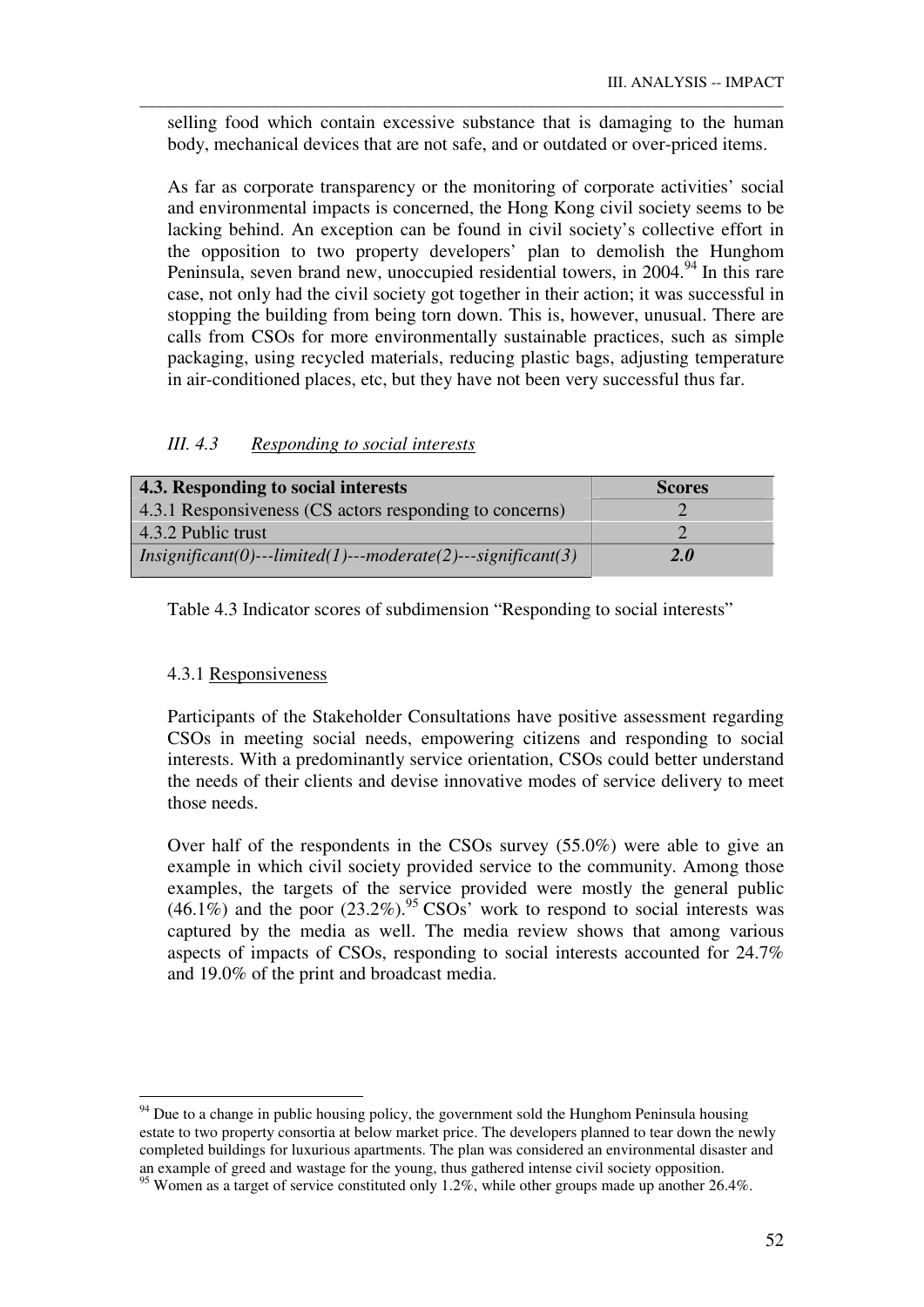### 4.3.2 Public trust

The Global Barometer Governance Indicators (2001-2) have not tapped people's general trust of each other; instead it surveyed people's trust in particular institutions. Table 4.3.2 contains information on Hong Kong and how Hong Kong differs from the average of some East Asian countries: <sup>96</sup>

\_\_\_\_\_\_\_\_\_\_\_\_\_\_\_\_\_\_\_\_\_\_\_\_\_\_\_\_\_\_\_\_\_\_\_\_\_\_\_\_\_\_\_\_\_\_\_\_\_\_\_\_\_\_\_\_\_\_\_\_\_\_\_\_\_\_\_\_\_\_\_\_\_\_\_\_\_\_\_\_\_\_\_

|                            | <i>% positive (i.e. "a great deal of</i><br>trust" + "quite a lot of trust") | Difference from East<br>Asian mean |
|----------------------------|------------------------------------------------------------------------------|------------------------------------|
| <b>Parliament/Congress</b> | 52                                                                           |                                    |
| <b>Political parties</b>   | 22.                                                                          | $-13$                              |
| Courts                     | 70                                                                           | 14                                 |
| Army, military             | 62                                                                           | -3                                 |
| <b>Television</b>          |                                                                              |                                    |

| Table 4.3.2 | Trust in selected institutions |
|-------------|--------------------------------|
|-------------|--------------------------------|

The court commanded trust of the greatest percentage of people of Hong Kong (70%) among the five institutions surveyed, followed by the army/military, television, and the parliament/congress. Political parties gained the trust of only 22% of the respondents. If comparison is drawn with other East Asian countries including Japan, Korea, Mongolia, People's Republic of China, Philippines, Taiwan and Thailand, the people of Hong Kong had less trust in the political parties, television, and the military, while they had higher trust in the courts and the parliament (the legislature in the local context).<sup>97</sup> Although the information contained in Table 4.3.2 is not directly related to trust in civil society actors, they serve as a basis for comparison.

# *III. 4.4 Empowering citizens*

| 4.4. Empowering citizens                                        | <b>Scores</b> |
|-----------------------------------------------------------------|---------------|
| 4.4.1 Informing/educating citizens                              |               |
| 4.4.2 Building capacity for collective action                   |               |
| 4.4.3 Empowering marginalized people                            |               |
| 4.4.4 Empowering women                                          |               |
| 4.4.5 Building social capital                                   |               |
| 4.4.6 Supporting livelihoods                                    |               |
| $Insignificant(0)$ ---limited(1)---moderate(2)---significant(3) | 2.0           |

Table 4.4 Indicator scores of subdimension "Empowering citizens"

<u>.</u>

<sup>&</sup>lt;sup>96</sup> http://www.globalbarometer.org/governanceindicators/

 $\frac{97}{2}$  For the institutions that were also included in the SC survey, the results were similar. However, the respondents of the SC survey accorded even higher levels of trust to the Independent Commission Against Corruption (8.15 in a scale ranging from 1 to 10, with 10 indicating complete trust), and the Ombudsman  $(7.47)$  than the police  $(7.08)$ , the judicial system  $(6.75)$ , the media  $(5.37)$  and political parties (4.80).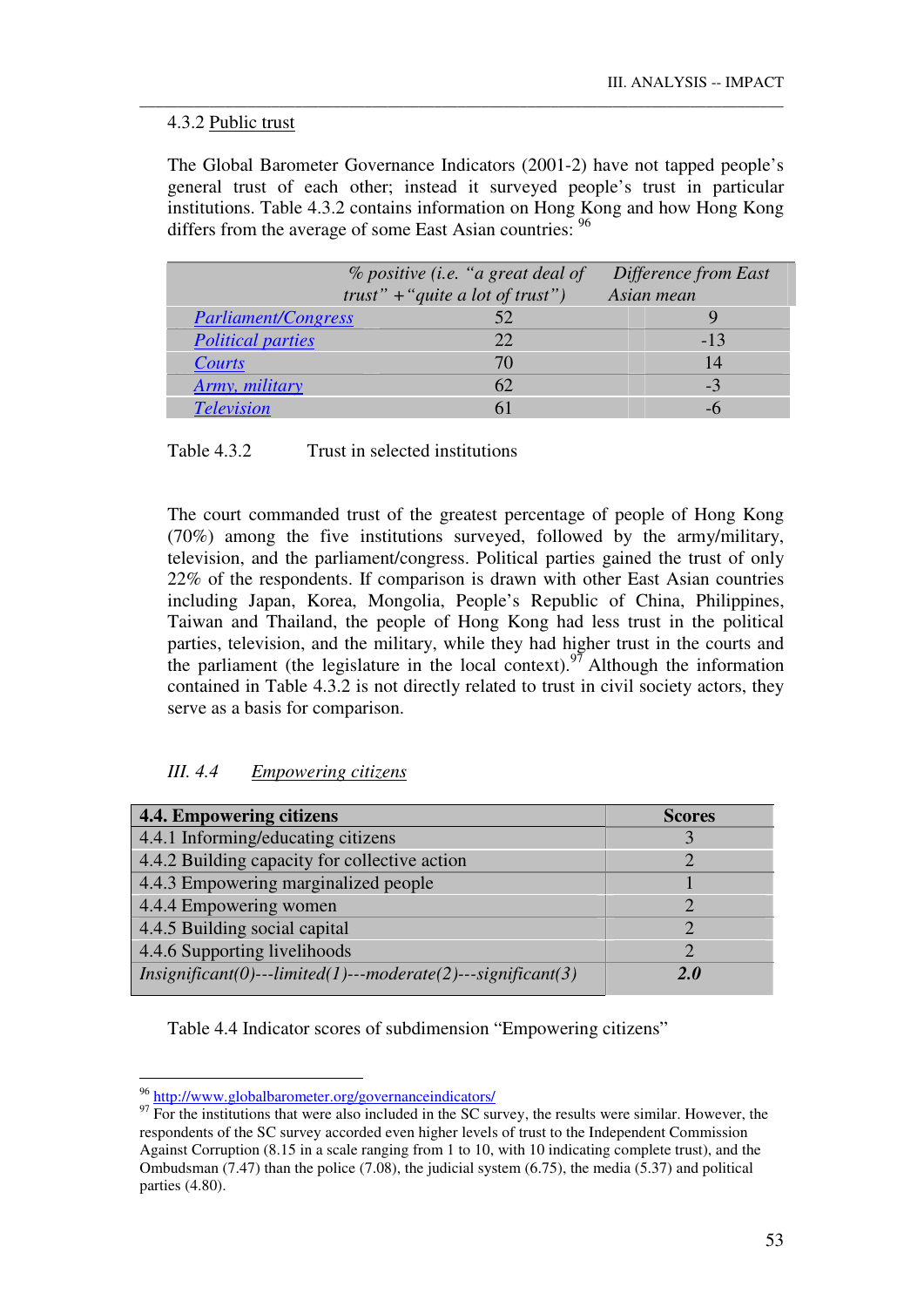### 4.4.1 Informing/educating citizen

CSOs are doing well in keeping citizens informed and educating citizens. The CSOs survey reported that 65.0% of respondents thought that civil society has been keeping the public informed or engaging in public education. Over half of the respondents (52.7%) felt positive about these efforts. Furthermore, as this report has mentioned earlier, the Article 23 case is exemplary with regard to public education on democracy, civil rights and liberty. Other issues such as environmental protection and sustainability, consumer rights as well as globalization are part of the public discourse.

\_\_\_\_\_\_\_\_\_\_\_\_\_\_\_\_\_\_\_\_\_\_\_\_\_\_\_\_\_\_\_\_\_\_\_\_\_\_\_\_\_\_\_\_\_\_\_\_\_\_\_\_\_\_\_\_\_\_\_\_\_\_\_\_\_\_\_\_\_\_\_\_\_\_\_\_\_\_\_\_\_\_\_

The media review confirmed this observation. Among all entries on CSOs' impact, Informing and educating citizens topped all entries of CSOs' impact. They constituted 41.2% and 57.0% of the print and the broadcast media respectively.

# 4.4.2 Building capacity for collective action

There is a long history of welfare CSOs engaging in self-help movement. Many self-help / mutual-help groups had been formed through the deliberate effort of such CSOs. Examples include groups composed of parents of mentally handicapped children, ex- mentally handicaped persons, people suffering from chronic diseases, elderly people or women. Many of such self-help groups later become service providers, they advocate and provide a platform for mutual support and self-empowerment.

Despite the efforts of CSOs, only less than half of the respondents in the CSOs survey (47.4%) felt that the civil society was active in building capacity for collective action, but at the same time, 35.5% of the respondents were not sure. A full 22.0% of the respondents said the civil society failed in this exercise of capacity building, and 40.5% said they did not know. This is not surprising for this aspect did not get reported in the newspaper very often, it only made up 5.9% of all entries of CSOs' impact in the print medium.

Also, according to participants of the Stakeholder Consultations, there was a certain dynamic at play. On the one hand, CSOs realized the need to seek strategic alliance with other CSOs bearing similar missions in order to increase bargaining power with the government. On the other hand, CSOs of similar nature often compete with each other for resources. As the government has reduced its budget and changed the funding formula in recent years, such competition was keen, thereby somewhat undercutting CSOs' motivation to cooperate.

### 4.4.3 Empowering marginalized people

Most CSOs in Hong Kong work primarily in the area of service provision. With a rather keen competition for resources, CSOs are, to a great extent, responsive to the needs and interests of marginalized people such as the poor, the handicapped and others. Furthermore, there are a number of CSOs which not only provide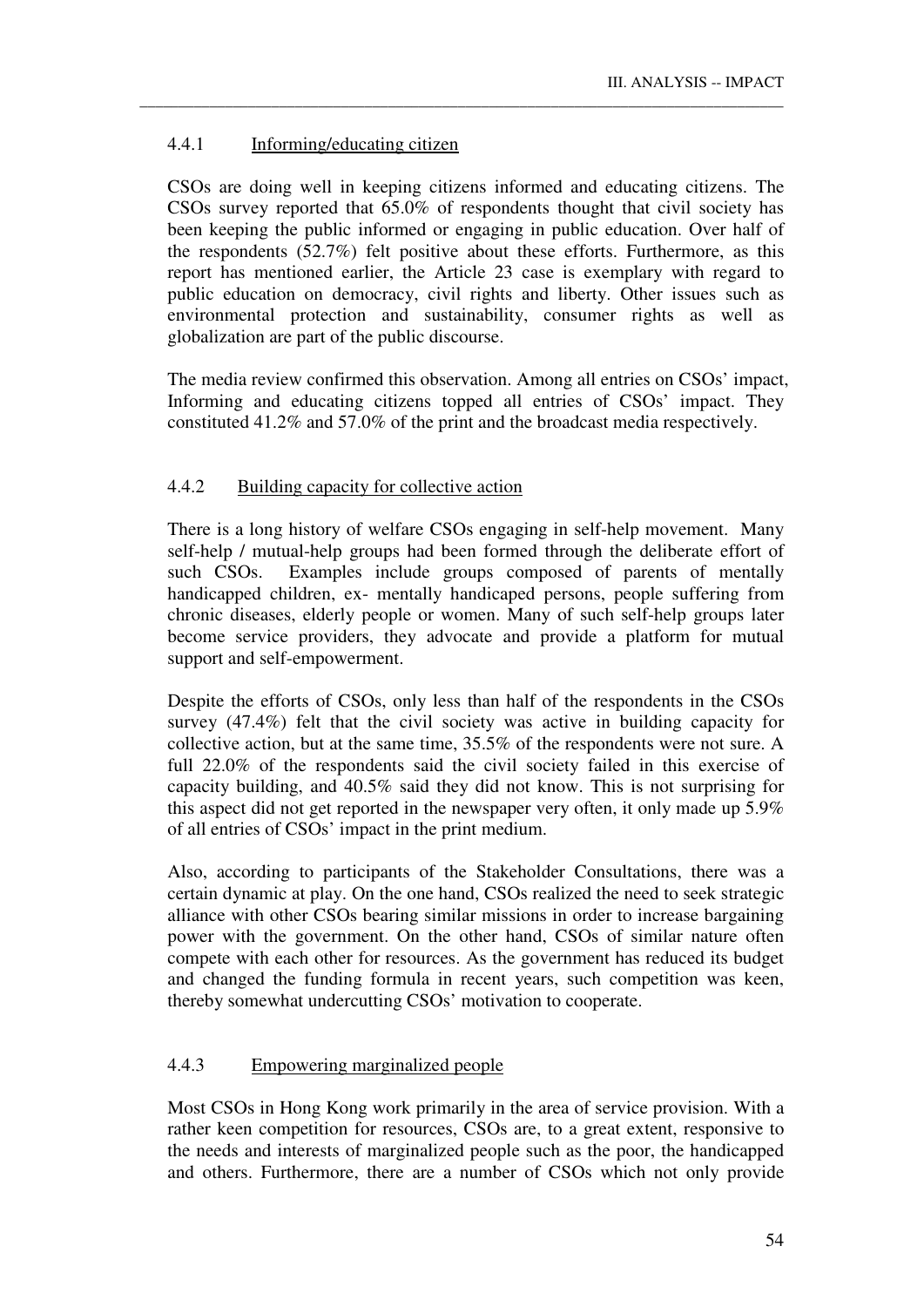services, but also aim to empower minorities or marginalized groups. Society for Community Organization is very active in helping and fighting for the rights of minorities such as new immigrants, the unemployed, and the elderly.<sup>98</sup> The Hong Chi Association<sup>99</sup> and Fu Hong Society<sup>100</sup> are both working to provide mentally handicap individuals with education, job training and job opportunities. They promote community understanding and acceptance, as well as the rights of the mentally handicap. The Rehabilitation Alliance Hong Kong co-ordinates all categories of the disabled and it fights for "full participation and equal opportunity" in social affairs. The Chi Heng Foundation and the Civil Rights for Sexual Diversities both champion equal opportunities and rights for people with different sexual orientations. Unison Hong Kong campaigns for curriculum that better suit ethnic minorities and an anti-racial discrimination law.

\_\_\_\_\_\_\_\_\_\_\_\_\_\_\_\_\_\_\_\_\_\_\_\_\_\_\_\_\_\_\_\_\_\_\_\_\_\_\_\_\_\_\_\_\_\_\_\_\_\_\_\_\_\_\_\_\_\_\_\_\_\_\_\_\_\_\_\_\_\_\_\_\_\_\_\_\_\_\_\_\_\_\_

### 4.4.4 Empowering women

Empowering women has not been a top priority of Hong Kong society in the last two decades or so. Since the implementation of universal education in the seventies, girls have the same opportunity as boys to receive education. By 2001, the percentage of female (15.1%) with tertiary education was only slightly below that of male (17.8%). In 2001, women students in tertiary institutions made up more than half of the enrolment.<sup>101</sup> Furthermore, Hong Kong's law prohibits gender discriminatory practices. The Hong Kong civil society has therefore not been very active in empowering women<sup>102</sup> and there are only a few CSOs that continue to work in this endeavour. The Hong Kong Women Workers' Association speaks up for underpaid female workers who are often employed in contract-out jobs, and marginalized female workers.  $^{103}$  The Hong Kong Federation of Women's Centres works on various issues, its main focus is to enhance women's well being, and to promote women's independence, and confidence, as well as gender equality.<sup>104</sup> Also, Ziteng promotes the interest of female sex workers. It provides legal and educational assistance to them and advocates the mainstreaming of sexual workers.<sup>105</sup>

Recently, there is a rising trend in family violence, and women are the victims in the majority of these cases. The number in 2005 was 2,784, representing a 21.5% increase from the year before.<sup>106</sup> A few bloody cases of family violence have attracted heavy media coverage and aroused societal concern. There are CSOs or

-

<sup>&</sup>lt;sup>98</sup> It is also well known for its work in fighting for the right of abode of mainland Chinese who have families in Hong Kong. See http://www.soco.org.hk.

 $^{99}$  It is currently serving 6,000 individuals with different levels of mental disability and provides support to their families. It has 64 service units and claims to be the largest NGO in Hong Kong. See http://www/hongchi.org.hk.

<sup>&</sup>lt;sup>100</sup> Fu Hong Society also helps people with physical disabilities. See http://www/fuhong.org.

<sup>101</sup> Census and Statistics Department, HKSAR, PRC. *Population Census 2001, Main Report – Volume 1* (HK: HKSAR Government, 2002), p. 92.

 $102$  This is reflected in the media review, for only 0.7% of all newspaper reports and none in the broadcast medium of CSO impact was about empowering women.

<sup>103</sup> http://www.hkwwa.org.hk.

<sup>104</sup> http://www.womencentre.org.hk

<sup>105</sup> http://www.ziteng.org.hk

<sup>106</sup> The figure is reported by the police. See *Ming Pao*, January 25, 2005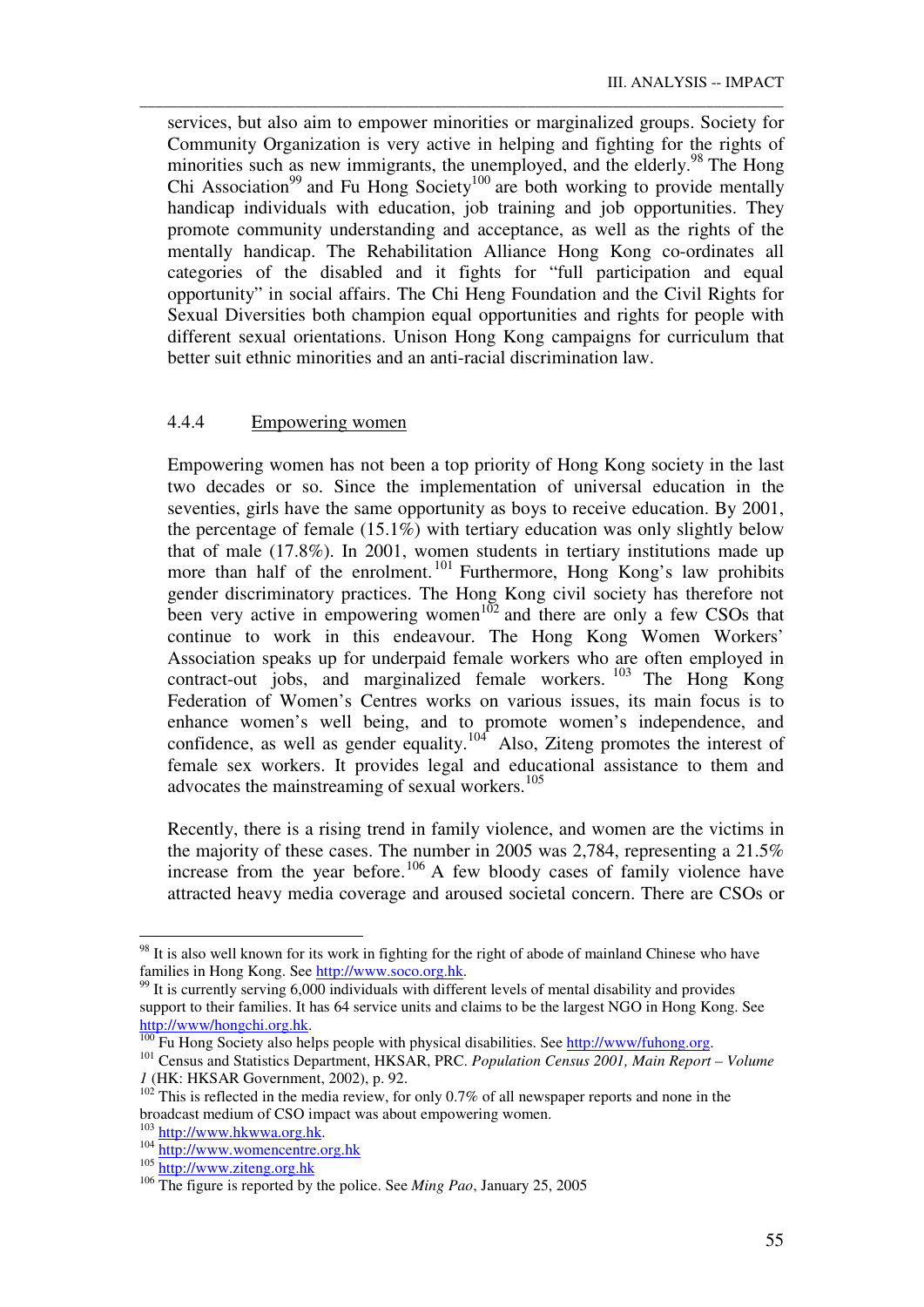branches of CSOs which are concerned specifically with this issue. Kwanfook is a good example. It is a self-help and mutual aid group formed by about 130 women who suffered from domestic violence. It aims to raise abused women's awareness of gender issues and to advance gender equality. The Association for the Advancement of Feminism has also been vocal on this issue.

\_\_\_\_\_\_\_\_\_\_\_\_\_\_\_\_\_\_\_\_\_\_\_\_\_\_\_\_\_\_\_\_\_\_\_\_\_\_\_\_\_\_\_\_\_\_\_\_\_\_\_\_\_\_\_\_\_\_\_\_\_\_\_\_\_\_\_\_\_\_\_\_\_\_\_\_\_\_\_\_\_\_\_

# 4.4.5 Building social capital

There is a list of questions in the SC survey asking the respondents to judge whether a certain group contributed or undermined social cohesion in Hong Kong. These questions could be taken as a proxy of the extent of social capital. The results show that civil society actors (academics, professional associations, the mass media, religious organizations/leaders, labour unions/leaders, business chambers) have in general gained a respectable level of trust which was even higher than that of principle officials in the government. The result is summarized in the following table:

| <b>Civil Society Actors</b>     | Mean scores* |
|---------------------------------|--------------|
| Academics                       | 6.59         |
| Professional associations       | 6.28         |
| Mass media                      | 5.89         |
| Religious organizations/leaders | 5.83         |
| Labour unions/leaders           | 5.74         |
| Business tycoons/chambers       | 5.26         |
| <b>Other Forces/Groups</b>      |              |
| Police                          | 6.73         |
| Pro-democracy groups            | 5.26         |
| Government principle officials  | 4.90         |
| Pro-China groups                | 4.70         |

\* Scores range from 1-10, scores above the mid-point 5.5 indicate tendency towards the building of social cohesion, below 5.5, undermining social cohesion.

Table 4.4.5 Perceived effects of various groups/forces on social cohesion

In addition, CSOs have begun investing efforts in building and sustaining different forms of social capital. The Hong Kong Council of Social Service, for instance, is itself an umbrella organisation composed of over 300 social welfare CSOs and has hence contributed to the building of social capital among member CSOs. It has in recent years invested in building bridging social capital through developing partnership with other professional and environmental protection organisations. Moreover, it launched the "Caring Company" scheme in 2002. The scheme encourages private companies to participate in philanthropic activities and social services. It has been favourably received since its inception and is still gathering momentum.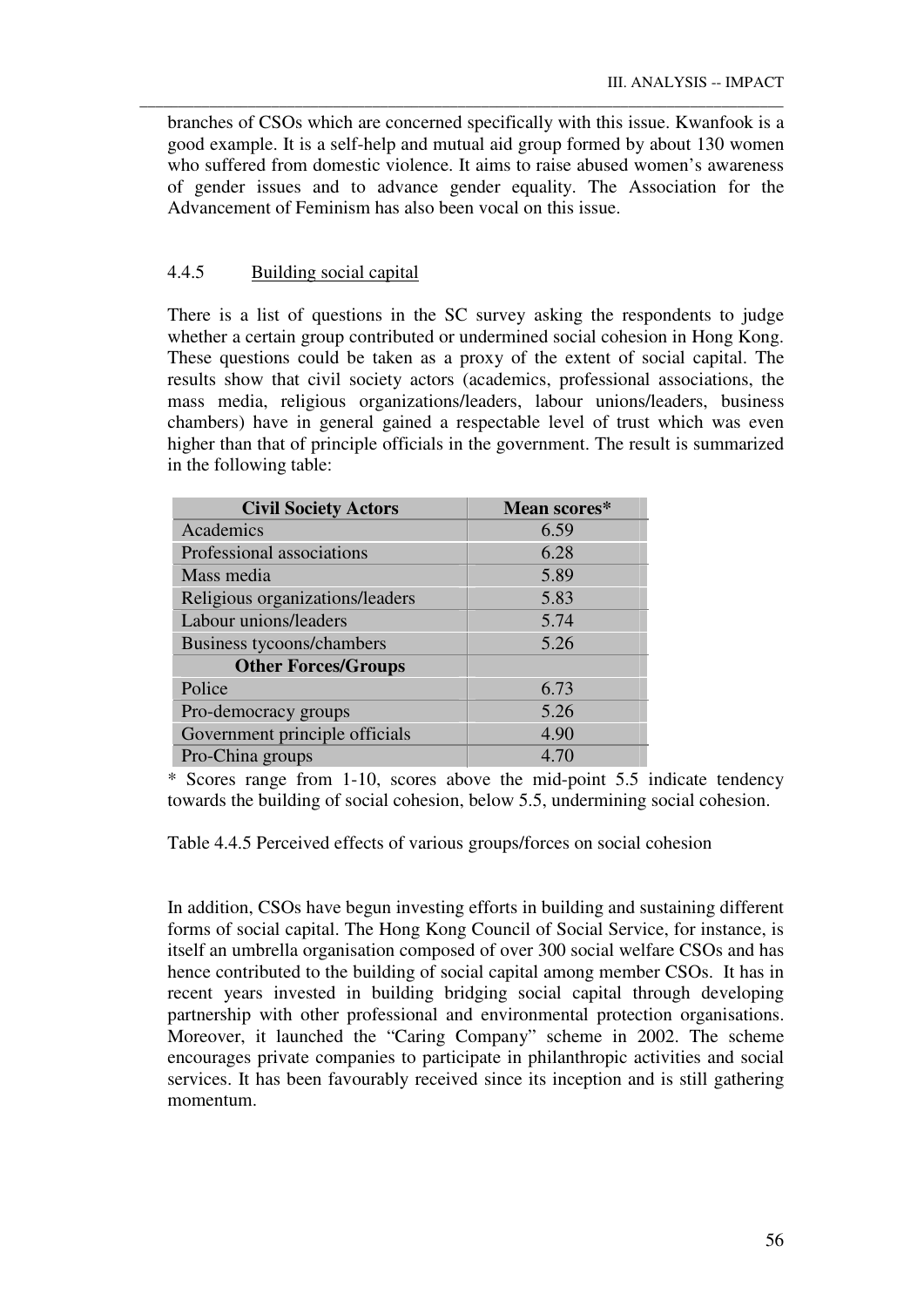# 4.4.6 Supporting livelihoods

Unemployment rate in Hong Kong before early 90s was at a low level for more than a decade, and hence CSOs' efforts in creating employment mainly focused on helping people with disabilities. Sheltered workshop and supported employment programmes were the most common types of services. After mid-90s, more and more CSOs including welfare, labour and self-help organisations have developed new projects and new modes of services with a focus on addressing income generation issues. Social enterprises, including social co-operatives, have since then gained much attention. In a survey conducted by the Hong Kong Council of Social Service in early 2006, there were 43 CSOs operating or providing support to 172 social enterprises projects, which did not only target at creating jobs and income-generating operations for vulnerable groups, but also at the promotion of mutual-help and capacity building.<sup>107</sup>

\_\_\_\_\_\_\_\_\_\_\_\_\_\_\_\_\_\_\_\_\_\_\_\_\_\_\_\_\_\_\_\_\_\_\_\_\_\_\_\_\_\_\_\_\_\_\_\_\_\_\_\_\_\_\_\_\_\_\_\_\_\_\_\_\_\_\_\_\_\_\_\_\_\_\_\_\_\_\_\_\_\_\_

# *III.4.5 Meeting societal needs*

| 4.5. Meeting societal needs                                        | <b>Scores</b> |
|--------------------------------------------------------------------|---------------|
| 4.5.1 Lobbying for state service provision                         |               |
| 4.5.2 Meeting pressing societal needs directly                     |               |
| 4.5.3 Meeting needs of marginalized groups                         |               |
| $In significant(0) -- limited(1) -- moderate(2) -- significant(3)$ | 2.3           |

Table 4.5 Indicator scores of subdimension "Meeting societal needs"

# 4.5.1 Lobbying for state service provision

Welfare CSOs used to be active in major welfare planning and policy making mechanisms of the Government. They were able to raise issues of major social concern and work with the Government to identify measures in response. However, the Government has suspended all such formal and regular planning exercises after 1998, probably as a result of budget deficit. Since then, the involvement and influence of CSOs has become sporadic and informal. Some CSO impact on government policy, however, can be detected. An example will be the setting up of the Commission on Poverty in early 2005 to enhance policy coordination and integration among government departments. The idea of setting up such a commission was put forward to the government by the Hong Kong Council of Social Services.

Since most work on lobbying for government service provision was carried out by social welfare CSOs, not many respondents (21.6%) of the CSO survey were able to give an example of civil society's effort in lobbying the government to address societal needs. Over half of them (53.7%) were unable to give an example and one-fourth (24.7%) simply did not know. Nonetheless, among those who were able to cite an example, most of them thought that the effort was successful

<sup>&</sup>lt;u>.</u> <sup>107</sup> http://www.socialenterprise.org.hk/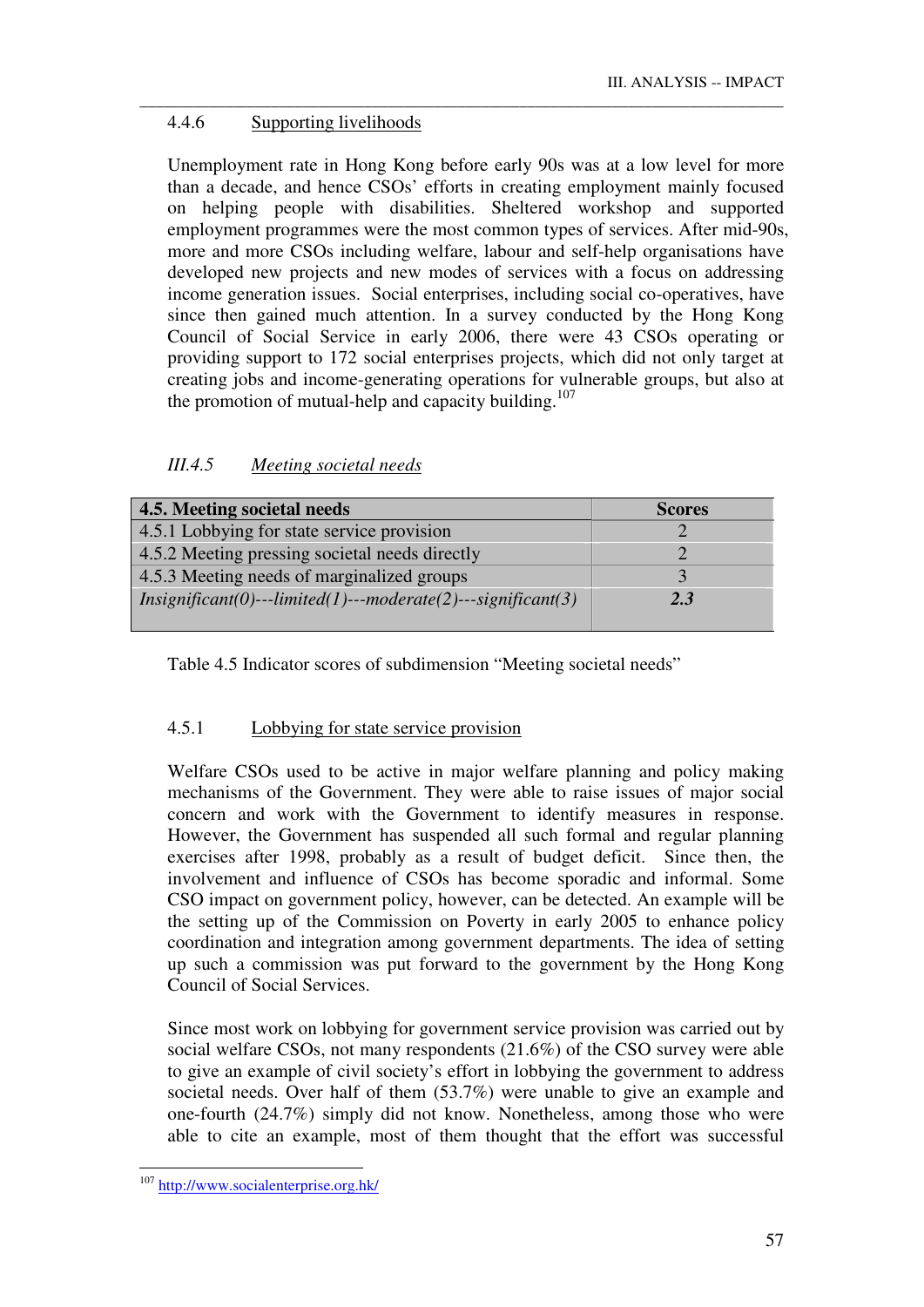(78.2%). Of all newspaper reports on CSO impacts, only 4.4% were related to lobbying the government for service provision. It has received higher attention in the broadcast medium, for it carried 13.9% of all reports on civil society's impact.

\_\_\_\_\_\_\_\_\_\_\_\_\_\_\_\_\_\_\_\_\_\_\_\_\_\_\_\_\_\_\_\_\_\_\_\_\_\_\_\_\_\_\_\_\_\_\_\_\_\_\_\_\_\_\_\_\_\_\_\_\_\_\_\_\_\_\_\_\_\_\_\_\_\_\_\_\_\_\_\_\_\_\_

Since the last decade, there has been an active discussion of division of labour in the health care services. As the government provides more than 90% of in-patient health care, the private market is lobbing for a major change in the mode of health care financing. The participation of CSOs in this debate is, however, not on market share issues but whether patients, especially those with chronic diseases or from lower classes, would be denied access to quality services. There were also some discussions on the share of the government and CSOs in the provision of education and welfare services, which are mainly funded by the Government, but they have not become key social issues.

# 4.5.2 Meeting needs directly

Most respondents of the CSO survey (62.7%) felt that CSOs were significant or rather significant in directly meeting societal needs. Nonetheless, these efforts escaped the media for only 6.4% of all CSO impact reports in this regard appeared in the press.

CSOs contribute significantly to the delivery of essential services in Hong Kong. As a matter of fact, more than 90% of social welfare services are provided by CSOs.

### 4.5.3 Meeting needs of marginalized groups

In the past as it is now, CSOs have been active in initiating new and innovative projects to meet the needs of marginal groups. The nature and types of services offered by CSOs have always reflected the socio-economic conditions or the social needs of society at the time. In the mid 50s, Hong Kong was faced with a huge influx of refugees and CSO were active in relief services. In the 70s, due to improved economic environment and growing involvement of the government, CSOs were able to assume a pioneer and innovative role in providing health, education and social welfare services. In the late 90s and early 2000s, due to the economic downturn, an increased portion of the population is being marginalized as a result of poverty and its related problems such as family violence, youth unemployment and so on. Despite economic constraints, CSOs are still striving to meet the needs of marginal groups.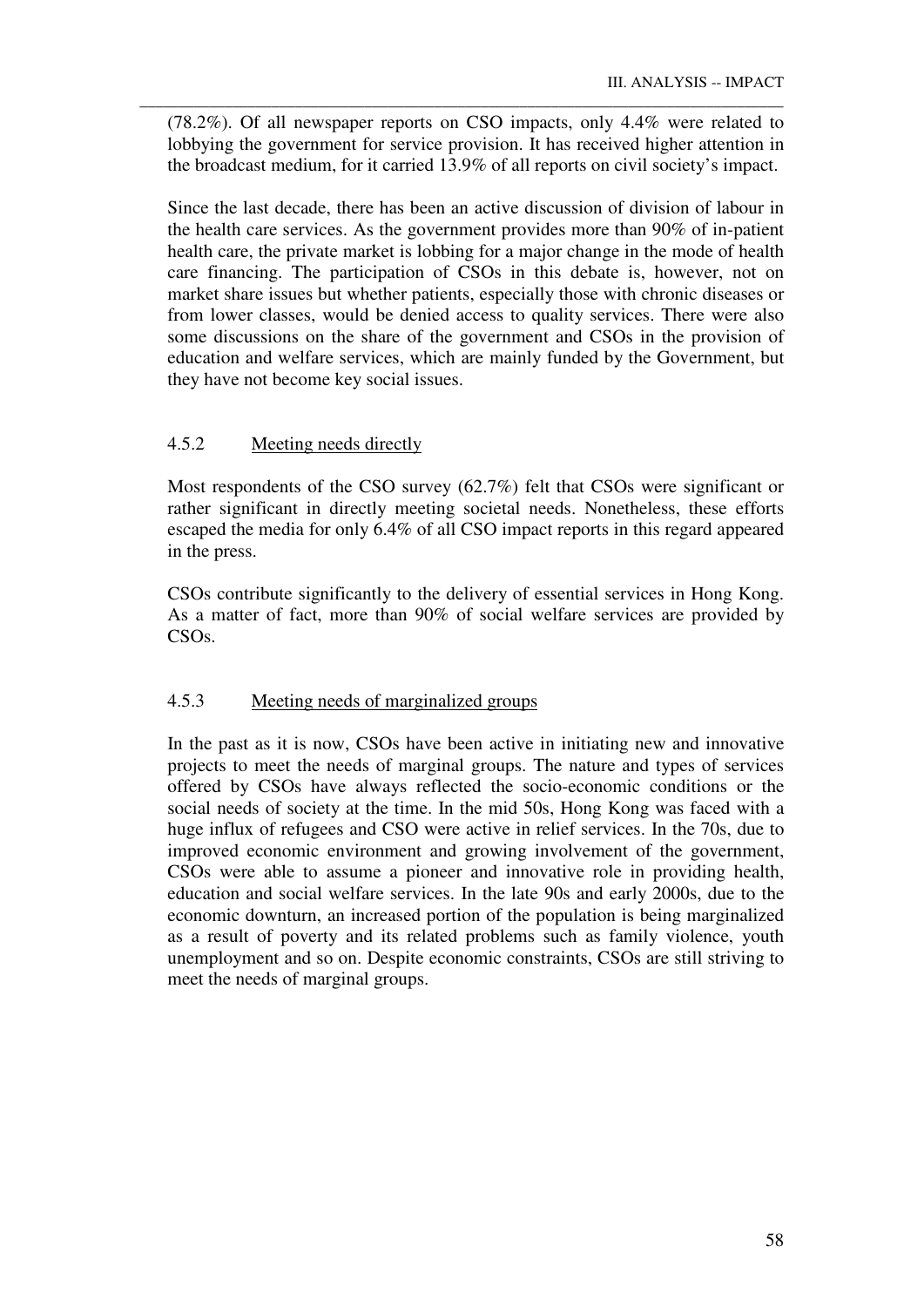# **IV/ CIVIL SOCIETY MEDIA IMAGE**

\_\_\_\_\_\_\_\_\_\_\_\_\_\_\_\_\_\_\_\_\_\_\_\_\_\_\_\_\_\_\_\_\_\_\_\_\_\_\_\_\_\_\_\_\_\_\_\_\_\_\_\_\_\_\_\_\_\_\_\_\_\_\_\_\_\_\_\_\_\_\_\_\_\_\_\_\_\_\_\_\_\_\_

CSOs are frequently portrayed in a neutral manner in both the print and broadcast media. Analyzing the image of CSOs each *time* they were reported in the print media showed that CSOs were represented in a neutral way more than half of the times (55.8%) and in a positive way a little under half of the times (43.4%). While in the broadcast media, the ratio of CSOs being reported neutrally (63.6%) to positively (35.1%) was about 2:1. Out of all *positive representations* of CSOs, "Professional, industry and trade unions" (29.9%) led other CSOs in the print media. They were followed by CSOs in "welfare services" (11.4%), "education and research" (10.7%) and "environment" (9.8%). In the broadcast media, it was again "professional, industry and trade unions" (39.6%) that were more likely to be represented positively than CSOs concerning with the "environment" (15.1%) and "welfare services" (11.3%). However, out of all *types* of CSOs that were reported in a positive way, environmental groups topped other CSOs in both the print (66.7%) and broadcast media (72.7%).

Reports involving CSOs do not usually appear in prominent pages in the media. The vast majority of reports involving CSOs (84.6%) were not printed on the first three pages of the newspaper. The situation was similar with regard to the broadcast media (72.3%) If we look at the *number of reports* involving CSOs that appeared in prominent pages, "professional, industry and trade unions" out-did other types of CSOs in both the print and broadcast media, followed by CSOs involving "politics". However, of all different *types of CSOs* that appeared in prominent media places, "civic and advocacy" (33.3%) and "law and legal services" (33.3%) came first in the print media. In the broadcast media, it was also "civic and advocacy group" (50.0%) that came out on top, followed by "professional, industry and trade unions" (35.1%) and "district and community based" CSOs (33.3%).

The range of primary topic of reports involving CSOs in the print media was more diverse than the broadcast media. It covered issues about "local government"<sup>108</sup>  $(13.5\%)$ , "business"  $(11.7\%)$ , "labor and unemployment"  $(11.5\%)$ , "education or training" (11.2%) and "health" (9.1%). The primary topic of TV news were more concentrated, in which "business" (21.1%), "local government" (18.5%), and "sustainable development" (10.6%) constituted half of all entries. "Advocacy" was the top secondary topic in both the print and broadcast media. As to the content of advocacy, "local government" (22.5% and 44.1% respectively of print and broadcast media) and "environmental sustainability" (13.5% and 8.8% respectively) were the most popular in both the print and broadcast media.<sup>109</sup>

It appears that the print and broadcast media were rather uniform with regard to the four dimensions of the civil society diamond. Along the "structure" dimension of the diamond, "cooperation", "non-partisan political actions" and "resources"

-

<sup>&</sup>lt;sup>108</sup> Since Hong Kong is a special administrative region of the PRC, all Hong Kong news were regarded as local news whereas news relating to the PRC were treated as "national" news.

<sup>&</sup>lt;sup>109</sup> In the case of the print media, "labor and unemployment" issue shared the same popularity with "environmental sustainability" (13.5%). In the broadcast media, "national politics" (11.8%) was the third most popular content of advocacy.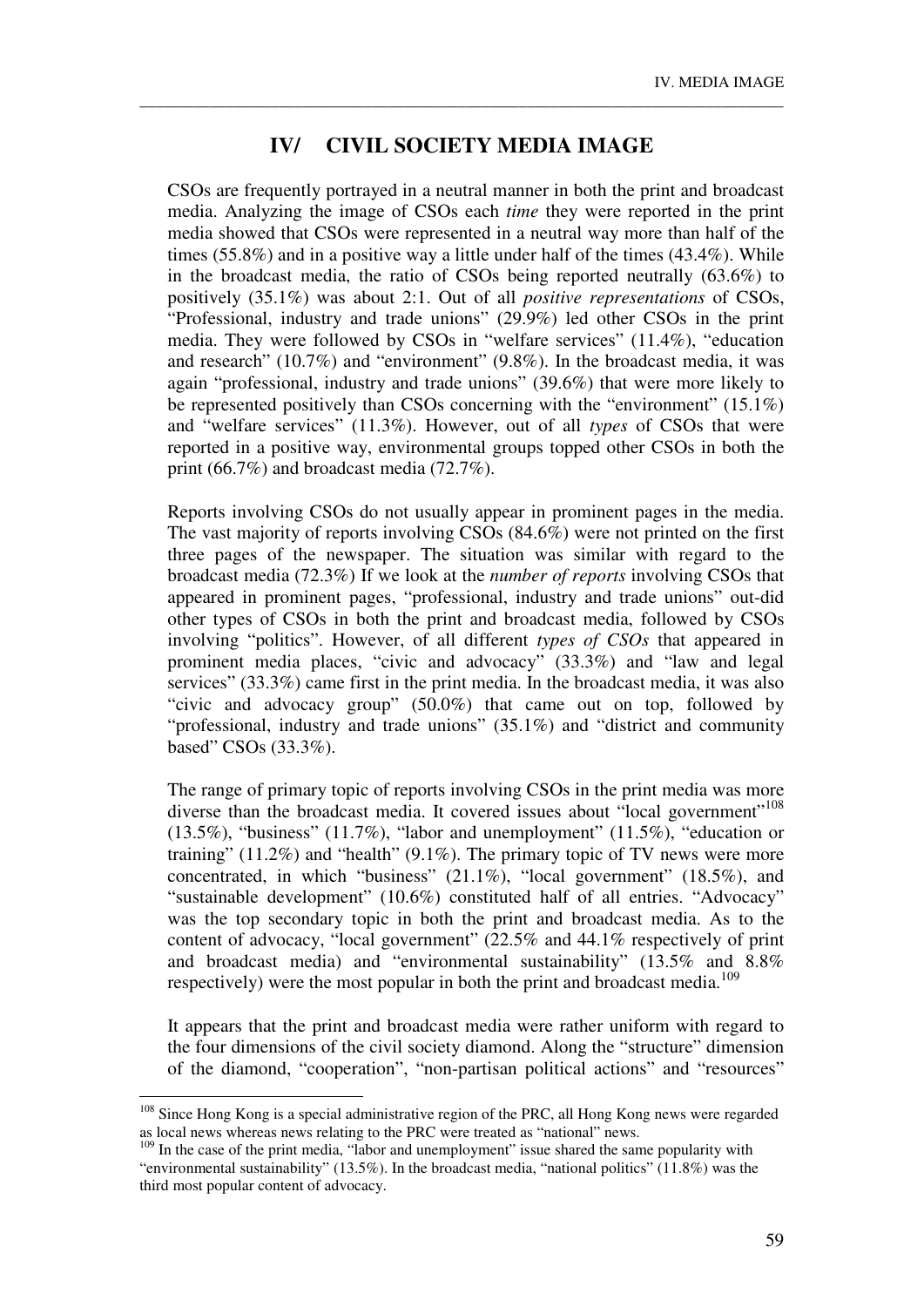were the most frequently reported indicators that appeared in both types of media. Along the "environment" dimension, the three top indicators in both media were "civil liberties", "dialogue", and "state effectiveness". The three top "values" that civil society pursues were, according to the two types of media, "democracy", "transparency", and "environmental sustainability". As to the "impacts" of CSOs, both media agreed on "responding to social interests" and "empowering citizens: informing and educating citizens".

\_\_\_\_\_\_\_\_\_\_\_\_\_\_\_\_\_\_\_\_\_\_\_\_\_\_\_\_\_\_\_\_\_\_\_\_\_\_\_\_\_\_\_\_\_\_\_\_\_\_\_\_\_\_\_\_\_\_\_\_\_\_\_\_\_\_\_\_\_\_\_\_\_\_\_\_\_\_\_\_\_\_\_

The media review appears to be a rather accurate portrayal of the state of civil society in Hong Kong. The vibrancy of the Hong Kong economic system is accompanied by CSOs' effort in promoting labor protection and in dealing with issues of unemployment. At the same time, many CSOs have been actively participating in democratic movement in terms of advocacy and mass mobilization; and in empowering the citizenry. The rise of middle class has probably led to the increased number of environmental CSOs and CSOs of other public concerns. In light of this, most topics of news reports related to CSOs were about politics, business, labor, education and sustainable development.

Most reports involving CSOs were not accorded prominent space. Nonetheless, CSOs were generally reported either positively or neutrally.

The indicators of the four dimensions of the civil society diamond pointed towards a rather encouraging state of civil society in Hong Kong. They suggested that many CSOs were willing to cooperate with others in pursue of common goals. They also reflected that CSOs were discontent with the government and lamented the inadequacy of dialogue with the government. The values that CSOs sought to promote were democracy, transparency, and environmental sustainability. Lastly, CSOs were considered to be able to respond to social interests and effective in public education.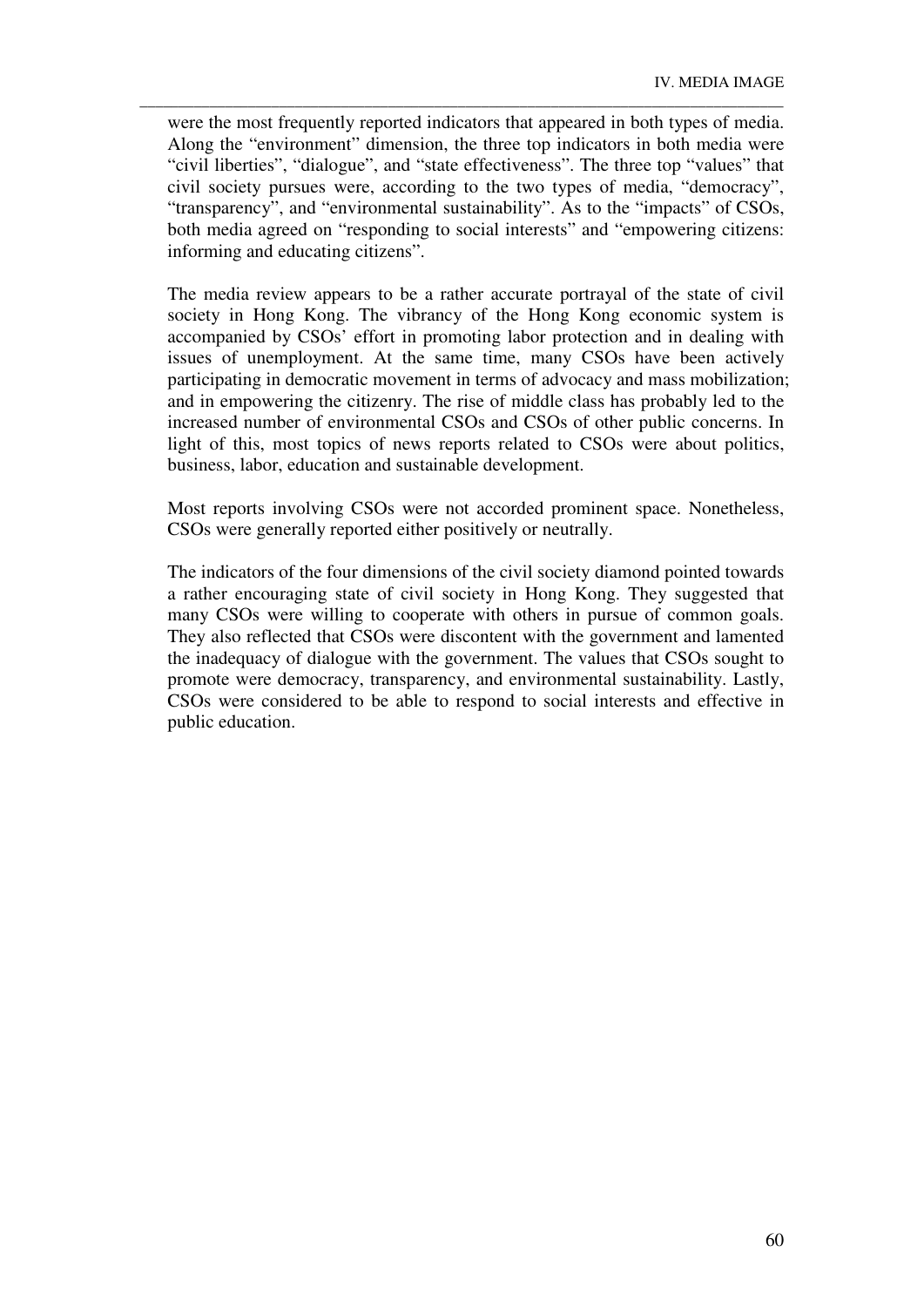# **V/ CONCLUSION -- HKSAR: A LOOSE BUT VIBRANT CIVIL SOCIETY--**

\_\_\_\_\_\_\_\_\_\_\_\_\_\_\_\_\_\_\_\_\_\_\_\_\_\_\_\_\_\_\_\_\_\_\_\_\_\_\_\_\_\_\_\_\_\_\_\_\_\_\_\_\_\_\_\_\_\_\_\_\_\_\_\_\_\_\_\_\_\_\_\_\_\_\_\_\_\_\_\_\_\_\_

#### *Conclusion*

Of the four dimensions of the Civil Society Diamond, "Values" (2.0) and "Impact" (1.9) received higher scores than "Structure" (1.3) and "Environment" (1.6). Before presenting the recommendations of ways to promote civil society in Hong Kong, we will try give a general picture of the state of civil society on the basis of the scores of the diamond.

#### **HONG KONG's Civil Society Diamond 2006**



#### The Structure Dimension:

|                                         | Scores |
|-----------------------------------------|--------|
| Breadth of citizen participation        | 1.6    |
| Depth of citizen participation          | 0.7    |
| Diversity of civil society participants | 1.5    |
| Level of organization                   | 1.2.   |
| Inter-relations                         | 1.5    |
| Resources                               |        |

### Table V.1 Sub-dimension scores of the "Structure" dimension

"Structure" is the weakest of the four dimensions of the Hong Kong civil society diamond. To be sure, quite a substantial portion of the population purported to have taken part in civil society activities, especially in charitable giving and non-partisan political action. However, most citizen participation lacks both breadth and depth. Not too many citizens join organizations, volunteer, or take part in collective community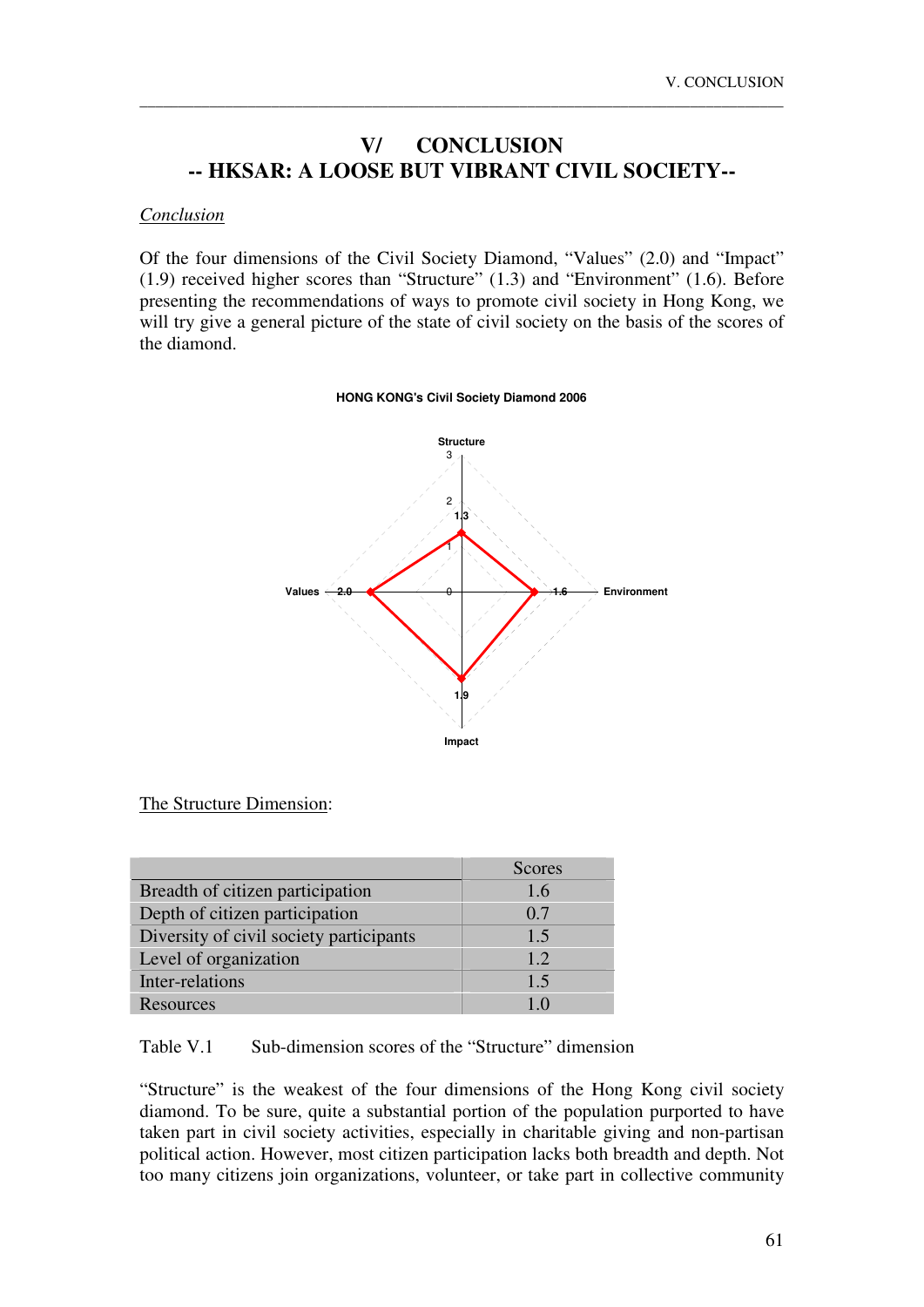action. Even when they do, their involvement is scant as shown in the number of hours they do volunteering services, as well as the amount of donations they contribute to charities.

\_\_\_\_\_\_\_\_\_\_\_\_\_\_\_\_\_\_\_\_\_\_\_\_\_\_\_\_\_\_\_\_\_\_\_\_\_\_\_\_\_\_\_\_\_\_\_\_\_\_\_\_\_\_\_\_\_\_\_\_\_\_\_\_\_\_\_\_\_\_\_\_\_\_\_\_\_\_\_\_\_\_\_

At the organizational level, it appears that CSOs are rather unstructured; in particular, there are not many CSOs belonging to umbrella bodies and there lacks support infrastructure. Moreover, CSOs are quite poorly resourced in general, be it organizational, human, or technological and infrastructural.

The Environment Dimension

|                                        | <b>Scores</b> |
|----------------------------------------|---------------|
| Political context                      | 1.8           |
| Basic freedoms and rights              | 1.3           |
| Socio-economic context                 | 2.0           |
| Socio-structural context               | 1.3           |
| Legal environment                      | 2.0           |
| State-civil society relations          | 1.7           |
| Private sector-civil society relations | 1.3           |

### Table V.2 Sub-dimension scores of the "Environment" dimension

Overall, the external environment within which civil society exists and functions is neutral; it is neither disabling nor is it enabling. This score should be examined more closely because the apparent neutrality actually blurs the variation among the seven sub-dimensions. The socio-economic context and the legal environment, apart from limited tax benefits for philanthropy, rather encourage the growth and operation of civil society. The political context is quite favorable save the restrictions placed on citizens' political rights and the low degree of decentralization.

The "socio-cultural context" and the "private sector-civil society" sub-dimensions are regarded as the weakest parts of the Environment dimension. It is thought that socioculturally, the levels of trust, tolerance, and public spiritedness are rather low among members of society and hence somewhat disables the functioning of civil society. Private sector-civil society relations are mostly unproductive because of the indifference of the private sector towards CS actors, the unfamiliarity with the idea of corporate social responsibility, and the limited support that the private sector renders CSOs. Furthermore, basic rights and freedom are not too favorable to civil society for information rights are not guaranteed by law and self censorship appears to be threatening press freedom. State-civil society relations are hampered by uneven and under-institutionalized dialogue of the government with CSOs.

|              | Scores <sup>7</sup> |
|--------------|---------------------|
| Democracy    |                     |
| Transparency |                     |

### The Values Dimension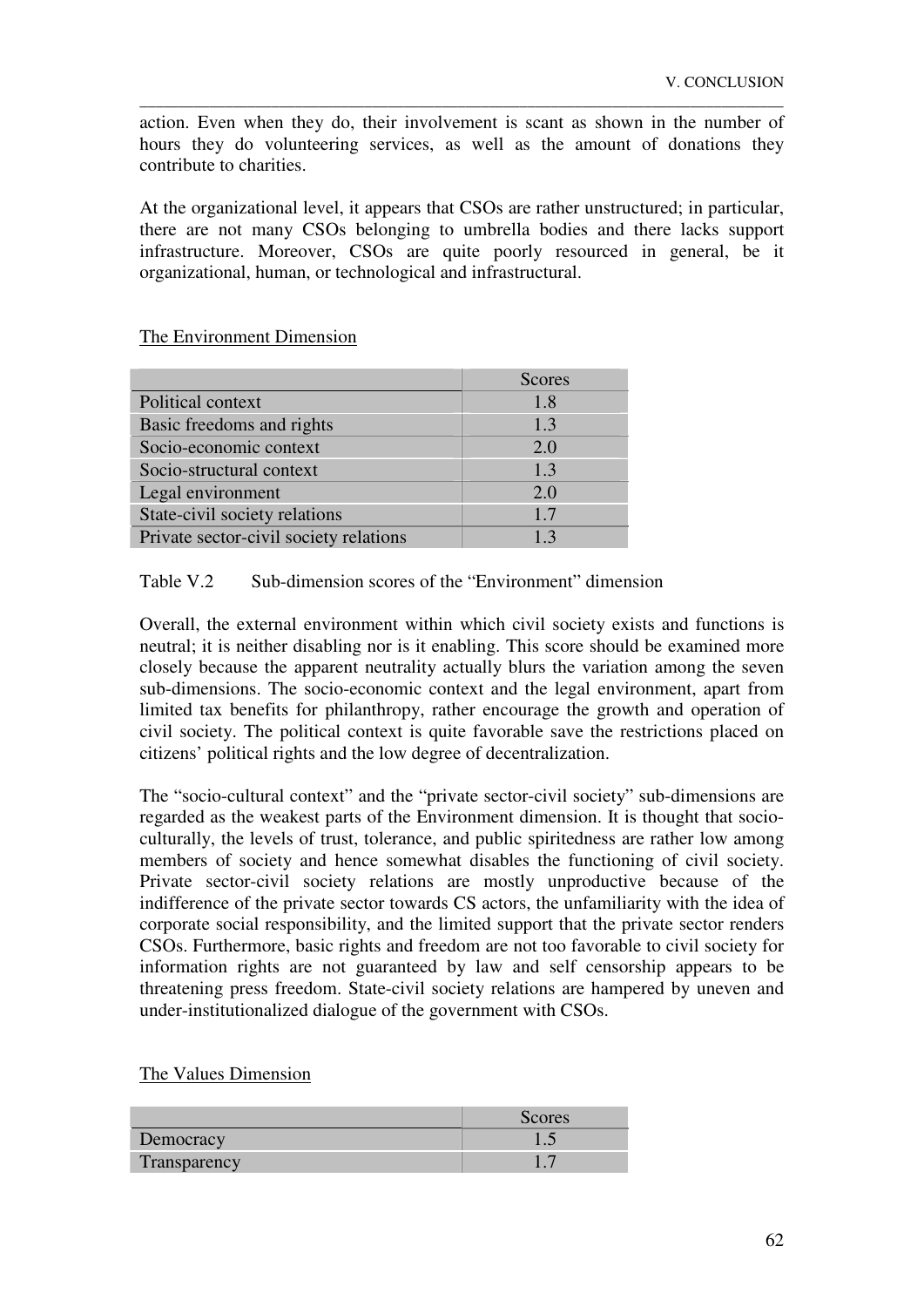| Tolerance                    | 2.0 |
|------------------------------|-----|
| Non-violence                 | 2.5 |
| Gender equity                | 2.0 |
| Poverty eradication          | 2.0 |
| Environmental sustainability |     |

Table V.3 Sub-dimension scores of the "Value" dimension

The "Values" dimension is a stronger aspect of Hong Kong civil society. It shows that Hong Kong civil society moderately practices and promotes positive social values. Among the seven values making up this dimension, non-violence is basically practiced and upheld, and to a large extent, as are the values of tolerance, poverty eradication, environmental sustainability and gender equity. It is also rather honest in that instances of corruption within civil society are rare.

However, civil society is still lacking behind in practicing and promoting several values, including democratic practices within CSOs, financial transparency of CSOs, as well as action to promote transparency.

The Impact Dimension

|                                                 | Scores |
|-------------------------------------------------|--------|
| Influencing public policy                       | 1.7    |
| Holding state & private corporation accountable | 1.5    |
| Responding to social interests                  | 2.0    |
| Empowering citizens                             | 2.0    |
| Meeting societal needs                          | 2.3    |

Table V.4 Sub-dimension scores of the "Impact" dimension

The Impact dimension is given a score of 1.9 and is considered a stronger feature of the Hong Kong civil society. The civil society has been effective in meeting societal needs, particularly those of marginalized groups. It has also done well in responding to social interests and empowering citizens. In fact, it plays a very important role in informing and educating citizens.

Such a positive impact is compromised by CS's limited effort and ineffectiveness in holding private corporations accountable. In addition, CSOs' attempt to influence social policy and the budget can only be described as partial and almost nondiscernible.

#### Overall: A Loose but Vibrant Civil Society

The Hong Kong civil society can be described as loose but vibrant. It is loose because of the low levels of structure as well as communication among CSOs. It is vibrant because it actively strives to respond to social needs and empower minority groups and in the process, it enjoys various degrees of success. In addition, it is rather committed in promoting certain social values.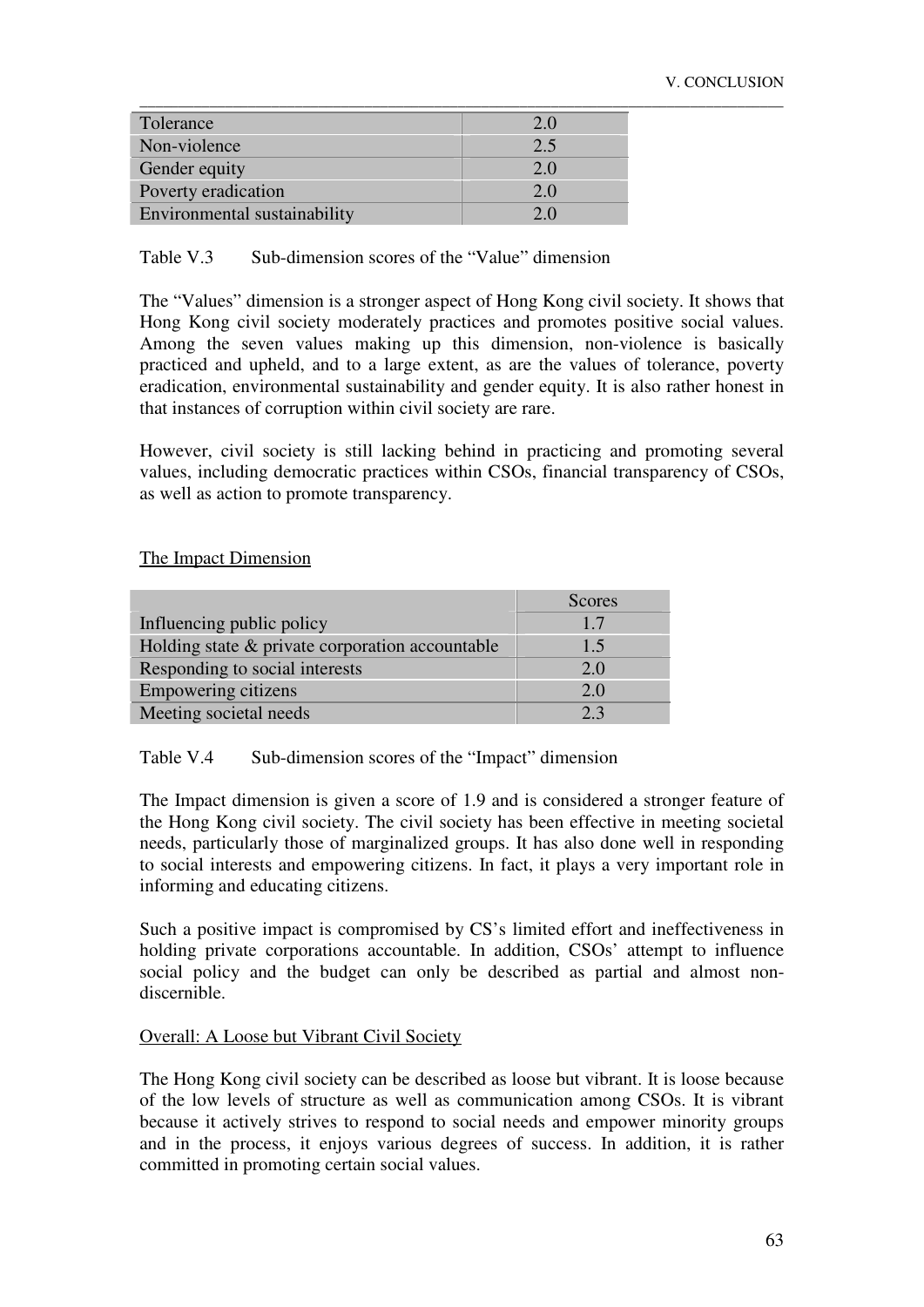# **VI/ STRENGTHS AND WEAKNESSES OF HKSAR CIVIL SOCIETY AND RECOMMENDATIONS FOR THE FUTURE**

\_\_\_\_\_\_\_\_\_\_\_\_\_\_\_\_\_\_\_\_\_\_\_\_\_\_\_\_\_\_\_\_\_\_\_\_\_\_\_\_\_\_\_\_\_\_\_\_\_\_\_\_\_\_\_\_\_\_\_\_\_\_\_\_\_\_\_\_\_\_\_\_\_\_\_\_\_\_\_\_\_\_\_

# *VI.1 Strengths of Hong Kong civil society*

On the bases of our findings and the scores awarded by the advisory group, we recognize that the strengths of Hong Kong civil society lie in its

- 1. Enthusiasm in advocating ideas and values
- 2. Ability to shape public agenda and challenge public policy, and
- 3. Robustness in responding to societal needs and providing services.

CSOs in Hong Kong have a long history of service provision; many of them actually started as charitable organizations or mutual aid groups. This tradition has continued into the present. In addition to service provision, CSOs have taken on new roles. As shown in the policy case studies, especially the legislation of Article 23, the Hong Kong civil society is effective in public education and agenda setting. In the absence of a fully democratic government, CSOs' efforts in overseeing the government contributes significantly to upholding civil rights and freedoms in society, and to making certain that the government is responsive to societal needs and demands. Moreover, in the course of policy advocacy and information dissemination, values are reaffirmed and sometimes, even created. This is an important process because values get to be publicly deliberated before they are accepted, hence facilitating a common understanding among citizens.

### *VI.2 Weaknesses of Hong Kong civil society*

Major weaknesses of Hong Kong's civil society can be summed up as follows:

- 1. Low level of donation and volunteering
- 2. Low level of participation in CSOs
- 3. Under-developed institutional structure such as internal democracy and transparency
- 4. Insufficient resources including human, financial, technical and infrastructural
- 5. Few federations or umbrella organizations representing individual CSOs
- 6. Few platform to promote meaningful dialogue among CSOs
- 7. Few civil society support organizations
- 8. Limited dialogue with the government and erratic participation in policymaking
- 9. Financial dependency of some CSOs on the government
- 10. Very limited dialogue or cooperation with the business sector
- 11. Society in general and the business sector in particular lacks a strong sense of corporate social responsibility
- 12. Lacking an up-to-date set of nonprofit or charity laws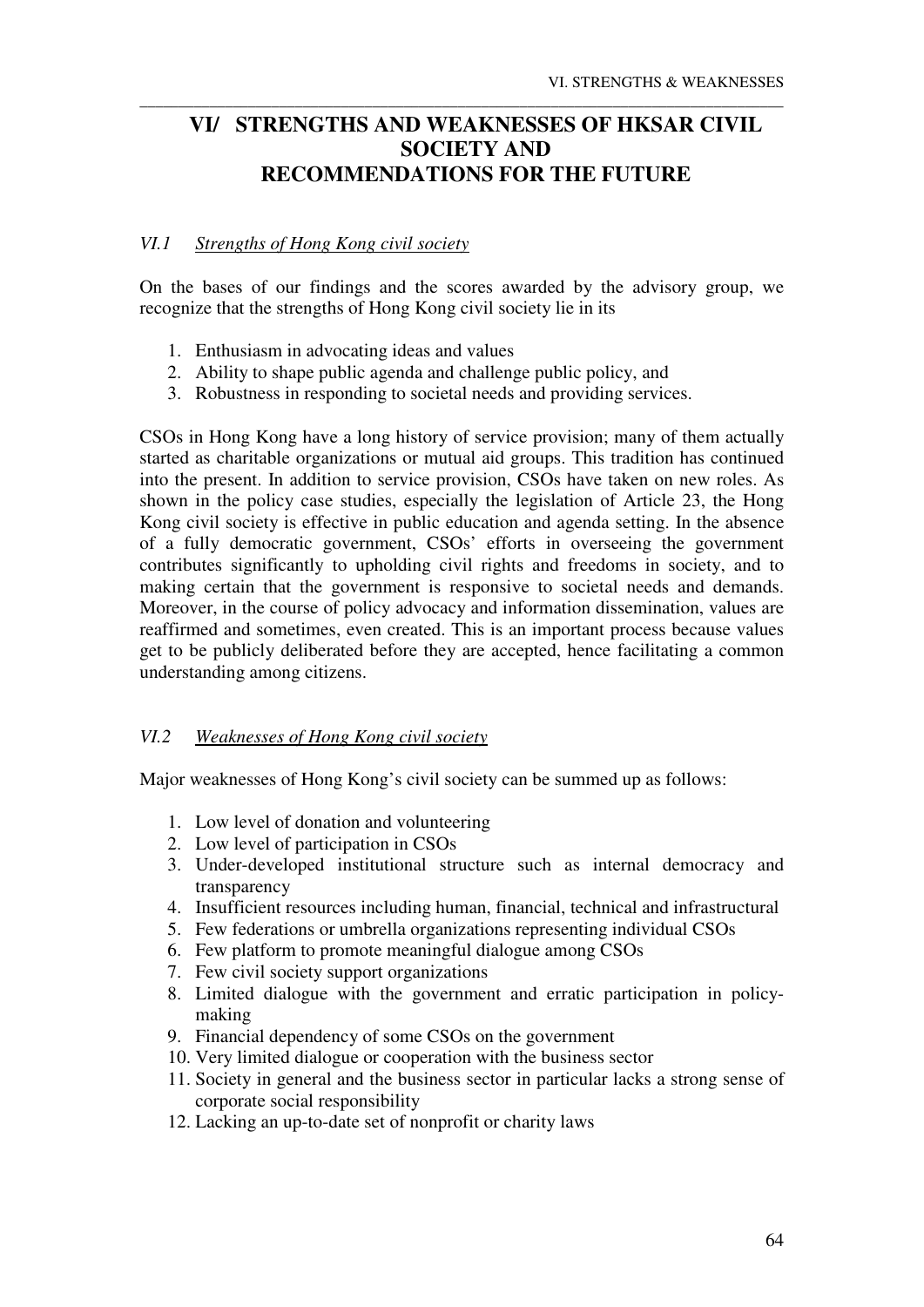### *Internal Weaknesses:*

Roughly speaking, items 1 to 4 are problems internal to CSOs. It has been suggested in the NAG meeting that low level of donations could be related to the dependency of society on the government to fund CSOs. Since the 70s, the government has expanded its responsibility over the welfare of the population and from then on, it has been the main provider of a vast majority of welfare CSOs. As the finance of these CSOs was taken care of, there has not been a serious effort to cultivate a habit of donations in the last three decades or so, for neither the need nor the urgency was there.

\_\_\_\_\_\_\_\_\_\_\_\_\_\_\_\_\_\_\_\_\_\_\_\_\_\_\_\_\_\_\_\_\_\_\_\_\_\_\_\_\_\_\_\_\_\_\_\_\_\_\_\_\_\_\_\_\_\_\_\_\_\_\_\_\_\_\_\_\_\_\_\_\_\_\_\_\_\_\_\_\_\_\_

It is true that volunteering and membership in CSOs are both low when they are evaluated against figures from countries with similar levels of economic development. However, when compared longitudinally with data from the last three decades, a rising trend on both volunteering and CSO membership have been recorded.<sup>110</sup> The Hong Kong government has also been putting more effort in promoting volunteering in recent years. Coupled with the maturing of Hong Kong society and the development of local identity, participation in civil society is expected to increase.

CSO democracy and transparency may be a problem. Although large CSOs are likely to have clearly stated leadership selection methods and most of which have certain degree of democracy; smaller CSOs may not have explicit rules and even when they have, they may not be strictly adhered to. It has been pointed out in the NAG meeting that this problem could partly be a result of the low degree of CSO participation. There are not enough CS participants in the first place, and secondly, there are not enough motivation and interest for CS participants to take an active role.

### *Relational Weaknesses:*

-

Items 5 to 7 are problems about relations among CSOs. They reflect that CSOs in Hong Kong are only loosely connected. There are not many umbrella organizations of decent size and CSOs do not see a common platform to work together. The fact that CSOs largely work individually can be partly attributed to the funding situation in Hong Kong. As mentioned in the NAG meeting, more often than not CSOs compete against each other for a common pool of resources. Since the number of funding sources, be it government or private foundations, is limited, CSOs often find themselves competing with CSOs of similar nature. The competitive aspect is sometimes a disincentive for CSOs to work together.

The socio-economic situations in Hong Kong in the past few years have, however, given rise to the formation of CSO alliances both within and across sectors. The economy of Hong Kong suffered two serious setbacks at the turn of the millennium. First, Hong Kong was hard hit by the Asian financial crisis beginning from 1998 and then the outbreak of the Severe Acute Respiratory Syndrome (SARS) in 2003.<sup>111</sup> The economy was so bad that unemployment rate reached an unprecedented high of 8.8%

<sup>110</sup> Holliday, Ian and Tam, Waikeung. "Social Capital in Hong Kong," *East Asia: An International Quarterly*, vol. 19 (Spring 2001), pp. 144-170.

<sup>&</sup>lt;sup>111</sup> In the short period from the on set of the epidemic in mid-March 2003 to the end of May 2003 when it was being brought under control, over 1,700 individuals contacted the disease and it claimed a total of 299 lives.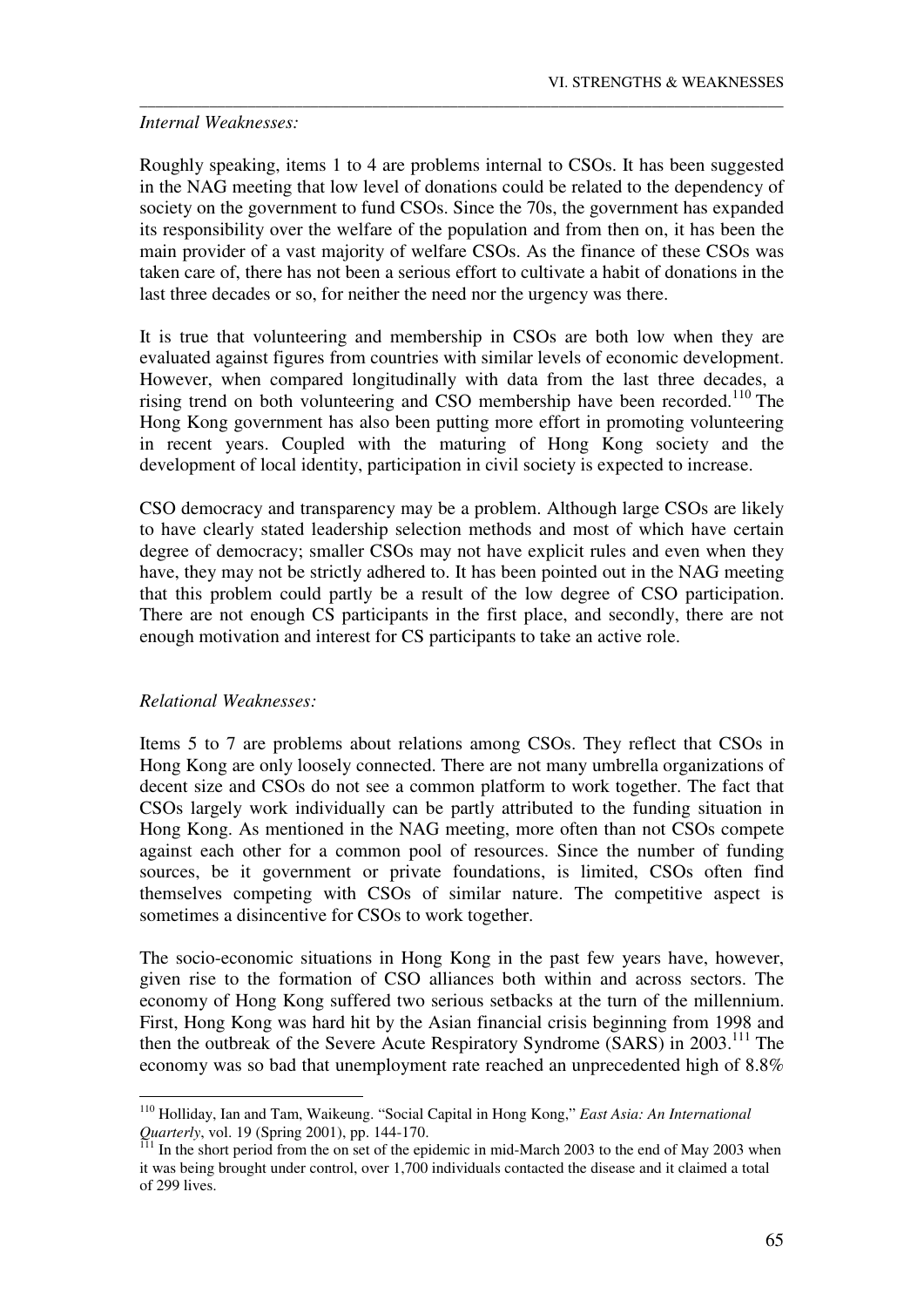between May and August, 2003. Economic woe and dissatisfaction with the government emerged as common platforms of CSOs. Alliances have been formed to urge the government to alleviate economic agony and to pressure the government for accountability, transparency and democracy in general. Whether such alliances are sustainable and whether such experience fosters the formation of new alliances in the future remain to be seen.

\_\_\_\_\_\_\_\_\_\_\_\_\_\_\_\_\_\_\_\_\_\_\_\_\_\_\_\_\_\_\_\_\_\_\_\_\_\_\_\_\_\_\_\_\_\_\_\_\_\_\_\_\_\_\_\_\_\_\_\_\_\_\_\_\_\_\_\_\_\_\_\_\_\_\_\_\_\_\_\_\_\_\_

## *External Weaknesses:*

Items 8 to 12 are concerned with problems external to CSOs. They show that relation between CSOs on the one hand, and the government and the business sector on the other hand is far from desirable. The lack of dialogue between CSOs and the government often jeopardizes the policy process and results in unsatisfactory policies. This problem is especially acute in the welfare sector. The heavy dependence of welfare CSOs on public funding makes their relationship with the government more in the form of superordinate and subordinates than of partners. As the government depends heavily on welfare CSOs for service provision, an unequal relationship is unhealthy for it brings grievances and impedes cooperation.

Hong Kong is a commercial city; businesses are a substantial part of society. However, relationship between CSOs and the business sector is aloof at best. In fact, it is not unusual for CSOs to be distrustful of businesses. Considering all CSO activities taking place day in and day out, rarely are there events involving cooperation between CSOs and businesses, big corporations included. CSOs often see businesses as unsympathetic to CSOs. Furthermore, even when businesses collaborate with CSOs or sponsor their activities, they are seen to have been done for company image rather than for the promotion of the good cause. Recognizing the potential contribution of the business sector on civil society, efforts to improve the relationship between CSOs and the business sector to achieve a win-win situation have been made in recent years. At the same time, the idea of corporate social responsibility is gradually emerging, which could signal the beginning of a bigger interaction between the business sector and civil society. Nonetheless, it is still too early to assess whether or not the effort to promote cross sectoral understanding and cooperation will bear fruit.

## *Looking Ahead:*

Based on the research and the scores awarded by the Advisory Group, it can be said that the Hong Kong civil society is active but loose. However, the near future does not seem to be very promising for it appears that various factors would restrain the further development of civil society. At the individual level, the depth of participation is worrying. At the organizational level, there is a low level of internal democracy, overdependence on public funding, and inter-organizational cooperation is infrequent. At the sectoral level, mistrust between CSOs on the one hand, and the government as well as the business sector on the other hand, is prevalent. Also, there lacks an up-todate set of non-profit laws. It is possible to improve all of the above inhibiting factors, but it will take time and deliberate effort to cultivate an ambience and nurture a habit that enable civil society to grow.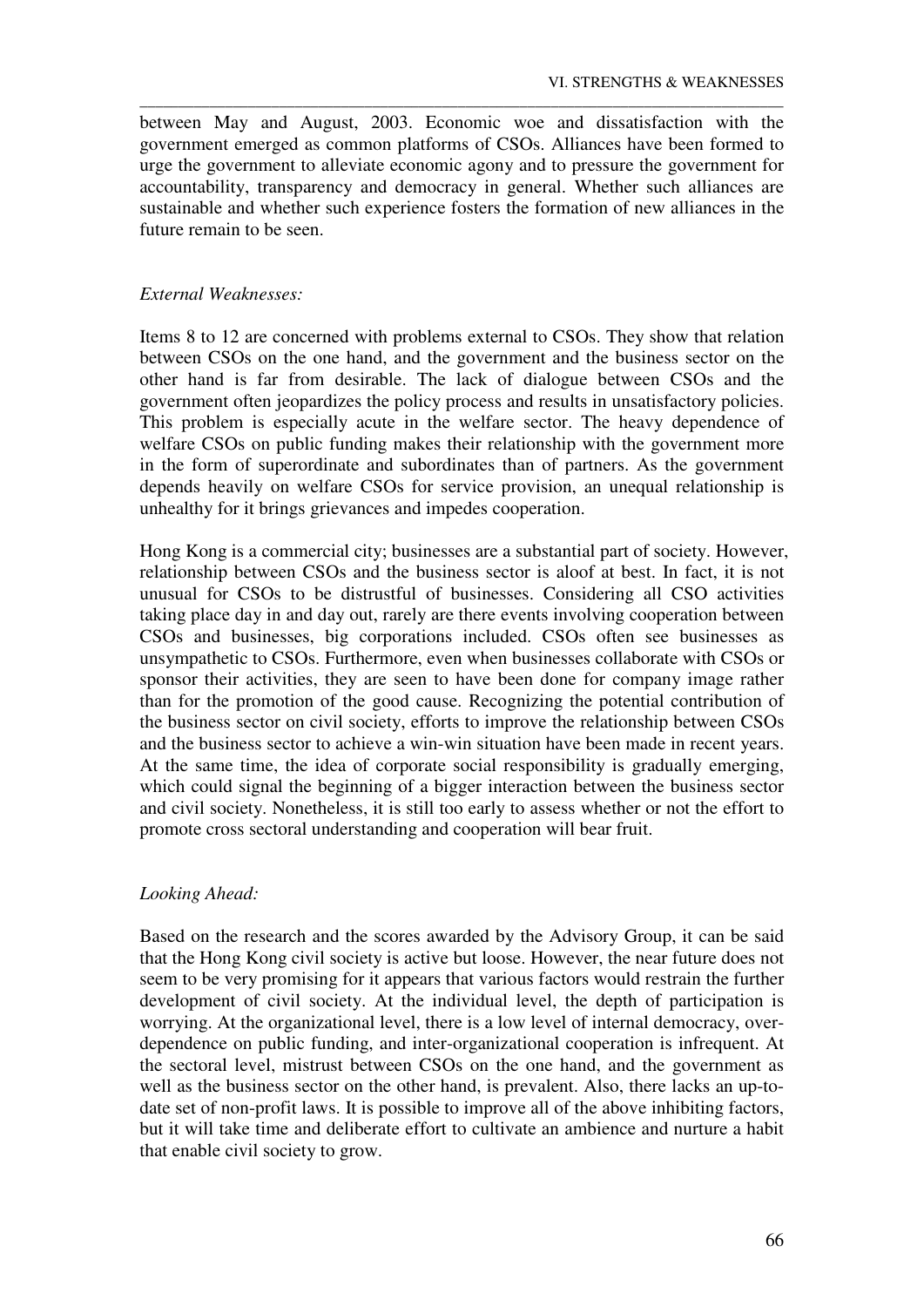## *VI.3 Recommendations for the Future*

In the afternoon of 29 April 2006, over sixty civil society actors took part in the Hong Kong Civil Society Workshop. Participants come from a wide variety of groups including, for example, minority, arts and culture, religious, advocacy, professional, environmental, educational, political, uniform, and the mass media. There had been a lively discussion in the workshop. Suggestions and recommendations are many and various; basically, they center around five areas:

\_\_\_\_\_\_\_\_\_\_\_\_\_\_\_\_\_\_\_\_\_\_\_\_\_\_\_\_\_\_\_\_\_\_\_\_\_\_\_\_\_\_\_\_\_\_\_\_\_\_\_\_\_\_\_\_\_\_\_\_\_\_\_\_\_\_\_\_\_\_\_\_\_\_\_\_\_\_\_\_\_\_\_

## 1. Resources

Heavy dependence of CSOs on government funding has often been cited as a factor slowing down the growth of civil society. The government prescribes *what* need to be done and *how* they are to be done, which may hamper CSOs' responsiveness to societal needs and discourage creativity in meeting those needs. It is therefore suggested that CSOs ought to find funding sources other than the government, and in this endeavor, CSOs are advised to explore

- o The feasibility of setting up community foundations and seeking more support from private foundations
- o The possibility of setting up common mechanisms, like the BBB Wise Giving Alliance, to help solicit donations from the general public
- o Establishment of a directory of potential donors
- o The opportunity to generate wealth, making use of ideas such as social enterprise, which can create jobs for disadvantaged groups and bring in income for CSOs at the same time

## 2. Common platform

CSOs often work all on their own. Given the lack of resources, it is advisable for them to establish and maintain a dialogue with one another. It is suggested that CSOs create common platforms so they can

- o Share information
- o Pool resources
- o Devise division of labour
- o Put pressure on the government or other relevant bodies

## 3. Training and retaining CS actors

The unwillingness of individuals to be involved in civil society is a major weakness. CSO leaders also express the concern of retaining and motivating new CS actors. To both ends, it has been proposed that

- o CSO leaders be equipped with basic skills set through training courses
- o There should be a close fit between volunteers' work and their personal interests and abilities
- o Internal democracy should be promoted to motivate aspired CS actors to step up their involvement
- o Incentives should be given to bigger or more experienced CSOs to help their counterparts
- o Orientations should be given to CSO leaders and volunteers to ascertain reasonable expectations on both sides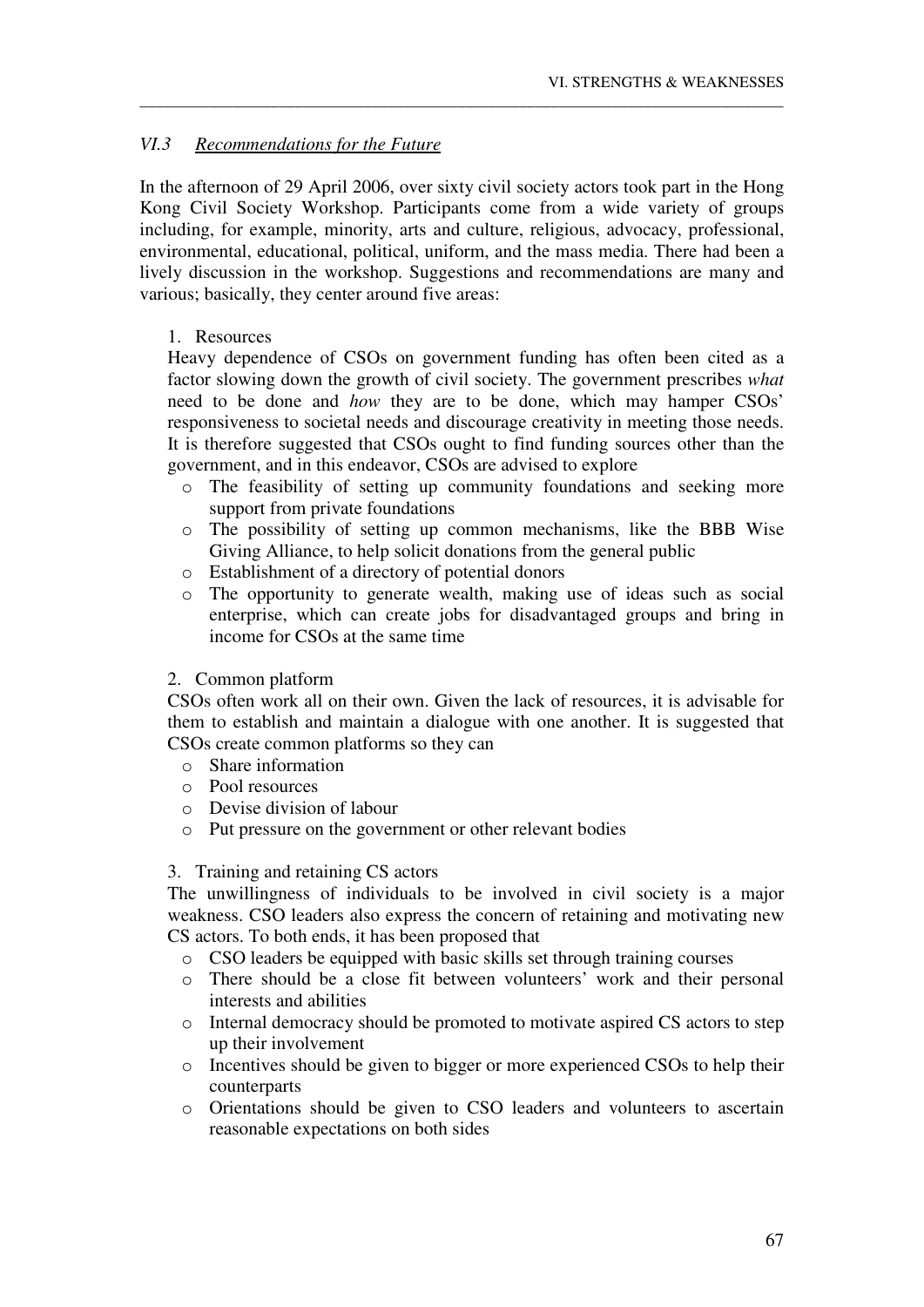4. Research and Advocacy

To increase the capacity of CSOs and their bargaining power against the government and other relevant bodies, it is recommended that CSOs

\_\_\_\_\_\_\_\_\_\_\_\_\_\_\_\_\_\_\_\_\_\_\_\_\_\_\_\_\_\_\_\_\_\_\_\_\_\_\_\_\_\_\_\_\_\_\_\_\_\_\_\_\_\_\_\_\_\_\_\_\_\_\_\_\_\_\_\_\_\_\_\_\_\_\_\_\_\_\_\_\_\_\_

- o Strengthen research power
- o Engage stakeholders in dialogue
- o Form advocacy alliances
- 5. Civic education

It has been found that the socio-cultural environment does not facilitate the growth of civil society. To alter this situation, civic education is deemed necessary in the long run. The following ideas have been put forward

- o Instil the value of volunteering
- o Inculcate the idea of social responsibility
- o Discourage dominant emphasis on pragmatism
- o Disassociate advocacy from negative images of chaos, protests, and hooliganism
- o Encourage students to take part in volunteering
- o Explore the possibility of awarding credits to college students for volunteering work

The above list consists of recommendations of civil society stakeholders to overcome the weaknesses of the Hong Kong civil society. Some of these suggestions are easier to take up than others, some involve longer term and others entail the work and cooperation of forces external to the civil society. These suggestions represent the synergy stemming from the experiences of active civil society actors from various fields. They are indeed valuable starting points for the Hong Kong society to move forward.